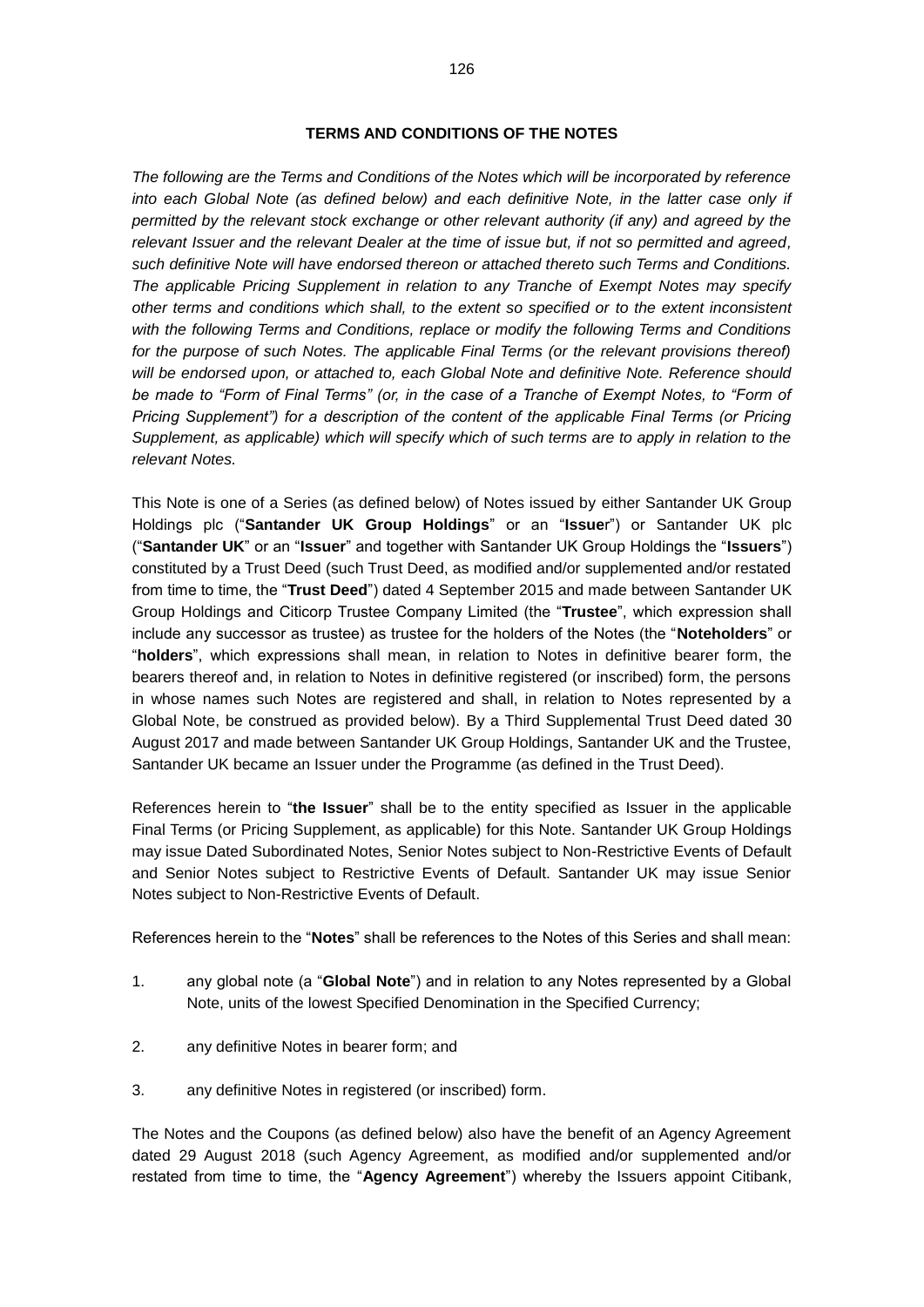N.A., London Branch as issuing and principal paying agent, agent bank, exchange agent (the "**Exchange Agent**", which expression shall include any successor exchange agent) and as a transfer agent, (the "**Principal Paying Agent**", which expression shall include any successor paying agent, agent bank, exchange agent and transfer agent), Citigroup Global Markets Europe AG as registrar (the "**Registrar**", which expression shall include any successor registrar), Citibank Europe plc (the "**Additional Paying Agent**", which expression shall include any successor additional paying agent) and the other paying agents named therein (the Additional Paying Agent and such other paying agents together with the Principal Paying Agent, the "**Paying Agents**", which expression shall include any additional or successor paying agents), the other transfer agents named therein (together with the Principal Paying Agent in its capacity as a transfer agent, the "**Transfer Agents**", which expression shall include any additional or successor transfer agents and such Transfer Agents, the Principal Paying Agent, the other Paying Agents and the Registrar being together referred to as the "**Agents**") and the Trustee.

References to the "**Calculation Agency Agreement**" and "**Determination Agency Agreement**" are to the calculation agency agreement or determination agency agreement (as the case may be) which may be entered into between the Issuers and the calculation agent or, as the case may be, the determination agent to be appointed thereby (the "**Calculation Agent**" and the "**Determination Agent**", respectively) and the Trustee, the form of which is contained in Schedule 1 to the Agency Agreement.

Interest bearing definitive Bearer Notes (as defined below) have interest coupons ("**Coupons**") and, in the case of Notes which, when issued in definitive form, have more than 27 interest payments remaining, talons for further Coupons ("**Talons**") attached on issue. Any reference in these Terms and Conditions to Coupons or coupons shall, unless the context otherwise requires, be deemed to include a reference to Talons or talons. Registered Notes (as defined below) and Global Notes do not have Coupons or Talons attached on issue.

The final terms for this Note (or the relevant provisions thereof) are set out in Part A of the Final Terms attached to or endorsed on this Note which supplement these Terms and Conditions or, if this Note is a Note which is neither admitted to trading on a regulated market in the European Economic Area nor offered in the European Economic Area in circumstances where a prospectus is required to be published under the Prospectus Directive (an "**Exempt Note**"), the final terms (or the relevant provisions thereof) are set out in Part A of the Pricing Supplement and may specify other terms and conditions which shall, to the extent so specified or to the extent inconsistent with the Conditions, replace or modify the Conditions for the purposes of this Note. References to the "**applicable Final Terms**" are, unless otherwise stated, to Part A of the Final Terms (or the relevant provisions thereof) attached to or endorsed on this Note. Any reference in the Conditions to "**applicable Final Terms**" shall be deemed to include a reference to "**applicable Pricing Supplement**" where relevant. The expression "**Prospectus Directive**" means Directive 2003/71/EC (as amended, including by Directive 2010/73/EU) and includes any relevant implementing measure in a relevant Member State of the European Union.

Any reference in these Terms and Conditions to "**Couponholders**" shall mean the holders of the Coupons and shall, unless the context otherwise requires, include the holders of the Talons.

As used herein, "**Tranche**" means Notes which are identical in all respects (including as to listing) and "**Series**" means a Tranche of Notes together with any further Tranche or Tranches of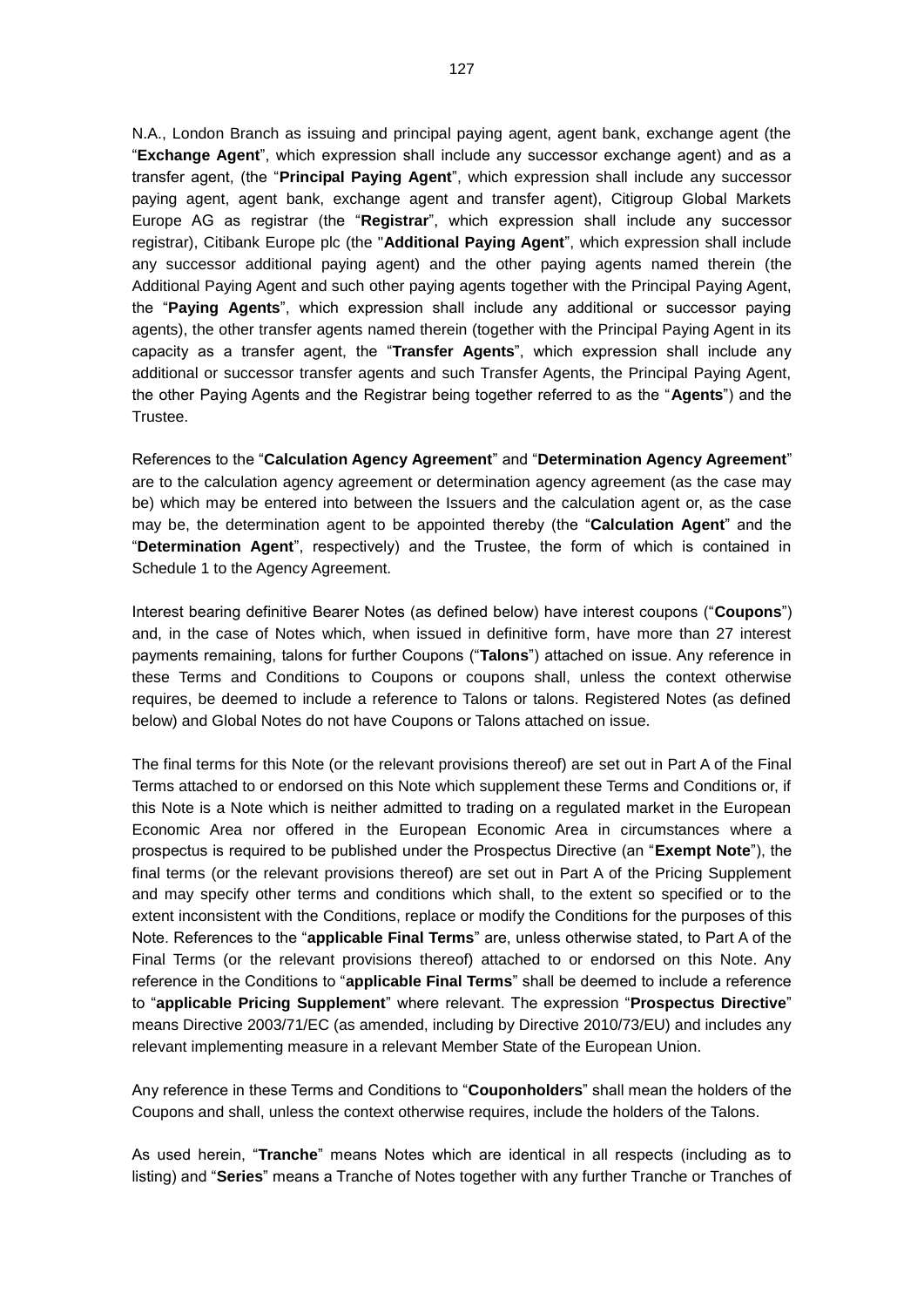Notes which are (i) expressed to be consolidated and form a single series and (ii) identical in all respects (including as to listing) except for their respective Issue Dates, Interest Commencement Dates and/or Issue Prices.

Copies of the Trust Deed and the Agency Agreement are available for inspection during normal business hours at the registered office for the time being of the Principal Paying Agent. If the Notes are to be admitted to trading on the regulated market of the London Stock Exchange plc the applicable Final Terms will be published on the website of the London Stock Exchange plc through a regulatory information service. The applicable Final Terms will be obtainable during normal business hours at the specified office of the Principal Paying Agent by a Noteholder upon such Noteholder producing evidence satisfactory to the Trustee and the Principal Paying Agent as to its holding of such Notes and identity. The Noteholders and the Couponholders are deemed to have notice of, are bound by, and are entitled to the benefit of, all the provisions of the Trust Deed, the Agency Agreement, the applicable Final Terms and any other documents specified in the applicable Final Terms which are applicable to them. The statements in these Terms and Conditions include summaries of, and are subject to, the detailed provisions of the Trust Deed and the Agency Agreement.

Words and expressions defined in the Trust Deed or the Agency Agreement or used in the applicable Final Terms shall have the same meanings where used in these Terms and Conditions unless the context otherwise requires or unless otherwise stated and provided that, in the event of inconsistency between the Trust Deed and the Agency Agreement, the Trust Deed shall prevail and, in the event of inconsistency between the Trust Deed, the Agency Agreement and the applicable Final Terms, the applicable Final Terms shall prevail.

## **1. Form, Denomination and Title**

The Notes are in bearer form ("**Bearer Notes**") or in registered (or inscribed) form ("**Registered Notes**") as specified in the applicable Final Terms in the currency (the "**Specified Currency**") and the denomination(s) (the "**Specified Denomination(s)**") specified in the applicable Final Terms and, in the case of definitive Notes, serially numbered. Notes of one Specified Denomination may not be exchanged for Notes of another Specified Denomination and Bearer Notes may not be exchanged for Registered Notes and *vice versa*.

This Note may be a Fixed Rate Note, a Floating Rate Note (which term shall include an EONIA Linked Interest Note, a SONIA Linked Interest Note or a CMS Linked Interest Note if this Note is specified as such in the applicable Final Terms), a Zero Coupon/Discount Note, a Variable Interest Note, a Convertible Interest Basis Note, a combination of any of the foregoing or a Fixed Rate Reset Note, depending upon the Interest Basis shown in the applicable Final Terms.

Definitive Bearer Notes are issued with Coupons attached, unless they are Zero Coupon/Discount Notes in which case references to Coupons and Couponholders in these Terms and Conditions are not applicable.

Subject as set out below, title to the Bearer Notes and Coupons will pass by delivery and title to the Registered Notes will pass upon registration of transfers in accordance with the provisions of the Agency Agreement. The Issuer, the Trustee and any Agent will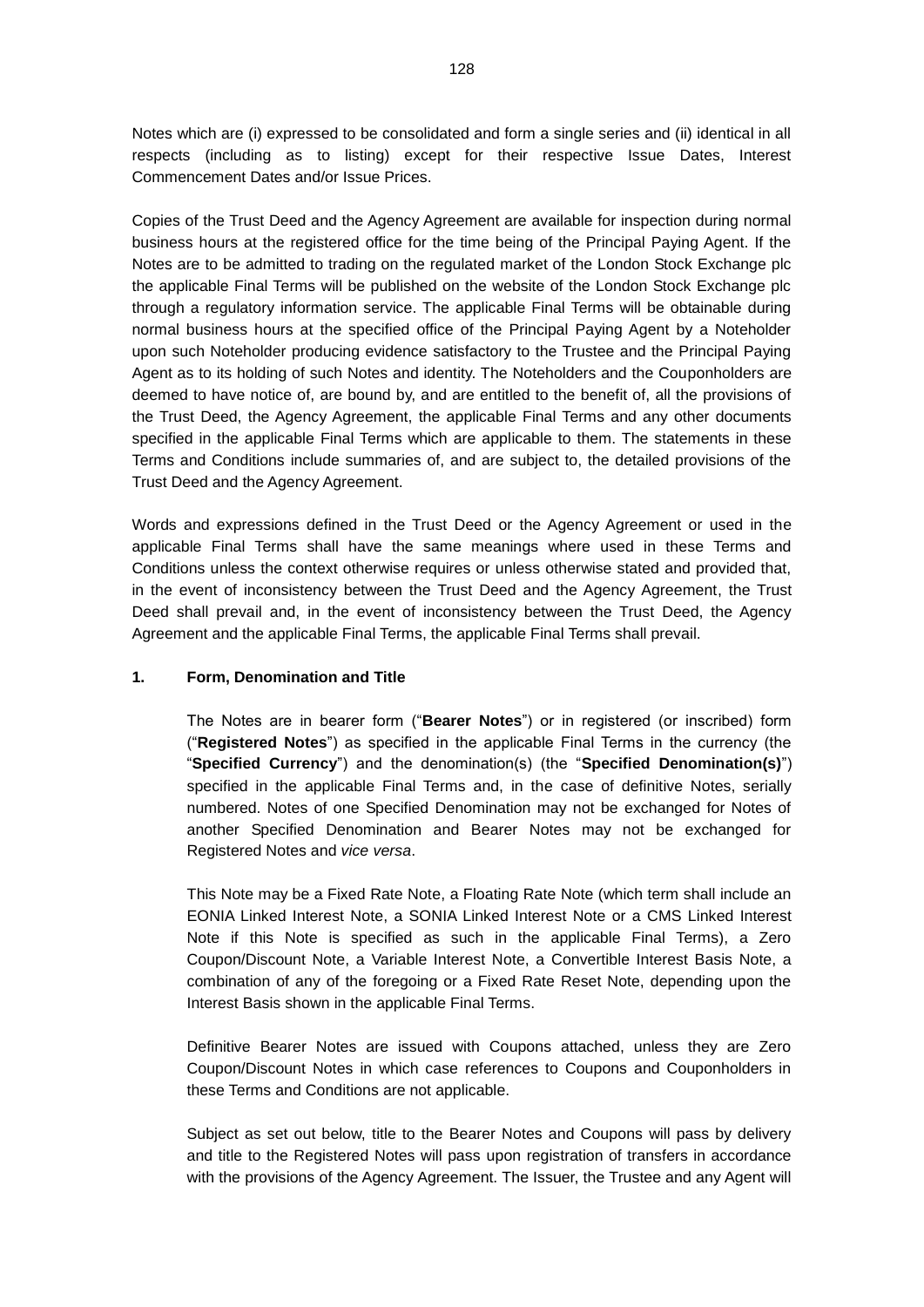(except as otherwise required by law) deem and treat the bearer of any Bearer Note or Coupon and the registered holder of any Registered Note as the absolute owner thereof (whether or not overdue and notwithstanding any notice of ownership or writing thereon or notice of any previous loss or theft thereof) for all purposes but, in the case of any Global Note, without prejudice to the provisions set out in the next succeeding paragraph.

For so long as any of the Notes are represented by a Bearer Global Note or a Regulation S Global Note held by or on behalf of or, as the case may be, registered in the name of a common nominee for, Euroclear Bank SA/NV ("**Euroclear**") and/or Clearstream Banking SA ("**Clearstream, Luxembourg**") (or, as the case may be, a nominee for the common safekeeper), each person (other than Euroclear or Clearstream, Luxembourg) who is for the time being shown in the records of Euroclear or of Clearstream, Luxembourg as the holder of a particular nominal amount of such Notes (in which regard any certificate or other document issued by Euroclear or Clearstream, Luxembourg as to the nominal amount of such Notes standing to the account of any person shall be conclusive and binding for all purposes save in the case of manifest error) shall be treated by the Issuer, the Trustee and the Agents as the holder of such nominal amount of such Notes for all purposes other than with respect to the payment of principal or interest on such nominal amount of such Notes, for which purpose the bearer of the relevant Bearer Global Note or, as the case may be, the registered holder of the relevant Regulation S Global Note shall be treated by the Issuer, the Trustee and the Agents as the holder of such nominal amount of such Notes in accordance with and subject to the terms of the relevant Global Note and the expressions "Noteholder" and "holder of Notes" and related expressions shall be construed accordingly.

For so long as any of the Notes are represented by a Rule 144A Global Note registered in the name of The Depository Trust Company of New York ("**DTC**") or its nominee, each person who is for the time being shown in the records of DTC or such nominee as the holder of a particular nominal amount of such Notes shall be treated by the Issuer, the Trustee and the Agents as the holder of such nominal amount of such Notes for all purposes other than with respect to the payment of principal or interest on, or voting, giving consents or making requests in respect of, such nominal amount of such Notes, for which purpose DTC or, in the case of payments only, its nominee shall be treated by the Issuer, the Trustee and the Agents as the holder of such nominal amount of such Notes in accordance with and subject to the terms of such Registered Global Note, and the expressions "Noteholder" and "holder of Notes" and related expressions shall be construed accordingly.

Interests in a Global Note will be transferable only in accordance with the rules and procedures for the time being of DTC, Euroclear and Clearstream, Luxembourg, as the case may be. References to DTC, Euroclear and/or Clearstream, Luxembourg shall, whenever the context so permits, be deemed to include a reference to any successor operator and/or successor clearing system and/or any additional or alternative clearing system specified in the applicable Final Terms or otherwise approved by the Issuer, the Principal Paying Agent, the Registrar and the Trustee.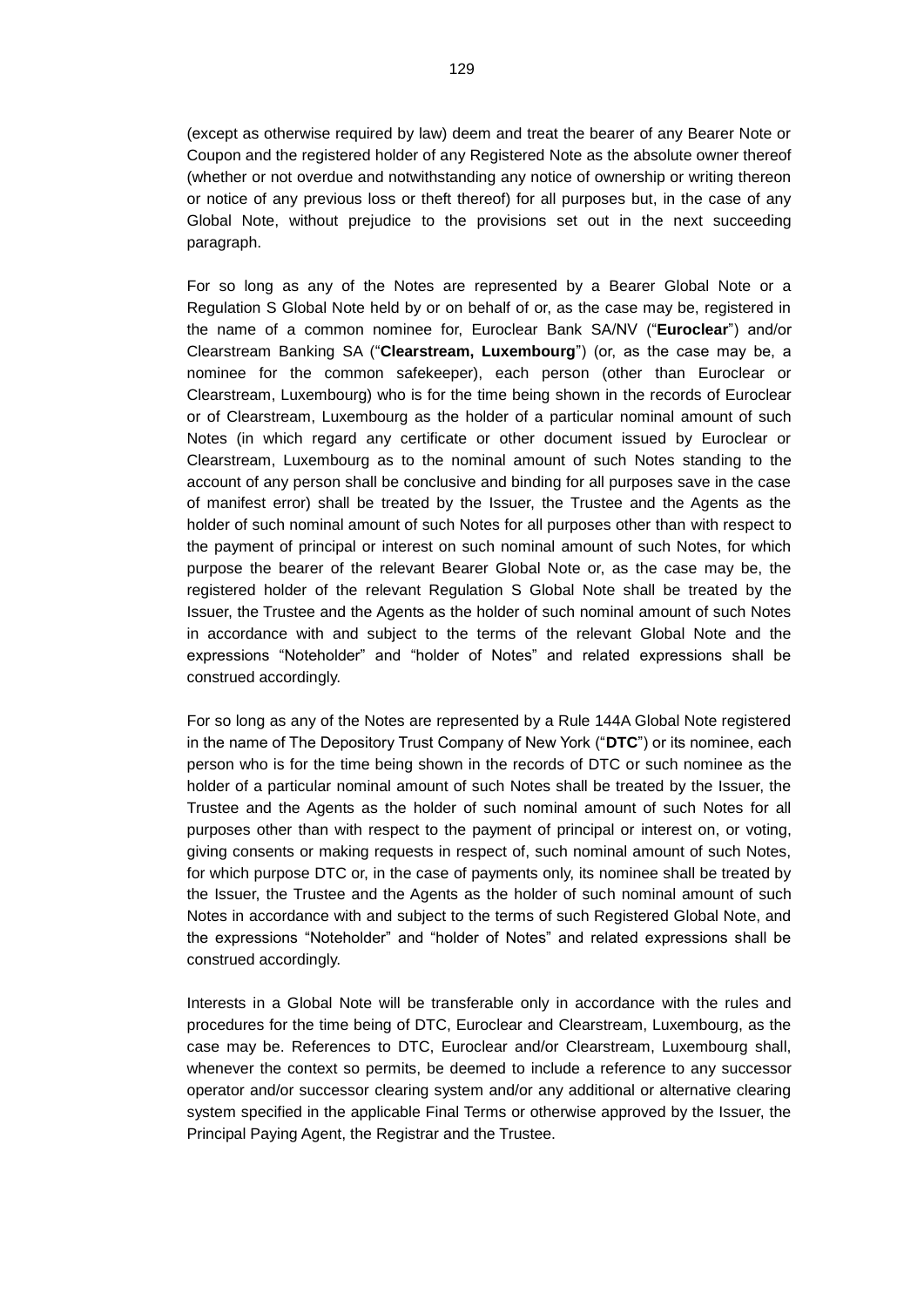## **2. Transfers of Registered Notes**

### **(a) Transfers of interests in Registered Global Notes**

Transfers of beneficial interests in Registered Global Notes will be effected by DTC, Euroclear or Clearstream, Luxembourg, as the case may be, and, in turn, by other participants and, if appropriate, indirect participants in such clearing systems acting on behalf of beneficial transferors and transferees of such interests. A beneficial interest in a Registered Global Note will, subject to compliance with all applicable legal and regulatory restrictions, be transferable for Registered Notes in definitive form or for a beneficial interest in another Registered Global Note only in the Specified Denominations set out in the applicable Final Terms and only in accordance with the rules and operating procedures for the time being of DTC, Euroclear or Clearstream, Luxembourg, as the case may be and in accordance with the terms and conditions specified in the Agency Agreement. Transfers of a Rule 144A Global Note shall be limited to transfers of such Rule 144A Global Note, in whole but not in part, to a nominee of DTC or to a successor of DTC or such successor's nominee.

### **(b) Transfers of Registered Notes in definitive form**

Subject as provided in Condition 2(d), (e) and (f) below, upon the terms and subject to the conditions set forth in the Agency Agreement, a Registered Note in definitive form may be transferred in whole or in part in the Specified Denominations set out in the applicable Final Terms. In order to effect any such transfer:

- (i) the holder or holders must:
	- (a) surrender the Registered Note for registration of the transfer of the Registered Note (or the relevant part of the Registered Note) at the specified office of the Registrar or any Transfer Agent, with the form of transfer thereon duly executed by the holder or holders thereof or his or their attorney or attorneys duly authorised in writing, and
	- (b) complete and deposit such other certifications as may be required by the Registrar or, as the case may be, the relevant Transfer Agent, and
- (ii) the Registrar or, as the case may be, the relevant Transfer Agent must, after due and careful enquiry, be satisfied with the documents of title and the identity of the person making the request.

Any such transfer will be subject to such reasonable regulations as the Issuer and the Registrar may from time to time prescribe (the initial such regulations being set out in Schedule 4 to the Agency Agreement). Subject as provided above, the Registrar or, as the case may be, the relevant Transfer Agent will, within three business days (being for this purpose a day on which banks are open for business in the city where the specified office of the Registrar or, as the case may be, the relevant Transfer Agent is located) of the request (or such longer period as may be required to comply with any applicable fiscal or other laws or regulations) authenticate and deliver, or procure the authentication and delivery of, at its specified office to the transferee or (at the risk of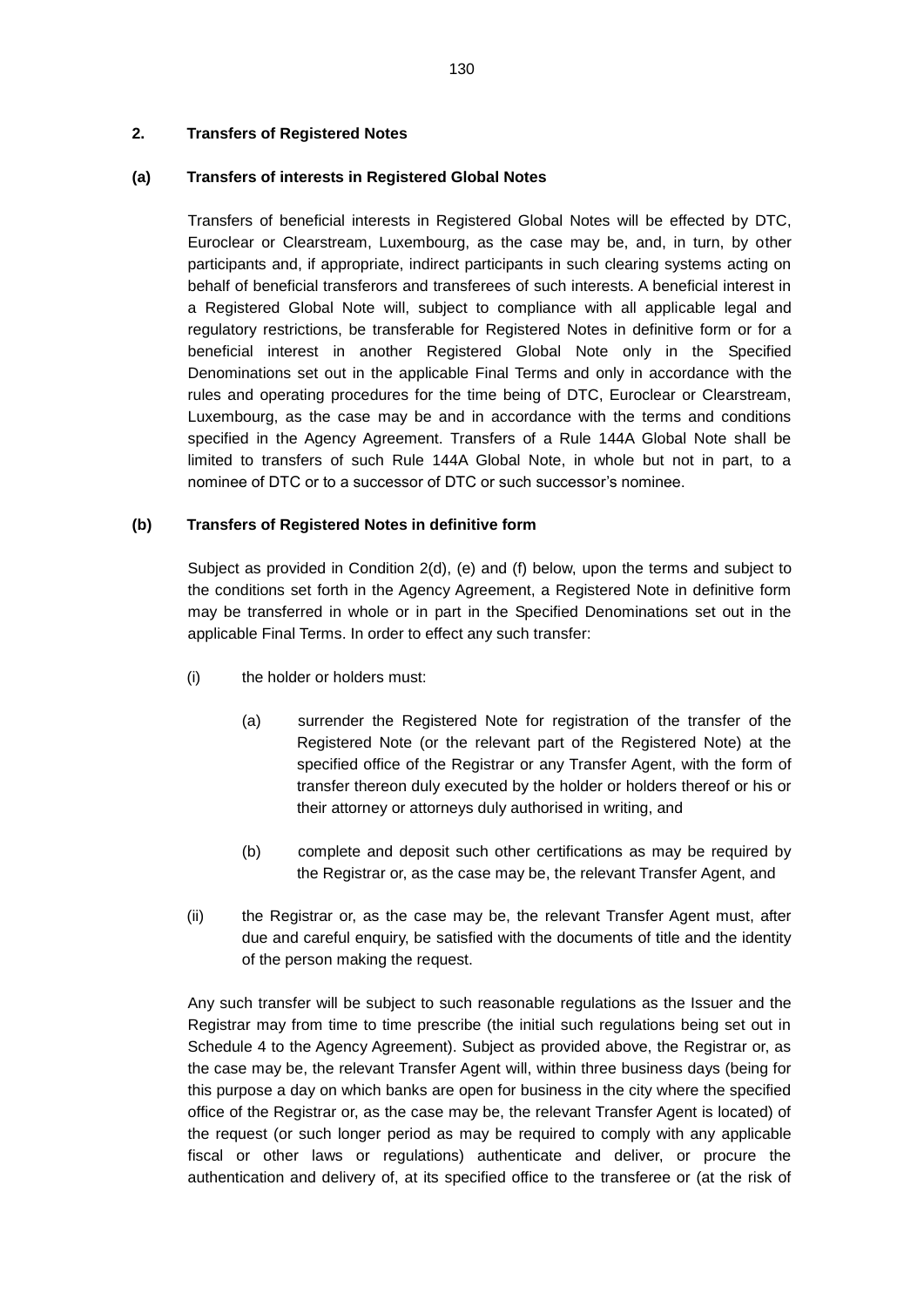the transferee) send by uninsured mail to such address as the transferee may request, a new Registered Note in definitive form for the same aggregate nominal amount as the Registered Note (or the relevant part of the Registered Note) transferred. In the case of a transfer of part only of a Registered Note in definitive form, a new Registered Note in definitive form in respect of the balance of the Registered Note not transferred will be so authenticated and delivered or (at the risk of the transferor) sent by uninsured mail to such address as the transferor may request.

Holders of Registered Notes in definitive form may exchange such Notes for interests in a Registered Global Note of the same type at any time.

## **(c) Registration of transfer upon partial redemption**

In the event of a partial redemption of Notes under Condition 6, the Issuer shall not be required to register the transfer of any Registered Note, or part of a Registered Note, called for partial redemption.

# **(d) Costs of registration**

Noteholders will not be required to bear the costs and expenses of effecting any registration of transfer as provided above, except for any costs or expenses of delivery other than by normal uninsured mail and except that the Issuer may require the payment of a sum sufficient to cover any stamp duty, tax or other governmental charge that may be imposed in relation to the registration.

## **(e) Transfers of interests in Regulation S Notes**

Prior to expiry of the applicable Distribution Compliance Period (as defined below), transfers by the holder of, or of a beneficial interest in, a Regulation S Note to a transferee in the United States or who is a U.S. person will only be made:

- (i) upon receipt by the Registrar of a written certification substantially in the form set out in the Agency Agreement, amended as appropriate with the consent of the Issuer (a "**Transfer Certificate**"), copies of which are available from the specified office of the Registrar or any Transfer Agent, from the transferor of the Note or beneficial interest therein to the effect that such transfer is being made to a person whom the transferor reasonably believes is a QIB in a transaction meeting the requirements of Rule 144A; or
- (ii) otherwise pursuant to the Securities Act or an exemption therefrom, subject to receipt by the Issuer of such satisfactory evidence as the Issuer may reasonably require, which may include an opinion of U.S. counsel, that such transfer is in compliance with any applicable securities laws of any State of the United States,

and, in each case, in accordance with any applicable securities laws of any State of the United States or any other jurisdiction.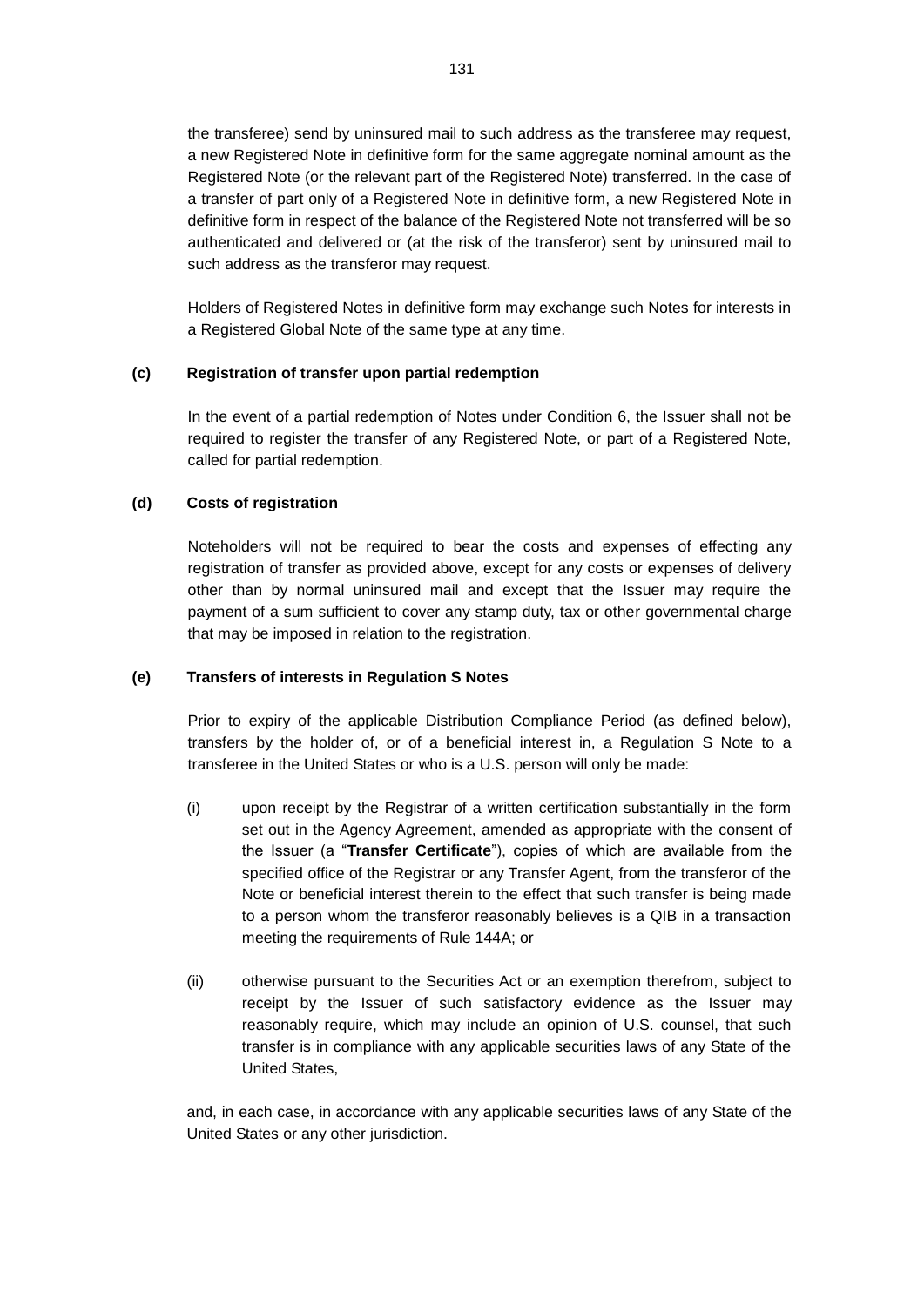In the case of paragraph (i) above, such transferee may take delivery through a Rule 144A Note in global or definitive form. After expiry of the applicable Distribution Compliance Period (i) beneficial interests in Regulation S Global Notes may be held through DTC directly, by a participant in DTC, or indirectly through a participant in DTC and (ii) such certification requirements will no longer apply to such transfers.

## **(f) Transfers of interests in Rule 144A Notes**

Transfers of Rule 144A Notes or beneficial interests therein may be made:

- (i) to a transferee who takes delivery of such interest through a Regulation S Note, upon receipt by the Registrar of a duly completed Transfer Certificate from the transferor to the effect that such transfer is being made in accordance with Regulation S; or
- (ii) to a transferee who takes delivery of such interest through a Rule 144A Note where the transferee is a person whom the transferor reasonably believes is a QIB in a transaction meeting the requirements of Rule 144A, without certification; or
- (iii) otherwise pursuant to the Securities Act or an exemption therefrom, subject to receipt by the Issuer of such satisfactory evidence as the Issuer may reasonably require, which may include an opinion of U.S. counsel, that such transfer is in compliance with any applicable securities laws of any State of the United States,

and, in each case, in accordance with any applicable securities laws of any State of the United States or any other jurisdiction.

Upon the transfer, exchange or replacement of Rule 144A Notes, or upon specific request for removal of any United States securities law legend enfaced on Rule 144A Notes, the Registrar shall deliver only Rule 144A Notes or refuse to remove such legend, as the case may be, unless there is delivered to the Issuer such satisfactory evidence as may reasonably be required by the Issuer, which may include an opinion of U.S. counsel, that neither such legend nor the restrictions on transfer set forth therein are required to ensure compliance with the provisions of the Securities Act.

## **(g) Definitions**

In this Condition, the following expressions shall have the following meanings:

"**Distribution Compliance Period**" means the period that ends 40 days after the completion of the distribution of each Tranche of Notes, as certified by the relevant Dealer (in the case of a non- syndicated issue) or the relevant Lead Manager (in the case of a syndicated issue);

"**QIB**" means a "qualified institutional buyer" within the meaning of Rule 144A;

"**Regulation S**" means Regulation S under the Securities Act;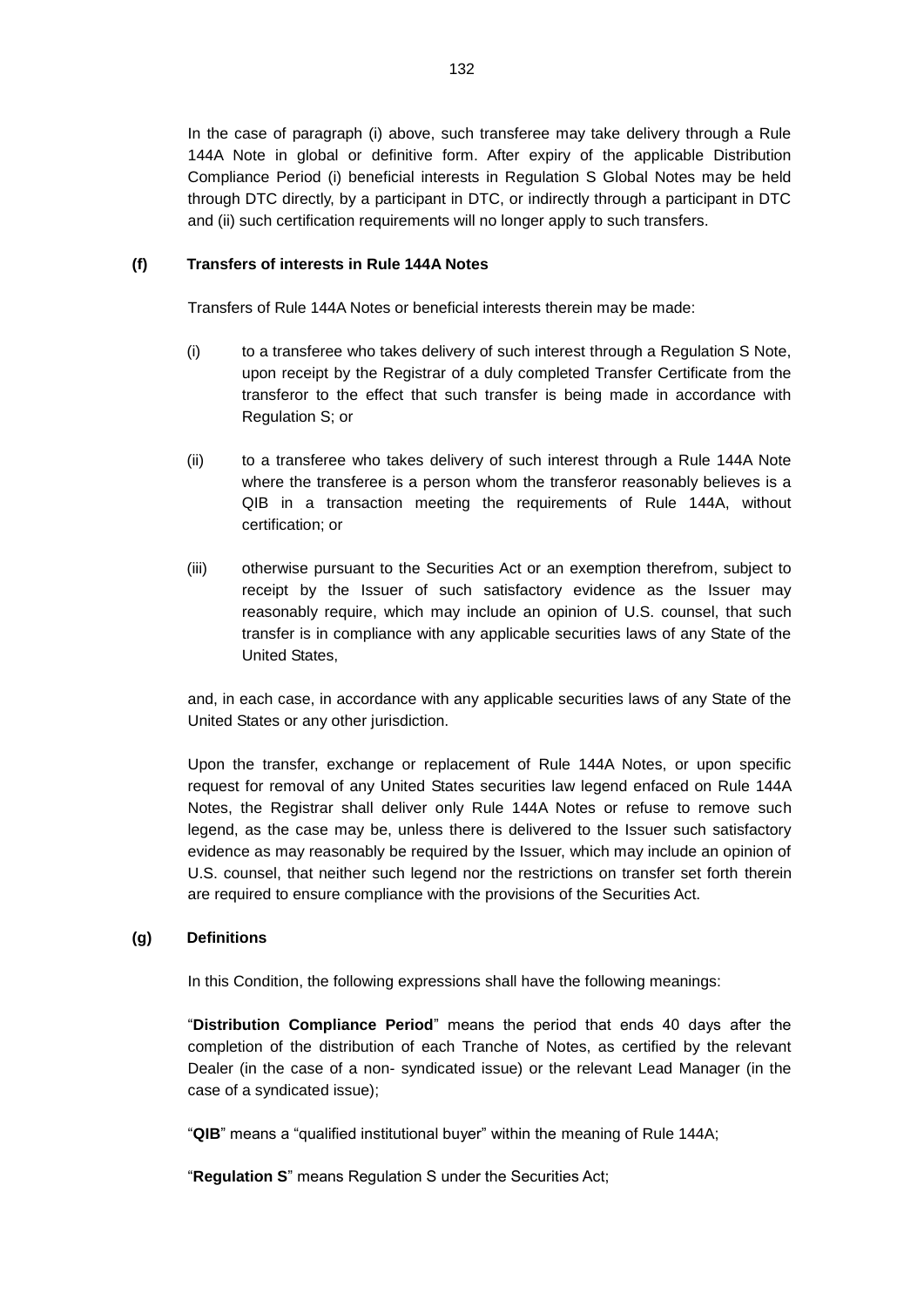"**Regulation S Global Note**" means a Registered Global Note representing Notes sold outside the United States in reliance on Regulation S;

"**Regulation S Note**" means a Note represented by a Regulation S Global Note or a Note issued in registered form in exchange or substitution therefor;

"**Rule 144A**" means Rule 144A under the Securities Act;

"**Rule 144A Global Note**" means a Registered Global Note representing Notes sold in the United States to QIBs pursuant to Rule 144A;

"**Rule 144A Note**" means a Note represented by a Rule 144A Global Note or a Note issued in registered form in exchange or substitution therefor;

"**Securities Act**" means the United States Securities Act of 1933, as amended; and

"**U.S. person**" has the meaning ascribed to it in Regulation S.

### **3. Status of the Notes**

### **(a) Status of Senior Notes**

The Senior Notes (being those Notes the Final Terms in respect of which specify their Status as Senior) and the relative Coupons (if any) are direct, unconditional unsubordinated and unsecured obligations of the Issuer ranking *pari passu* and without any preference among themselves and (subject to any applicable statutory provisions) at least equally with all other present and future unsecured and unsubordinated obligations of the Issuer.

### **(b) Status of Dated Subordinated Notes**

The Dated Subordinated Notes (being those Notes the Final Terms in respect of which specify their Status as Dated Subordinated and issued by Santander UK Group Holdings) and the relative Coupons (if any) are direct, subordinated and unsecured obligations of the Issuer ranking *pari passu* and without any preference among themselves. In the event of the winding-up of the Issuer (other than an Approved Winding-up) or the appointment of an administrator of the Issuer where the administrator has given notice that it intends to declare and distribute a dividend, the payment obligations of the Issuer under or arising from the Dated Subordinated Notes and the Trust Deed, including any damages awarded for breach of any obligations in respect of the Dated Subordinated Notes, shall be subordinated in the manner provided in the Trust Deed to the claims of all Senior Creditors of the Issuer, but shall rank at least *pari passu* with all other subordinated obligations or preference shares of the Issuer which constitute (or which, upon issue, constituted or were intended to constitute), or would but for any applicable limitation on the amount of such capital constitute, Tier 2 Capital ("**Pari Passu Securities**") and shall rank in priority to the claims of holders of: (i) all subordinated obligations of the Issuer the claims in respect of which rank, or are expressed to rank, junior to the Dated Subordinated Notes; (ii) all obligations of the Issuer which constitute (or which, upon issue, constituted or were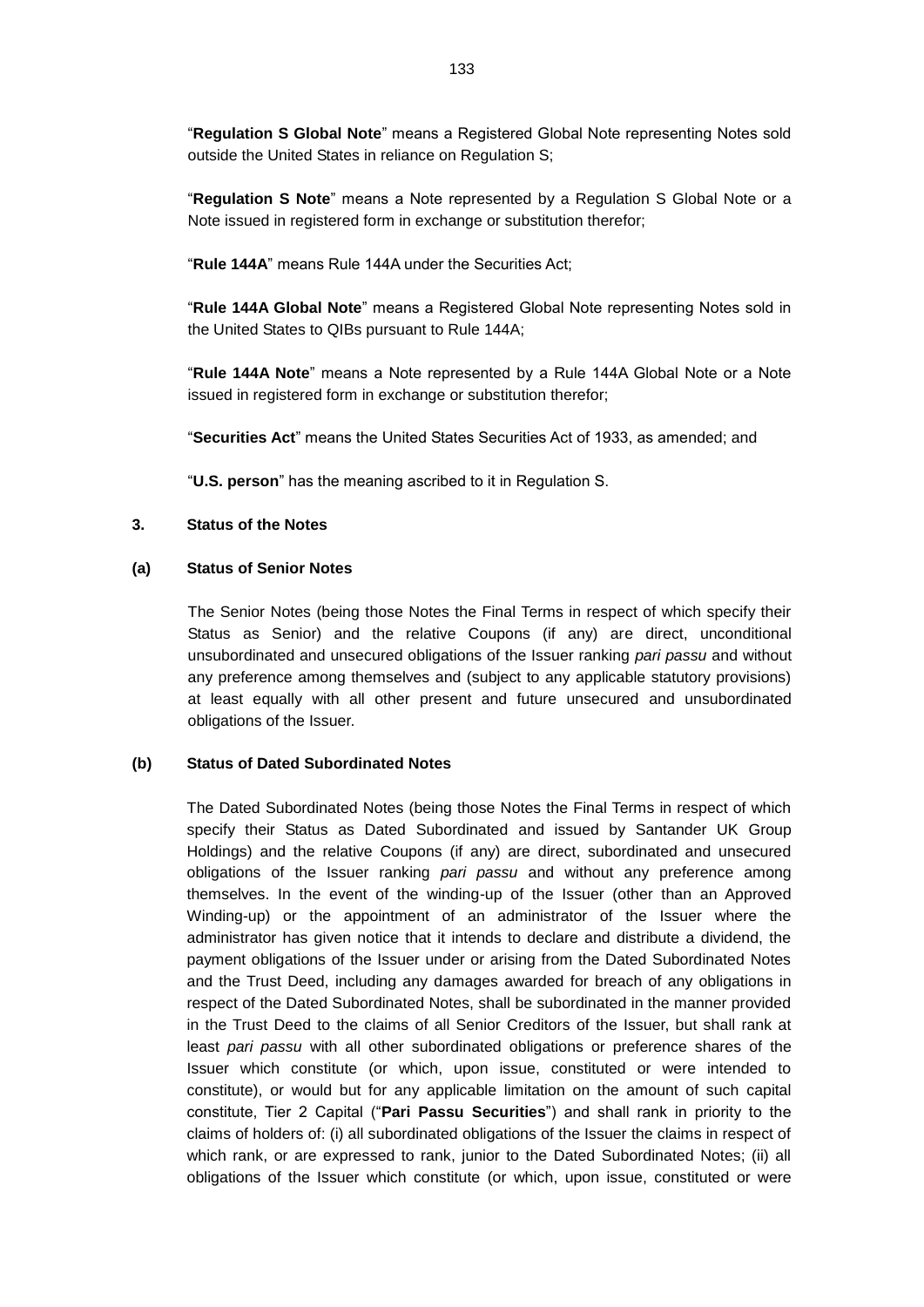intended to constitute), or would but for any applicable limitation on the amount of such capital constitute, Tier 1 Capital; and (iii) all classes of share capital of the Issuer other than preference shares which are Pari Passu Securities (together, the "**Junior Securities**").

## <span id="page-8-0"></span>**(c) Set-off, etc. (Dated Subordinated Notes)**

This Condition [3\(c\)](#page-8-0) is only applicable to Dated Subordinated Notes issued by Santander UK Group Holdings.

Subject to applicable law, no holder of the Dated Subordinated Notes and the relative Coupons (if any) may exercise, claim or plead any right of set-off, compensation or retention in respect of any amount owed to it by the Issuer arising under or in connection with the Dated Subordinated Notes and each holder of the Dated Subordinated Notes and the relative Coupons (if any) shall, by virtue of being the holder of any Dated Subordinated Note and the relative Coupons (if any), be deemed to have waived all such rights of set-off, compensation or retention. Notwithstanding the preceding sentence, if any of the amounts owing to any holder of the Dated Subordinated Notes and the relative Coupons (if any) by the Issuer is discharged by set-off, such holder shall, unless such payment is prohibited by law, immediately pay an amount equal to the amount of such discharge to the Issuer or, in the event of its winding-up or administration, the liquidator or administrator, as appropriate of the Issuer for payment to the Senior Creditors in respect of amounts owing to them by the Issuer, and, until such time as payment is made, shall hold an amount equal to such amount in trust for the Issuer, or the liquidator or administrator, as appropriate of the Issuer, for payment to the Senior Creditors in respect of amounts owing to them by the Issuer and accordingly any such discharge shall be deemed not to have taken place.

## <span id="page-8-1"></span>**(d) Set-off, etc. (Senior Notes)**

This Condition [3\(d\)](#page-8-1) is only applicable to Senior Notes issued by Santander UK Group Holdings.

Subject to applicable law, no holder of the Senior Notes issued by Santander UK Group Holdings and the relative Coupons (if any) may exercise, claim or plead any right of setoff, compensation or retention in respect of any amount owed to it by Santander UK Group Holdings arising under or in connection with the Senior Notes issued by Santander UK Group Holdings and each holder of the Senior Notes issued by Santander UK Group Holdings and the relative Coupons (if any) shall, by virtue of being the holder of any Senior Note issued by Santander UK Group Holdings and the relative Coupons (if any), be deemed to have waived all such rights of set-off, compensation or retention. Notwithstanding the preceding sentence, if any of the amounts owing to any holder of the Senior Notes issued by Santander UK Group Holdings and the relative Coupons (if any) by Santander UK Group Holdings is discharged by set-off, such holder shall, unless such payment is prohibited by law, immediately pay an amount equal to the amount of such discharge to Santander UK Group Holdings or, in the event of its winding-up or administration, the liquidator or administrator, as appropriate of Santander UK Group Holdings, and, until such time as payment is made, shall hold an amount equal to such amount in trust for Santander UK Group Holdings, or the liquidator or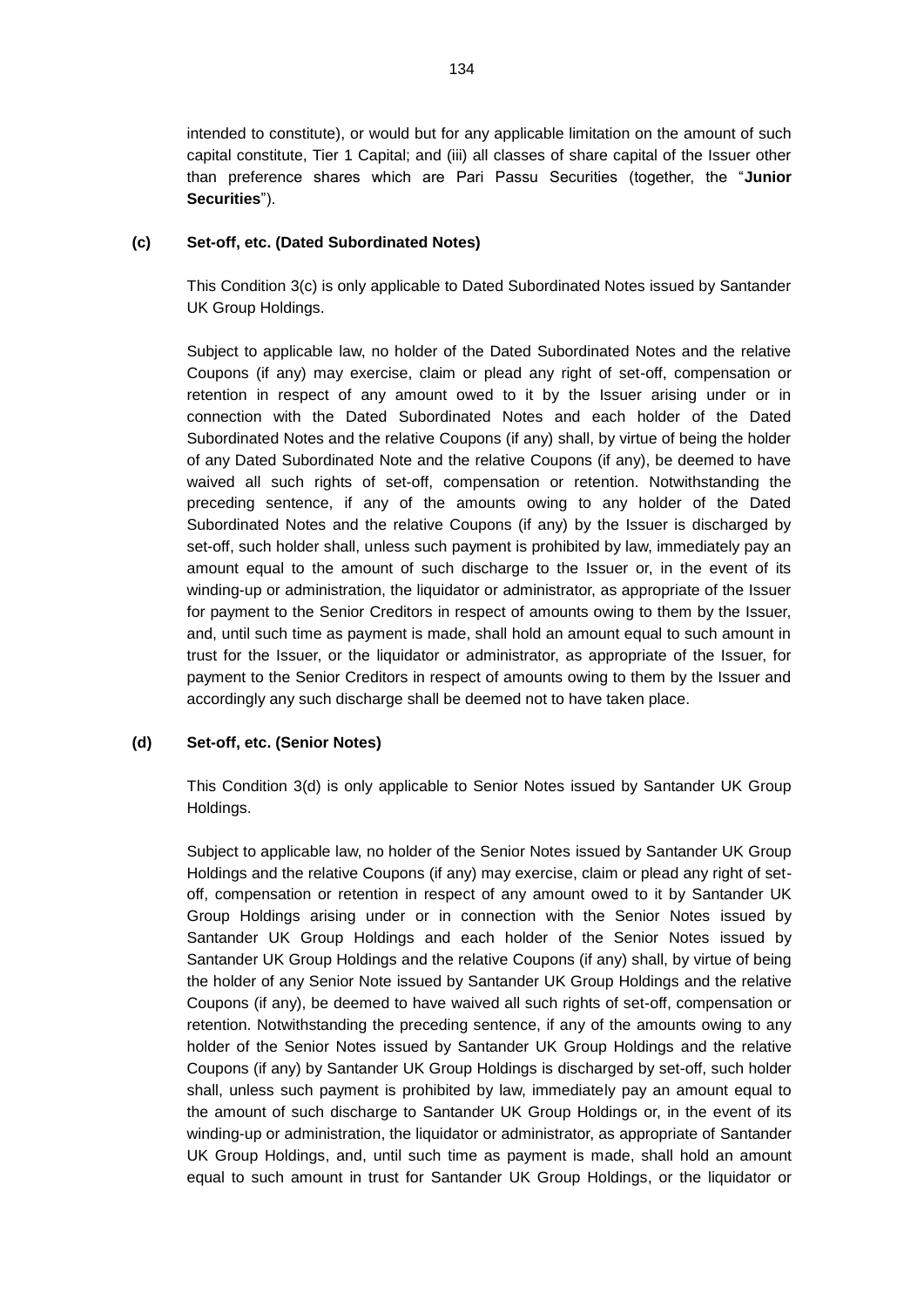administrator, as appropriate of Santander UK Group Holdings and accordingly any such discharge shall be deemed not to have taken place.

In these Conditions:

"**Approved Winding-up**" means a solvent winding-up of Santander UK Group Holdings solely for the purposes of a reconstruction or amalgamation or the substitution in place of Santander UK Group Holdings of a successor in business of Santander UK Group Holdings, the terms of which reconstruction, amalgamation or substitution (i) have previously been approved in writing by the Trustee or by an Extraordinary Resolution (as defined in the Trust Deed) and (ii) do not provide that the Dated Subordinated Notes or, where applicable, the Senior Notes issued by Santander UK Group Holdings, shall thereby become payable;

"**Capital Rules**" means at any time the regulations, requirements, guidelines and policies relating to capital resources requirements or capital adequacy then in effect and applicable to the Group (including, without limitation, any regulations, requirements, guidelines and policies of the Regulator as may from time to time be applicable to the Group);

"**Group**" means, as the context admits, Santander UK Group Holdings and each other entity which is part of the UK prudential consolidation group (as that term, or its successor, is used in the Capital Rules) or the UK resolution group (as that term, or its successor, is used in the Loss Absorption Regulations) of which Santander UK Group Holdings is part from time to time;

"**Regulator**" means, as the context admits, the Prudential Regulation Authority of the UK, the Bank of England or such successor or other authority having primary responsibility with respect to prudential or resolution matters concerning the Issuer and/or the Group;

"**Senior Creditors**" means creditors of Santander UK Group Holdings (a) who are unsubordinated creditors of Santander UK Group Holdings; or (b) who are subordinated creditors of Santander UK Group Holdings (other than those whose claims constitute, or would but for any applicable limitation on the amount of any such capital constitute, Tier 1 Capital or Tier 2 Capital or whose claims rank, or are expressed to rank, *pari passu* with, or junior to, the claims of the holders of the Dated Subordinated Notes);

"**Tier 1 Capital**" has the meaning given to it in the Capital Rules;

"**Tier 2 Capital**" has the meaning given to it in the Capital Rules; and

the expression "**obligations**" includes any direct or indirect obligations of the Issuer and whether by way of guarantee, indemnity, other contractual support arrangement or otherwise and regardless of name or designation.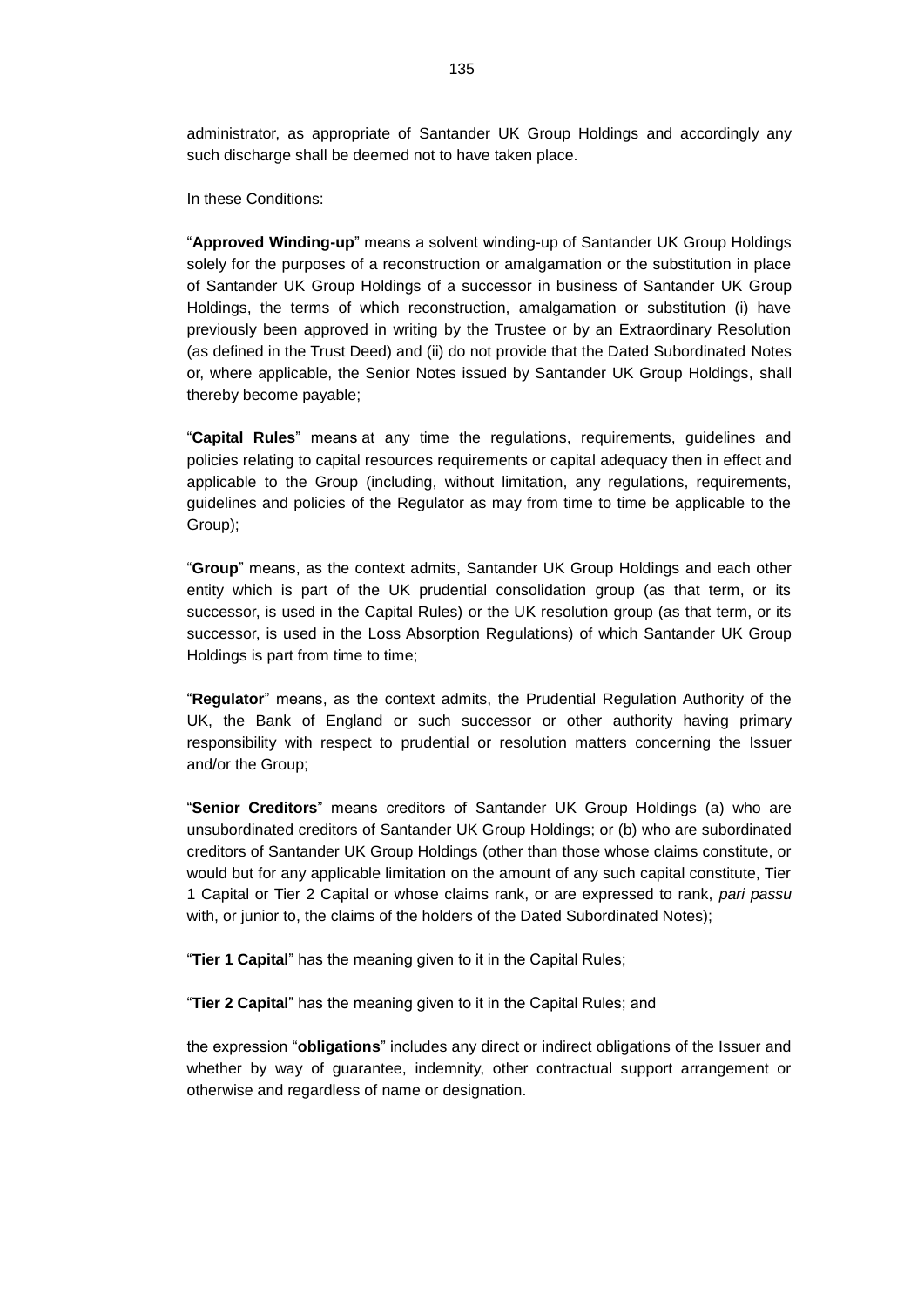### **4. Interest**

### **(a) Interest on Fixed Rate Notes**

Each Fixed Rate Note bears interest from (and including) the Interest Commencement Date (which unless otherwise specified in the applicable Final Terms shall be the Issue Date) at the rate(s) per annum equal to the Rate(s) of Interest (in each case for the period(s) specified in the applicable Final Terms) payable in arrear on the Interest Payment Date(s) specified in the applicable Final Terms.

If the Notes are in definitive form, except as provided in the applicable Final Terms, the amount of interest payable on each Interest Payment Date in respect of the Interest Period ending on such date will amount to the Fixed Coupon Amount. In the case of any long or short interest period (the "**Stub Period**"), payments of interest on the relevant Interest Payment Date will, if so specified in the applicable Final Terms, amount to the Broken Amount so specified in respect of such Stub Period.

Except in the case of Notes in definitive form where a Fixed Coupon Amount or Broken Amount is specified in the applicable Final Terms, interest shall be calculated in respect of any period by applying the applicable Rate of Interest to:

- (A) in the case of Fixed Rate Notes which are represented by a Global Note, the aggregate outstanding nominal amount of the Fixed Rate Notes represented by such Global Note; or
- (B) in the case of Fixed Rate Notes in definitive form, the Calculation Amount;

and, in each case, multiplying such sum by the applicable Day Count Fraction, and rounding the resultant figure to the nearest sub-unit of the relevant Specified Currency, half of any such sub-unit being rounded upwards or otherwise in accordance with applicable market convention. Where the Specified Denomination of a Fixed Rate Note in definitive form is a multiple of the Calculation Amount, the amount of interest payable in respect of such Fixed Rate Note shall be the product of the amount (determined in the manner provided above) for the Calculation Amount and the number by which the Calculation Amount is multiplied to reach the Specified Denomination without any further rounding.

"**sub-unit**" means, with respect to any currency other than euro, the lowest amount of such currency that is available as legal tender in the country of such currency and, with respect to euro, one cent.

As used in the Conditions, "**Interest Period**" means the period from (and including) an Interest Payment Date (or the Interest Commencement Date) to (but excluding) the next (or first) Interest Payment Date, or such other period specified as the "Interest Period" in the applicable Final Terms.

## **(b) Interest on Fixed Rate Reset Notes**

(i) Each Fixed Rate Reset Note bears interest: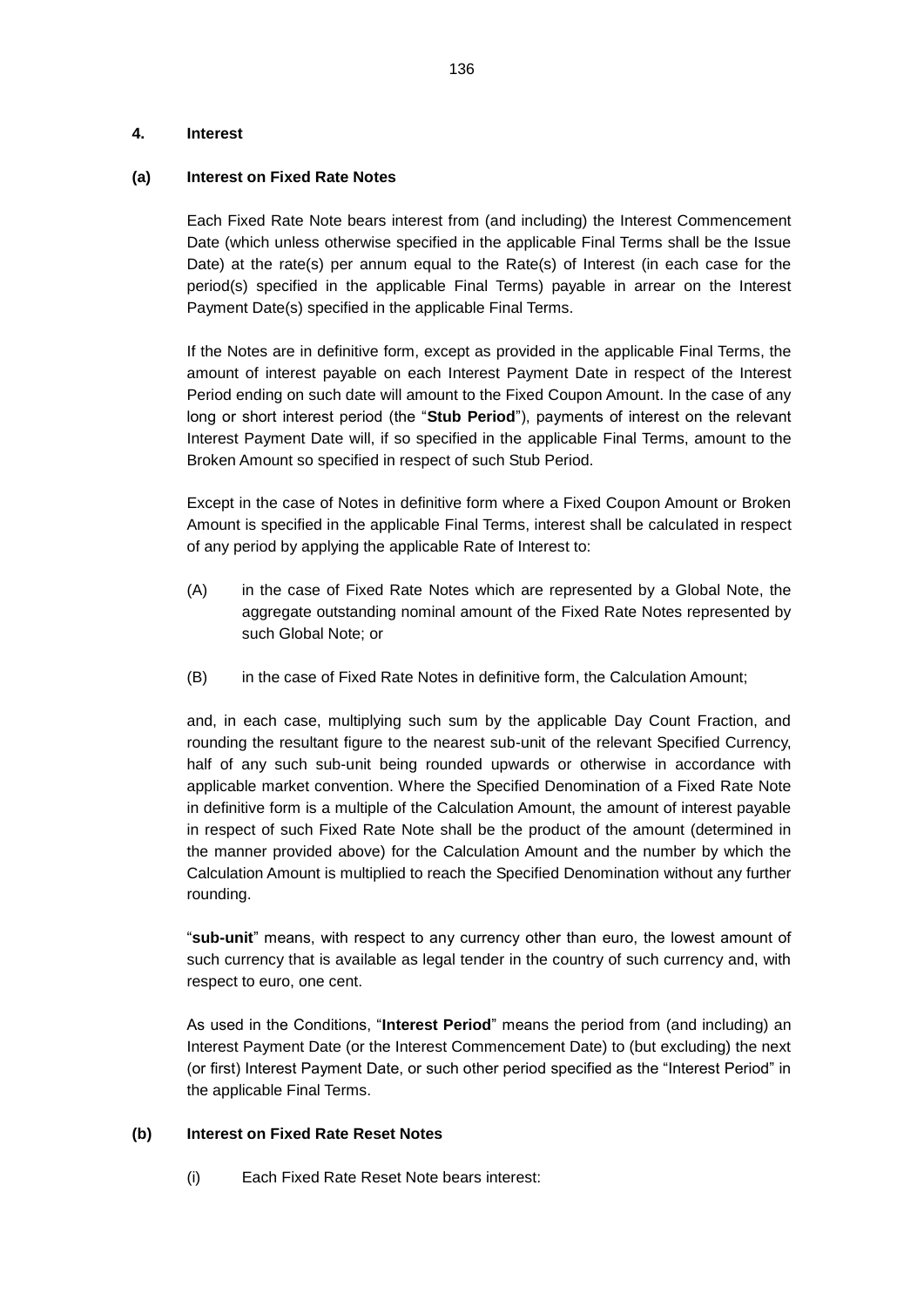- (a) from (and including) the Interest Commencement Date (which unless otherwise specified in the applicable Final Terms shall be the Issue Date) to (but excluding) the First Reset Date at the rate per annum equal to the Initial Rate of Interest;
- (b) from (and including) the First Reset Date to (but excluding) the Second Reset Date or, if no such Second Reset Date is specified in the applicable Final Terms, the Maturity Date, at the rate per annum equal to the First Reset Rate of Interest; and
- (c) for each Subsequent Reset Period thereafter (if any), at the rate per annum equal to the relevant Subsequent Reset Rate of Interest,

in each case, payable in arrear on the Interest Payment Date(s) specified in the applicable Final Terms.

If the Notes are in definitive form, except as provided in the applicable Final Terms, the amount of interest payable on each Interest Payment Date in respect of each Interest Period ending on or before the First Reset Date will amount to the Fixed Coupon Amount. In the case of any long or short interest period (the "**Stub Period**"), payments of interest on the relevant Interest Payment Date will, if so specified in the applicable Final Terms, amount to the Broken Amount so specified in respect of such Stub Period.

Except in the case of Notes in definitive form where a Fixed Coupon Amount or Broken Amount is specified in the applicable Final Terms, interest shall be calculated in respect of any period by applying the applicable Rate of Interest to:

- (A) in the case of Fixed Rate Reset Notes which are represented by a Global Note, the aggregate outstanding nominal amount of the Fixed Rate Reset Notes represented by such Global Note; or
- (B) in the case of Fixed Rate Reset Notes in definitive form, the Calculation Amount;

and, in each case, multiplying such sum by the applicable Day Count Fraction, and rounding the resultant figure to the nearest sub-unit of the relevant Specified Currency, half of any such sub-unit being rounded upwards or otherwise in accordance with applicable market convention. Where the Specified Denomination of a Fixed Rate Reset Note in definitive form is a multiple of the Calculation Amount, the amount of interest payable in respect of such Fixed Rate Reset Note shall be the product of the amount (determined in the manner provided above) for the Calculation Amount and the number by which the Calculation Amount is multiplied to reach the Specified Denomination without any further rounding.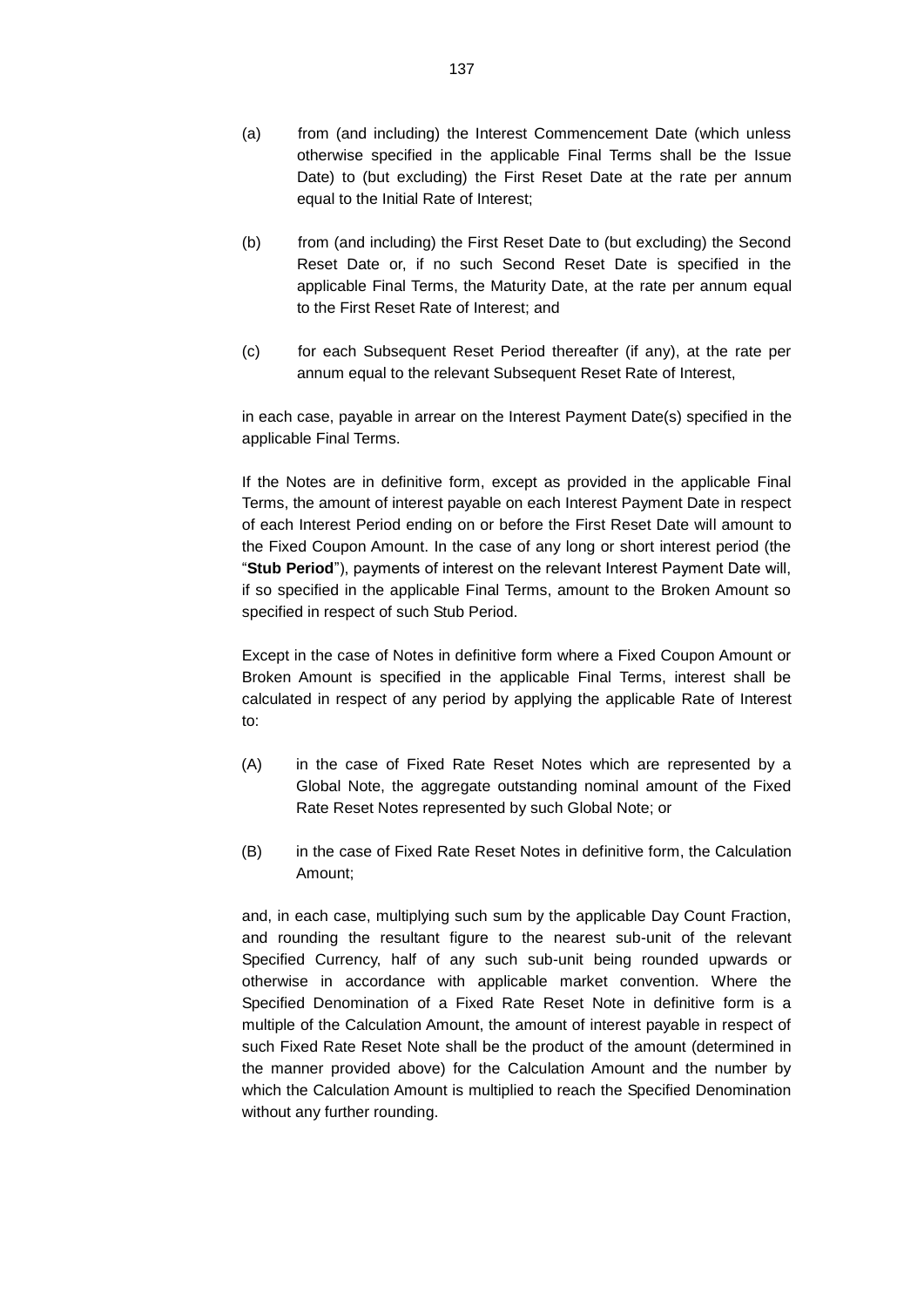"**sub-unit**" means, with respect to any currency other than euro, the lowest amount of such currency that is available as legal tender in the country of such currency and, with respect to euro, one cent.

As used in the Conditions, "**Interest Period**" means the period from (and including) an Interest Payment Date (or the Interest Commencement Date) to (but excluding) the next (or first) Interest Payment Date, or such other period specified as the "Interest Period" in the applicable Final Terms.

- <span id="page-12-1"></span>(ii) If Mid-Swap Rate is specified as the Reset Rate in the applicable Final Terms and on any Reset Determination Date the Relevant Screen Page is not available or the Mid-Swap Rate does not appear on the Relevant Screen Page, the Calculation Agent shall request each of the Reference Banks (as defined below) to provide the Calculation Agent with its Mid-Market Swap Rate Quotation as at approximately 11.00 a.m. in the principal financial centre of the Relevant Currency on the Reset Determination Date in question. If two or more of the Reference Banks provide the Calculation Agent with Mid-Market Swap Rate Quotations, the First Reset Rate of Interest or the Subsequent Reset Rate of Interest (as applicable) for the relevant Reset Period shall be the sum of the arithmetic mean (rounded, if necessary, to the nearest 0.001 per cent. (0.0005 per cent. being rounded upwards)) of the relevant Mid-Market Swap Rate Quotations and the First Margin or Subsequent Margin (as applicable), all as determined by the Calculation Agent. If on any Reset Determination Date only one or none of the Reference Banks provides the Calculation Agent with a Mid-Market Swap Rate Quotation as provided in the foregoing provisions of this paragraph, the First Reset Rate of Interest or the Subsequent Reset Rate of Interest (as applicable) shall be determined to be the Rate of Interest as at the last preceding Reset Date or, in the case of the first Reset Determination Date, the First Reset Rate of Interest shall be the Initial Rate of Interest.
- <span id="page-12-0"></span>(iii) Mid-Swap Rate or Mid-Swap Floating Leg Benchmark Rate Replacement

If any Rate of Interest (or component thereof) remains to be determined by reference to the Mid-Swap Rate or Mid-Swap Floating Leg Benchmark Rate of which such Mid-Swap Rate or Mid-Swap Floating Leg Benchmark Rate (as applicable) is a component and:

- (A) the Issuer determines (in consultation with the Calculation Agent, Principal Paying Agent and/or the Determination Agent) on the basis of factors including, but not limited to, a public statement by the administrator or the supervisor of the administrator of the applicable Mid-Swap Rate or Mid-Swap Floating Leg Benchmark Rate (as applicable), that:
	- (i) the Mid-Swap Rate (or the relevant component part(s) thereof) or Mid-Swap Floating Leg Benchmark Rate (as applicable) has ceased (or will cease, prior to the next following Reset Determination Date) to be calculated or administered or published by the relevant administrator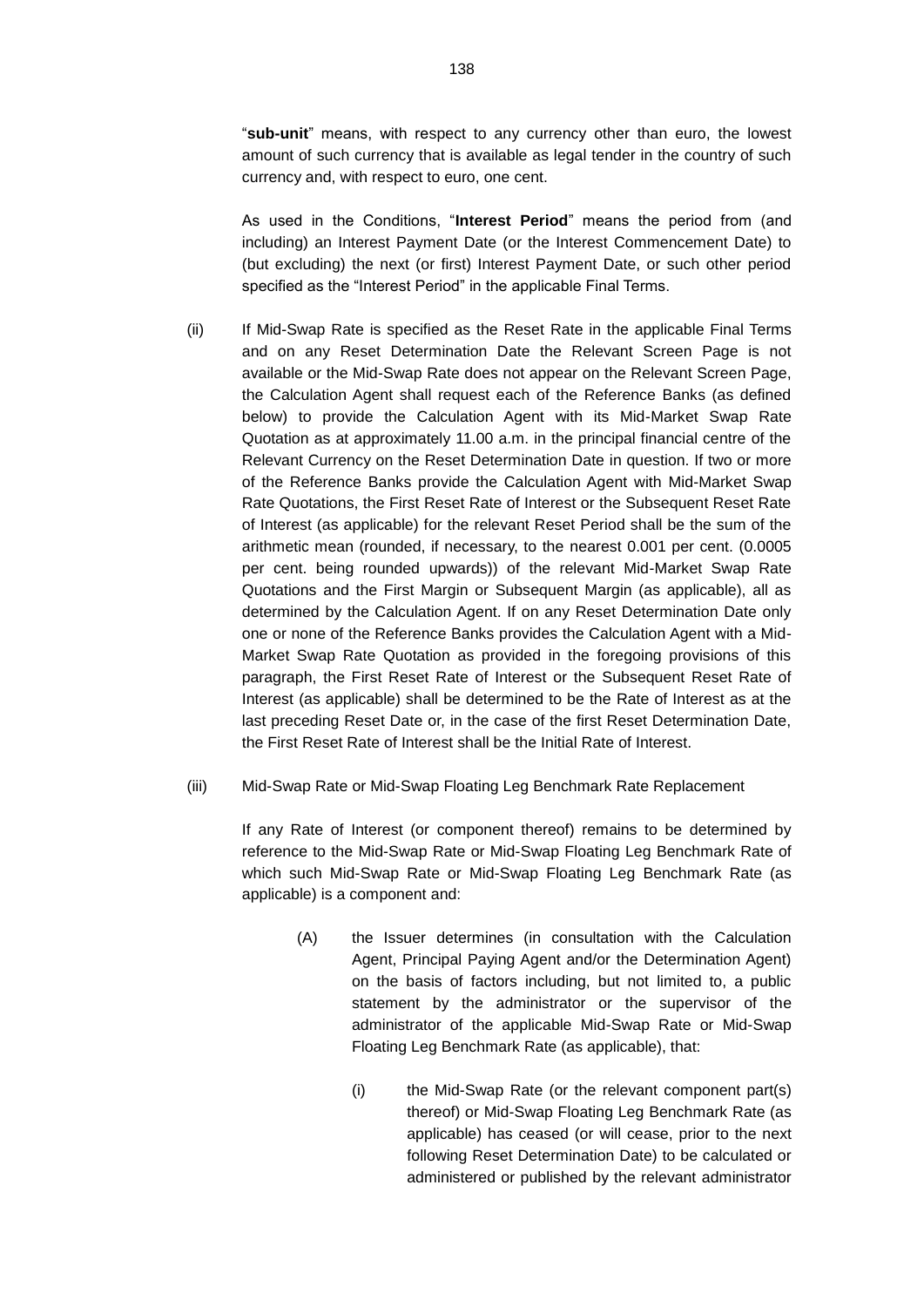(in circumstances where no successor administrator has been appointed that will continue publication of the relevant Mid-Swap Rate (or the relevant component part(s) thereof) or Mid-Swap Floating Leg Benchmark Rate (as applicable)); or

- (ii) there has otherwise taken place (or will otherwise take place, prior to the next following Reset Determination Date) a change in customary market practice (determined according to factors including, but not limited to, public statements, opinions and publications of industry bodies and organisations) to refer to a base rate other than the Mid-Swap Rate or Mid-Swap Floating Leg Benchmark Rate (as applicable) specified in the applicable Final Terms despite the continued existence of such Mid-Swap Rate or Mid-Swap Floating Leg Benchmark Rate (as applicable); or
- (B) it is unlawful for any of the Principal Paying Agent, the Calculation Agent and/or the Determination Agent, as applicable, and/or the Issuer to determine or use such Mid-Swap Rate or Mid-Swap Floating Leg Benchmark Rate,

then the following provisions shall apply to the relevant series of Notes:

- (a) the Issuer shall use reasonable efforts to appoint an Independent Adviser to determine (in each case in consultation with the Issuer) an Alternative Relevant Rate and such other adjustments (if any) as referred to in this Condition [4\(b\)\(iii\)](#page-12-0) for the purposes of determining the Mid-Swap Rate or Mid-Swap Floating Leg Benchmark Rate (as applicable) for all future Reset Periods (subject to the subsequent operation of this Condition [4\(b\)\(iii\)](#page-12-0) during any other future Reset Period(s)).
- (b) Subject to paragraph (c) of this Condition [4\(b\)\(iii\),](#page-12-0) if:
	- (i) the Independent Adviser acting in good faith and in a commercially reasonable manner (in consultation with the Issuer) determines no later than five Business Days prior to the Reset Determination Date relating to the next Reset Period (the "**IA Mid-Swap Determination Cut-off Date**") that an Alternative Relevant Rate has succeeded or replaced the Mid-Swap Rate or Mid-Swap Floating Leg Benchmark Rate (as applicable) in customary market usage in the international debt capital markets for setting rates comparable to the Mid-Swap Rate or Mid-Swap Floating Leg Benchmark Rate (as applicable); or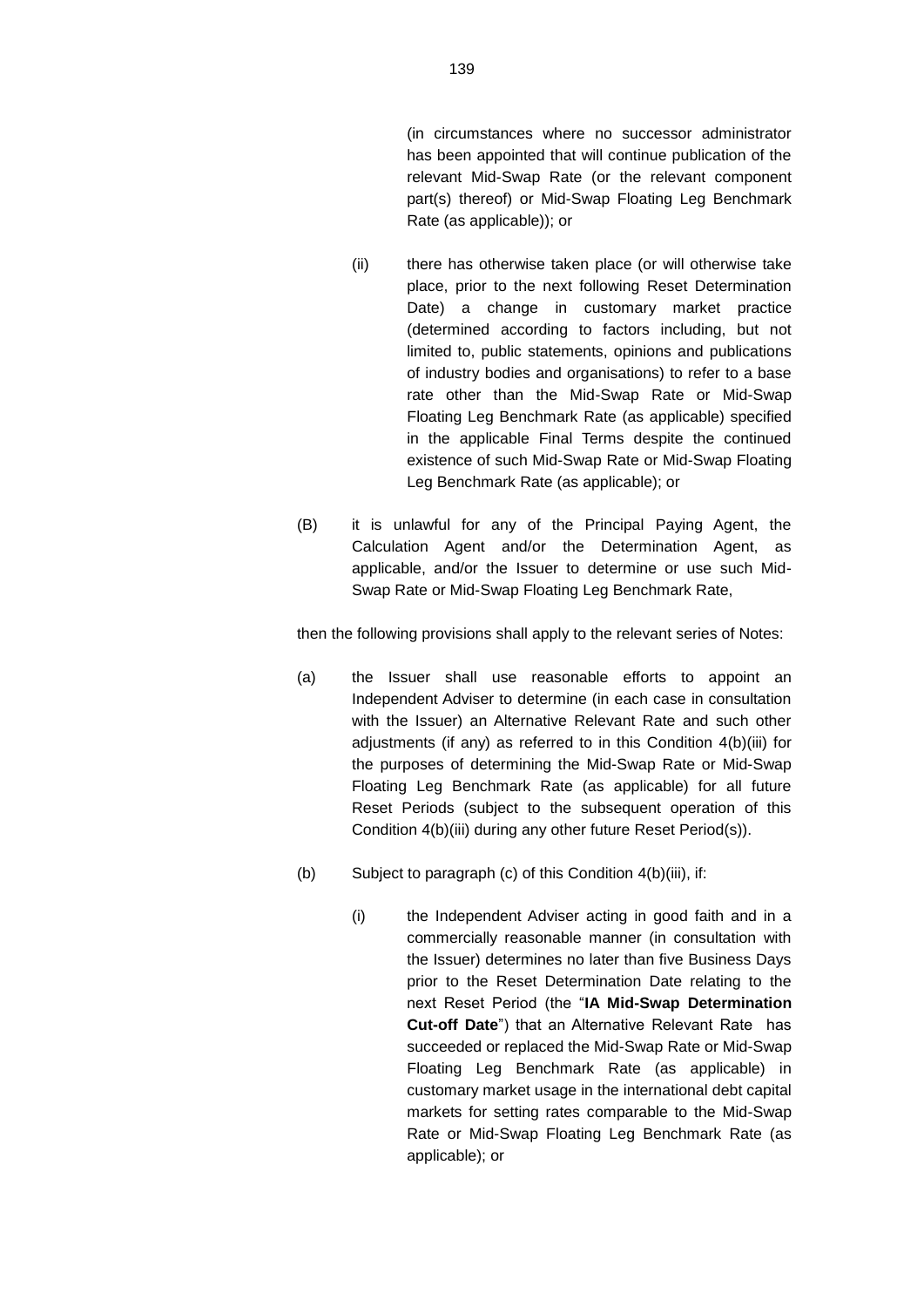(ii) the Issuer is unable to appoint an Independent Adviser, or the Independent Adviser appointed by the Issuer in accordance with paragraph (a) of this Condition [4\(b\)\(iii\)](#page-12-0) fails to determine an Alternative Relevant Rate prior to the relevant IA Mid-Swap Determination Cut-off Date, the Issuer determines (acting in good faith and in a commercially reasonable manner) no later than three Business Days prior to the Reset Determination Date relating to the next Reset Period (the "**Issuer Mid-Swap Determination Cut-off Date**") that an Alternative Relevant Rate has succeeded or replaced the Mid-Swap Rate or Mid-Swap Floating Leg Benchmark Rate (as applicable) in customary market usage in the international debt capital markets for setting rates comparable to the Mid-Swap Rate or Mid-Swap Floating Leg Benchmark Rate (as applicable),

then the Mid-Swap Rate or Mid-Swap Floating Leg Benchmark Rate (as applicable) for all future Reset Periods (subject to the subsequent operation of this Condition [4\(b\)\(iii\)](#page-12-0) during any other future Reset Period(s)) shall be such Alternative Relevant Rate.

Without prejudice to the definition thereof, for the purposes of determining an Alternative Relevant Rate and/or applicable adjustments thereto (if any), the Independent Adviser or the Issuer (as applicable) will take into account relevant and applicable market precedents, as well as any published guidance from relevant associations involved in the establishment of market standards and/or protocols in the international debt capital markets and such other materials as the Independent Adviser or the Issuer (as applicable), in its sole discretion, considers appropriate.

- (c) Notwithstanding Condition [4\(b\)\(ii\),](#page-12-1) if:
	- (i) the Independent Adviser appointed by the Issuer in accordance with paragraph (a) of this Condition [4\(b\)\(iii\)](#page-12-0) notifies the Issuer prior to the IA Mid-Swap Determination Cut-off Date that it has determined that no Alternative Relevant Rate exists;
	- (ii) the Independent Adviser appointed by the Issuer in accordance with paragraph (a) of this Condition [4\(b\)\(iii\)](#page-12-0) fails to determine an Alternative Relevant Rate prior to the relevant IA Mid-Swap Determination Cut-off Date, without notifying the Issuer as contemplated in sub-paragraph (c)(i) of this Condition 4(b)(iii) and the Issuer (acting in good faith and in a commercially reasonable manner) determines prior to the Issuer Mid-Swap Determination Cut-off Date that no Alternative Relevant Rate exists; or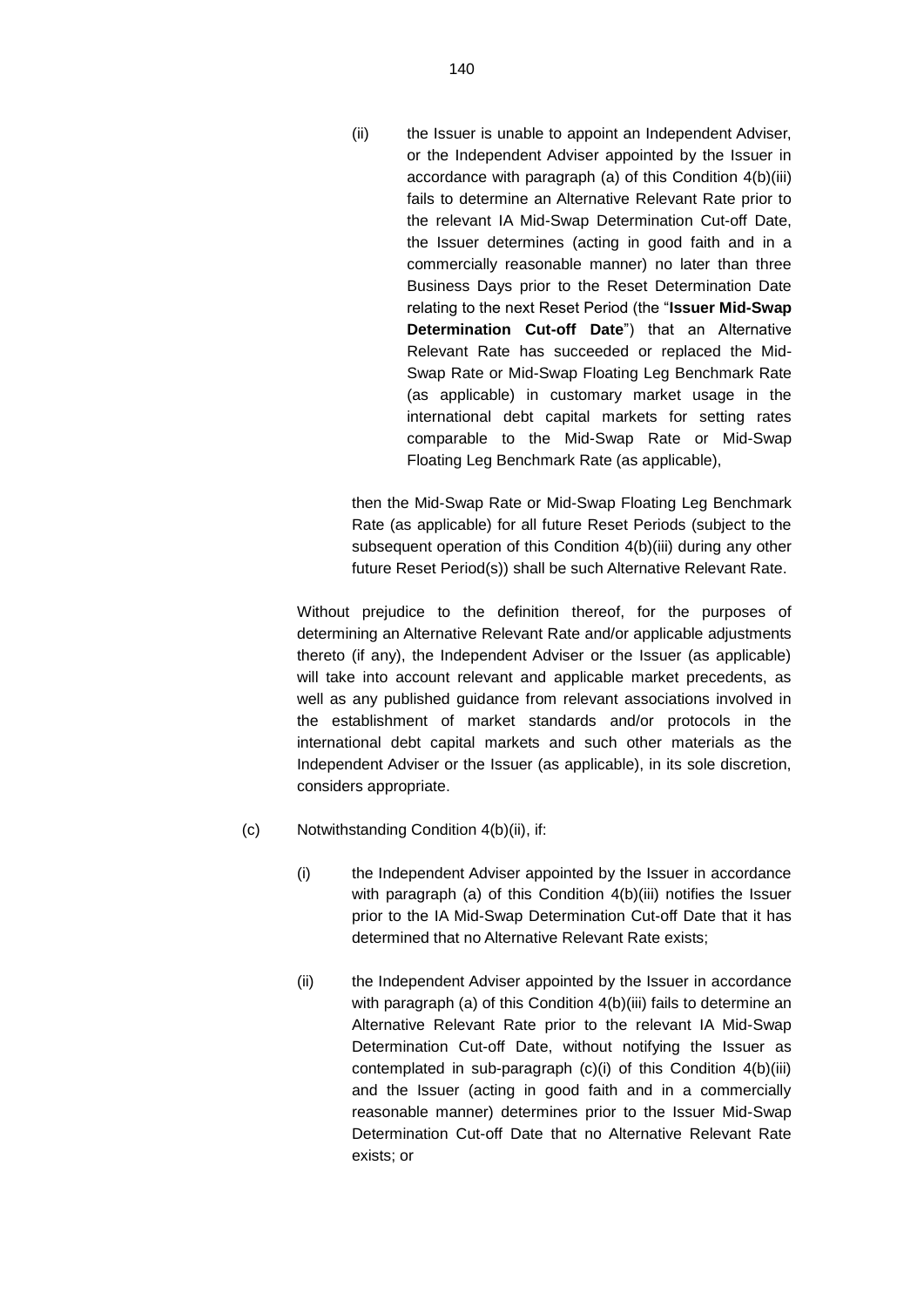(iii) an Alternative Relevant Rate is not otherwise determined in accordance with paragraph (b) of this Condition [4\(b\)\(iii\)](#page-12-0) prior to the Issuer Mid-Swap Determination Cut-off Date,

the Subsequent Reset Rate shall be determined as at the last preceding Reset Determination Date or, in the case of the first Reset Determination Date, the Subsequent Reset Rate shall be the Initial Rate of Interest (though substituting, where a different Margin is to be applied to the relevant Reset Period from that which applied to the last preceding Reset Period, the Margin relating to the relevant Reset Period in place of the Margin relating to that last preceding Reset Period).

This paragraph (c) shall apply to the relevant Reset Period only. Any subsequent Reset Period(s) shall be subject to the operation of this Condition [4\(b\)\(iii\).](#page-12-0)

(d) Promptly following the determination of any Alternative Relevant Rate as described in this Condition [4\(b\)\(iii\),](#page-12-0) the Issuer shall give notice thereof and of any adjustments (and the effective date(s) thereof) pursuant to this Condition 4(b)(iii) to the Trustee, the Principal Paying Agent, any Calculation Agent and, in accordance with Condition [13,](#page-74-0) the Noteholders.

> The Trustee and the Principal Paying Agent shall, at the direction of the Issuer (following consultation with the Principal Paying Agent, the Determination Agent and/or, where applicable, the Calculation Agent), effect such waivers and consequential amendments to the Trust Deed, the Agency Agreement, these Terms and Conditions and any other document as the Independent Adviser (in consultation with the Issuer) or the Issuer (as applicable) determines may be required to give effect to any application of this Condition [4\(b\)\(iii\).](#page-12-0) Prior to any such waivers and/or consequential amendments taking effect, the Issuer shall provide a certificate signed by two authorised signatories of the Issuer to the Trustee, the Principal Paying Agent and, where applicable, the Calculation Agent which (i) provides details of such waivers and/or consequential amendments and (ii) certifies that such waivers and/or consequential amendments are required to give effect to any application of this Condition [4\(b\)\(iii\),](#page-12-0) and the Trustee, the Principal Paying Agent and, where applicable, the Calculation Agent shall be entitled to rely on such certificate without further enquiry or liability to any person. For the avoidance of doubt, the Trustee shall not be liable to the Noteholders or any other person for so acting or relying, irrespective of whether any such modification is or may be materially prejudicial to the interests of any such person. Such changes shall apply to the Notes for all future Reset Periods (subject to the subsequent operation of this Condition [4\(b\)\(iii\)\)](#page-12-0). No consent of the Noteholders shall be required in connection with effecting the relevant Alternative Relevant Rate as described in this Condition [4\(b\)\(iii\)](#page-12-0) or such other relevant adjustments pursuant to this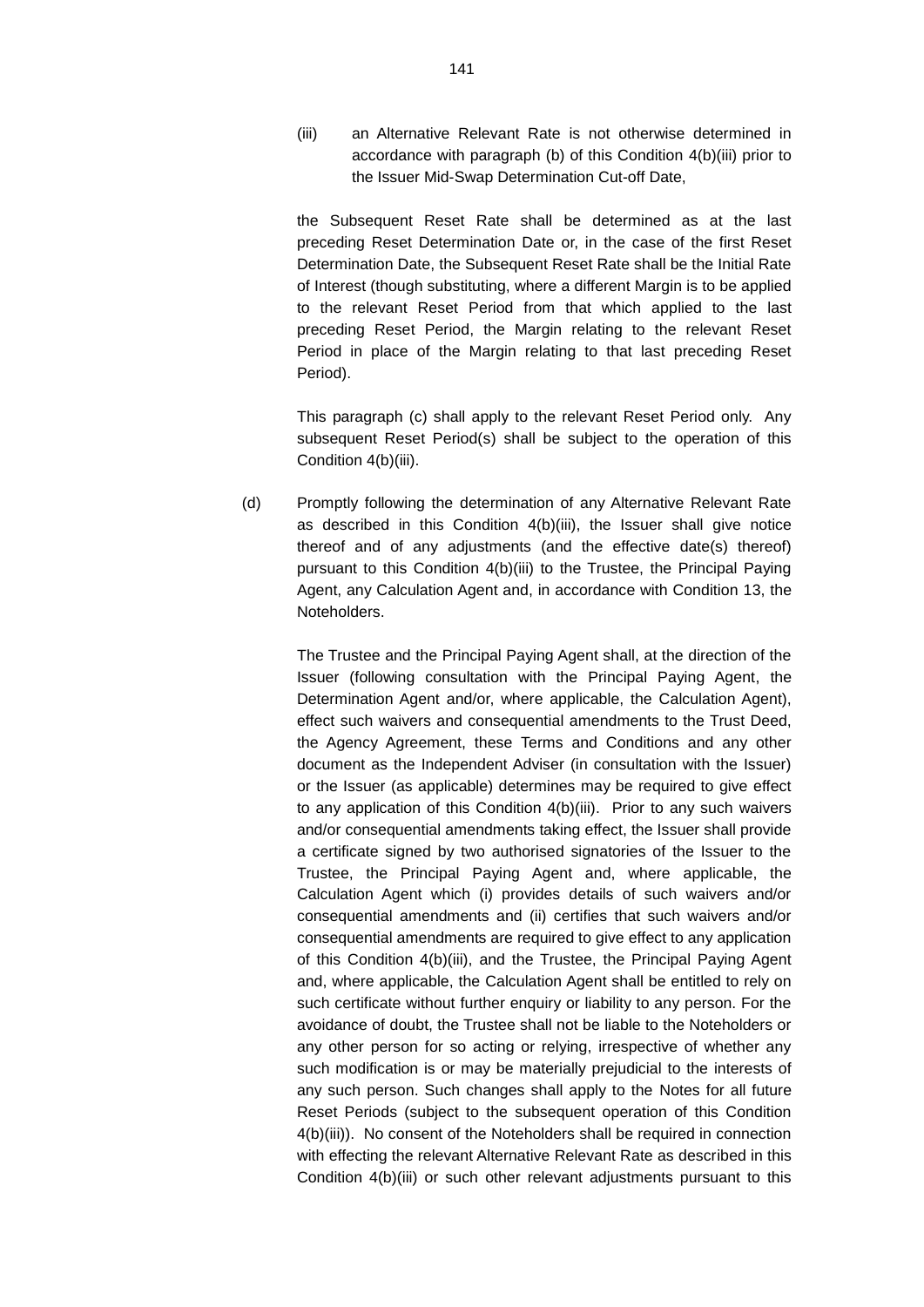Condition [4\(b\)\(iii\),](#page-12-0) including for the execution of, or amendment to, any documents or the taking of other steps by the Issuer or any of the parties to the Trust Deed and/or the Agency Agreement (if required).

Notwithstanding the foregoing, the Trustee shall not be obliged to agree to any modification if in the sole opinion of the Trustee doing so would impose more onerous obligations upon it or expose it to any additional duties, responsibilities or liabilities or reduce rights and/or the protective provisions afforded to the Trustee in these Terms and Conditions or the Trust Deed.

Notwithstanding any other provision of this Condition [4\(b\)\(iii\)](#page-12-0) no Alternative Relevant Rate will be adopted, and no other amendments to the terms of the Notes will be made pursuant to this Condition [4\(b\)\(iii\),](#page-12-0) if and to the extent that, in the sole determination of the Issuer, the same could reasonably be expected to prejudice (i) the qualification of the Dated Subordinated Notes as Tier 2 Capital of the Issuer or of the Group or (ii) the eligibility of the Senior Notes issued by Santander UK Group Holdings to qualify in full towards the Issuer's and/or the Group's minimum requirements for (A) own funds and eligible liabilities and/or (B) loss absorbing capacity instruments.

- (iv) The Principal Paying Agent or, where specified in these Conditions or the applicable Final Terms, the Calculation Agent will at, or as soon as practicable after the Determination Time on each Reset Determination Date, determine the applicable Rate of Interest for the relevant Reset Period. The Calculation Agent will notify the Principal Paying Agent of the Rate of Interest for the relevant Reset Period as soon as practicable after calculating the same.
- (v) The Principal Paying Agent will cause the Rate of Interest for each Reset Period to be notified to the Issuer and, if required by applicable law or regulation, any stock exchange or other relevant authority on which the relevant Notes are for the time being listed or by which they have been admitted to listing and, if applicable, notice thereof to be published in accordance with Condition 13 as soon as possible after their determination but in no event later than the fourth London Business Day thereafter. For the purposes of this paragraph, the expression "**London Business Day**" means a day (other than a Saturday or a Sunday) on which banks and foreign exchange markets are open for business in London.
- (vi) If for any reason at any relevant time the Principal Paying Agent or, as the case may be, the Calculation Agent defaults in its obligation to determine the Rate of Interest, the Trustee shall determine the Rate of Interest at such rate as, in its absolute discretion (having regard to the foregoing provisions of this Condition 4(b)), it shall deem fair and reasonable in all the circumstances. In making any such calculation, the Trustee may at the Issuer's expense appoint and rely without liability on a calculation by a calculation agent (which shall be an investment bank or other suitable entity of international repute). Each such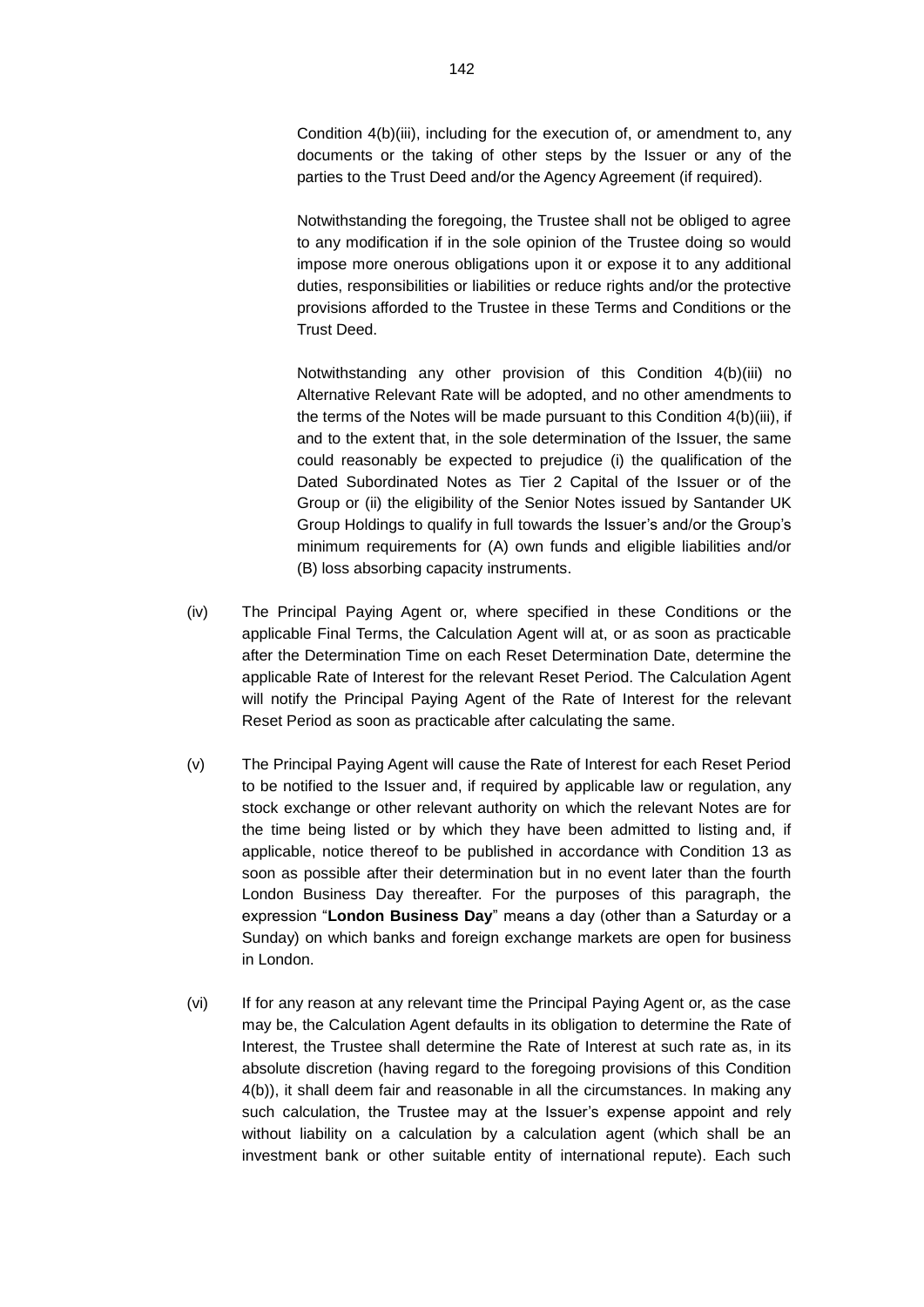calculation shall be deemed to have been made by the Principal Paying Agent or the Calculation Agent, as applicable.

- (vii) All certificates, communications, opinions, determinations, calculations, quotations and decisions given, expressed, made or obtained for the purposes of the provisions of this Condition 4(b), whether by the Principal Paying Agent or the Calculation Agent or the Trustee or its agent, shall (in the absence of wilful default, bad faith or manifest error) be binding on the Issuer, the Trustee, the Principal Paying Agent and the Calculation Agent, the other Agents and all Noteholders and Couponholders and (in the absence as aforesaid) no liability to the Issuer, the Noteholders or the Couponholders shall attach to the Principal Paying Agent or the Calculation Agent or the Trustee or its agent in connection with the exercise or non-exercise by it of any of its powers, duties and discretions pursuant to such provisions.
- (viii) For the purposes of this Condition 4(b):

"**Alternative Relevant Rate**" means the rate which has replaced the Mid-Swap Rate or Mid-Swap Floating Leg Benchmark Rate (as applicable) in customary market usage in the international debt capital markets for the purposes of determining floating rates of interest (or the relevant component part thereof) in respect of notes denominated in the Specified Currency and with an interest period of a comparable duration to the relevant Reset Period, or, if the Independent Adviser (in consultation with the Issuer) or the Issuer (as applicable) determines that there is no such rate, such other rate as such Independent Adviser (in consultation with the Issuer) or the Issuer (as applicable) determines in its discretion is most comparable to the Mid-Swap Rate or Mid-Swap Floating Leg Benchmark Rate (as applicable);

"**Benchmark Gilt**" means, in respect of a Reset Period, such United Kingdom government security having a maturity date on or about the last day of such Reset Period as the Calculation Agent, with the advice of the Reference Banks, may determine to be appropriate;

"**Benchmark Gilt Rate**" means, in respect of a Reset Period, the gross redemption yield (as calculated by the Calculation Agent in accordance with generally accepted market practice at such time) on a semi-annual compounding basis (converted to an annualised yield and rounded up (if necessary) to four decimal places) of the Benchmark Gilt in respect of that Reset Period, with the price of the Benchmark Gilt for this purpose being the arithmetic average (rounded up (if necessary) to the nearest 0.001 per cent. (0.0005 per cent. being rounded upwards)) of the bid and offered prices of such Benchmark Gilt quoted by the Reference Banks at 3.00 p.m. (London time) on the relevant Reset Determination Date on a dealing basis for settlement on the next following dealing day in London. If at least four quotations are provided, the Benchmark Gilt Rate will be the rounded arithmetic mean of the quotations provided, eliminating the highest quotation (or, in the event of equality, one of the highest) and the lowest quotation (or, in the event of equality, one of the lowest). If only two or three quotations are provided, the Benchmark Gilt Rate will be the rounded arithmetic mean of the quotations provided. If only one quotation is provided, the Benchmark Gilt Rate will be the rounded quotation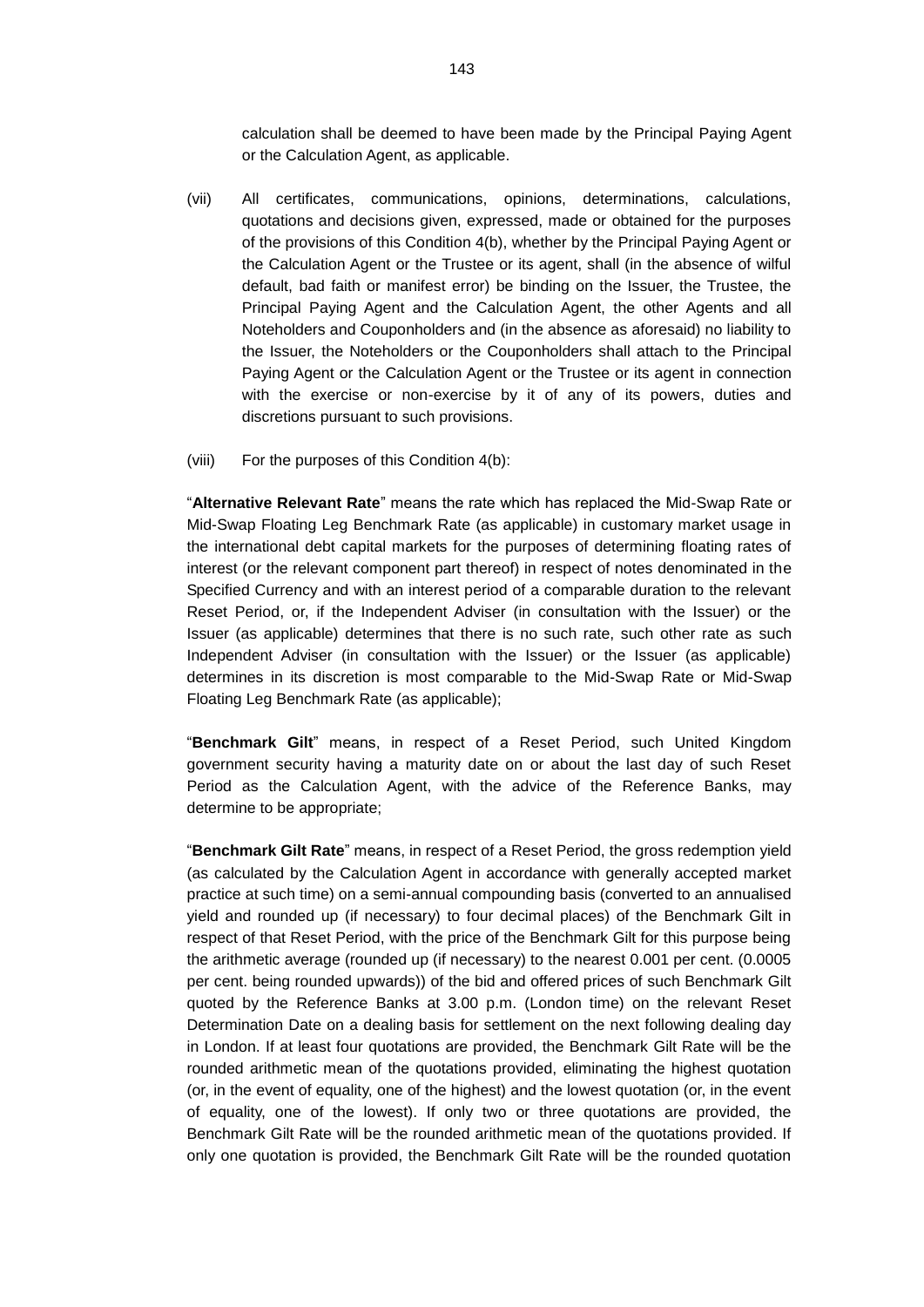provided. If no quotations are provided, the Benchmark Gilt Rate will be determined by the Calculation Agent in its sole discretion following consultation with the Issuer;

"**Calculation Agent**" shall have the meaning specified in the applicable Final Terms;

"**dealing day**" means a day, other than a Saturday or Sunday, on which the London Stock Exchange (or such other stock exchange on which the Benchmark Gilt is at the relevant time listed) is ordinarily open for the trading of securities;

"**First Margin**" means the margin specified in the applicable Final Terms;

"**First Reset Date**" means the date specified in the applicable Final Terms;

"**First Reset Period**" means the period from (and including) the First Reset Date until (but excluding) the Second Reset Date or, if no such Second Reset Date is specified in the applicable Final Terms, the Maturity Date;

"**First Reset Rate of Interest**" means, in respect of the First Reset Period and subject to Conditions 4(b)(ii) and (iii) (where applicable), the rate of interest determined by the Calculation Agent on the relevant Reset Determination Date as the sum of the relevant Reset Rate and the First Margin;

"**Independent Adviser**" means an independent financial institution of international repute or other independent financial adviser experienced in the international debt capital markets, in each case appointed by the Issuer at the Issuer's expense;

"**Initial Rate of Interest**" has the meaning specified in the applicable Final Terms;

"**Mid-Market Swap Rate**" means for any Reset Period the mean of the bid and offered rates for the fixed leg payable with a frequency equivalent to the frequency with which scheduled interest payments are payable on the Notes during the relevant Reset Period (calculated on the day count basis customary for fixed rate payments in the Relevant Currency as determined by the Calculation Agent) of a fixed-for-floating interest rate swap transaction in the Relevant Currency which transaction (i) has a term equal to the relevant Reset Period and commencing on the relevant Reset Date, (ii) is in an amount that is representative for a single transaction in the relevant market at the relevant time with an acknowledged dealer of good credit in the swap market and (iii) has a floating leg based on the Mid-Swap Floating Leg Benchmark Rate for the Mid-Swap Maturity (calculated on the day count basis customary for floating rate payments in the Relevant Currency as determined by the Calculation Agent);

"**Mid-Market Swap Rate Quotation**" means a quotation (expressed as a percentage rate per annum) for the relevant Mid-Market Swap Rate;

"**Mid-Swap Floating Leg Benchmark Rate**" means EURIBOR if the Relevant Currency is euro or LIBOR for the Relevant Currency if the Relevant Currency is not euro;

"**Mid-Swap Maturity**" has the meaning specified in the applicable Final Terms;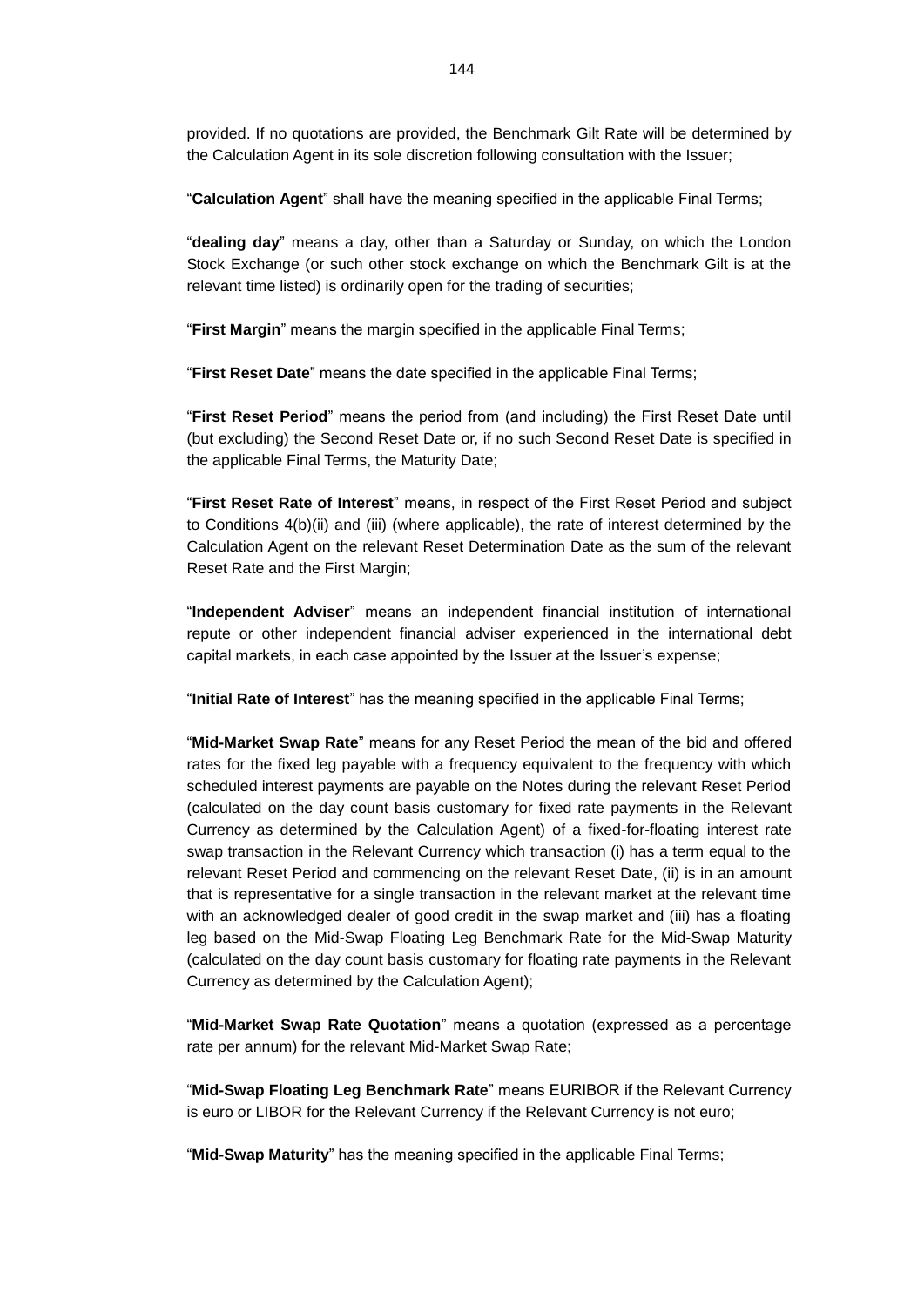"**Mid-Swap Rate**" means, in relation to a Reset Determination Date and subject to Conditions 4(b)(ii) and (iii), either:

- (i) if Single Mid-Swap Rate is specified in the applicable Final Terms, the rate for swaps in the Relevant Currency:
	- (A) with a term equal to the relevant Reset Period; and
	- (B) commencing on the relevant Reset Date,

which appears on the Relevant Screen Page; or

- (ii) if Mean Mid-Swap Rate is specified in the applicable Final Terms, the arithmetic mean (expressed as a percentage rate per annum and rounded, if necessary, to the nearest 0.001 per cent. (0.0005 per cent. being rounded upwards)) of the bid and offered swap rate quotations for swaps in the Relevant Currency:
	- (A) with a term equal to the relevant Reset Period; and
	- (B) commencing on the relevant Reset Date,

which appear on the Relevant Screen Page,

in either case, as at approximately 11.00 a.m. in the principal financial centre of the Relevant Currency on such Reset Determination Date, all as determined by the Calculation Agent;

"**Rate of Interest**" means the Initial Rate of Interest, the First Reset Rate of Interest or the Subsequent Reset Rate of Interest, as applicable;

#### "**Reference Banks**" means:

- $(i)$  for the purposes of Condition  $4(b)(ii)$ , five leading swap dealers in the principal interbank market relating to the Relevant Currency selected by the Calculation Agent in its discretion after consultation with the Issuer; or
- (ii) in the case of a Benchmark Gilt Rate, five brokers of gilts and/or gilt-edged market makers selected by the Calculation Agent in its discretion after consultation with the Issuer;

"**Reference Bond**" means for any Reset Period a government security or securities issued by the government of the state responsible for issuing the Relevant Currency (which, if the Relevant Currency is euro, shall be Germany) selected by the Calculation Agent in its discretion after consultation with the Issuer as having an actual or interpolated maturity comparable with the relevant Reset Period and that (in the opinion of the Calculation Agent, after consultation with the Issuer) would be utilised, at the time of selection and in accordance with customary financial practice, in pricing new issuances of corporate debt securities denominated in the Relevant Currency and of a comparable maturity to the relevant Reset Period;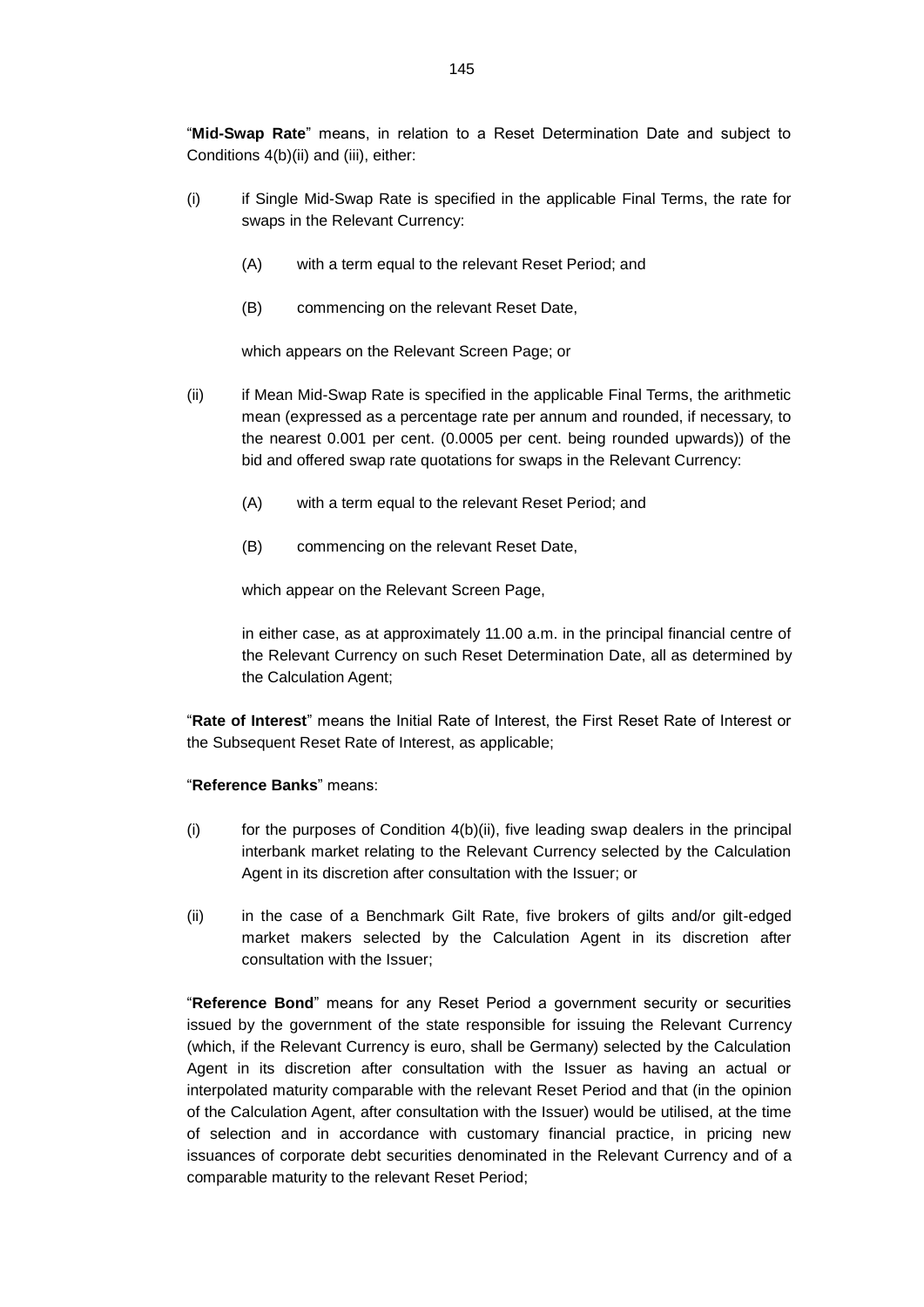"**Reference Bond Dealer**" means each of five banks which are primary government securities dealers or market makers in pricing corporate bond issuances, as selected by the Calculation Agent in its discretion after consultation with the Issuer;

"**Reference Bond Dealer Quotations**" means, with respect to each Reference Bond Dealer and the Reset Determination Date, the arithmetic mean, as determined by the Calculation Agent, of the bid and offered prices for the Reference Bond (expressed in each case as a percentage of its nominal amount) as at approximately 11.00 a.m. in the principal financial centre of the Relevant Currency on the Reset Determination Date and quoted in writing to the Calculation Agent by such Reference Bond Dealer;

"**Reference Bond Price**" means, with respect to a Reset Determination Date, (a) the arithmetic mean of the Reference Bond Dealer Quotations for that Reset Determination Date, after excluding the highest and lowest such Reference Bond Dealer Quotations, or (b) if the Calculation Agent obtains fewer than four such Reference Bond Dealer Quotations, the arithmetic mean of all such quotations or (c) if the Calculation Agent obtains only one Reference Bond Dealer Quotation or if the Calculation Agent obtains no Reference Bond Dealer Quotations, the First Reset Rate of Interest or Subsequent Reset Rate of Interest, as applicable, shall be determined by the Calculation Agent in its sole discretion following consultation with the Issuer;

"**Reference Bond Rate**" means, in respect of a Reset Period, the annual yield to maturity or interpolated yield to maturity (on the relevant day count basis) of the Reference Bond, assuming a price for such Reference Bond (expressed as a percentage of its nominal amount) equal to the Reference Bond Price;

"**Relevant Currency**" means the currency specified in the applicable Final Terms or, if none is specified, the currency in which the Notes are denominated;

"**Relevant Screen Page**" has the meaning specified in the applicable Final Terms;

"**Reset Date**" means the First Reset Date, the Second Reset Date (if any) and each Subsequent Reset Date (if any), as applicable, in each case as adjusted in accordance with Condition 4(f);

"**Reset Determination Date**" means, unless otherwise stated in the applicable Final Terms, in respect of the First Reset Period, the second Business Day prior to the First Reset Date, in respect of the first Subsequent Reset Period, the second Business Day prior to the Second Reset Date and, in respect of each Subsequent Reset Period thereafter, the second Business Day prior to the first day of each such Subsequent Reset Period;

"**Reset Period**" means the First Reset Period or a Subsequent Reset Period, as the case may be;

## "**Reset Rate**" means:

(i) if Mid-Swap Rate is specified in the applicable Final Terms, the relevant Mid-Swap Rate;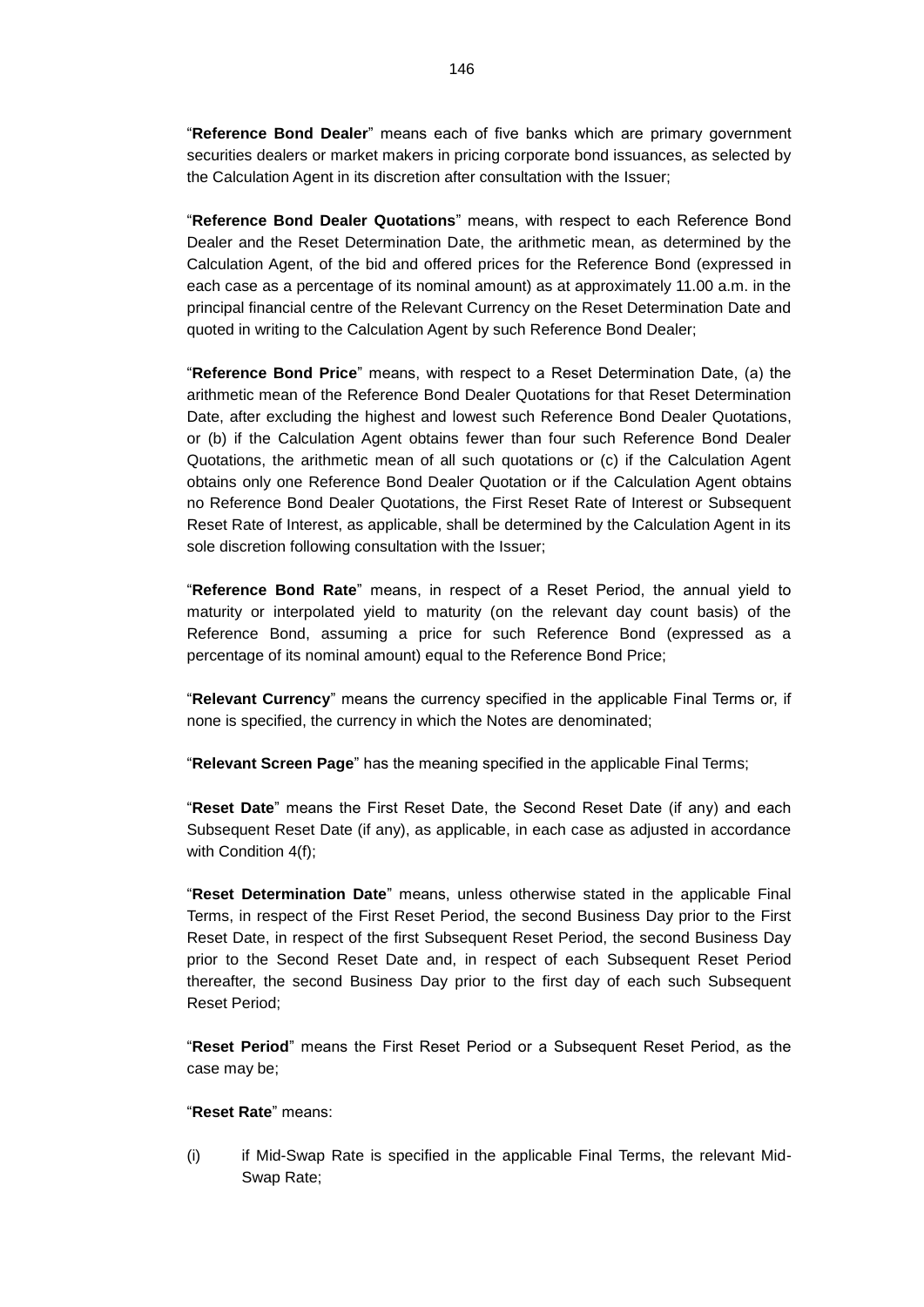- (ii) if Benchmark Gilt Rate is specified in the applicable Final Terms, the relevant Benchmark Gilt Rate; or
- (iii) if Reference Bond is specified in the applicable Final Terms, the relevant Reference Bond Rate;

"**Second Reset Date**" means the date specified in the applicable Final Terms;

"**Subsequent Margin**" means the margin specified in the applicable Final Terms;

"**Subsequent Reset Date**" means the date or dates specified in the applicable Final Terms;

"**Subsequent Reset Period**" means the period from (and including) the Second Reset Date to (but excluding) the next Subsequent Reset Date (or, if no such Subsequent Reset Date is specified in the applicable Final Terms, the Maturity Date), and each successive period (if any) from (and including) a Subsequent Reset Date to (but excluding) the next succeeding Subsequent Reset Date (or, if no such Subsequent Reset Date is specified in the applicable Final Terms, the Maturity Date); and

"**Subsequent Reset Rate of Interest**" means, in respect of any Subsequent Reset Period and subject to Conditions 4(b)(ii) and (iii) (where applicable), the rate of interest determined by the Calculation Agent on the relevant Reset Determination Date as the sum of the relevant Reset Rate and the relevant Subsequent Margin.

## **(c) Interest on Floating Rate Notes and Variable Interest Notes**

(i) Interest Payment Dates

Each Floating Rate Note and Variable Interest Note bears interest from (and including) the Interest Commencement Date (which unless otherwise specified in the applicable Final Terms shall be the Issue Date) and such interest will be payable in arrear on either:

- (A) the Interest Payment Date(s) in each year specified in the applicable Final Terms; or
- (B) if no express Interest Payment Date(s) is/are specified in the applicable Final Terms, each date (each such date, together with each Interest Payment Date specified in the applicable Final Terms an "**Interest Payment Date**") which falls the number of months or other period specified as the Interest Period in the applicable Final Terms after the preceding Interest Payment Date or, in the case of the first Interest Payment Date, after the Interest Commencement Date.

Such interest will be payable in respect of each Interest Period. In the Conditions, "**Interest Period**" means the period from (and including) an Interest Payment Date (or the Interest Commencement Date) to (but excluding) the next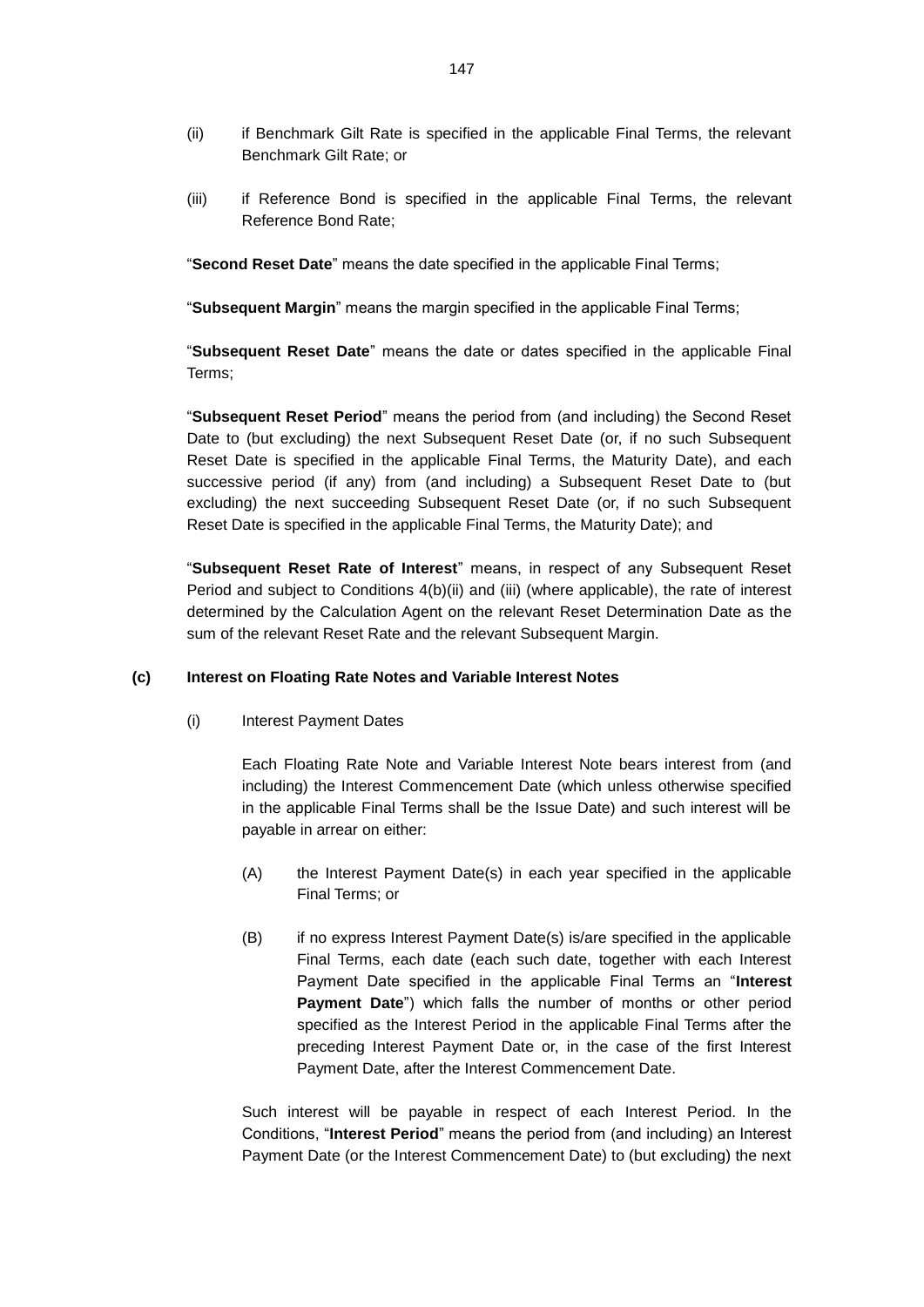(or first) Interest Payment Date, or such other period specified as the "Interest Period" in the applicable Final Terms.

(ii) Rate of Interest

The Rate of Interest payable from time to time will be determined (i) in respect of Floating Rate Notes, in the manner specified in the applicable Final Terms and (ii) in respect of Variable Interest Notes, in the manner described in subparagraph (C).

(A) ISDA Determination for Floating Rate Notes

Where ISDA Determination is specified in the applicable Final Terms as the manner in which the Rate of Interest is to be determined, the Rate of Interest for each Interest Period will be (1) if Straight Floating Rate is specified as being applicable in the applicable Final Terms, the relevant ISDA Rate plus or minus (as indicated in the applicable Final Terms) the Margin (if any), (2) if Inverse Floating Rate is specified as being applicable in the applicable Final Terms, the Set IFRN Rate specified in the applicable Final Terms minus the relevant ISDA Rate, (3) if Leveraged Floating Rate is specified as being applicable in the applicable Final Terms, the product of the Leverage Factor specified in the applicable Final Terms and the relevant ISDA Rate, plus or minus (as indicated in the applicable Final Terms) the Margin (if any), or (4) if Leveraged Inverse Floating Rate is specified as being applicable in the applicable Final Terms, the difference between (i) the Set IFRN Rate specified in the applicable Final Terms and (ii) the product of the Leverage Factor specified in the applicable Final Terms and the relevant ISDA Rate.

For the purposes of this sub-paragraph (A):

"**ISDA Rate**" for an Interest Period (other than a Stub Period) means a rate equal to the Floating Rate that would be determined by the Principal Paying Agent under an interest rate swap transaction if the Principal Paying Agent were acting as Calculation Agent for that swap transaction under the terms of an agreement incorporating the 2006 ISDA Definitions, as published by the International Swaps and Derivatives Association, Inc. and as amended and updated as at the Issue Date of the first Tranche of the Notes of the relevant Series, (the "**ISDA Definitions**") and under which:

- (1) the Floating Rate Option is as specified in the applicable Final Terms;
- (2) the Designated Maturity is a period specified in the applicable Final Terms; and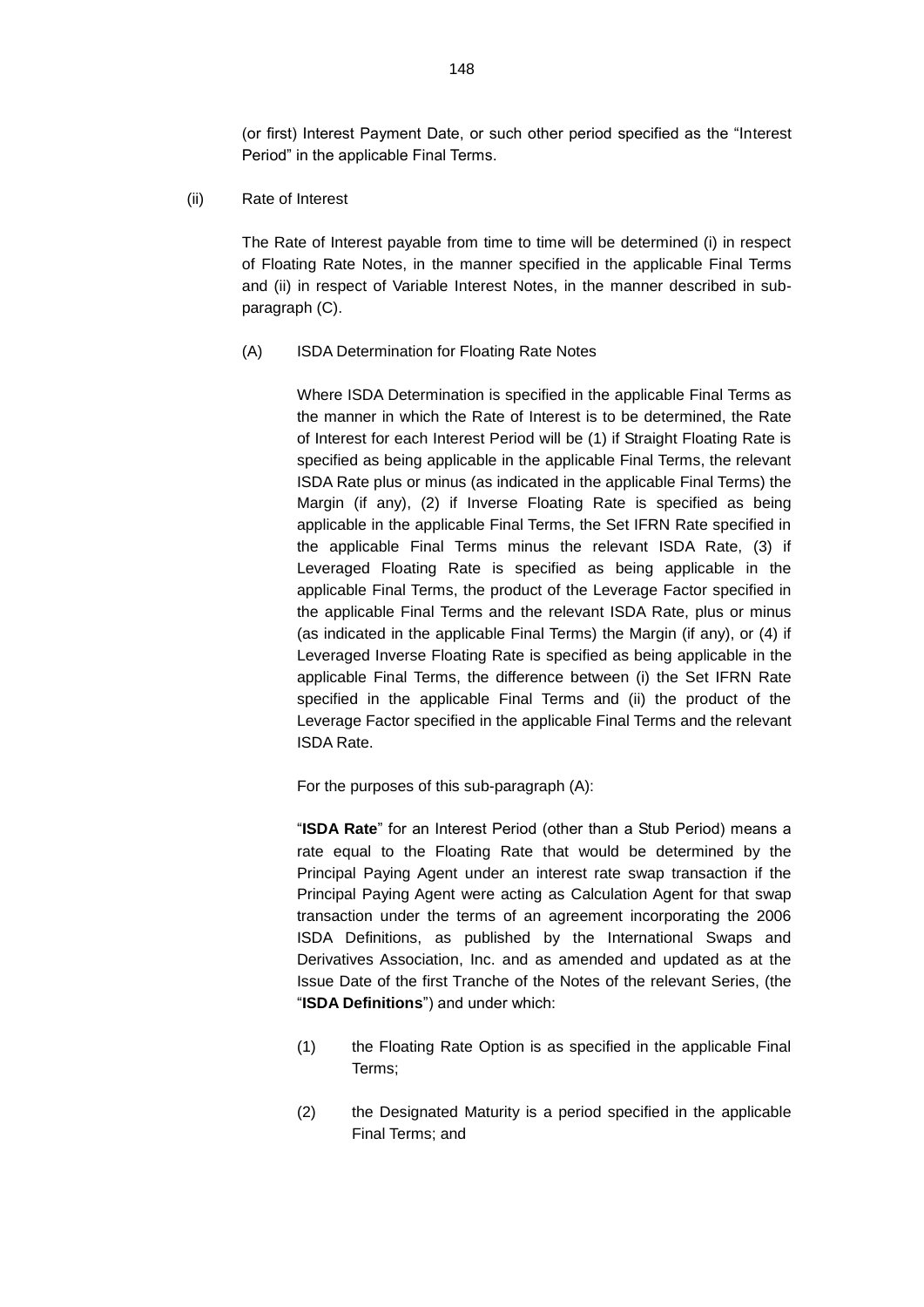(3) unless otherwise stated in the applicable Final Terms, the relevant Reset Date is the first day of that Interest Period and, if so specified in the applicable Final Terms, the relevant Reset Date shall be subject to adjustment in accordance with the Reset Date Business Day Convention specified in the applicable Final Terms.

"**ISDA Rate**" for a Stub Period means a rate calculated by the Principal Paying Agent or (if specified in the applicable Final Terms) the Calculation Agent or Determination Agent, as applicable, by means of linear interpolation of the relevant ISDA Rate 1 and the relevant ISDA Rate 2 in accordance with market convention.

"**ISDA Rate 1**" and "**ISDA Rate 2**" shall be determined for a Stub Period pursuant to this sub-paragraph (A) on the same basis as the determination of the "ISDA Rate" for an Interest Period that is not a Stub Period save that references in this sub-paragraph (A) to the Floating Rate Option, the Designated Maturity and the Reset Date shall be (i) in the case of the ISDA Rate 1, to the Floating Rate Option 1, the Designated Maturity 1 and the Reset Date 1, respectively, and (ii) in the case of the ISDA Rate 2, the Floating Rate Option 2, the Designated Maturity 2 and the Reset Date 2, respectively, in each case as specified in the applicable Final Terms.

"**Stub Period**" shall have the meaning specified in the applicable Final Terms.

For the purposes of this sub-paragraph (A), "**Floating Rate**", "**Calculation Agent**", "**Floating Rate Option**", "**Designated Maturity**" and "**Reset Date**" have the meanings given to those terms in the ISDA Definitions, and "**Margin**", "**Set IFRN**" and "**Leverage Factor**" have the meanings given to those terms in the applicable Final Terms.

- (B) Screen Rate Determination for Floating Rate Notes
	- (I) Floating Rate Notes other than EONIA Linked Interest Notes, SONIA Linked Interest Notes and CMS Linked Interest Notes
		- (i) Where Screen Rate Determination is specified in the applicable Final Terms as the manner in which the Rate of Interest is to be determined, the Rate of Interest for each Interest Period will, subject as provided below, be (1) if Straight Floating Rate is specified as being applicable in the applicable Final Terms, the relevant Screen Rate plus or minus (as indicated in the applicable Final Terms) the Margin (if any), (2) if Inverse Floating Rate is specified as being applicable in the applicable Final Terms, the Set IFRN Rate specified in the applicable Final Terms minus the relevant Screen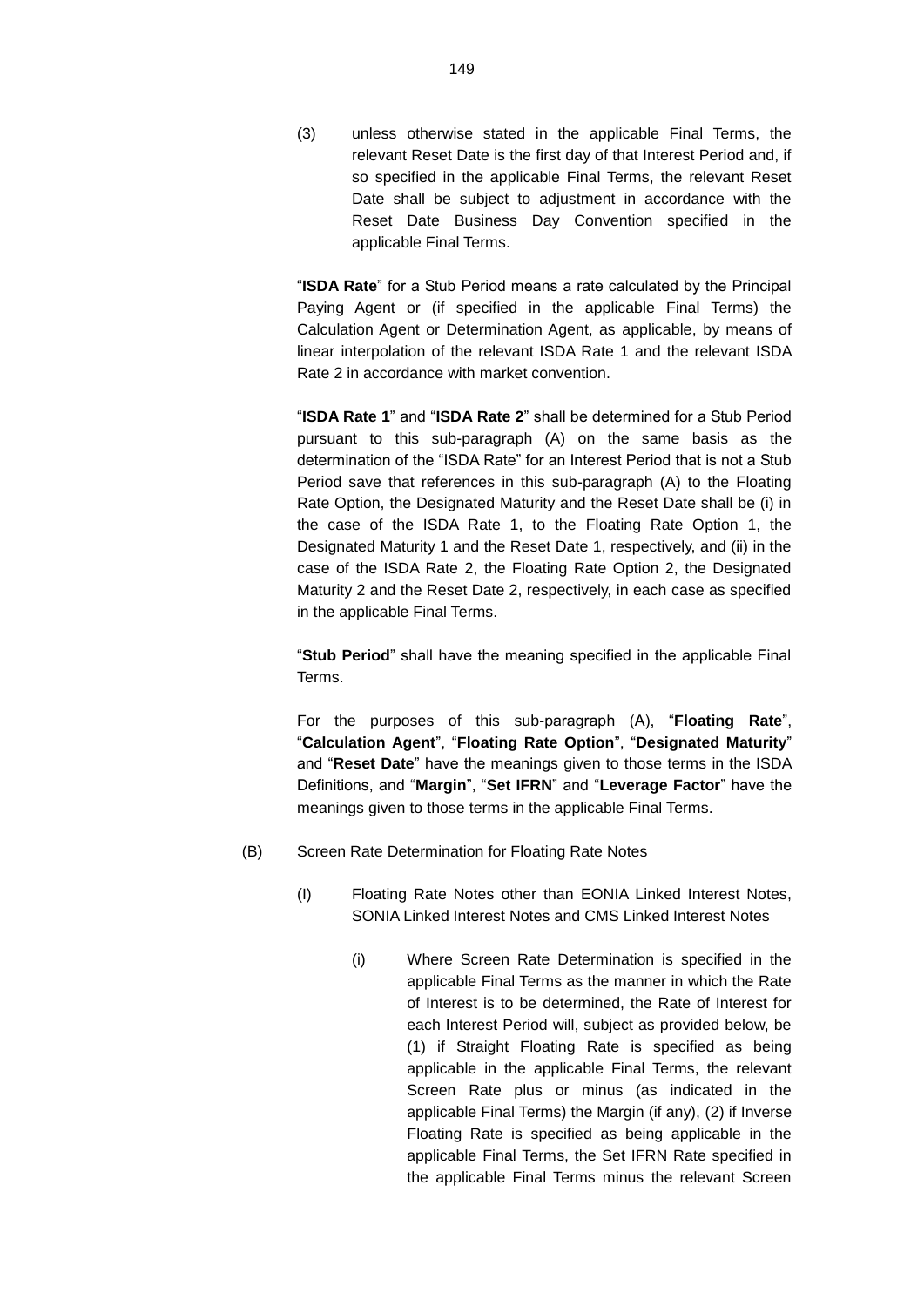Rate, (3) if Leveraged Floating Rate is specified as being applicable in the applicable Final Terms, the product of the Leverage Factor specified in the applicable Final Terms and the relevant Screen Rate, plus or minus (as indicated in the applicable Final Terms) the Margin (if any), or (4) if Leveraged Inverse Floating Rate is specified as being applicable in the applicable Final Terms, the difference between (i) the Set IFRN Rate specified in the applicable Final Terms and (ii) the product of the Leverage Factor specified in the applicable Final Terms and the relevant Screen Rate, in each case as determined by the Principal Paying Agent.

"**Screen Rate**" for an Interest Period (other than a Stub Period) means, subject as provided below, either:

- (1) the offered quotation; or
- (2) the arithmetic mean (rounded if necessary to the fifth decimal place, with 0.000005 being rounded upwards) of the offered quotations,

(expressed as a percentage rate per annum) for the Reference Rate which appears or appear, as the case may be, on the Relevant Screen Page as at 11.00 a.m. (Relevant Financial Centre time) on the Interest Determination Date in question, all as determined by the Principal Paying Agent. If five or more of such offered quotations are available on the Relevant Screen Page, the highest (or, if there is more than one such highest quotation, one only of such quotations) and the lowest (or, if there is more than one such lowest quotation, one only of such quotations) shall be disregarded by the Principal Paying Agent for the purpose of determining the arithmetic mean (rounded as provided above) of such offered quotations. "**Screen Rate**" for a Stub Period means a rate calculated by the Principal Paying Agent or (if specified in the applicable Final Terms) the Calculation Agent or Determination Agent, as applicable, by means of linear interpolation of the relevant Screen Rate 1 and the relevant Screen Rate 2 in accordance with market convention.

"**Screen Rate 1**" and "**Screen Rate 2**" shall be determined for a Stub Period pursuant to this subparagraph (B)(I) on the same basis as the determination of the "Screen Rate" for an Interest Period that is not a Stub Period save that references in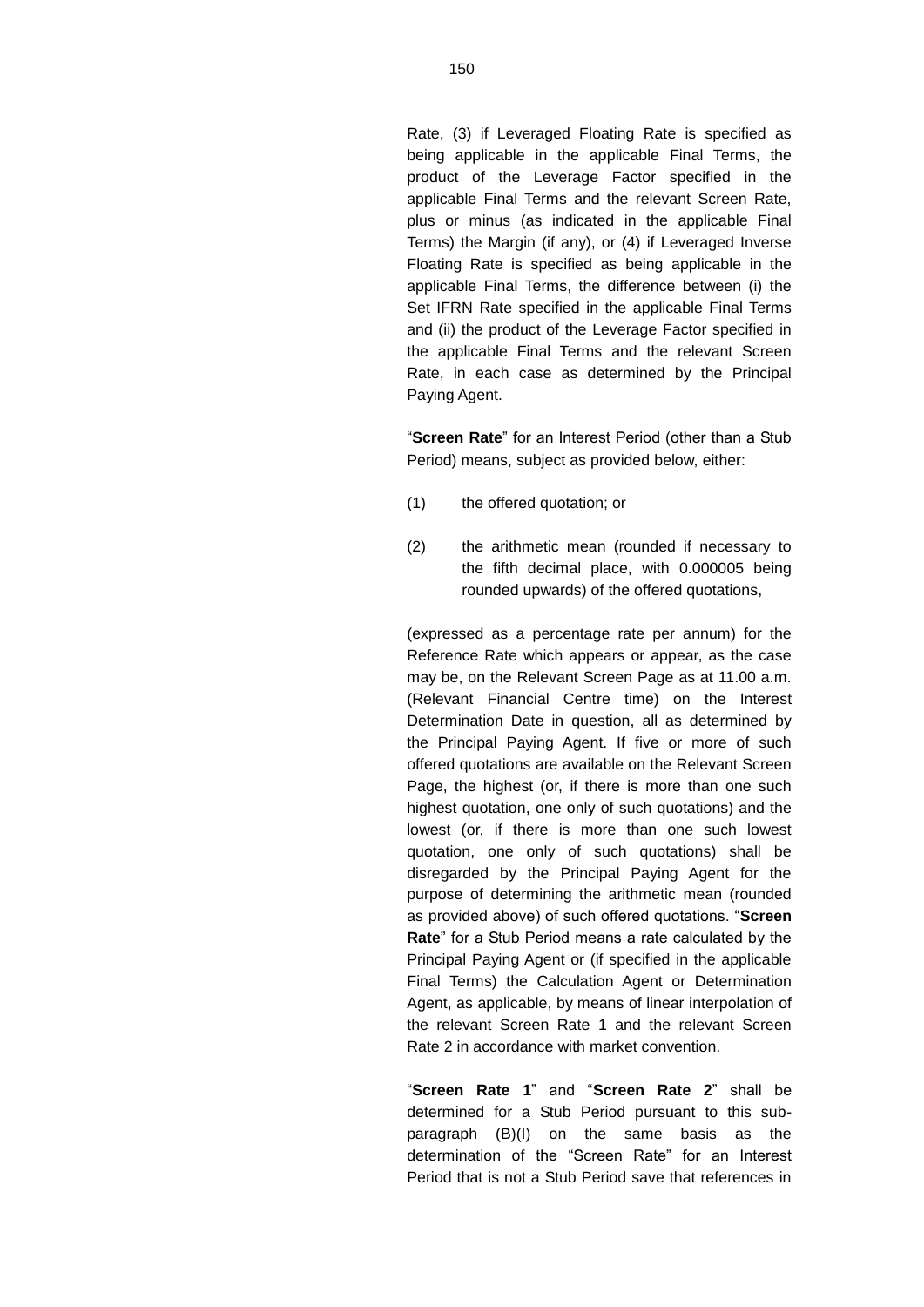this sub-paragraph (B)(I) to the Reference Rate and the Relevant Screen Page shall be (i) in the case of the Screen Rate 1, to the Reference Rate 1 and the Relevant Screen Page 1, respectively, and (ii) in the case of the Screen Rate 2, to the Reference Rate 2, and the Relevant Screen Page 2, respectively, in each case as specified in the applicable Final Terms.

- (ii) If the Relevant Screen Page is not available or if, in the case of sub-paragraph (1) in the definition of "Screen Rate" for an Interest Period (other than a Stub Period) above, no such offered quotation appears or, in the case of sub-paragraph (2) in the definition of "Screen Rate" for an Interest Period (other than a Stub Period) above, fewer than three such offered quotations appear, in each case as at 11.00 a.m. (Relevant Financial Centre time) on the relevant Interest Determination Date in question, the Principal Paying Agent, the Calculation Agent or the Determination Agent (as applicable) shall request each of the Reference Banks to provide the Principal Paying Agent, the Calculation Agent or the Determination Agent (as applicable) with its offered quotation (expressed as a percentage rate per annum) for the Reference Rate at approximately 11.00 a.m. (Relevant Financial Centre time) on the Interest Determination Date in question. If two or more of the Reference Banks provide the Principal Paying Agent, the Calculation Agent or the Determination Agent (as applicable) with such offered quotations, the Rate of Interest for such Interest Period shall be the arithmetic mean (rounded if necessary to the fifth decimal place with 0.000005 being rounded upwards) of such offered quotations plus or minus (as indicated in the applicable Final Terms) the Margin (if any), all as determined by the Principal Paying Agent, the Calculation Agent or the Determination Agent (as applicable).
- (iii) If on any Interest Determination Date one only or none of the Reference Banks provides the Principal Paying Agent, the Calculation Agent or the Determination Agent (as applicable) with such offered quotations as provided in the preceding sub-paragraph (ii), the Rate of Interest for the relevant Interest Period shall be the rate per annum which the Principal Paying Agent, the Calculation Agent or the Determination Agent (as applicable) determines as being the arithmetic mean (rounded if necessary to the fifth decimal place, with 0.000005 being rounded upwards) of the rates, as communicated to (and at the request of) the Principal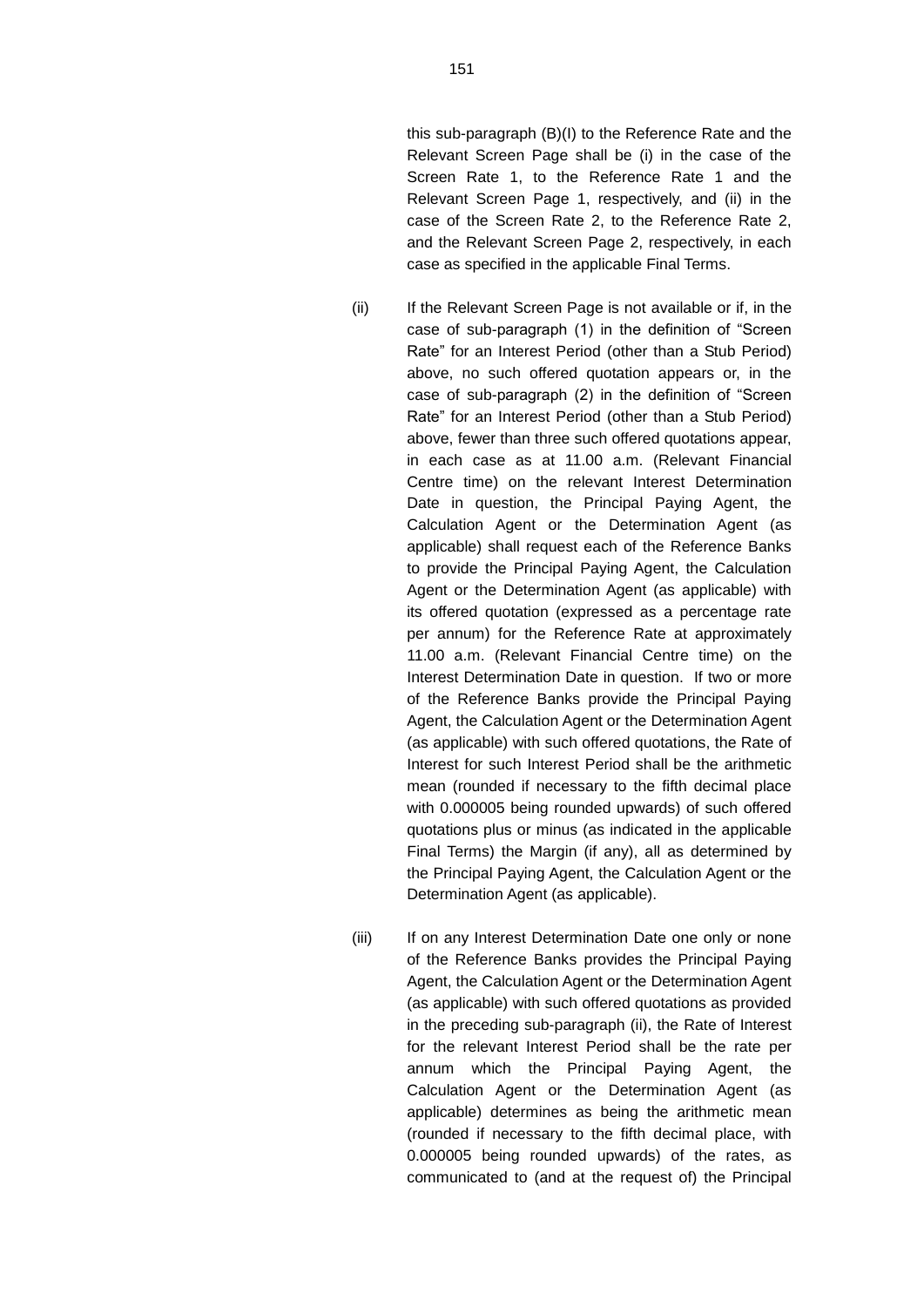Paying Agent, the Calculation Agent or the Determination Agent (as applicable) by the Reference Banks or any two or more of them, at which such banks were offered, at approximately 11.00 a.m. (Relevant Financial Centre time) on the Interest Determination Date in question, deposits in the Specified Currency for a period equal to that which would have been used for the Reference Rate by leading banks in (i) if the Reference Rate is LIBOR, the London inter-bank market, (ii) if the Reference Rate is EURIBOR, the Euro-zone inter-bank market, (iii) if the Reference Rate is HIBOR, the Hong Kong inter-bank market or (iv) if the Reference Rate is SIBOR, the Singapore inter-bank market, as the case may be, plus or minus (as indicated in the applicable Final Terms) the Margin (if any) or, if fewer than two of the Reference Banks provide the Principal Paying Agent, the Calculation Agent or the Determination Agent (as applicable) with such offered rates, the offered rate for deposits in the Specified Currency for a period equal to that which would have been used for the Reference Rate, or the arithmetic mean (rounded as provided above) of the offered rates for deposits in the Specified Currency for a period equal to that which would have been used for the Reference Rate, at which, at approximately 11.00 a.m. (Relevant Financial Centre time) on the Interest Determination Date in question, any one or more banks (which bank or banks is or are in the opinion of the relevant Issuer suitable for such purpose) informs the Principal Paying Agent, the Calculation Agent or the Determination Agent (as applicable) it is quoting to leading banks in (A) if the Reference Rate is LIBOR, the London inter-bank market, (B) if the Reference Rate is EURIBOR, the Euro-zone inter-bank market, (C) if the Reference Rate is HIBOR, the Hong Kong inter-bank market or (D) if the Reference Rate is SIBOR, the Singapore inter-bank market, as the case may be, plus or minus (as indicated in the applicable Final Terms) the Margin (if any), provided that, if the Rate of Interest cannot be determined in accordance with the foregoing provisions of this paragraph, the Rate of Interest shall be determined as at the last preceding Interest Determination Date (though substituting, where a different Margin is to be applied to the relevant Interest Period from that which applied to the last preceding Interest Period, the Margin relating to the relevant Interest Period, in place of the Margin relating to that last preceding Interest Period).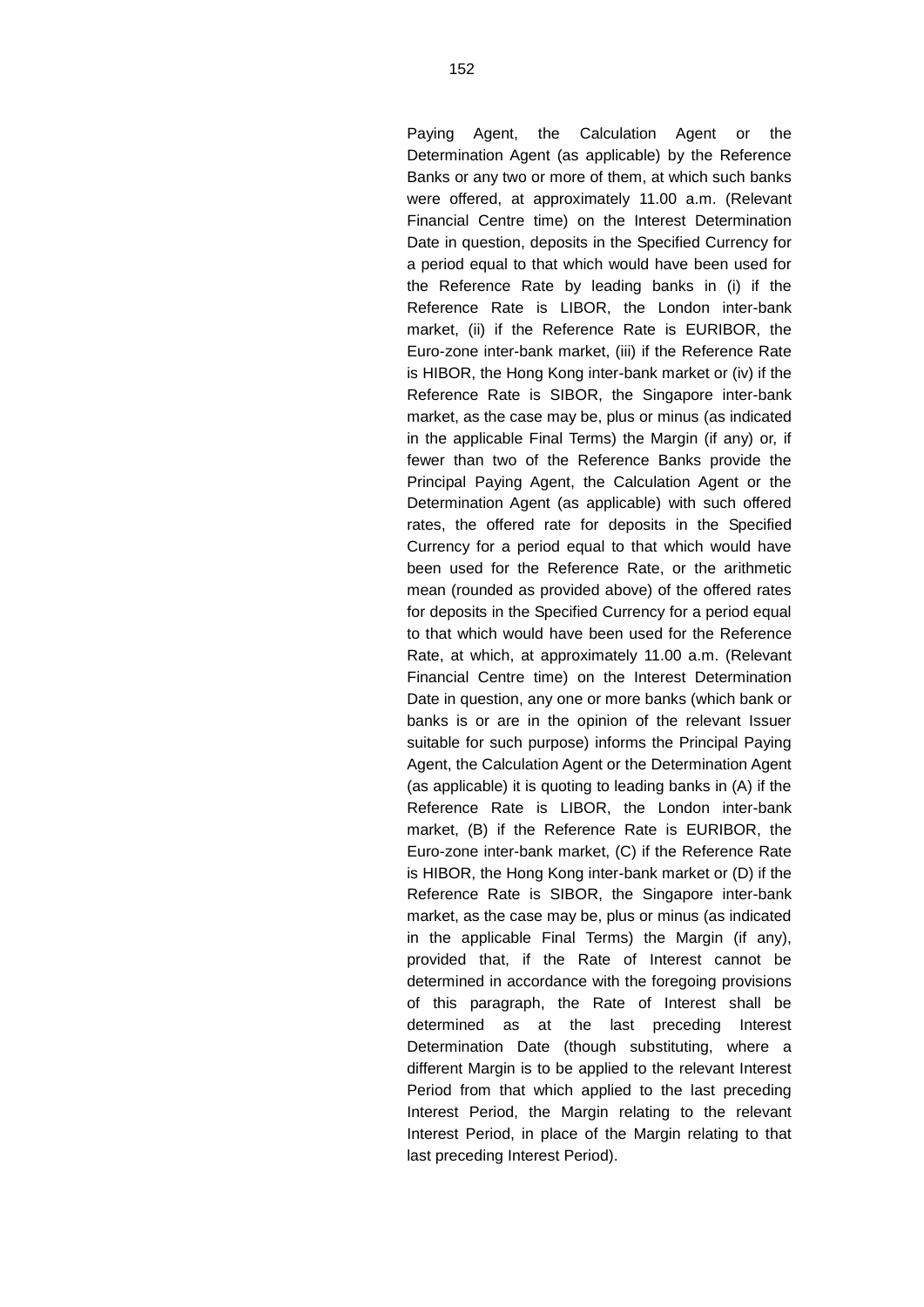(iv) For the purposes of this sub-paragraph (B)(I):

"**Interest Determination Date**" shall have the meaning specified in the applicable Final Terms provided that, if any day specified as an Interest Determination Date in the applicable Final Terms is not a Reference Rate Business Day, the relevant Interest Determination Date shall be the immediately preceding Reference Rate Business Day;

"**Leverage Factor**" shall have the meaning specified in the applicable Final Terms;

"**Margin**" shall have the meaning specified in the applicable Final Terms;

"**Reference Rate**" shall mean (i) the London interbank offered rate ("**LIBOR**"), (ii) the Euro- zone interbank offered rate ("**EURIBOR**"), (iii) the Hong Kong interbank offered rate ("**HIBOR**") or (iv) the Singapore interbank offered rate ("**SIBOR**"), in each case for the relevant currency and/or period, all as specified in the applicable Final Terms;

"**Reference Rate Business Day**" means a day (other than a Saturday or a Sunday) on which banks and foreign exchange markets are open for business in the Relevant Financial Centre;

"**Relevant Financial Centre**" shall mean (i) London, where the Reference Rate is LIBOR, (ii) Brussels, where the Reference Rate is EURIBOR, (iii) Hong Kong, where the Reference Rate is HIBOR or (iv) Singapore, where the Reference Rate is SIBOR;

"**Relevant Screen Page**" shall have the meaning specified in the applicable Final Terms;

"**Set IFRN Rate**" shall have the meaning specified in the applicable Final Terms; and

"**Stub Period**" shall have the meaning specified in the applicable Final Terms.

(II) Reference Rate Replacement

If: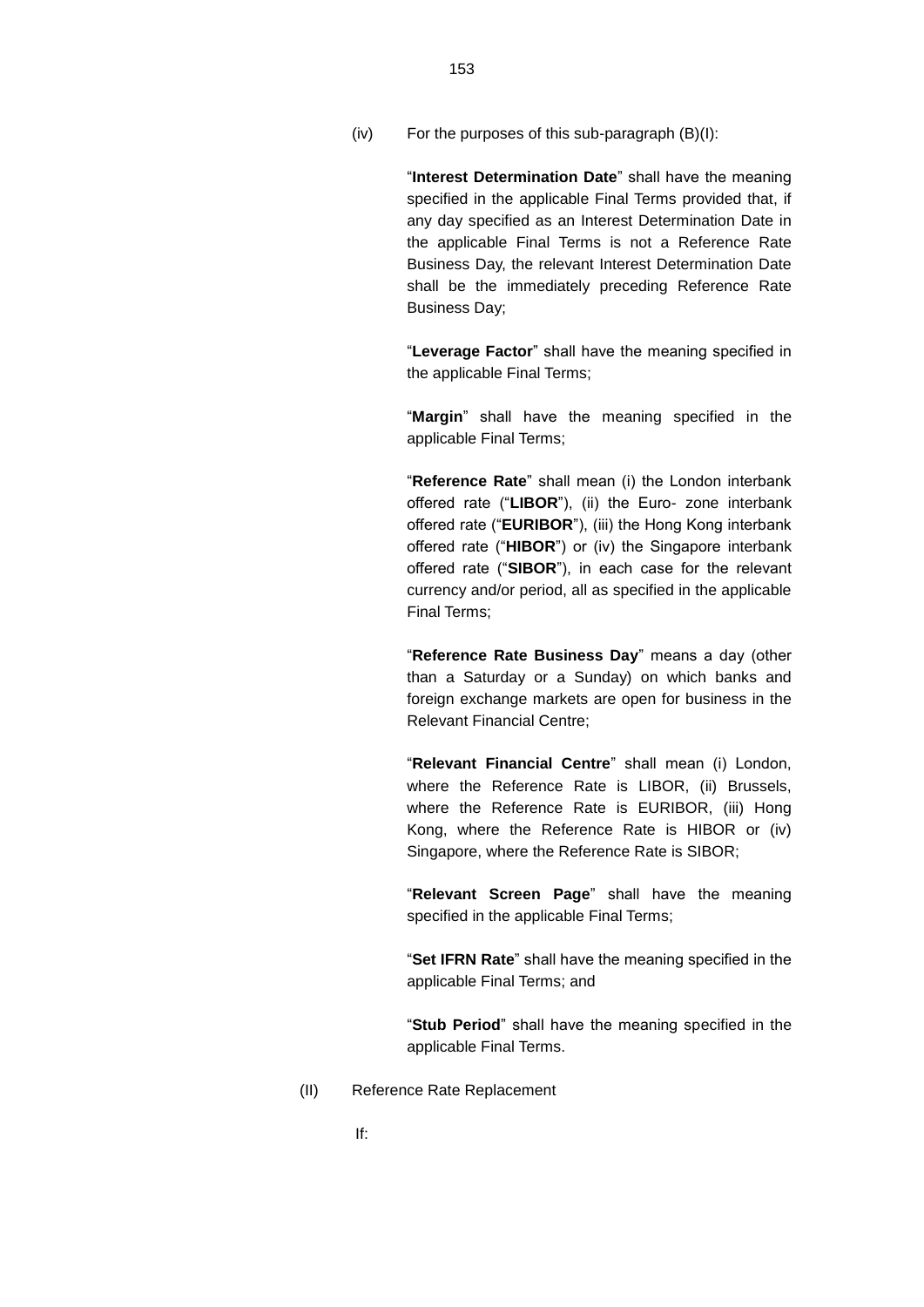- (2) any Rate of Interest (or component thereof) remains to be determined by reference to the Reference Rate to be calculated or administered or published and:
	- (A) the Issuer determines (in consultation with the Principal Paying Agent, the Calculation Agent and/or the Determination Agent, as applicable) on the basis of factors including, but not limited to, a public statement by the administrator or the supervisor of the administrator of the Reference Rate specified in the applicable Final Terms, that:
		- (i) the Reference Rate specified in the applicable Final Terms has ceased (or will cease, prior to the next following Interest Determination Date) to be calculated or administered or published by the relevant administrator (in circumstances where no successor administrator has been appointed that will continue publication of the relevant Reference Rate); or
		- (ii) there has otherwise taken place (or will otherwise take place, prior to the next following Interest Determination Date) a change in customary market practice in the international capital markets applicable generally to floating rate notes denominated in the Specified Currency (determined according to factors including, but not limited to, public statements, opinions and publications of industry bodies and organisations) to refer to a base rate other than the Reference Rate specified in the applicable Final Terms despite the continued existence of such Reference Rate; or
	- (B) it is unlawful for any of the Principal Paying Agent, the Calculation Agent and/or the Determination Agent, as applicable, and/or the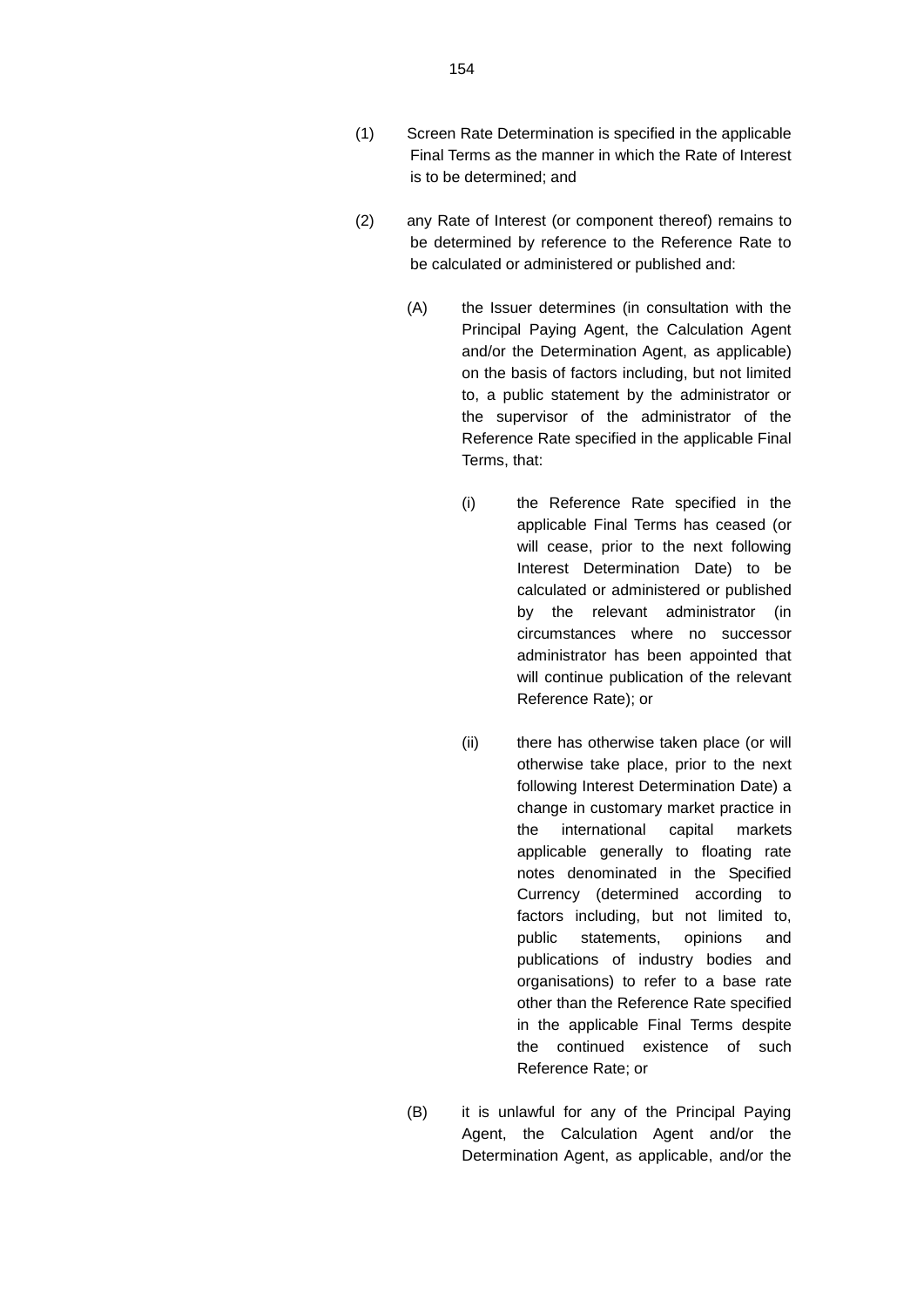Issuer to determine or use such Reference Rate,

then the following provisions shall apply to the relevant Notes:

- (a) the Issuer shall use reasonable efforts to appoint an Independent Adviser to determine (in each case in consultation with the Issuer) an Alternative Reference Rate and an Adjustment Spread (if any) (in any such case, acting in good faith and in a commercially reasonable manner) for the purposes of determining the Rate of Interest applicable to the Notes for all future Interest Periods (subject to the subsequent operation of this sub-paragraph (B)(II) during any other future Interest Period(s)).
- (b) Subject to sub-paragraph (B)(II)(c), if:
	- (i) the Independent Adviser acting in good faith and in a commercially reasonable manner (in consultation with the Issuer), no later than five Business Days prior to the Interest Determination Date relating to the next Interest Period (the "**IA Determination Cut-off Date**"), determines an Alternative Reference Rate and an Adjustment Spread (if any) (in any such case, acting in good faith and in a commercially reasonable manner) for the purposes of determining the Rate of Interest applicable to the Notes for all future Interest Periods (subject to the subsequent operation of this subparagraph (B)(II) during any other future Interest Period(s)); or
	- (ii) the Issuer is unable to appoint an Independent Adviser, or if the Independent Adviser appointed by the Issuer in accordance with subparagraph (B)(II)(a) fails to determine an Alternative Reference Rate or an Adjustment Spread (if any) prior to the relevant IA Determination Cut-off Date, the Issuer (acting in good faith and in a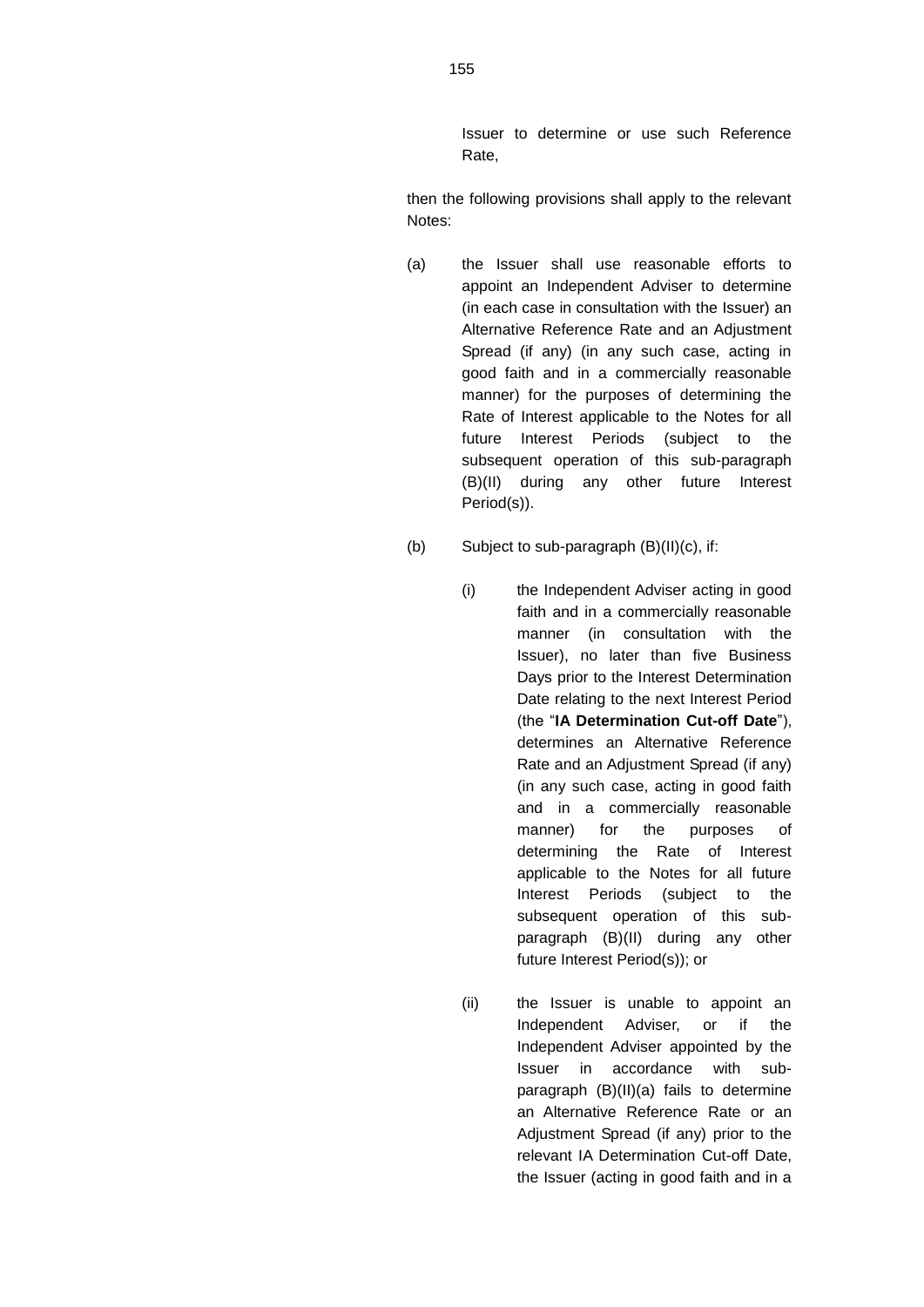commercially reasonable manner), no later than three Business Days prior to the Interest Determination Date relating to the next Interest Period (the "**Issuer Determination Cut-off Date**"), determines an Alternative Reference Rate and an Adjustment Spread (if any) (in any such case, acting in good faith and in a commercially reasonable manner) for the purposes of determining the Rate of Interest applicable to the Notes for all future Interest Periods (subject to the subsequent operation of this subparagraph (B)(II) during any other future Interest Period(s)),

then:

(A) such Alternative Reference Rate shall be the Reference Rate for all future Interest Periods (subject to the subsequent operation of this sub-paragraph (B)(II) during any other future Interest Period(s)).

> Without prejudice to the definition thereof, for the purposes of determining an Alternative Reference Rate, the Independent Adviser or the Issuer (as applicable) will take into account relevant and applicable market precedents, as well as any published guidance from relevant associations involved in the establishment of market standards and/or protocols in the international debt capital markets and such other materials as the Independent Adviser or the Issuer (as applicable), in its sole discretion, considers appropriate; and

- (B) if the Independent Adviser (in consultation with the Issuer) or, only if the Independent Adviser fails to make any such determination (or the Issuer is unable in accordance with the terms of this sub-paragraph (B)(II) to appoint an Independent Adviser), the Issuer:
	- (x) determines that an Adjustment Spread is required to be applied to the Alternative Reference Rate and determines the quantum of, or a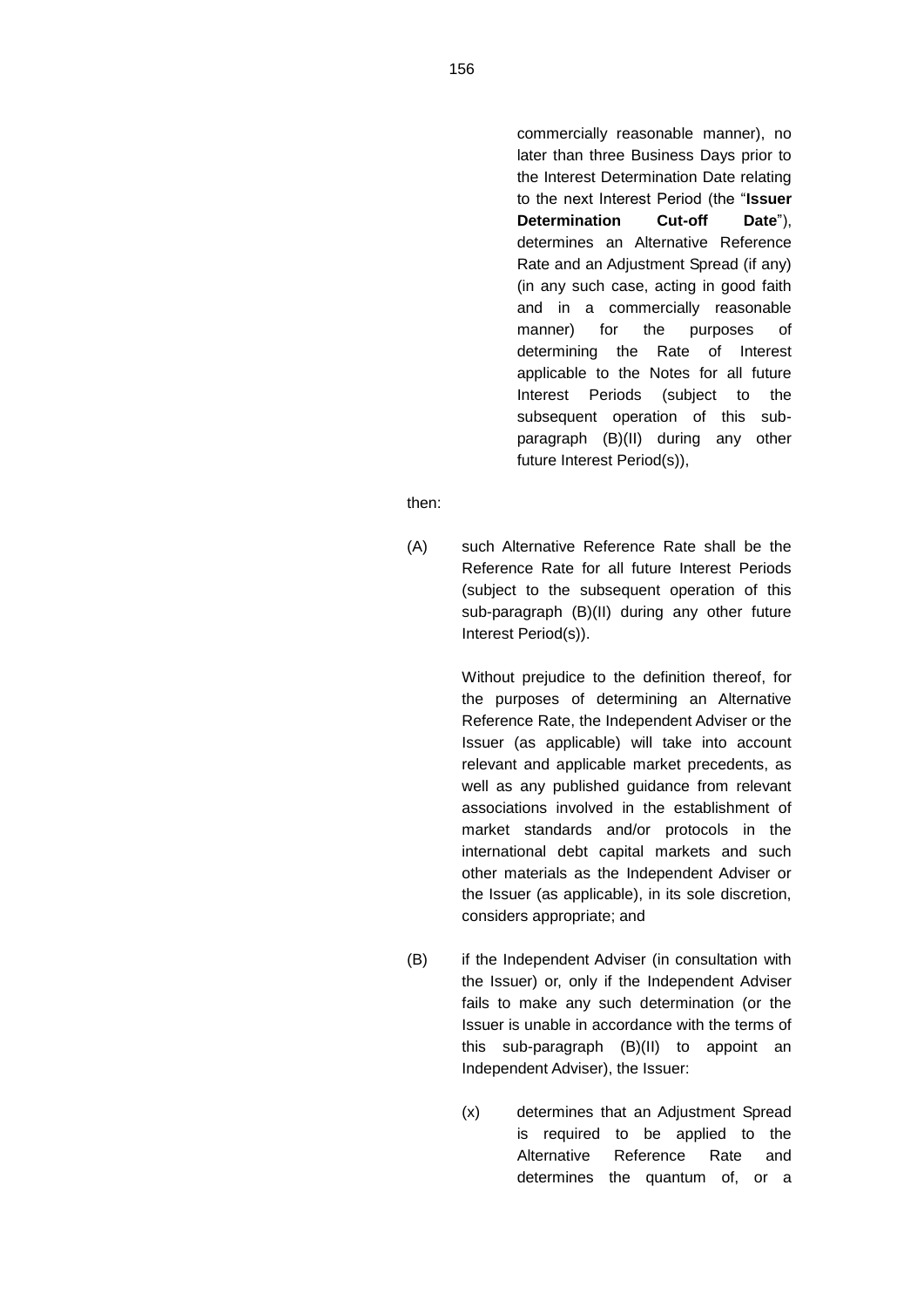formula or methodology for determining, such Adjustment Spread, then such Adjustment Spread shall be applied to such Alternative Reference Rate for all future Interest Periods (subject to the subsequent operation of this sub-paragraph (B)(II)); or

(y) is unable to determine the quantum of, or a formula or methodology for determining, an Adjustment Spread, or determines that no such Adjustment Spread is required, then such Alternative Reference Rate will apply without an Adjustment Spread for all future Interest Periods (subject to the subsequent operation of this subparagraph (B)(II)).

Without prejudice to the definition thereof, for the purposes of determining an Adjustment Spread (if any), the Independent Adviser or the Issuer (as applicable) will take into account relevant and applicable market precedents, as well as any published guidance from relevant associations involved in the establishment of market standards and/or protocols in the international debt capital markets and such other materials as the Issuer, in its sole discretion, considers appropriate.

- (c) Notwithstanding sub-paragraphs 4(C)(ii)(B)(I)(ii) and (iii) above, if:
	- (i) the Independent Adviser appointed by the Issuer in accordance with subparagraph (B)(II)(a) notifies the Issuer prior to the IA Determination Cut-off Date that it has determined that no Alternative Reference Rate exists;
	- (ii) the Independent Adviser appointed by the Issuer in accordance with subparagraph (B)(II)(a) fails to determine an Alternative Reference Rate prior to the relevant IA Determination Cut-off Date, without notifying the Issuer as contemplated in sub-paragraph (B)(II)(c)(i), and the Issuer (acting in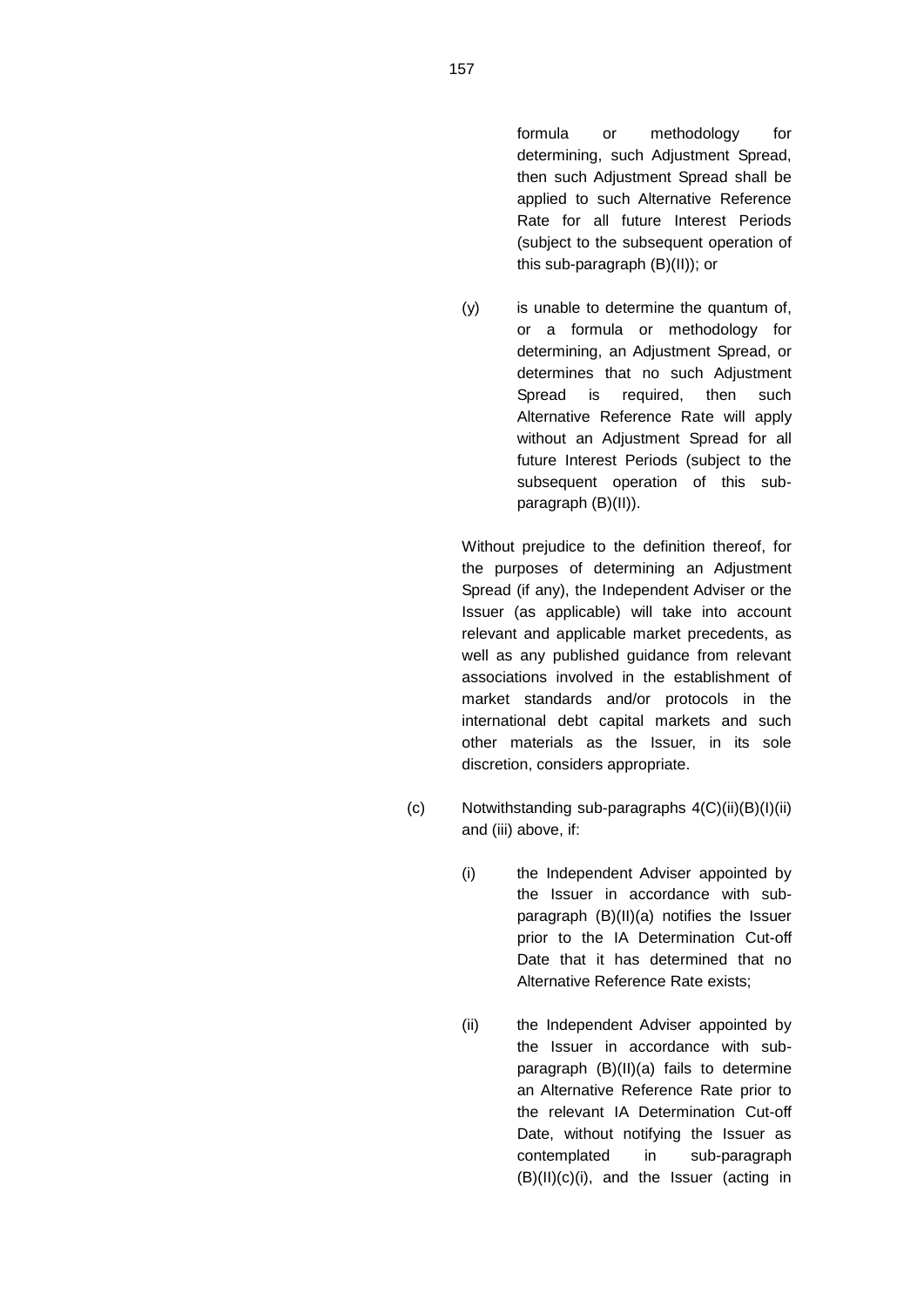good faith and in a commercially reasonable manner) determines prior to the Issuer Determination Cut-off Date that no Alternative Reference Rate exists; or

(iii) no Alternative Reference Rate is otherwise determined in accordance with sub-paragraph (B)(II)(b) prior to the Issuer Determination Cut-off Date,

the relevant Rate of Interest shall be determined as at the last preceding Interest Determination Date (though substituting, where a different Margin is to be applied to the relevant Interest Period from that which applied to the last preceding Interest Period, the Margin relating to the relevant Interest Period in place of the Margin relating to that last preceding Interest Period).

This sub-paragraph (B)(II)(c) shall apply to the relevant Interest Period only. Any subsequent Interest Period(s) shall be subject to the operation of this sub-paragraph  $(B)(II).$ 

- (d) Promptly following the determination of any Alternative Reference Rate as described in this sub-paragraph (B)(II), the Issuer shall give notice thereof and of any Adjustment Spread (and the effective date(s) thereof) and any Floating Rate Calculation Changes to the Trustee, the Principal Paying Agent, any Calculation Agent, any Determination Agent and, in accordance with Condition 13, the Noteholders, provided that failure to provide such notice will have no impact on the effectiveness of, or otherwise invalidate, any such determination.
- (e) The Trustee and the Principal Paying Agent shall, at the direction of the Issuer (following consultation with the Principal Paying Agent, the Calculation Agent and/or the Determination Agent, as applicable), effect such waivers and consequential amendments (the "**Floating Rate Calculation Changes**") to the Trust Deed, the Agency Agreement, these Terms and Conditions and any other document as may be required to give effect to any application of this sub-paragraph (B)(II), including, but not limited to:
	- (i) changes to these Terms and Conditions which the Independent Adviser (in consultation with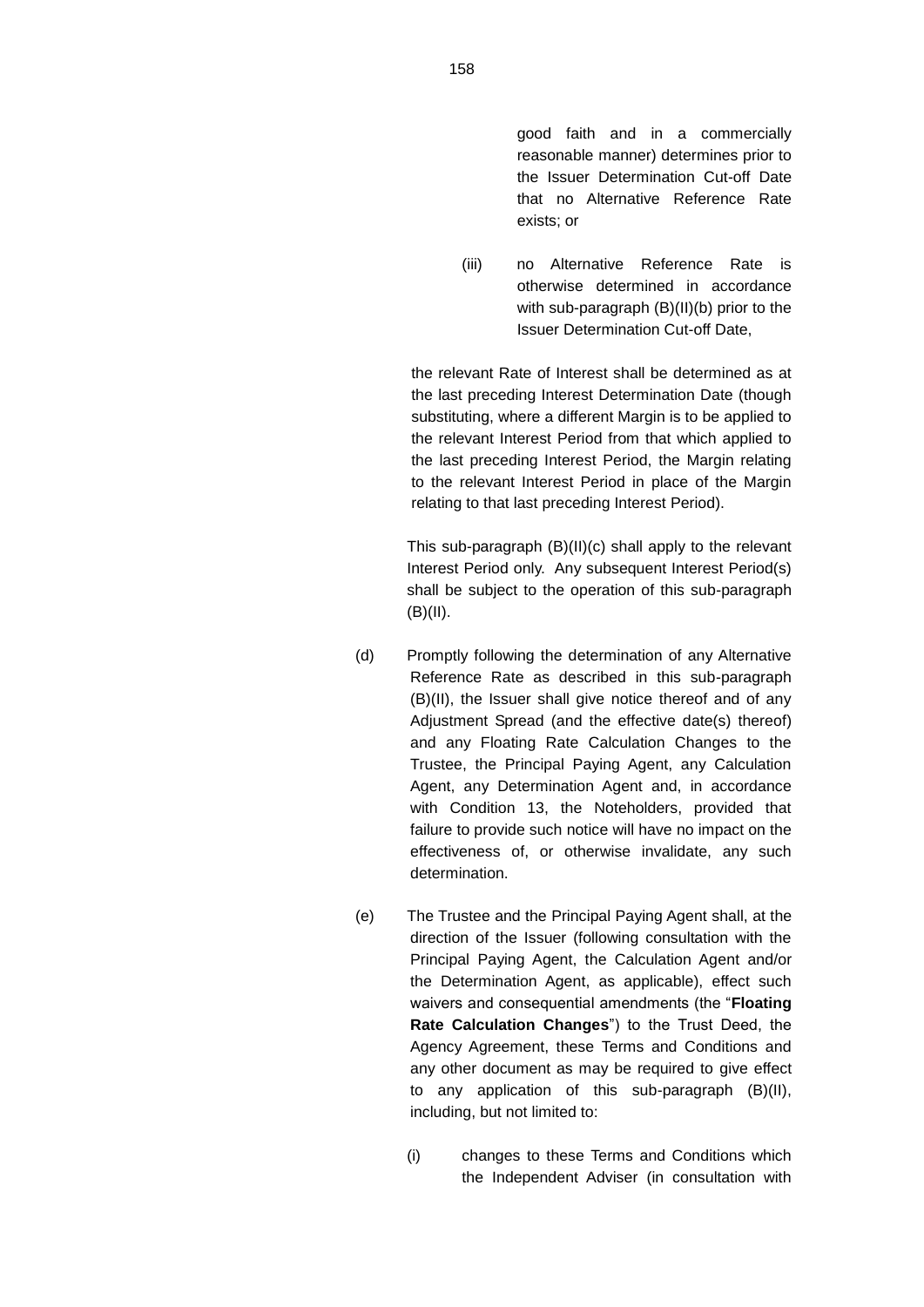the Issuer) or the Issuer (as applicable) determines may be required in order to follow market practice (determined according to factors including, but not limited to, public statements, opinions and publications of industry bodies and organisations) in relation to such Alternative Reference Rate, including, but not limited to (A) the relevant Business Centre(s), Business Day, Business Day Convention, Day Count Fraction, and/or Interest Determination Date applicable to the Notes and (B) the method for determining the fallback to the Rate of Interest in relation to the Notes if such Alternative Reference Rate is not available; and

(ii) any other changes which the Independent Adviser (in consultation with the Issuer) or the Issuer (as applicable) determines are reasonably necessary to ensure the proper operation and comparability to the relevant Reference Rate of such Alternative Reference Rate.

Prior to any such waivers and/or consequential amendments taking effect, the Issuer shall provide a certificate signed by two authorised signatories of the Issuer to the Trustee, the Principal Paying Agent and, where applicable, the Calculation Agent or the Determination Agent, which (i) provides details of the Floating Rate Calculation Changes and (ii) certifies that the Floating Rate Calculation Changes are required to give effect to any application of this sub-paragraph (B)(II), and the Trustee, the Principal Paying Agent and, where applicable, the Calculation Agent or the Determination Agent shall be entitled to rely on such certificate without further enquiry or liability to any person. For the avoidance of doubt, the Trustee shall not be liable to the Noteholders or any other person for so acting or relying, irrespective of whether any such modification is or may be materially prejudicial to the interests of any such person. Such changes shall apply to the Notes for all future Interest Periods (subject to the subsequent operation of this sub-paragraph (B)(II)).

The Trustee shall not be obliged to agree to any modification if in the sole opinion of the Trustee doing so would impose more onerous obligations upon it or expose it to any additional duties, responsibilities or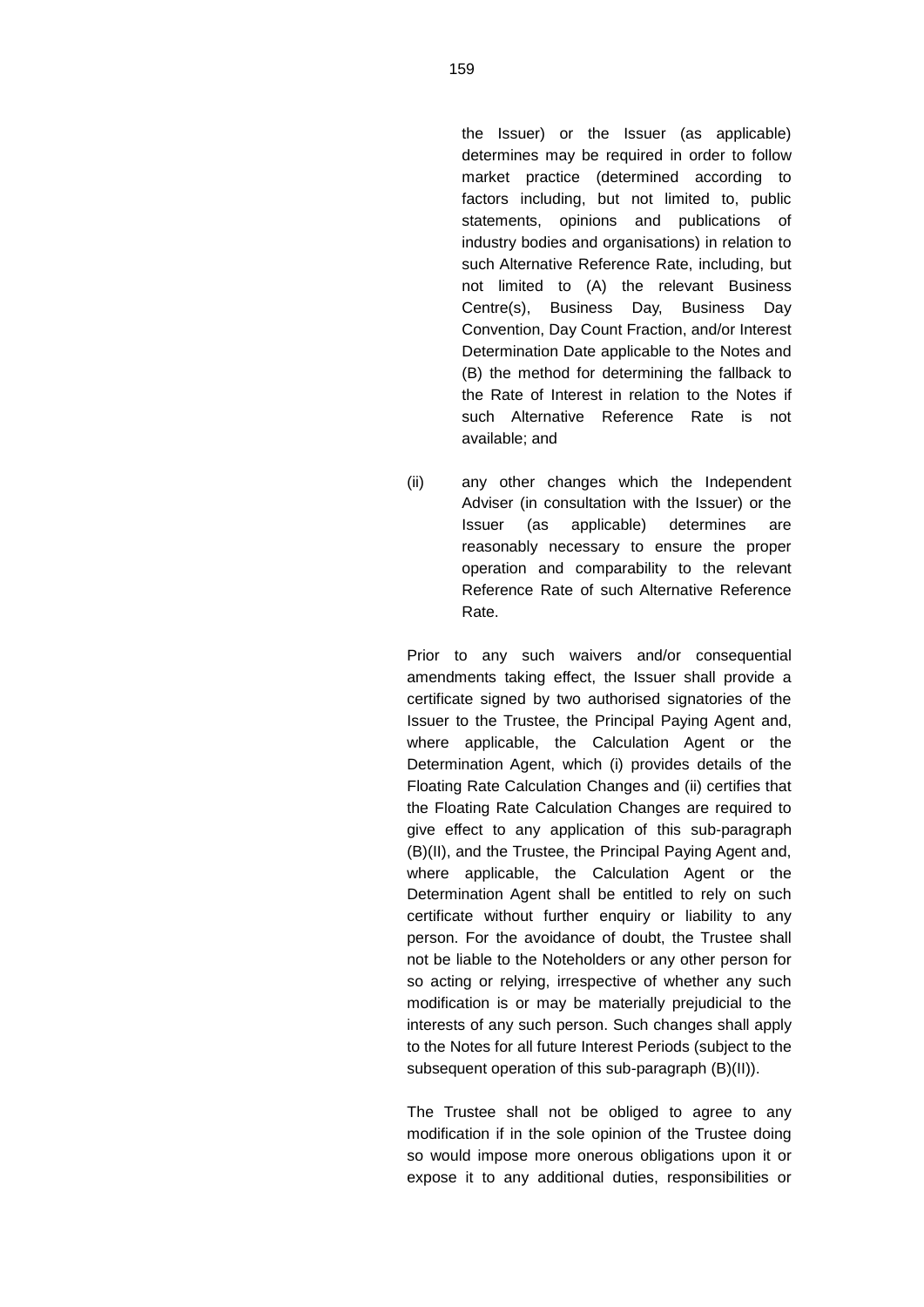liabilities or reduce rights and/or the protective provisions afforded to the Trustee in these Terms and Conditions or the Trust Deed.

No consent of the Noteholders shall be required in connection with effecting the relevant Alternative Reference Rate as described in this sub-paragraph (B)(II) or such other relevant adjustments pursuant to this sub-paragraph (B)(II), or any Adjustment Spread, including for the execution of, or amendment to, any documents or the taking of other steps by the Issuer or any of the parties to the Trust Deed and/or the Agency Agreement (if required).

Notwithstanding any other provision of this subparagraph (B)(II) no Alternative Reference Rate will be adopted, and no other amendments to the terms of the Notes will be made pursuant to this sub-paragraph (B)(II), if and to the extent that, in the sole determination of the Issuer, the same could reasonably be expected to prejudice (i) the qualification of the Dated Subordinated Notes as Tier 2 Capital of the Issuer or of the Group or (ii) the eligibility of the Senior Notes issued by Santander UK Group Holdings to qualify in full towards the Issuer's and/or the Group's minimum requirements for (A) own funds and eligible liabilities and/or (B) loss absorbing capacity instruments.

(f) For the purposes of this sub-paragraph (B)(II):

"**Adjustment Spread**" means a spread (which may be positive or negative) or formula or methodology for calculating a spread, which is required to be applied to an Alternative Reference Rate in order to reduce or eliminate, to the extent reasonably practicable in the circumstances, any economic prejudice or benefit (as applicable) to Noteholders as a result of the replacement of the relevant Reference Rate with such Alternative Reference Rate and is the spread, formula or methodology which:

(a) the Independent Adviser (in consultation with the Issuer) or, failing which, the Issuer, determines is recognised or acknowledged as being in customary market usage in international debt capital markets transactions which reference the relevant Reference Rate, where such rate has been replaced by such Alternative Reference Rate; or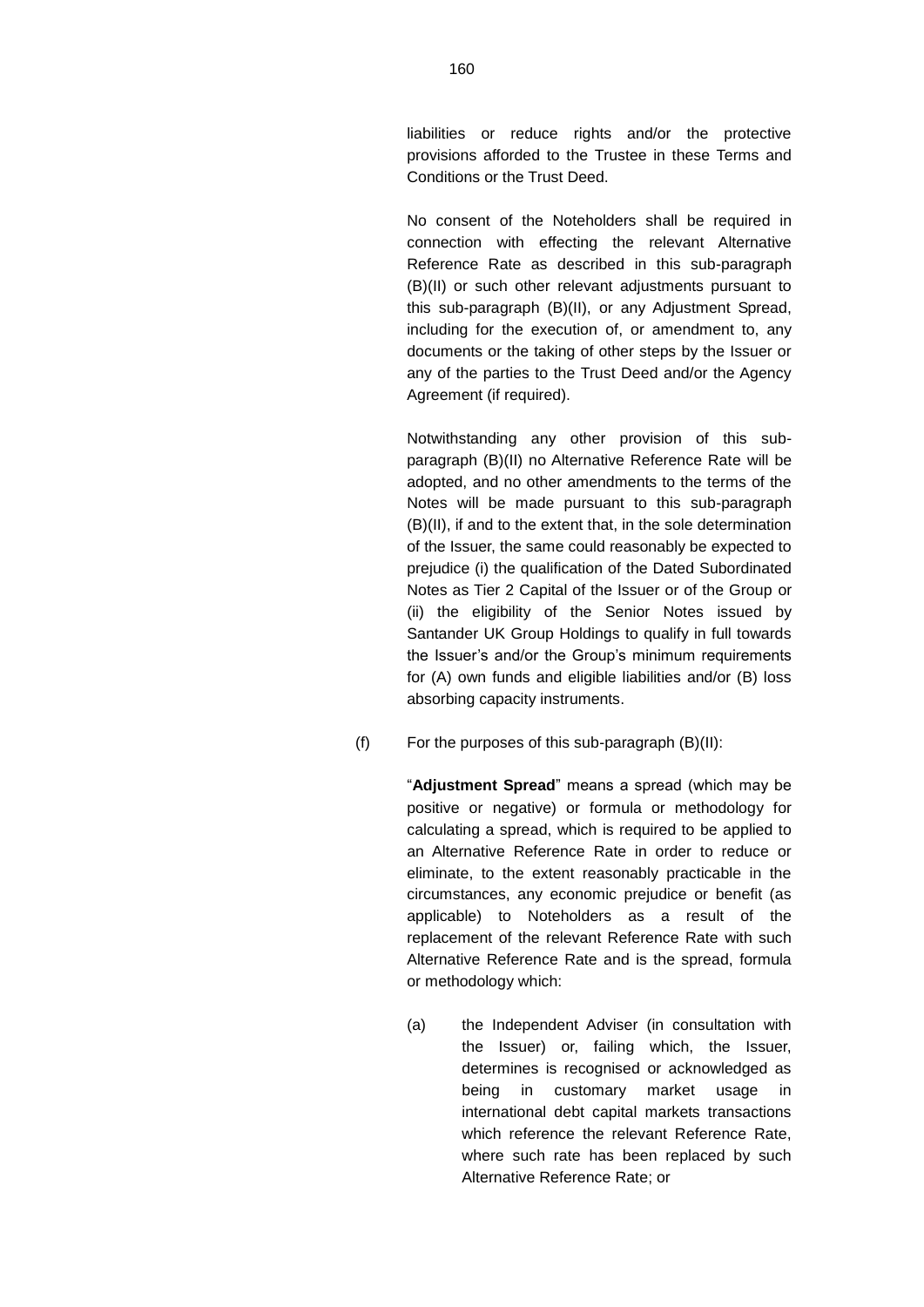(b) if no such customary market usage is recognised or acknowledged, the Independent Adviser in its discretion (in consultation with the Issuer), or failing which, the Issuer in its discretion, determines (acting in good faith and in a commercially reasonable manner) to be appropriate;

"**Alternative Reference Rate**" means the rate that has replaced the relevant Reference Rate in customary market usage in the international debt capital markets for the purposes of determining floating rates of interest (or the relevant component part thereof) in respect of notes denominated in the Specified Currency and with an interest period of a comparable duration to the relevant Interest Periods, or, if the Independent Adviser (in consultation with the Issuer) or, failing which, the Issuer (in consultation with the Principal Paying Agent, the Calculation Agent and/or the Determination Agent, as applicable, and acting in good faith and a commercially reasonable manner) determines that there is no such rate, such other rate as the Independent Adviser (in consultation with the Issuer) or, failing which, the Issuer (in consultation with the Principal Paying Agent, the Calculation Agent and/or the Determination Agent, as applicable, and acting in good faith and in a commercially reasonable manner) determines in its or the Issuer's sole discretion is most comparable to the relevant Reference Rate; and

"**Independent Adviser**" means an independent financial institution of international repute or other independent financial adviser experienced in the international debt capital markets, in each case appointed by the Issuer at the Issuer's expense.

### (III) Floating Rate Notes which are EONIA Linked Interest Notes

Where Screen Rate Determination is specified in the applicable Final Terms as the manner in which the Rate of Interest is to be determined and the Reference Rate is specified as being EONIA, the Rate of Interest for each Interest Period will, subject as provided below, be Capitalised EONIA plus or minus (as indicated in the applicable Final Terms) the Margin, all as determined by the Calculation Agent or Determination Agent (as applicable).

For the purposes of this sub-paragraph (B)(III):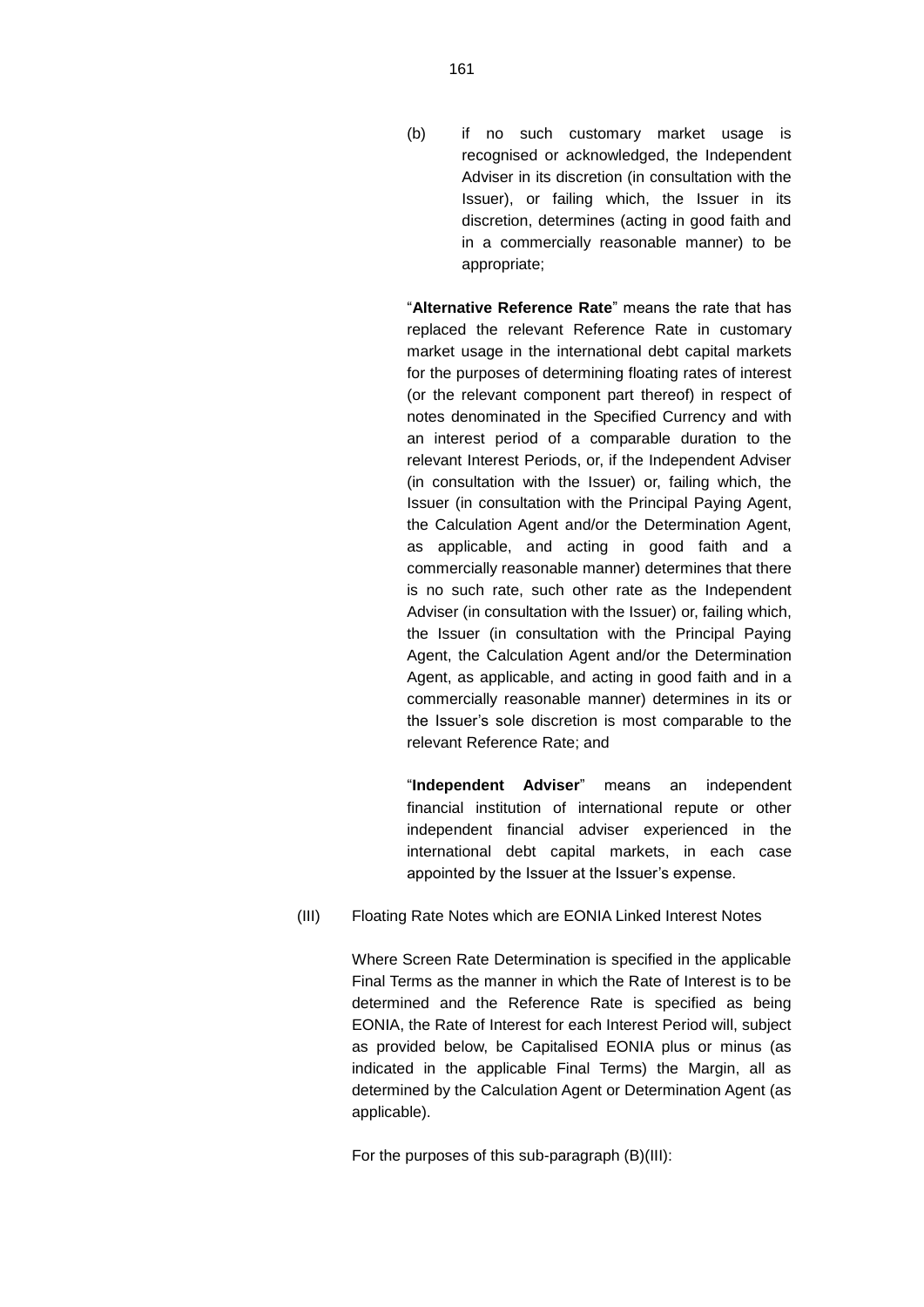"**Capitalised EONIA**" means the resultant figure of the following formula (expressed as a percentage per annum rounded to the nearest ten-thousandths of a percentage point, with 0.00005 being rounded upwards):

$$
\left[\prod_{i=1}^{d_o} \left(1 + \frac{EONIA_{i-pTBD} \times n_i}{360}\right) - 1\right] \times \frac{360}{d}
$$

"**do**" means, for the relevant Interest Period, the number of TARGET Business Days in such Interest Period;

"i" means a series of whole numbers from one to d<sub>o</sub>, each representing the relevant TARGET Business Days in chronological order from, and including, the first TARGET Business Day in the relevant Interest Period;

"**p**" means, for any Interest Period, the number of TARGET Business Days included in the Observation Look-back Period specified in the applicable Final Terms;

"**Observation Period**" means, in respect of an Interest Period, the period from, and including, the date which is "p" TARGET Business Days prior to the first day of such Interest Period (and the first Interest Period shall begin on and include the Interest Commencement Date) and ending on, but excluding the date which is "p" TARGET Business Days prior to the Interest Payment Date for such Interest Period (and the last Interest Period shall end on but exclude the Maturity Date);

"**EONIAi**" means, in respect of any TARGET Business Day, "i", in the relevant Observation Period, a reference rate equal to the Euro Overnight Index Average ("**EONIA**") rate for such TARGET Business Day as calculated by the European Central Bank and appearing on the Relevant Screen Page on the TARGET Business Day immediately following such TARGET Business Day). Therefore EONIA<sub>i-pTBD</sub> is the relevant EONIA fixing in the Observation Period as per the above definition;

"**ni**" means the number of calendar days in the relevant Interest Period on which the rate is  $EONIA_i;$ 

"**d**" means the number of calendar days in the relevant Interest Period;

"**Margin**" shall have the meaning specified in the applicable Final Terms;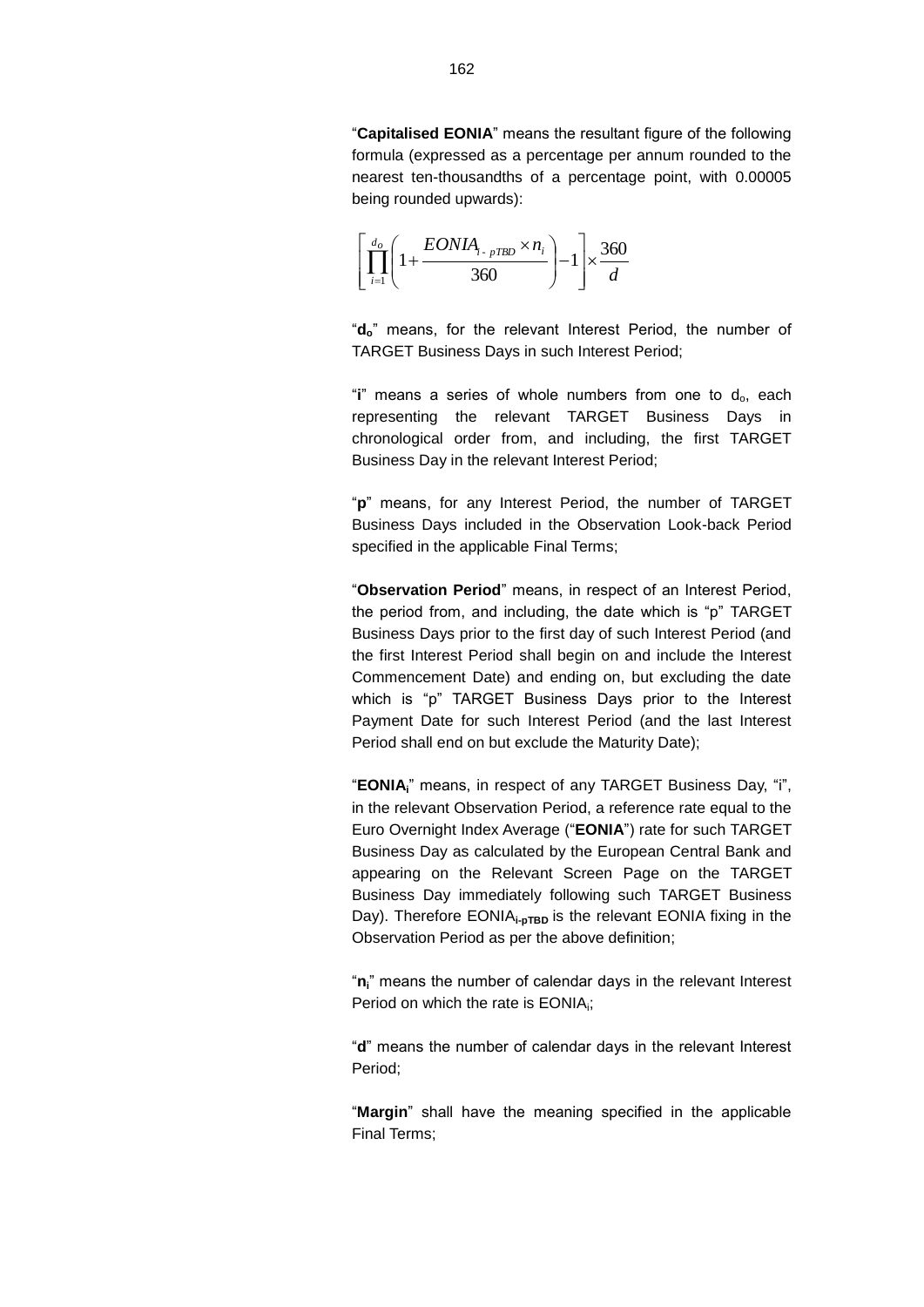"**Relevant Screen Page**" shall have the meaning specified in the applicable Final Terms or, if no meaning is so specified, Reuters Screen EONIA Page or any successor; and

"**TARGET Business Day**" or "**TBD**" means a day on which the TARGET2 System is open.

If, in respect of any TARGET Business Day in the relevant Observation Period, the Calculation Agent or the Determination Agent (as applicable) determines that either the Relevant Screen Page is not available or no such overnight rate as referred to in EONIA<sub>i</sub> appears for any reason for any day "i" on the TARGET Business Day immediately following such TARGET Business Day as provided above, the Calculation Agent or the Determination Agent (as applicable) shall determine EONIA<sub>i</sub> for such day in its sole and absolute discretion on a commercial basis as it shall consider appropriate and in accordance with standard market practice.

(IV) Floating Rate Notes which are SONIA Linked Interest Notes

Where Screen Rate Determination is specified in the applicable Final Terms as the manner in which the Rate of Interest is to be determined and the Reference Rate is specified as being SONIA, the Rate of Interest for each Interest Period will, subject as provided below, be Compounded Daily SONIA plus or minus (as indicated in the applicable Final Terms) the Margin, all as determined by the Calculation Agent or Determination Agent (as applicable).

For the purposes of this sub-paragraph (B)(IV):

"**Compounded Daily SONIA**" will be the rate of return of a daily compound interest investment (with the daily Sterling overnight reference rate as reference rate for the calculation of interest) and will be calculated by the Calculation Agent or Determination Agent (as applicable) on the Interest Determination Date, as follows, and the resulting percentage will be rounded, if necessary, to the nearest one ten-thousandth of a percentage point, with 0.00005 being rounded upwards:

$$
\left[\prod_{i=1}^{d_o} \left(1 + \frac{SONIA_{i\text{-}pLBD} \times n_i}{365}\right) - 1\right] \times \frac{365}{d}
$$

"**do**" means, for the relevant Interest Period, the number of London Banking Days such Interest Period;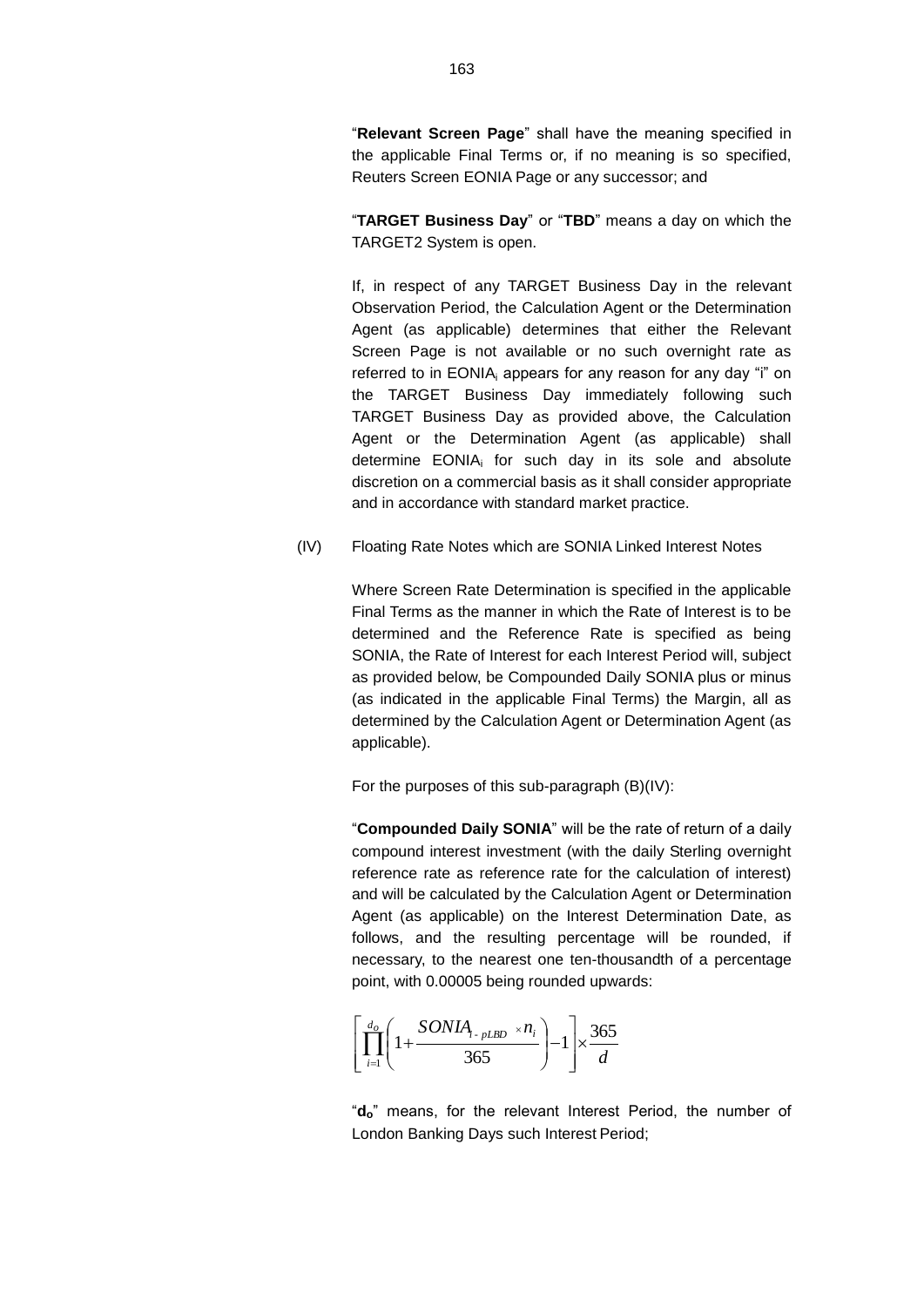"**i**" means a series of whole numbers from one to do, each representing the relevant London Banking Days in chronological order from, and including, the first London Banking Day in the relevant Interest Period;

"**p**" means, for any Interest Period, the number of London Banking Days included in the Observation Look-back Period specified in the applicable Final Terms;

"**London Banking Day**" or "**LBD"** means any day on which commercial banks are open for general business (including dealing in foreign exchange and foreign currency deposits) in London;

"**Observation Period**" means, in respect of an Interest Period, the period from, and including, the date which is "p" London Banking Days prior to the first day of such Interest Period (and the first Interest Period shall begin on and include the Interest Commencement Date) and ending on, but excluding the date which is "p" London Banking Days prior to the Interest Payment Date for such Interest Period (and the last Interest Period shall end on but exclude the Maturity Date);

"**SONIAi**" means, in respect of any London Banking Day, "i", in the relevant Observation Period, a reference rate equal to the daily Sterling Overnight Index Average ("**SONIA**") rate for such London Banking Day appearing on the Relevant Screen Page on the London Banking Day immediately following such London Banking Day. Therefore **SONIAi-pLBD** is the relevant SONIA fixing in the Observation Period as per the above definition;

"**ni**" means, for any day "i", the number of calendar days from, and including, such day "i" up to, but excluding, the following London Banking Day;

"**d**" means the number of calendar days in the relevant Interest Period;

"**Margin**" shall have the meaning specified in the applicable Final Terms; and

"**Relevant Screen Page**" shall have the meaning specified in the applicable Final Terms or, if no meaning is so specified, Reuters page SONIA 1 or any successor.

If, in respect of any London Banking Day in the relevant Observation Period, the Calculation Agent or the Determination Agent (as applicable) determines that either the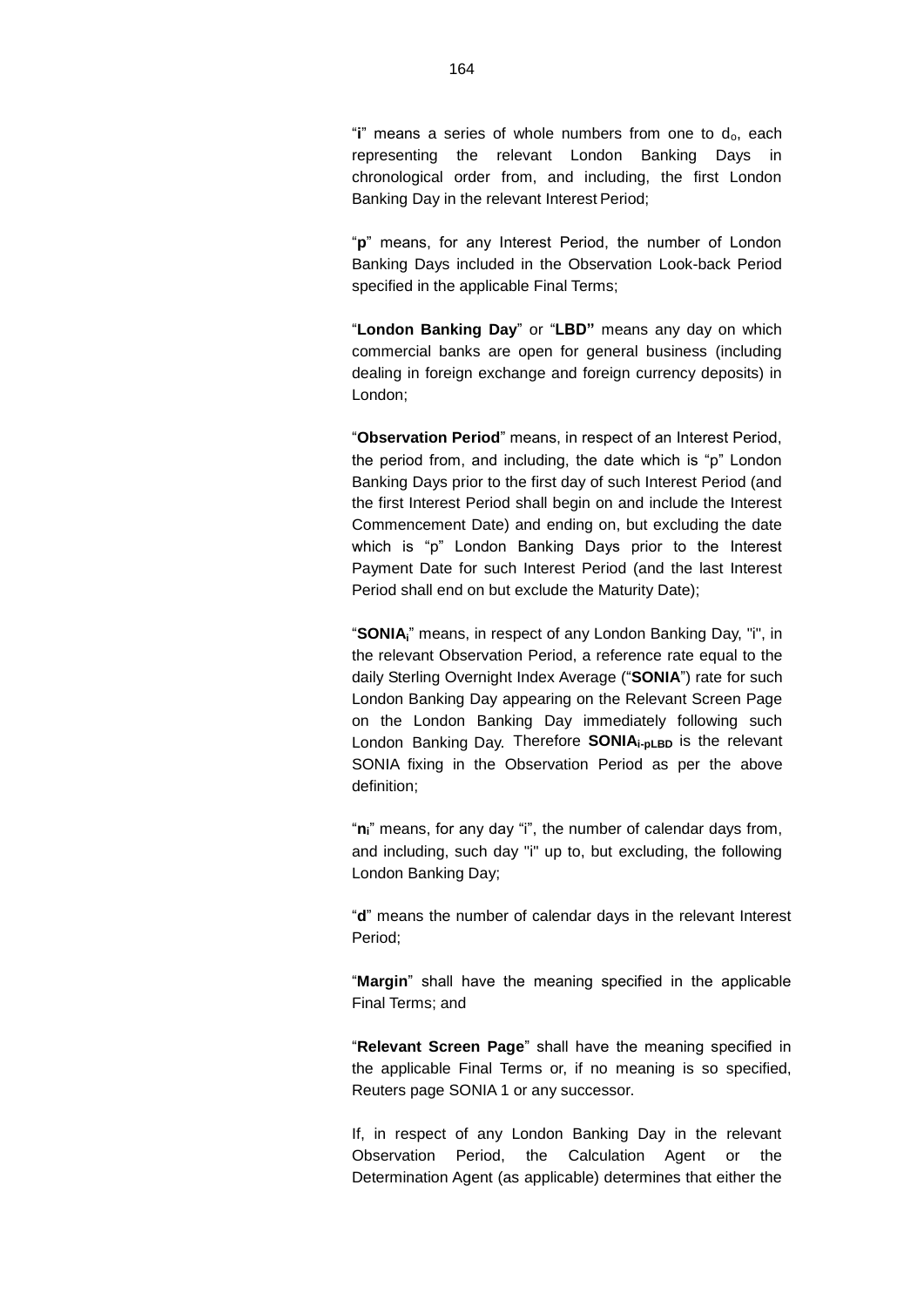Relevant Screen Page is not available or no such overnight rate as referred to in SONIA; appears for any reason for any day "i" on the London Banking Day immediately following such London Banking Day as provided above, the Calculation Agent or the Determination Agent (as applicable) shall determine SONIA<sub>i</sub> for such day in its sole and absolute discretion on a commercial basis as it shall consider appropriate and in accordance with standard market practice.

(V) Floating Rate Notes which are CMS Linked Interest Notes

Where Screen Rate Determination is specified in the applicable Final Terms as the manner in which the Rate of Interest is to be determined and the Reference Rate is specified as being the CMS Reference Rate, the Rate of Interest for each Interest Period will, subject as provided below, be the CMS Rate plus or minus (as indicated in the applicable Final Terms) the Margin, as determined by the Calculation Agent or Determination Agent (as applicable).

"**CMS Rate**" for an Interest Period means the Relevant Swap Rate for swap transactions in the Reference Currency with a maturity of the Designated Maturity (expressed as a percentage rate per annum) which appears on the Relevant Screen Page as at (i) the Determination Time specified in the applicable Final Terms or (ii) if no Determination Time is specified in the applicable Final Terms, 11.00 a.m. (Relevant Centre time) on the Interest Determination Date in question, all as determined by the Calculation Agent or Determination Agent (as applicable).

If the Relevant Screen Page is not available, the Calculation Agent or Determination Agent (as applicable) shall request each of the Reference Banks (as defined below) to provide the Calculation Agent or Determination Agent (as applicable) with its quotation for the Relevant Swap Rate (expressed as a percentage rate per annum) at approximately (i) the Determination Time specified in the applicable Final Terms or (ii) if no Determination Time is specified in the applicable Final Terms, 11.00 a.m. (Relevant Centre time) on the Interest Determination Date in question. If two or more of the Reference Banks provide the Calculation Agent or Determination Agent (as applicable) such quotations, the CMS Rate for such Interest Period shall be the arithmetic mean (rounded if necessary to the fifth decimal place, with 0.000005 being rounded upwards) of the quotations, eliminating the highest quotation (or, in the event of equality, one of the highest) and the lowest quotation (or, in the event of equality, one of the lowest).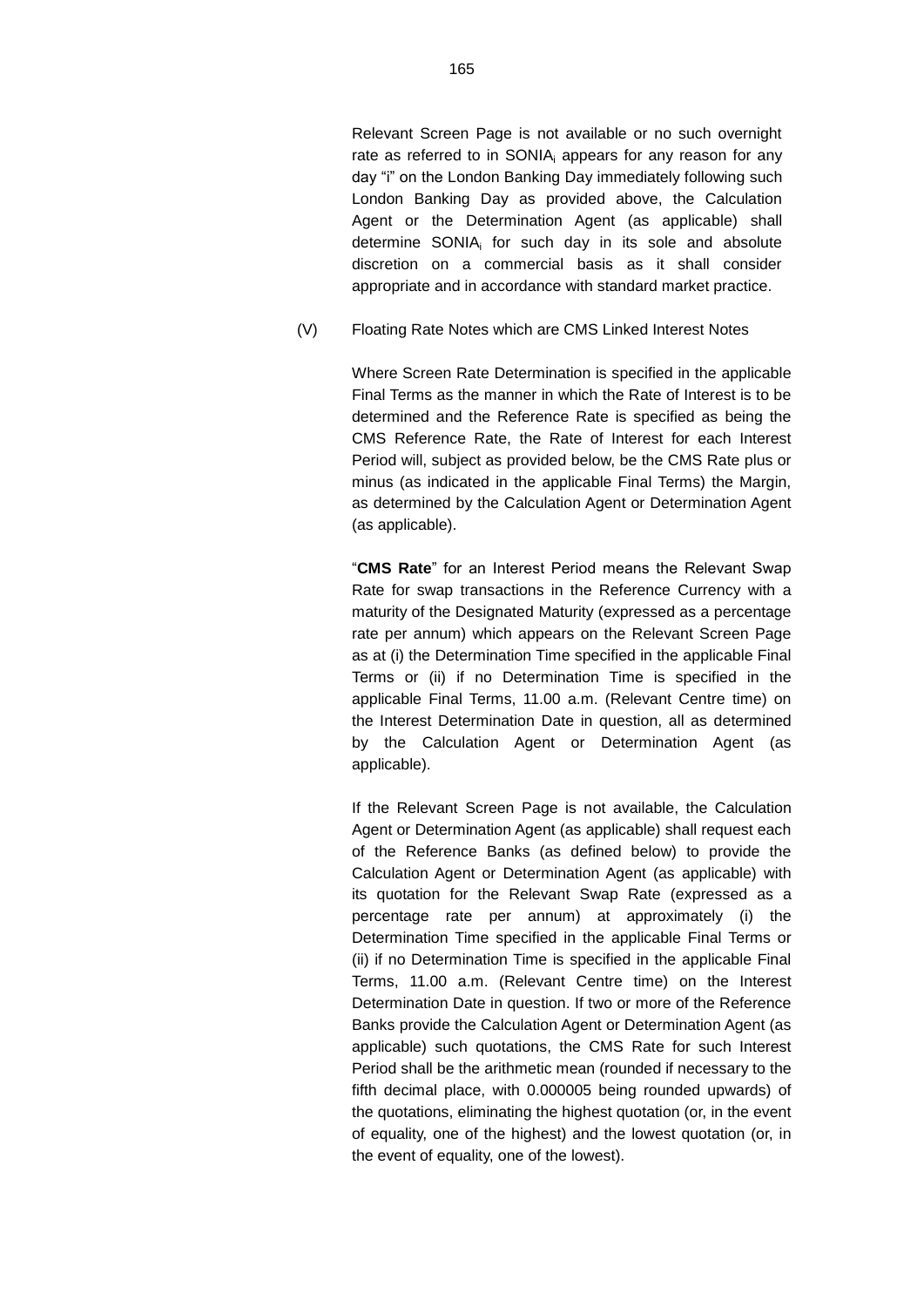If on any Interest Determination Date one only or none of the Reference Banks provides the Calculation Agent or Determination Agent (as applicable) with such quotations as provided in the preceding paragraph, the CMS Rate shall be determined by the Calculation Agent or Determination Agent (as applicable) in its sole and absolute discretion on a commercial basis as it shall consider appropriate and in accordance with standard market practice.

For the purposes of this sub-paragraph (B)(V):

"**Calculation Agent**" shall have the meaning specified in the applicable Final Terms;

"**CMS Rate Fixing Day**" means a day (other than a Saturday or a Sunday) on which banks and foreign exchange markets are open for business in each CMS Rate Fixing Centre specified in the applicable Final Terms;

"**Designated Maturity**" shall have the meaning specified in the applicable Final Terms;

"**Determination Agent**" shall have the meaning specified in the applicable Final Terms;

"**Interest Determination Date**" shall have the meaning specified in the applicable Final Terms provided that, if any day specified as an Interest Determination Date in the applicable Final Terms is not a CMS Rate Fixing Day, the relevant Interest Determination Date shall be the immediately preceding CMS Rate Fixing Day;

"**Margin**" shall have the meaning specified in the applicable Final Terms;

"**Reference Banks**" means (i) where the Reference Currency is euro, the principal office of five leading swap dealers in the Euro-zone inter-bank market, (ii) where the Reference Currency is Sterling, the principal London office of five leading swap dealers in the London inter-bank market, (iii) where the Reference Currency is U.S. dollars, the principal New York City office of five leading swap dealers in the New York City interbank market, or (iv) in the case of any other Reference Currency, the principal Relevant Centre office of five leading swap dealers in the Relevant Centre inter-bank market, in each case as selected by the Calculation Agent or Determination Agent (as applicable);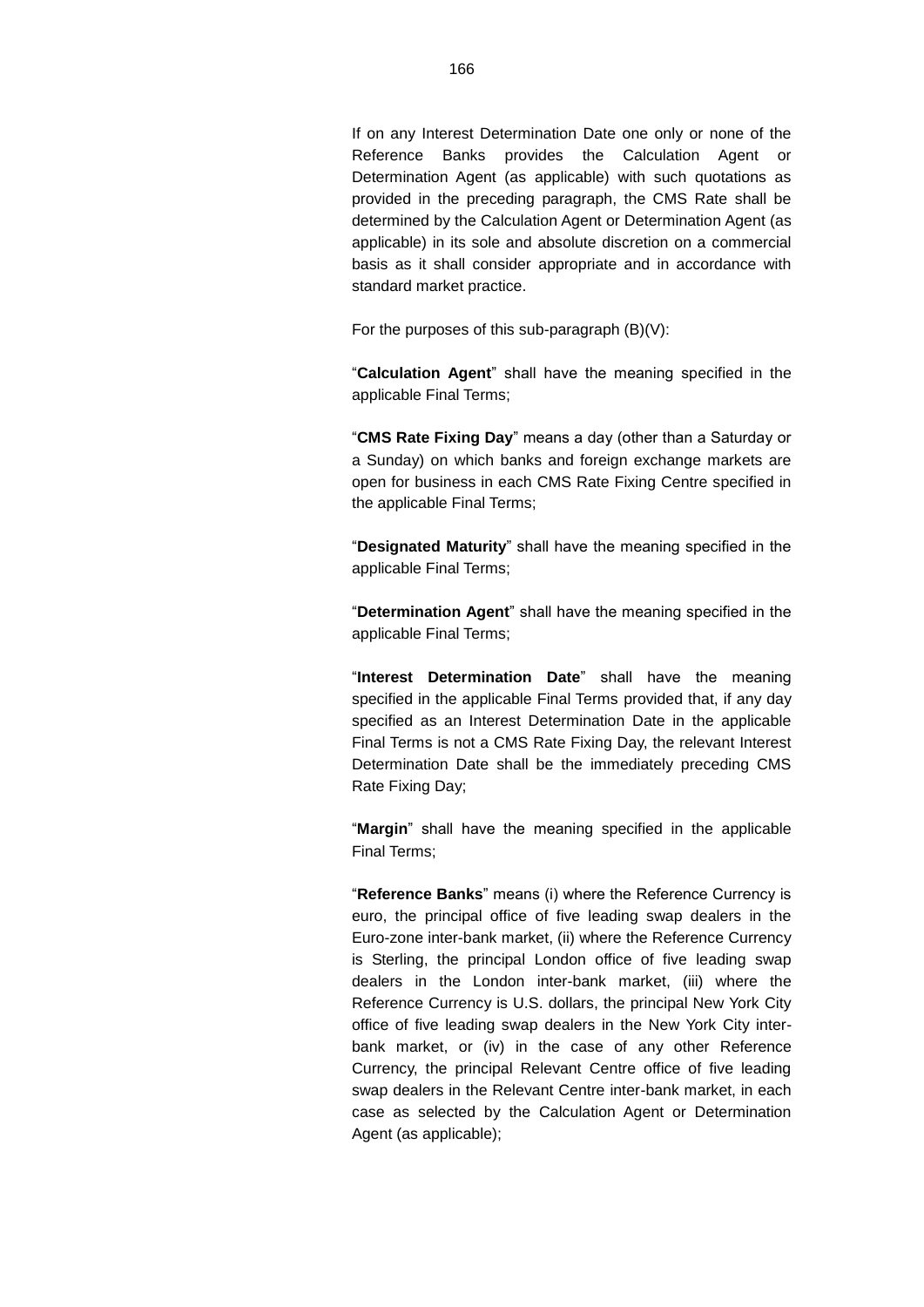"**Relevant Centre**" shall have the meaning specified in the applicable Final Terms;

"**Relevant Screen Page**" shall have the meaning specified in the applicable Final Terms;

### "**Relevant Swap Rate**" means:

- (i) where the Reference Currency is euro, the mid-market annual swap rate determined on the basis of the arithmetic mean of the bid and offered rates for the annual fixed leg, calculated on a 30/360 day count basis, of a fixed-for-floating euro interest rate swap transaction with a term equal to the Designated Maturity commencing on the first day of the relevant Interest Period and in a Representative Amount with an acknowledged dealer of good credit in the swap market, where the floating leg, in each case calculated on an Actual/360 day count basis, is equivalent to EUR-EURIBOR-Reuters (as defined in the ISDA Definitions) with a designated maturity determined by the Calculation Agent or Determination Agent (as applicable) by reference to standard market practice and/or the ISDA Definitions;
- (ii) where the Reference Currency is Sterling, the midmarket semi-annual swap rate determined on the basis of the arithmetic mean of the bid and offered rates for the semi-annual fixed leg, calculated on an Actual/365 (Fixed) day count basis, of a fixed-for-floating Sterling interest rate swap transaction with a term equal to the Designated Maturity commencing on the first day of the relevant Interest Period and in a Representative Amount with an acknowledged dealer of good credit in the swap market, where the floating leg, in each case calculated on an Actual/365 (Fixed) day count basis, is equivalent (A) if the Designated Maturity is greater than one year, to GBP-LIBOR-BBA (as defined in the ISDA Definitions) with a designated maturity of six months or (B) if the Designated Maturity is one year or less, to GBP-LIBOR-BBA with a designated maturity of three months;
- (iii) where the Reference Currency is U.S. dollars, the midmarket semi-annual swap rate determined on the basis of the mean of the bid and offered rates for the semiannual fixed leg, calculated on a 30/360 day count basis, of a fixed-for-floating U.S. dollar interest rate swap transaction with a term equal to the Designated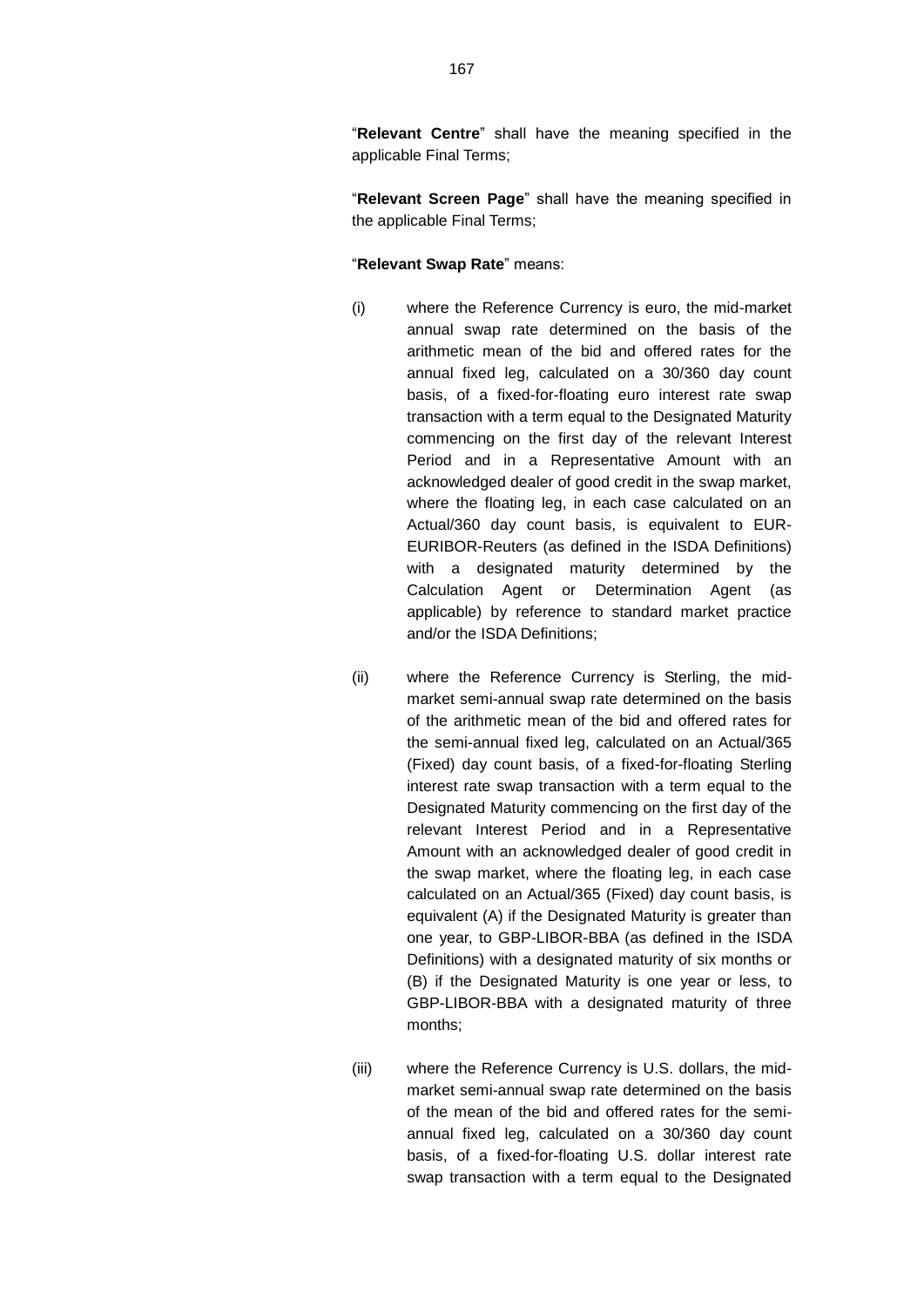Maturity commencing on the first day of the relevant Interest Period and in a Representative Amount with an acknowledged dealer of good credit in the swap market, where the floating leg, calculated on an Actual/360 day count basis, is equivalent to USD-LIBOR-BBA (as defined in the ISDA Definitions) with a designated maturity of three months; and

(iv) where the Reference Currency is any other currency, the mid-market swap rate as determined by the Calculation Agent or Determination Agent (as applicable) in its sole and absolute discretion on a commercial basis as it shall consider appropriate and in accordance with standard market practice;

"**Representative Amount**" means an amount that is representative for a single transaction in the relevant market at the relevant time; and

"**Stub Period**" shall have the meaning specified in the applicable Final Terms.

(C) Interest Determination for Variable Interest Notes

In the case of Variable Interest Notes, the Rate of Interest for each Interest Period will, subject as provided below, be the product of (i) the Accrual Interest Rate and (ii)(A) the number of calendar days in an Interest Period where the Underlying Rate is less than or equal to the Upper Barrier (if any) and greater than or equal to the Lower Barrier (if any) divided by (B) the total number of calendar days in such corresponding Interest Period, all as determined by the Calculation Agent or Determination Agent (as applicable).

If the Underlying Reference Rate is specified in the applicable Final Terms as being any of LIBOR, EURIBOR, HIBOR or SIBOR, the Calculation Agent or Determination Agent (as applicable) shall determine the Underlying Rate for a calendar day in accordance with Condition  $4(c)(ii)(B)(I)$  on the basis that:

- (a) references to "Screen Rate" shall be deemed to be to "Underlying Rate";
- (b) references to "Interest Determination Date" shall be deemed to be to:
	- (i) if the rate determination relates to a calendar day (other than a calendar day that falls in the Rate Cut-off Period) that is a Fixing Business Day, such calendar day;
	- (ii) if the rate determination relates to a calendar day (other than a calendar day that falls in the Rate Cut-off Period) that is not a Fixing Business Day, the Fixing Business Day immediately preceding such calendar day; and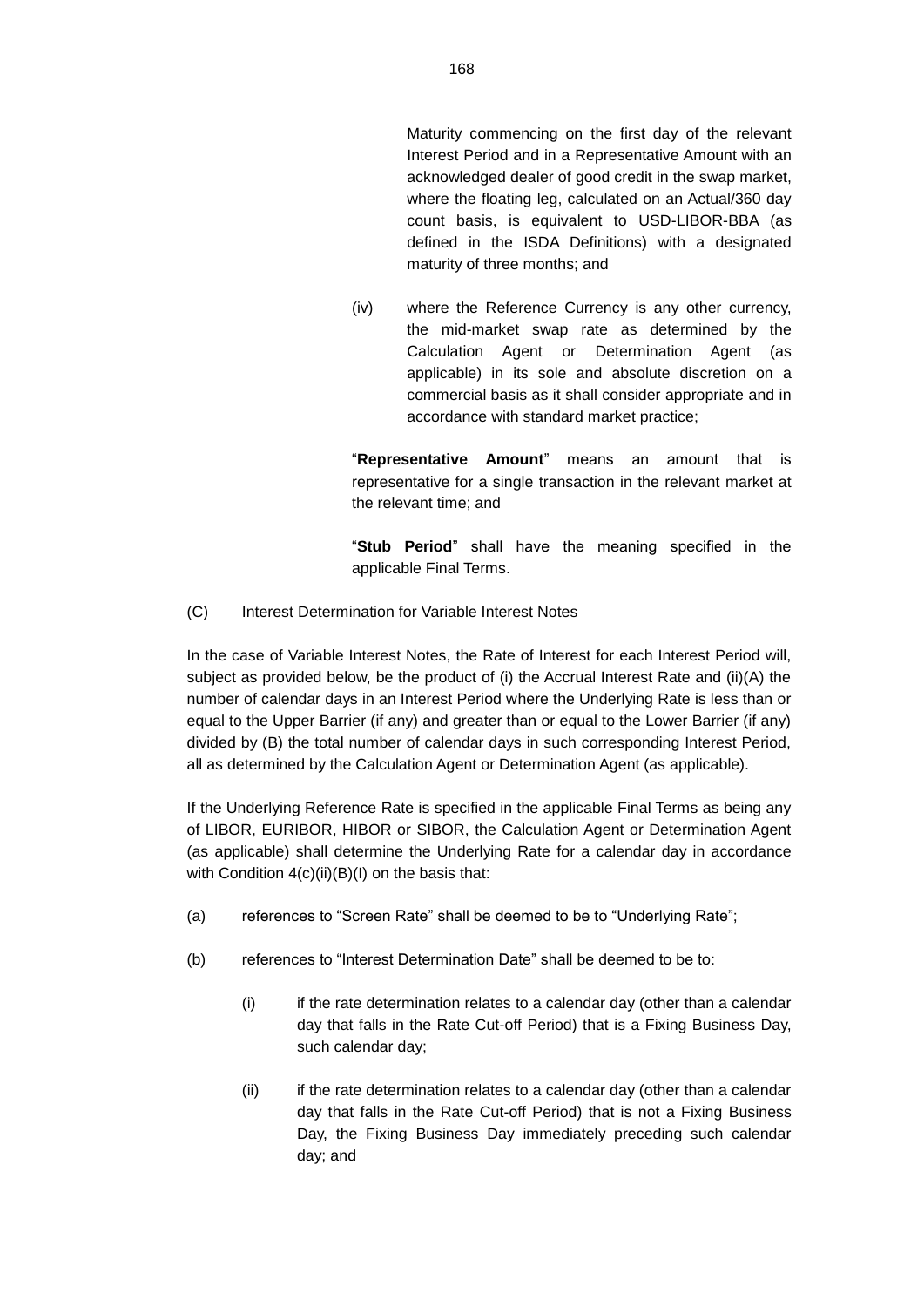- (iii) if the rate determination relates to a calendar day that falls in the Rate Cut-off Period, the Rate Cut-Off Date, unless the Rate Cut-Off Date is not a Fixing Business Day, in which case the Fixing Business Day immediately preceding the Rate Cut-Off Date;
- (c) references to "Reference Rate" shall be deemed to be to the "Underlying Reference Rate" specified in the applicable Final Terms; and
- (d) the Calculation Agent or Determination Agent (as applicable) will be the party making all determinations and, notwithstanding the final paragraph of Condition 4(c)(ii)(B)(I), if the Calculation Agent or Determination Agent (as applicable) is unable to determine the Screen Rate in accordance with Condition  $4(c)(ii)(B)(I)$ , the Screen Rate will be determined by the Calculation Agent or Determination Agent (as applicable) in its sole and absolute discretion on a commercial basis as it shall consider appropriate and in accordance with standard market practice.

If the Underlying Reference Rate is specified in the applicable Final Terms as being EONIA, the Calculation Agent or Determination Agent (as applicable) shall determine the Underlying Rate for a calendar day on the basis that:

- (a) "**Underlying Rate**" shall, for any calendar day, be deemed to be to a reference rate equal to the overnight rate as calculated by the European Central Bank and appearing on the Relevant Screen Page on the first TARGET Business Day following that day;
- (b) "**Relevant Screen Page**" shall have the meaning specified in the applicable Final Terms or, if no meaning is so specified, Reuters Screen EONIA Page or any successor; and
- (c) "**TARGET Business Day**" means a day on which the TARGET2 System is open.

If the Calculation Agent or the Determination Agent (as applicable) determines that either the Relevant Screen Page is not available or no such overnight rate as referred to in Underlying Rate appears for any reason for the relevant calendar day on the TARGET Business Day following that day as provided above, the Calculation Agent or the Determination Agent (as applicable) shall determine the Underlying Rate for such day in its sole and absolute discretion on a commercial basis as it shall consider appropriate and in accordance with standard market practice.

If the Underlying Reference Rate is specified in the applicable Final Terms as being SONIA, the Calculation Agent or Determination Agent (as applicable) shall determine the Underlying Rate for a calendar day on the basis that:

(a) "**Underlying Rate**" shall, for any calendar day, be deemed to be to a reference rate equal to the Sterling Overnight Index Average (SONIA) rate as calculated by the Bank of England and appearing on the Relevant Screen Page on the first London Banking Day following that day;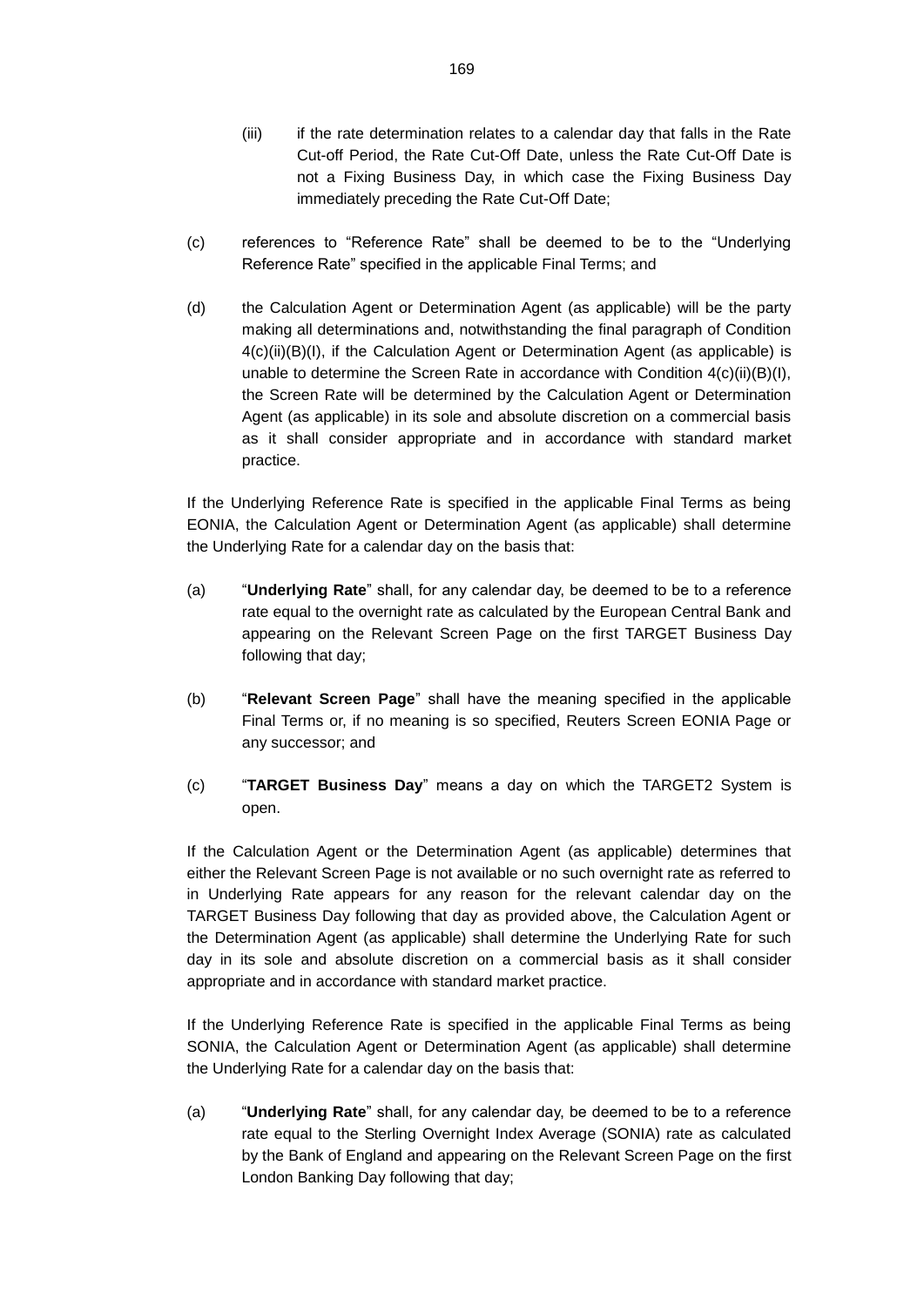- (b) "**Relevant Screen Page**" shall have the meaning specified in the applicable Final Terms or, if no meaning is so specified, Reuters page SONIA 1 or any successor; and
- (c) "**London Banking Day**" means any day on which commercial banks are open for general business (including dealing in foreign exchange and foreign currency deposits) in London.

If the Calculation Agent or the Determination Agent (as applicable) determines that either the Relevant Screen Page is not available or no such overnight rate as referred to in Underlying Rate appears for any reason for the relevant calendar day on the London Banking Day following that day as provided above, the Calculation Agent or the Determination Agent (as applicable) shall determine the Underlying Rate for such day in its sole and absolute discretion on a commercial basis as it shall consider appropriate and in accordance with standard market practice.

If the Underlying Reference Rate is specified in the applicable Final Terms as being CMS Reference Rate, the Calculation Agent or Determination Agent (as applicable) shall determine the Underlying Rate for a calendar day in accordance with Condition  $4(c)(ii)(B)(IV)$  on the basis that:

- (a) references to "CMS Rate" shall be deemed to be to "Underlying Rate"; and
- (b) references to "Interest Determination Date" shall be deemed to be to:
	- (i) if the rate determination relates to a calendar day that is a Fixing Business Day, such calendar day;
	- (ii) if the rate determination relates to a calendar day (other than a calendar day that falls in the Rate Cut-off Period) that is not a Fixing Business Day, the Fixing Business Day immediately preceding such calendar day; and
	- (iii) if the rate determination relates to a calendar day (other than a calendar day that falls in the Rate Cut-off Period) that falls in the Rate Cut-off Period, the Fixing Business Day immediately preceding the Rate Cut-off Period.

The applicable Final Terms will specify if the Accrual Interest Rate is a "Fixed Rate" or a "Floating Rate".

If the Accrual Interest Rate is specified in the applicable Final Terms to be a "Floating Rate" and "Screen Rate Determination" is specified in the applicable Final Terms as being applicable, the Accrual Interest Rate for each Interest Period shall be determined by the Calculation Agent or Determination Agent (as applicable) in accordance with Condition  $4(c)(ii)(B)(I)$  and on the basis that:

(a) references to "Rate of Interest" shall be deemed to be to "Accrual Interest Rate";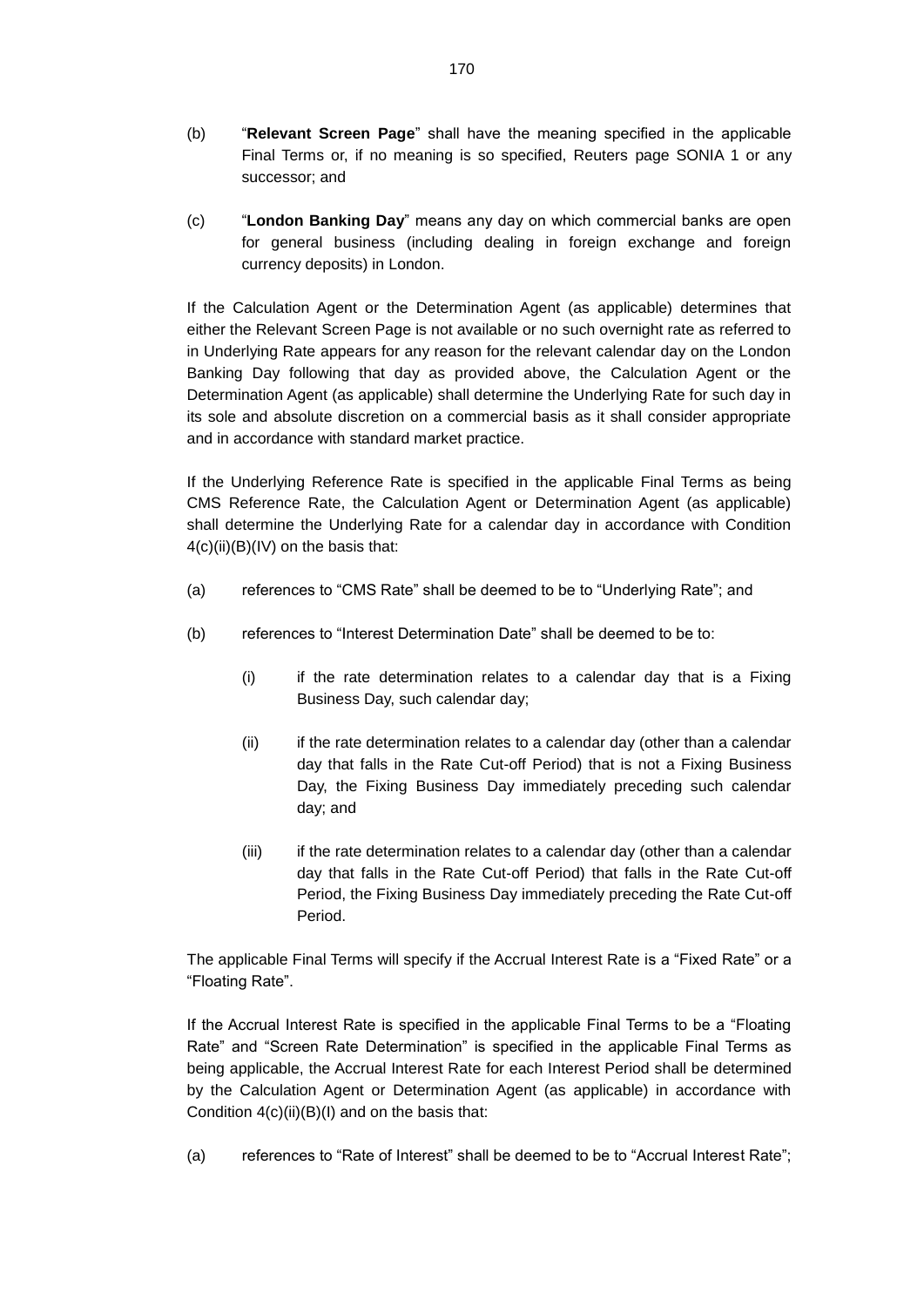- (b) "Straight Floating Rate" shall be deemed to be specified as being applicable; and
- (c) the Calculation Agent or Determination Agent (as applicable) will be the party making all determinations and, notwithstanding the final paragraph of Condition 4(c)(ii)(B)(I), if the Calculation Agent or Determination Agent (as applicable) is unable to determine the Screen Rate in accordance with Condition 4(c)(ii)(B)(I), the Screen Rate will be determined by the Calculation Agent or Determination Agent (as applicable) in its sole and absolute discretion on a commercial basis as it shall consider appropriate and in accordance with standard market practice.

If the Accrual Interest Rate is specified in the applicable Final Terms to be a "Floating Rate" and "ISDA Determination" is specified in the applicable Final Terms as being applicable, the Accrual Interest Rate for each Interest Period shall be determined by the Calculation Agent or Determination Agent (as applicable) in accordance with Condition  $4(c)(ii)(A)$  and on the basis that:

- (a) references to "Rate of Interest" shall be deemed to be to "Accrual Interest Rate";
- (b) "Straight Floating Rate" shall be deemed to be specified as being applicable; and
- (c) the Calculation Agent or Determination Agent (as applicable) will be the party making all determinations.

For the purposes of this sub-paragraph (C):

"**Calculation Agent**" shall have the meaning specified in the applicable Final Terms;

"**Determination Agent**" shall have the meaning specified in the applicable Final Terms;

"**Fixing Business Day**" means a day which is a day on which commercial banks and foreign exchange markets settle payments and are open for general business (including dealing in foreign exchange and foreign currency deposits) in London and, where applicable, any Additional Fixing Business Centre specified in the applicable Final Terms and which is:

- (i) if the Underlying Reference Rate is specified in the applicable Final Terms as being CMS Reference Rate, a day on which commercial banks and foreign exchange markets settle payments and are open for general business (including dealing in foreign exchange and foreign currency deposits) in the principal financial centre of the country of the Reference Currency; or
- (ii) if the Underlying Reference Rate is specified in the applicable Final Terms as being euro- LIBOR or EURIBOR, a TARGET2 Settlement Day; or
- (iii) if the Underlying Reference Rate is specified in the applicable Final Terms as being any other Reference Rate, a day on which commercial banks and foreign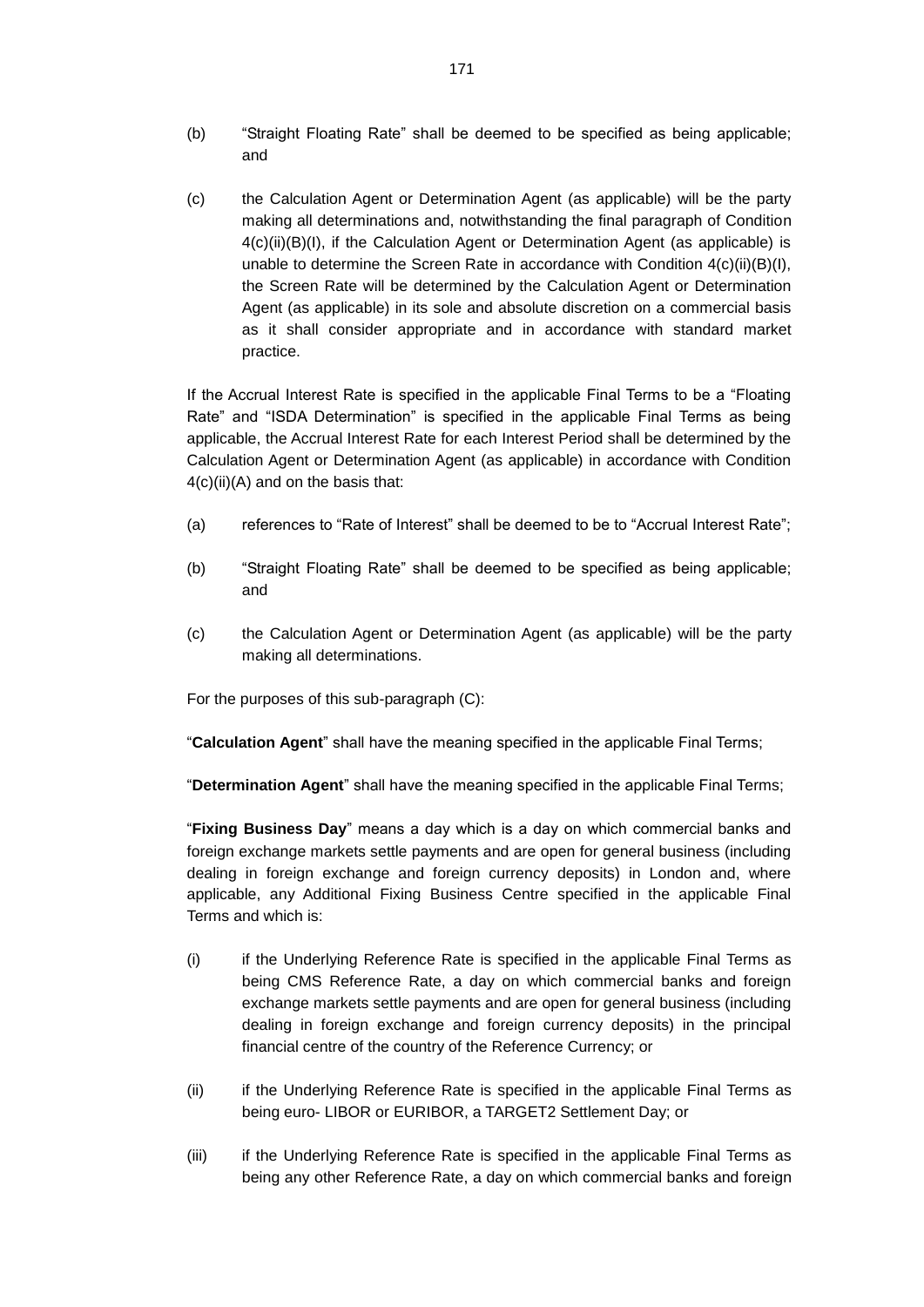exchange markets settle payments and are open for general business (including dealing in foreign exchange and foreign currency deposits) in the principal financial centre of the country of the currency to which such Reference Rate relates.

"**Lower Barrier**" shall have the meaning specified in the applicable Final Terms;

"**Upper Barrier**" shall have the meaning specified in the applicable Final Terms;

"**Rate Cut-off Date**" means, for each Interest Period, the date specified in the applicable Final Terms;

"**Rate Cut-Off Period**" means, for each Interest Period, the period from (and including) the Rate Cut-off Date to (but excluding) the Interest Payment Date falling at the end of such Interest Period; and

"**Underlying Reference Rate**" shall have the meaning specified in the applicable Final Terms.

(iii) Minimum Rate of Interest and/or Maximum Rate of Interest

If the applicable Final Terms specifies a Minimum Rate of Interest for any Interest Period, then, in the event that the Rate of Interest in respect of such Interest Period determined in accordance with the provisions of paragraph (ii) above is less than such Minimum Rate of Interest, the Rate of Interest for such Interest Period shall be such Minimum Rate of Interest.

If the applicable Final Terms specify a Maximum Rate of Interest for any Interest Period, then, in the event that the Rate of Interest in respect of such Interest Period determined in accordance with the provisions of paragraph (ii) above is greater than such Maximum Rate of Interest, the Rate of Interest for such Interest Period shall be such Maximum Rate of Interest.

(iv) Determination of Rate of Interest and calculation of Interest Amounts

The Principal Paying Agent or, where specified in these Conditions or the applicable Final Terms, the Calculation Agent or the Determination Agent (as applicable) will at, or as soon as practicable after, each time at which the Rate of Interest is to be determined, determine the Rate of Interest for the relevant Interest Period. In the case of Variable Interest Notes or CMS Linked Interest Notes, the Calculation Agent or Determination Agent (as applicable) will notify the Principal Paying Agent of the Rate of Interest for the relevant Interest Period as soon as practicable after calculating the same.

The Principal Paying Agent or Calculation Agent or Determination Agent (as applicable) will calculate the amount of interest (the "**Interest Amount**") payable on the Floating Rate Notes and Variable Interest Notes for the relevant Interest Period by applying the Rate of Interest to: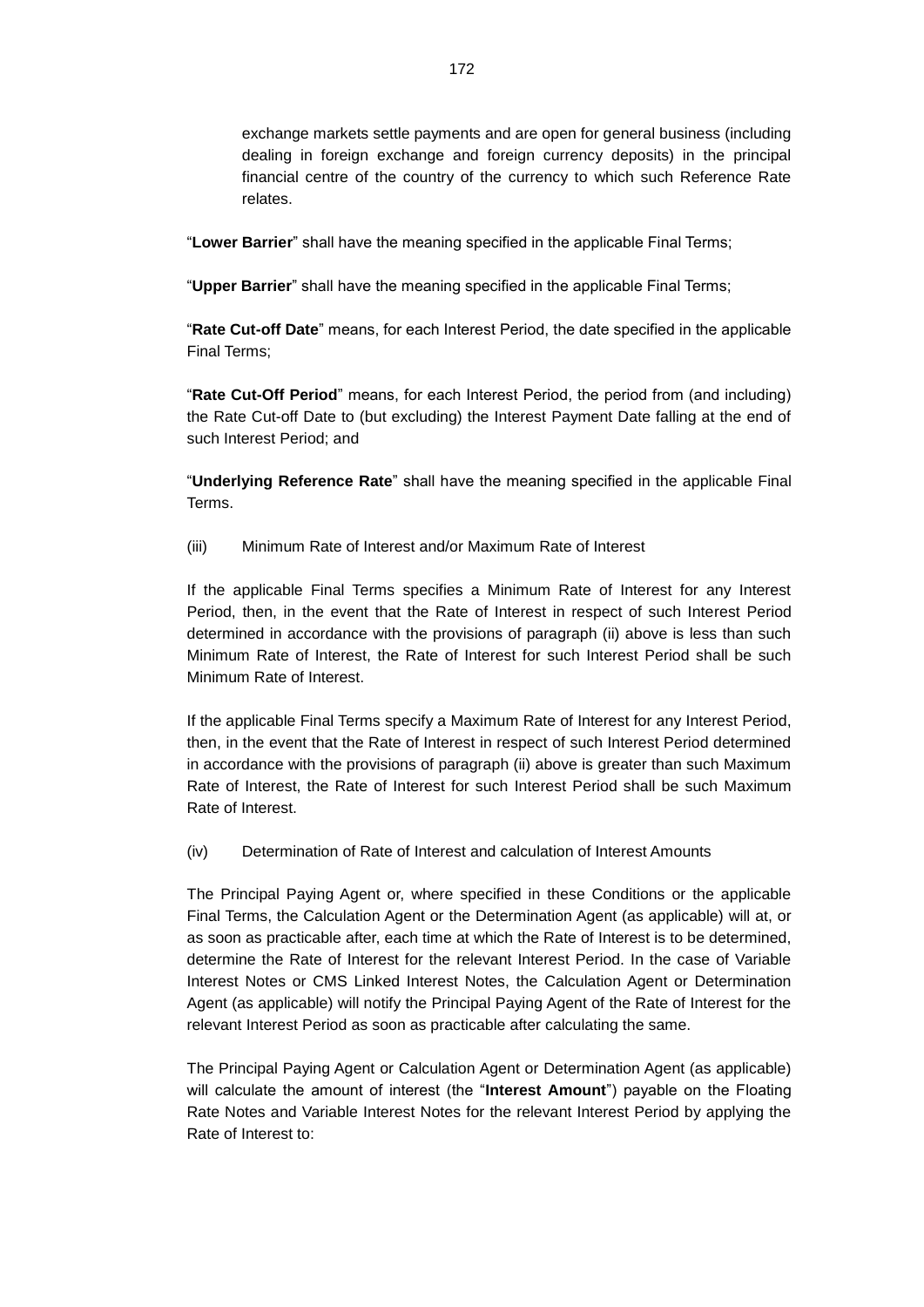- (A) in the case of Floating Rate Notes or Variable Interest Notes which are represented by a Global Note, the aggregate outstanding nominal amount of the Notes represented by such Global Note; or
- (B) in the case of Floating Rate Notes or Variable Interest Notes in definitive form, the Calculation Amount;

and, in each case, multiplying such sum by the applicable Day Count Fraction, and rounding the resultant figure to the nearest sub-unit of the relevant Specified Currency, half of any such sub-unit being rounded upwards or otherwise in accordance with applicable market convention. Where the Specified Denomination of a Floating Rate Note or an Variable Interest Note in definitive form is a multiple of the Calculation Amount, the Interest Amount payable in respect of such Note shall be the product of the amount (determined in the manner provided above) for the Calculation Amount, and the amount by which the Calculation Amount is multiplied to reach the Specified Denomination without any further rounding.

For the avoidance of doubt, where the Rate of Interest applicable to Floating Rate Notes for any Interest Period is determined to be less than zero, the Rate of Interest for such Interest Period shall (unless otherwise stated in the applicable Final Terms) be zero.

(v) Notification of Rate of Interest and Interest Amounts

The Principal Paying Agent (or, in the case of CMS Linked Interest Notes and Variable Interest Notes, the relevant Calculation Agent or Determination Agent) will cause the Rate of Interest and each Interest Amount for each Interest Period and the relevant Interest Payment Date to be notified to the Issuer and, if required by applicable law or regulation, any stock exchange or other relevant authority on which the relevant Floating Rate Notes or Variable Interest Notes are for the time being listed or by which they have been admitted to listing and, if applicable, notice thereof to be published in accordance with Condition 13 as soon as possible after their determination but in no event later than the fourth London Business Day thereafter. Each Interest Amount and Interest Payment Date so notified may subsequently be amended (or appropriate alternative arrangements made by way of adjustment) without prior notice in the event of an extension or shortening of the Interest Period. Any such amendment will, if required by applicable law or regulation, be promptly notified to each stock exchange or other relevant authority on which the relevant Floating Rate Notes or Variable Interest Notes are for the time being listed or by which they have been admitted to listing and to the Noteholders in accordance with Condition 13. For the purposes of this paragraph, the expression "**London Business Day**" means a day (other than a Saturday or a Sunday) on which banks and foreign exchange markets are open for business in London.

## (vi) Determination or Calculation by Trustee

If for any reason at any relevant time the Principal Paying Agent or, as the case may be, the Calculation Agent or the Determination Agent (as applicable) defaults in its obligation to determine the Rate of Interest or the Calculation Agent or the Determination Agent (as applicable) defaults in its obligation to calculate any Interest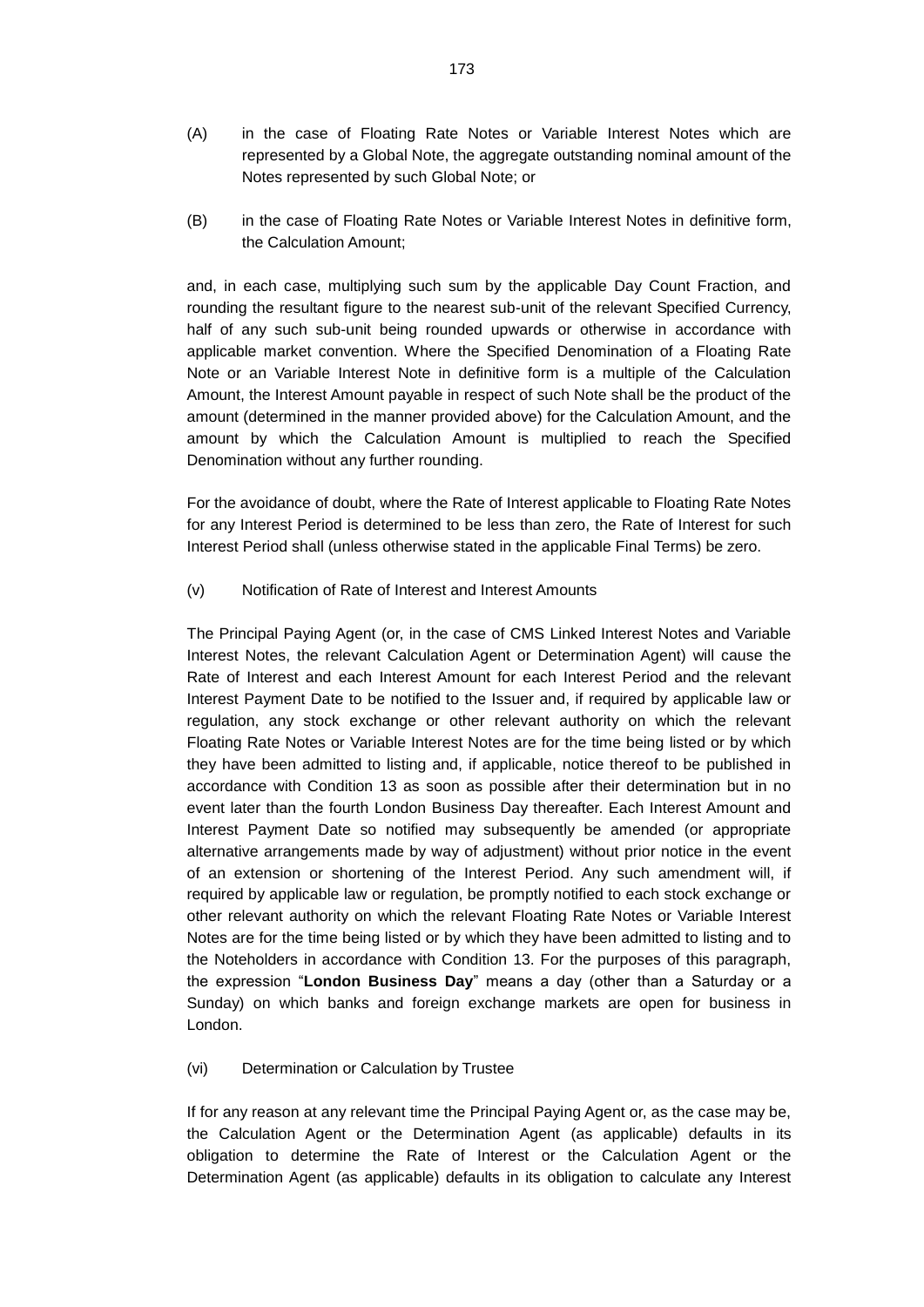Amount in accordance with sub-paragraph (ii) above and in accordance with paragraph (iv) above, the Trustee shall determine the Rate of Interest at such rate as, in its absolute discretion (having such regard as it shall think fit to the foregoing provisions of this Condition 4, but subject always to any Minimum Rate of Interest or Maximum Rate of Interest specified in the applicable Final Terms), it shall deem fair and reasonable in all the circumstances or, as the case may be, the Trustee shall calculate the Interest Amount(s) in such manner as it shall deem fair and reasonable in all the circumstances. In making any such determination or calculation, the Trustee may at the Issuer's expense appoint and rely without liability on a determination or calculation by a calculation agent or a determination agent (which shall be an investment bank or other suitable entity of international repute). Each such determination or calculation shall be deemed to have been made by the Principal Paying Agent or, the Calculation Agent or the Determination Agent, as applicable.

## (vii) Certificates to be final

All certificates, communications, opinions, determinations, calculations, quotations and decisions given, expressed, made or obtained for the purposes of the provisions of this Condition 4(c), whether by the Principal Paying Agent or, if applicable, the Calculation Agent or the Determination Agent or the Trustee or its agent, shall (in the absence of wilful default, bad faith or manifest error) be binding on the Issuer, the Trustee, the Principal Paying Agent and (as applicable) the Calculation Agent or the Determination Agent, the other Agents and all Noteholders and Couponholders and (in the absence as aforesaid) no liability to the Issuer, the Noteholders or the Couponholders shall attach to the Principal Paying Agent or (as applicable) the Calculation Agent or the Determination Agent or the Trustee or its agent in connection with the exercise or non-exercise by it of any of its powers, duties and discretions pursuant to such provisions.

## **(d) Interest on Convertible Interest Basis Notes**

If the Convertible Interest Basis is specified as being applicable in the applicable Final Terms, each Note bears interest from (and including) the Interest Commencement Date (which unless otherwise specified in the applicable Final Terms shall be the Issue Date) at the applicable Rates of Interest determined in accordance with this Condition 4(d), and such interest will be payable in arrear on the relevant Interest Payment Date (as defined below).

If the Convertible Interest Basis is specified as being applicable in the applicable Final Terms, the basis upon which interest accrues (and on which the Rate of Interest shall be determined) will (unless the Notes are redeemed or purchased and cancelled prior to the Interest Basis Conversion Date) change from one interest basis (the "**First Interest Basis**") to another (the "**Second Interest Basis**"). The First Interest Basis shall apply to any Interest Period in the First Interest Basis Period and the Second Interest Basis shall apply to any Interest Period in the Second Interest Basis Period.

The Rate of Interest for any Interest Period, and the amount of interest payable on each Interest Payment Date in respect of such Interest Period, shall be determined by the Principal Paying Agent or (if specified in the applicable Final Terms) the Calculation Agent or Determination Agent, as applicable, in accordance with (i) if the relevant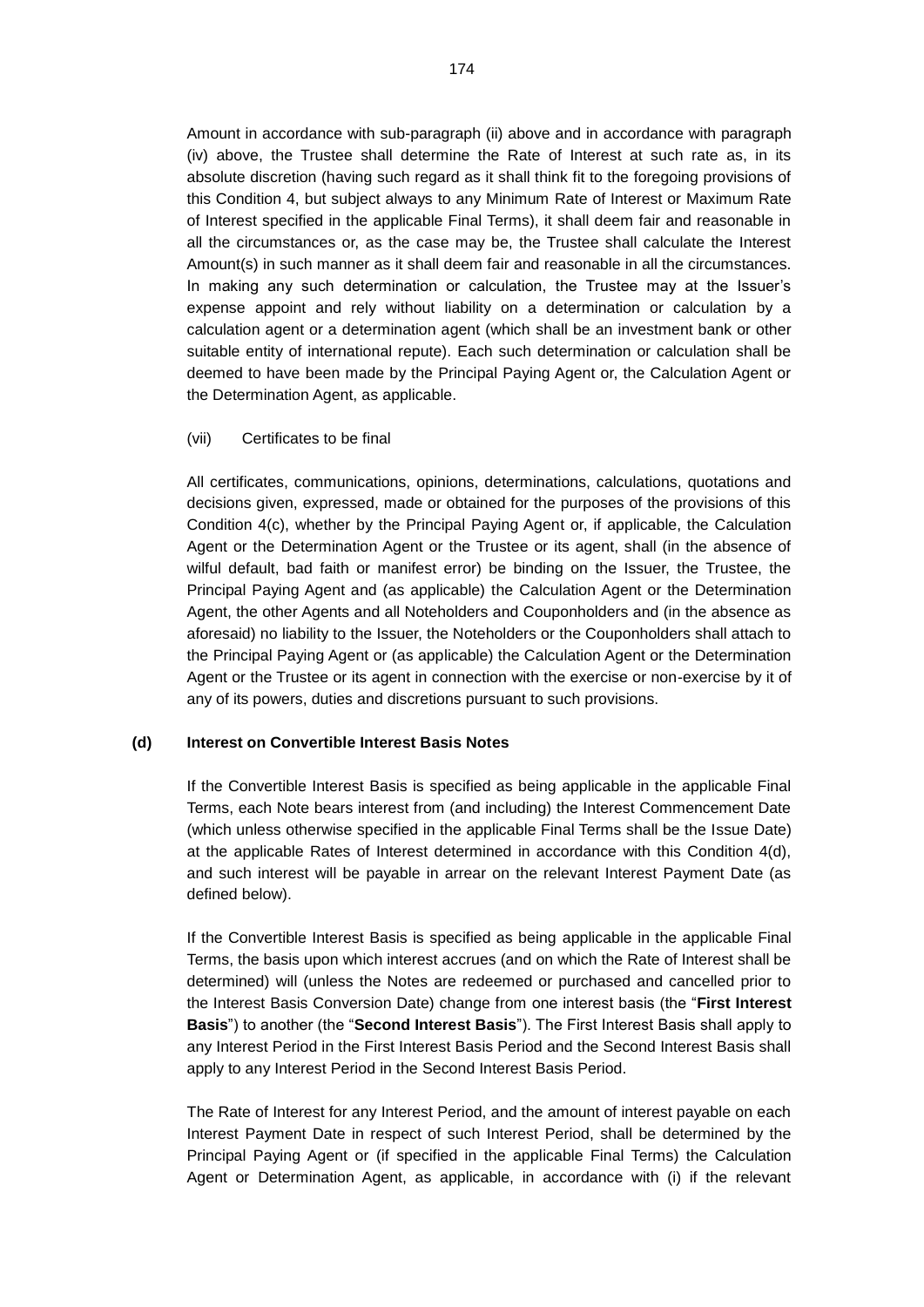Interest Basis is specified in the applicable Final Terms to be Fixed Rate, Condition 4(a) or (ii) if the relevant Interest Basis is specified in the applicable Final Terms to be Floating Rate or Variable Interest, Condition 4(c). If an Interest Basis for an Interest Basis Period is specified in the applicable Final Terms as being Floating Rate or Variable Interest, the notification and publication requirements of Condition 4(c)(v) shall apply in respect of each Interest Period falling within such Interest Basis Period.

For the purposes of this Condition 4(d):

"**First Interest Basis Period**" means the period from (and including) the Interest Commencement Date to (but excluding) the Interest Basis Conversion Date;

"**Interest Basis**" means the First Interest Basis or the Second Interest Basis, as applicable;

"**Interest Basis Conversion Date**" shall have the meaning specified in the applicable Final Terms;

"**Interest Basis Period**" means the First Interest Basis Period or the Second Interest Basis Period, as applicable;

"**Interest Payment Date(s)**" means, in relation to each Interest Basis:

- (A) the Interest Payment Date(s) in each year specified in the applicable Final Terms; or
- (B) if no express Interest Payment Date(s) is/are specified in the applicable Final Terms, each date which falls the number of months or other period specified as the Interest Period in the applicable Final Terms after the preceding Interest Payment Date or, in the case of the first Interest Payment Date that falls within the First Interest Basis Period, after the Interest Commencement Date; and

"**Second Interest Basis Period**" means the period from (and including) the Interest Basis Conversion Date to (but excluding) the Maturity Date.

## **(e) Accrual of interest**

Each Note (or in the case of the redemption of part only of a Note, that part only of such Note) will cease to bear interest (if any) from the date fixed for its redemption unless payment of principal is improperly withheld or refused. In such event, interest will continue to accrue as provided in Condition 6(k).

# **(f) Business Day, Business Day Conventions, Day Count Fractions and other adjustments**

In these Terms and Conditions, "**Business Day**" means a day which is:

(i) a day on which commercial banks and foreign exchange markets settle payments and are open for general business (including dealing in foreign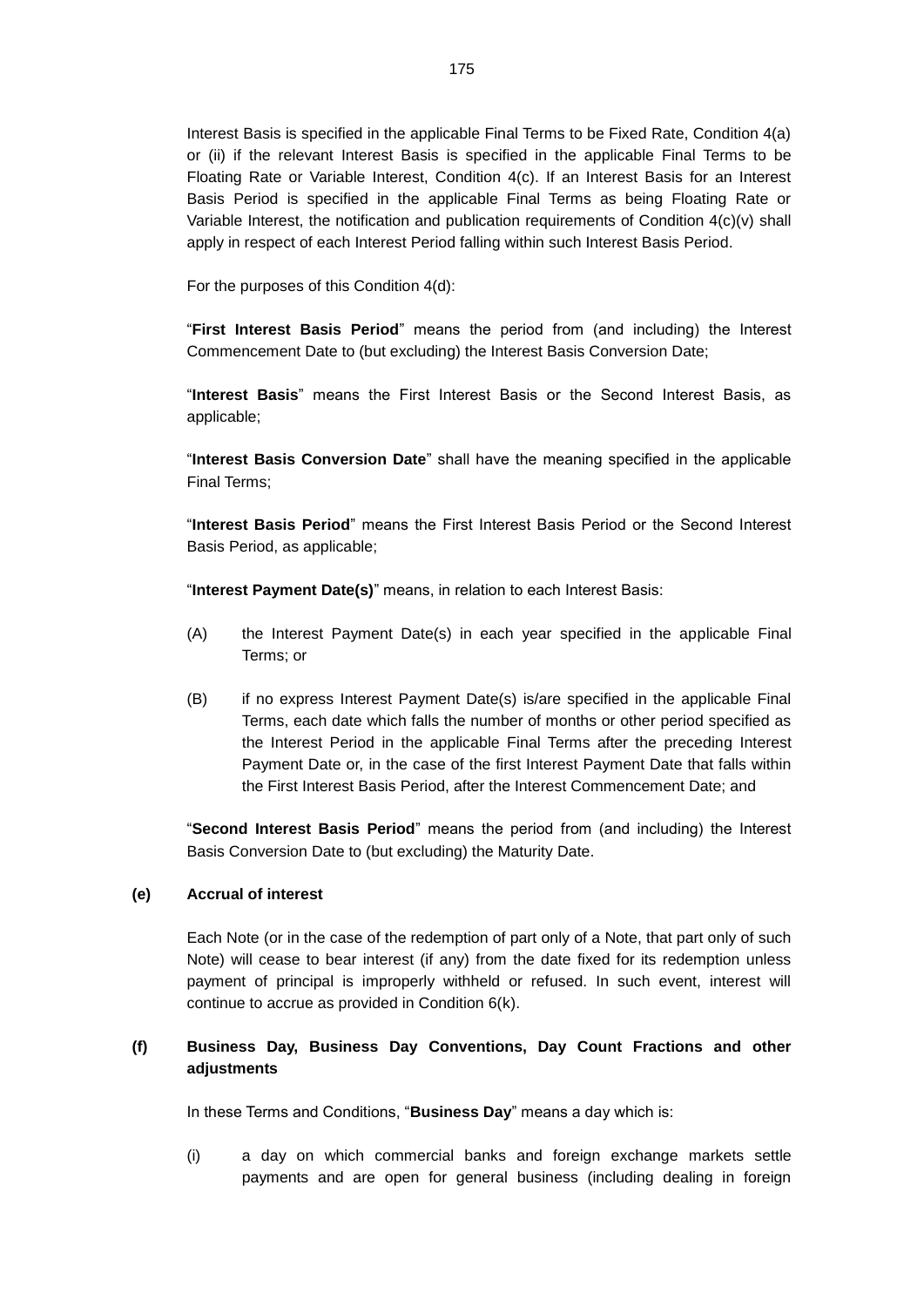exchange and foreign currency deposits) in London and any Additional Business Centre specified in the applicable Final Terms; and

- (ii) either
	- (1) in relation to any sum payable in a Specified Currency other than euro, a day on which commercial banks and foreign exchange markets settle payments and are open for general business (including dealing in foreign exchange and foreign currency deposits) in the principal financial centre of the country of the relevant Specified Currency (if other than London); or
	- (2) in relation to any sum payable in euro, a day on which the Trans-European Automated Real-Time Gross Settlement Express Transfer (TARGET2) System (the "**TARGET2 System**") is operating (a "**TARGET2 Settlement Day**").

If a Business Day Convention (or, in respect of any Reset Date in respect of Floating Rate Notes or Variable Interest Notes, a Reset Date Business Day Convention) is specified in the applicable Final Terms and if any Interest Payment Date, Maturity Date or any other date (as specified in the applicable Final Terms) would otherwise fall on a day which is not a Business Day, then, if the Business Day Convention (or the Reset Date Business Day Convention, as applicable) specified is:

- (1) the Following Business Day Convention, such Interest Payment Date, Maturity Date or any other date (as specified in the applicable Final Terms) shall be postponed to the next day which is a Business Day; or
- (2) the Modified Following Business Day Convention, such Interest Payment Date, Maturity Date or any other date (as specified in the applicable Final Terms) shall be postponed to the next day which is a Business Day unless it would thereby fall into the next calendar month, in which event such Interest Payment Date, Maturity Date or any other date (as specified in the applicable Final Terms) shall be brought forward to the immediately preceding Business Day; or
- (3) the Preceding Business Day Convention, such Interest Payment Date, Maturity Date or any other date (as specified in the applicable Final Terms) shall be brought forward to the immediately preceding Business Day; or
- (4) in any case where Interest Periods are specified in accordance with Condition 4(c)(i)(B) above, the Floating Rate Convention, the Interest Payment Date:
	- (i) shall be postponed to the next day which is a Business Day and (A) each subsequent Interest Payment Date shall be the day that numerically corresponds with such Business Day, in the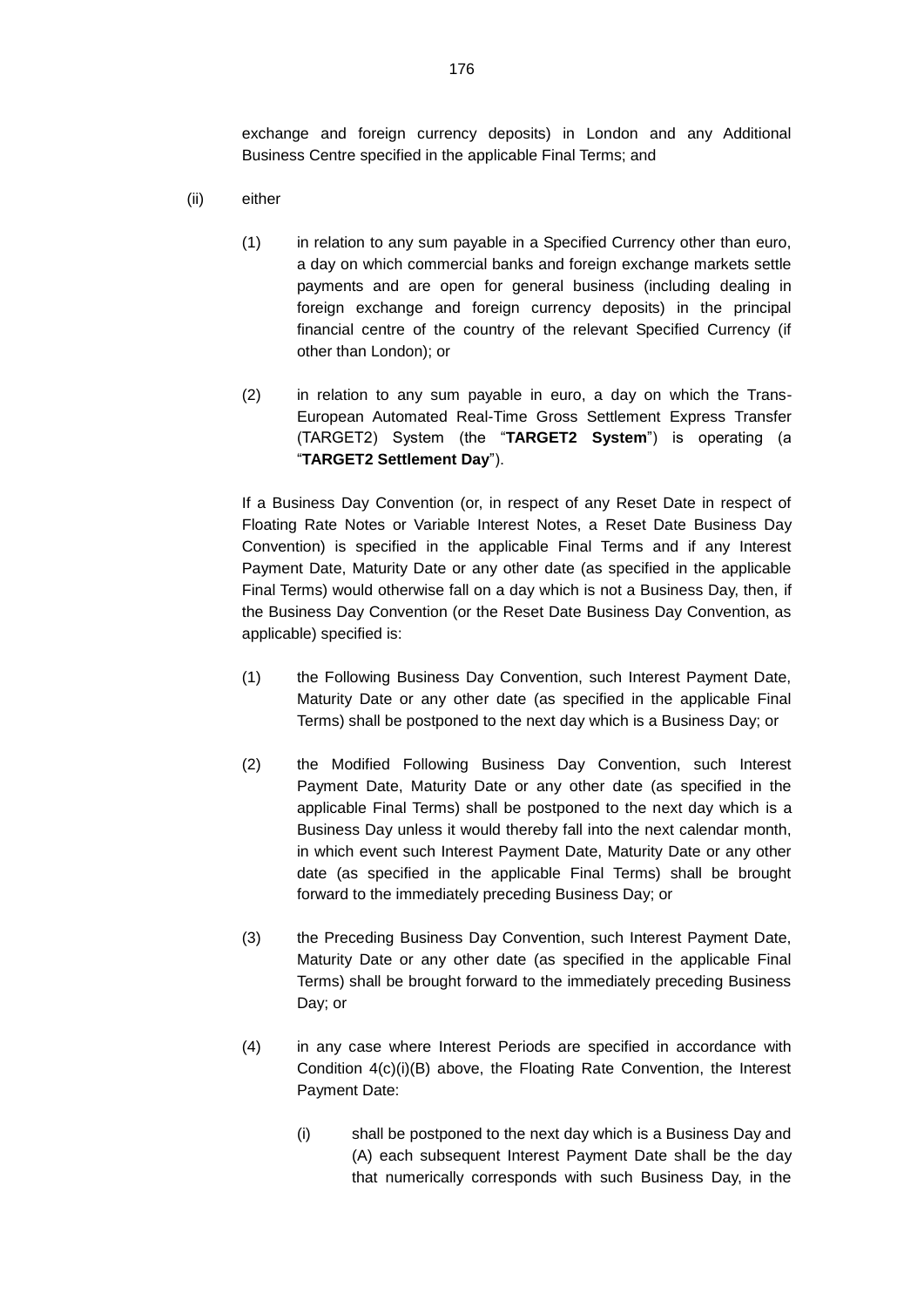month which falls the Interest Period after the preceding applicable Interest Payment Date unless (B) such Business Day would thereby fall into the next calendar month, in which event (C) such Interest Payment Date shall be brought forward to the immediately preceding Business Day and (D) each subsequent Interest Payment Date shall be the last Business Day in the month which falls the Interest Period after the preceding applicable Interest Payment Date; or

(ii) in the case where there is no numerically corresponding day in the calendar month on which an Interest Payment Date should occur, shall be the last day that is a Business Day in the relevant month and the provisions of Condition 4(c)(i)(B) above shall apply *mutatis mutandis*.

"**Day Count Fraction**" means, in respect of the calculation of an amount of interest for any Interest Period:

- (1) if "Actual/Actual (ICMA)" is specified in the applicable Final Terms:
	- (a) in the case of Notes where the number of days in the relevant period from (and including) the most recent Interest Payment Date (or, if none, the Interest Commencement Date) to (but excluding) the relevant payment date (the "**Accrual Period**") is equal to or shorter than the Determination Period during which the Accrual Period ends, the number of days in such Accrual Period divided by the product of (1) the number of days in such Determination Period and (2) the number of Determination Dates (as specified in the applicable Final Terms) that would occur in one calendar year; or
	- (b) in the case of Notes where the Accrual Period is longer than the Determination Period during which the Accrual Period ends, the sum of:
		- (1) the number of days in such Accrual Period falling in the Determination Period in which the Accrual Period begins divided by the product of (x) the number of days in such Determination Period and (y) the number of Determination Dates that would occur in one calendar year; and
		- (2) the number of days in such Accrual Period falling in the next Determination Period divided by the product of (x) the number of days in such Determination Period and (y) the number of Determination Dates that would occur in one calendar year;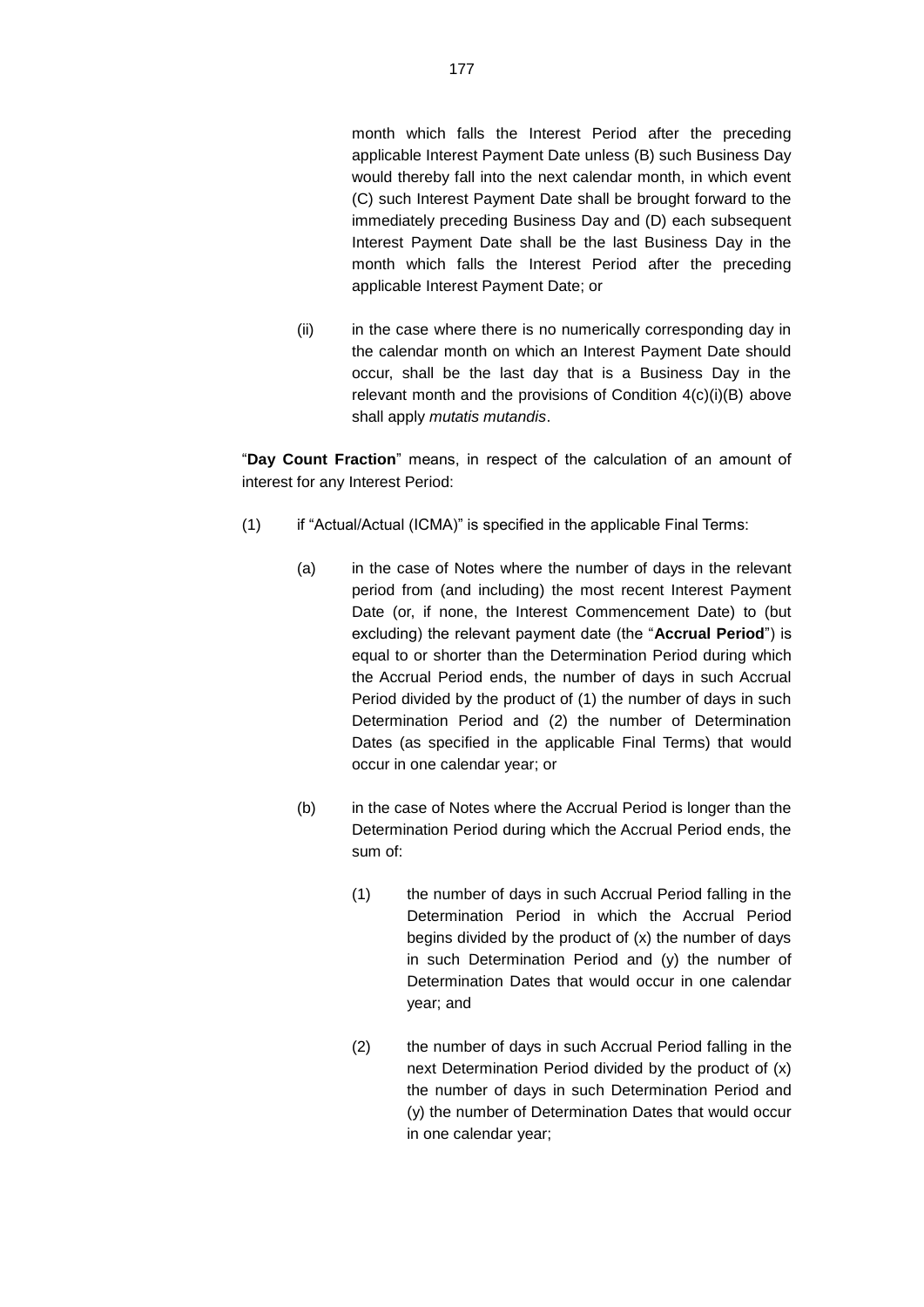- (2) if "Actual/Actual (ISDA)" is specified in the applicable Final Terms, the actual number of days in the Interest Period divided by 365 (or, if any portion of that Interest Period falls in a leap year, the sum of (A) the actual number of days in that portion of the Interest Period falling in a leap year divided by 366 and (B) the actual number of days in that portion of the Interest Period falling in a non-leap year divided by 365);
- (3) if "Actual/365 (Fixed)" is specified in the applicable Final Terms, the actual number of days in the Interest Period divided by 365;
- (4) if "Actual/360" is specified in the applicable Final Terms, the actual number of days in the Interest Period divided by 360;
- (5) if "30/360", "360/360" or "Bond Basis" is specified in the applicable Final Terms, the number of days in the Interest Period divided by 360, calculated on a formula basis as follows:

|                      | $[360 \times (Y_2 - Y_1)] + [30 \times (M_2 - M_1)] + (D_2 - D_1)$ |
|----------------------|--------------------------------------------------------------------|
| Day Count Fraction = | 360                                                                |

where:

" $Y_1$ " is the year, expressed as a number, in which the first day of the Interest Period falls;

" $Y_2$ " is the year, expressed as a number, in which the day immediately following the last day of the Interest Period falls;

" $M_1$ " is the calendar month, expressed as a number, in which the first day of the Interest Period falls;

" $M_2$ " is the calendar month, expressed as a number, in which the day immediately following the last day of the Interest Period falls;

" $D_1$ " is the first calendar day, expressed as a number, of the Interest Period, unless such number is 31, in which case  $D_1$  will be 30; and

"D2" is the calendar day, expressed as a number, immediately following the last day included in the Interest Period, unless such number would be 31 and  $D_1$  is greater than 29, in which case  $D_2$  will be 30;

(6) if "30E/360" is specified in the applicable Final Terms, the number of days in the Interest Period divided by 360, calculated on a formula basis as follows:

 $\frac{[360 \times (Y_2 - Y_1)] + [30 \times (M_2 - M_1)] + (D_2 - D_1)}{360}$ Day Count Fraction  $=$ 

where: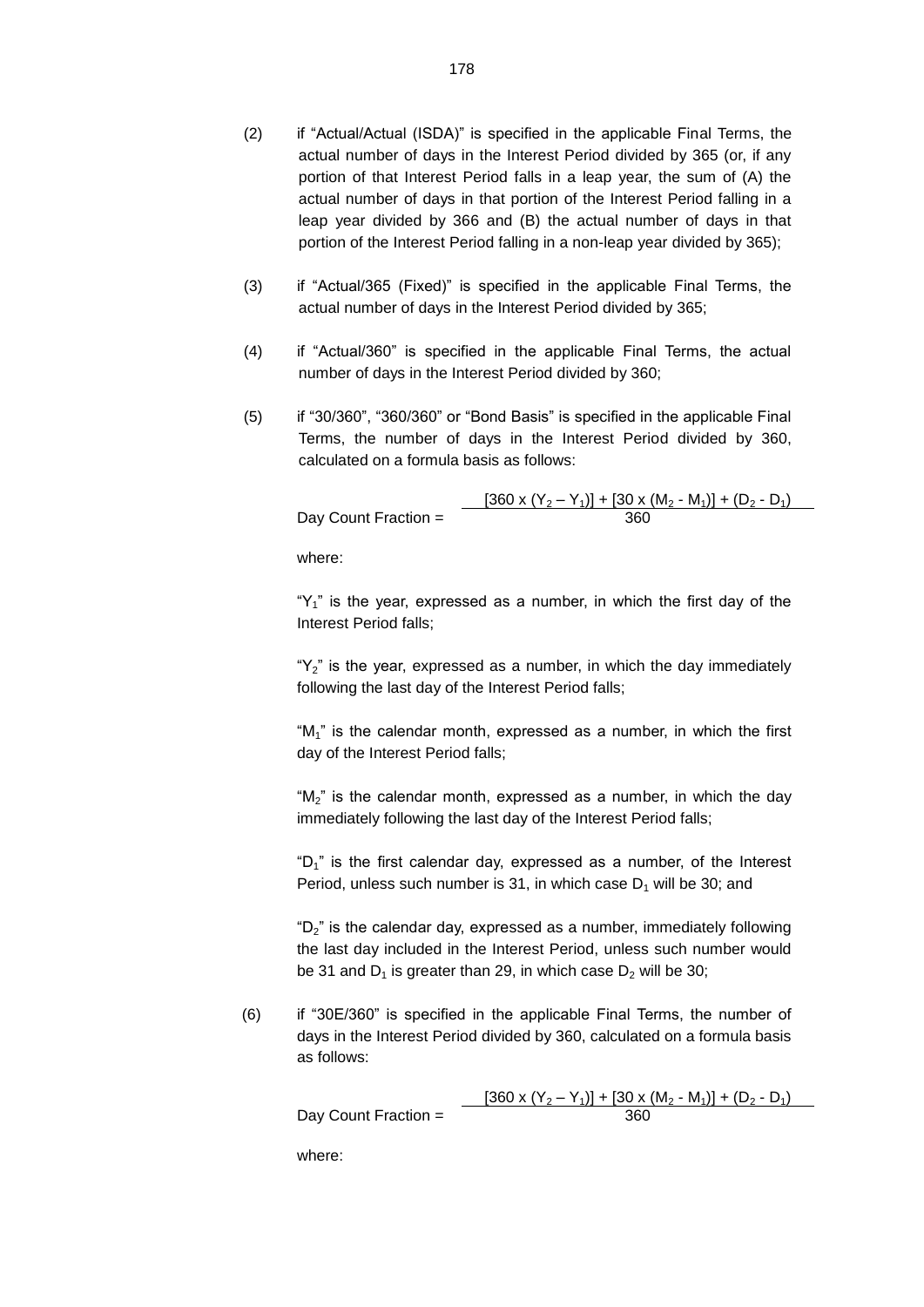" $Y_1$ " is the year, expressed as a number, in which the first day of the Interest Period falls;

" $Y_2$ " is the year, expressed as a number, in which the day immediately following the last day of the Interest Period falls;

" $M_1$ " is the calendar month, expressed as a number, in which the first day of the Interest Period falls;

" $M_2$ " is the calendar month, expressed as a number, in which the day immediately following the last day of the Interest Period falls;

" $D_1$ " is the first calendar day, expressed as a number, of the Interest Period, unless such number would be 31, in which case  $D_1$  will be 30; and

" $D_2$ " is the calendar day, expressed as a number, immediately following the last day included in the Interest Period, unless such number would be 31, in which case  $D_2$  will be 30;

(7) if "30E/360 (ISDA)" is specified in the applicable Final Terms, the number of days in the Interest Period divided by 360, calculated on a formula basis as follows:

$$
\text{Day Count Fraction} = \frac{[360 \times (Y_2 - Y_1)] + [30 \times (M_2 - M_1)] + (D_2 - D_1)}{360}
$$

where:

" $Y_1$ " is the year, expressed as a number, in which the first day of the Interest Period falls;

" $Y_2$ " is the year, expressed as a number, in which the day immediately following the last day of the Interest Period falls;

" $M_1$ " is the calendar month, expressed as a number, in which the first day of the Interest Period falls;

"M<sub>2</sub>" is the calendar month, expressed as a number, in which the day immediately following the last day of the Interest Period falls;

" $D_1$ " is the first calendar day, expressed as a number, of the Interest Period, unless (i) that day is the last day of February or (ii) such number would be 31, in which case  $D_1$  will be 30; and

" $D_2$ " is the calendar day, expressed as a number, immediately following the last day included in the Interest Period, unless (i) that day is the last day of February but not the Maturity Date or (ii) such number would be 31, in which case  $D_2$  will be 30.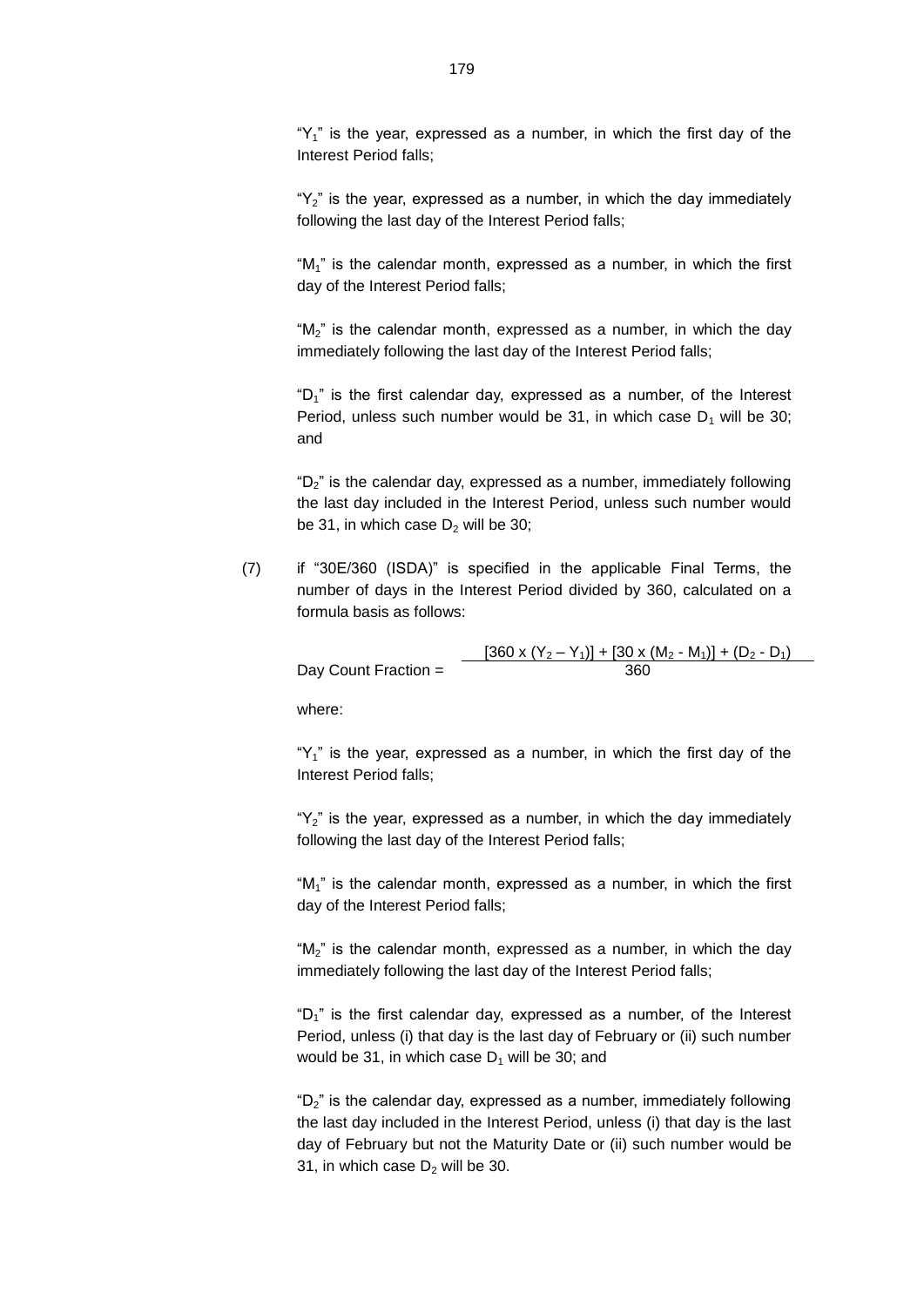(8) if "RBA Bond Basis" is specified in the applicable Final Terms, one divided by the number of Interest Payment Dates in each twelve-month period (or, where the calculation period does not constitute an Interest Period, one divided by the number of Interest Payment Dates in each twelve-month period multiplied by the actual number of days in the calculation period divided by the number of days in the Interest Period ending on the next Interest Payment Date).

"**Determination Period**" means each period from (and including) a Determination Date to (but excluding) the next Determination Date (including, where either the Interest Commencement Date or the final Interest Payment Date is not a Determination Date, the period commencing on the first Determination Date prior to, and ending on the first Determination Date falling after, such date); and

"**Interest Period**" means the period from (and including) an Interest Payment Date (or the Interest Commencement Date) to (but excluding) the next (or first) Interest Payment Date.

If "adjusted" is specified in the applicable Final Terms in the Day Count Fraction item, interest in respect of the relevant Interest Period shall be payable in arrear on the relevant Interest Payment Date and calculated from (and including) an Interest Payment Date (or the Interest Commencement Date) to (but excluding) the next (or first) Interest Payment Date, as such Interest Payment Date shall, where applicable, be adjusted in accordance with the Business Day Convention.

If "unadjusted" is specified in the applicable Final Terms in the Day Count Fraction item, interest in respect of the relevant Interest Period shall be payable in arrear on the relevant Interest Payment Date, as adjusted in accordance with the Business Day Convention, but shall be calculated in respect of the period from (and including) a Period End Date (or the Interest Commencement Date) to (but excluding) the next (or first) Period End Date. For the purpose of this paragraph "**Period End Date**" means an Interest Payment Date prior to any modification as result of any Business Day Convention.

### **5. Payments**

## **(a) Method of payment**

Subject as provided below:

(i) payments in a Specified Currency other than euro will be made by credit or transfer to an account in the relevant Specified Currency maintained by the payee with, or, at the option of the payee, by a cheque in such Specified Currency drawn on, a bank in the principal financial centre of the country of such Specified Currency; and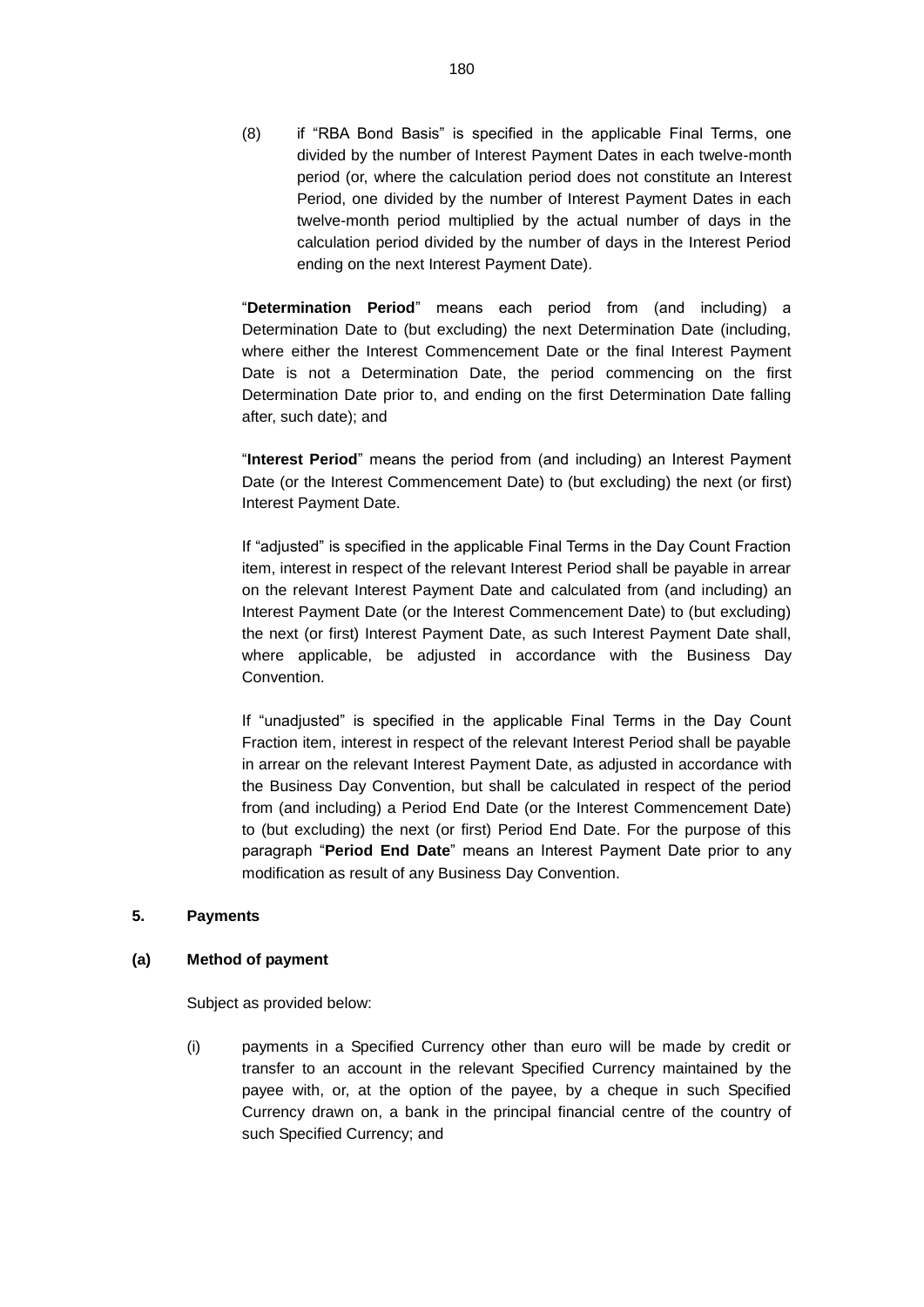(ii) payments in euro will be made by credit or transfer to a euro account (or any other account to which euro may be credited or transferred) specified by the payee or, at the option of the payee, by a euro cheque.

Payments will be subject in all cases to: (A) any fiscal or other laws and regulations applicable thereto in any jurisdiction, but without prejudice to the provisions of Condition 7; and (B) any withholding or deduction required pursuant to an agreement described in Section 1471(b) of the U.S. Internal Revenue Code of 1986 (the "**Code**") or otherwise imposed pursuant to Sections 1471 through 1474 of the Code, any regulations or agreements thereunder, official interpretations thereof, or any law implementing an intergovernmental approach thereto, and the Issuer shall not be required to pay any additional amounts under Condition 7 (Taxation) on account of any such deduction or withholding described in this limb (B).

## **(b) Presentation of definitive Bearer Notes and Coupons**

Payments of principal in respect of definitive Bearer Notes will (subject as provided below) be made in the manner provided in paragraph (a) above only against presentation and surrender (or, in the case of part payment of any sum due, endorsement) of definitive Bearer Notes, and payments of interest in respect of definitive Bearer Notes will (subject as provided below) be made as aforesaid only against presentation and surrender (or, in the case of part payment of any sum due, endorsement) of Coupons, in each case at the specified office of any Paying Agent outside the United States (which expression, as used herein, means the United States of America (including the States and the District of Columbia, its territories, its possessions and other areas subject to its jurisdiction)).

Fixed Rate Notes in definitive bearer form (other than Long Maturity Notes (as defined below)) should be presented for payment together with all unmatured Coupons appertaining thereto (which expression shall for this purpose include Coupons falling to be issued on exchange of matured Talons), failing which the amount of any missing unmatured Coupon (or, in the case of payment not being made in full, the same proportion of the amount of such missing unmatured Coupon as the sum so paid bears to the sum due) will be deducted from the sum due for payment. Each amount of principal so deducted will be paid in the manner mentioned above against surrender of the relative missing Coupon at any time before the expiry of 10 years after the Relevant Date (as defined in Condition 7) in respect of such principal (whether or not such Coupon would otherwise have become void under Condition 8) or, if later, five years from the date on which such Coupon would otherwise have become due, but in no event thereafter.

Upon any Fixed Rate Note in definitive bearer form becoming due and repayable prior to its Maturity Date, all unmatured Talons (if any) appertaining thereto will become void and no further Coupons will be issued in respect thereof.

Upon the date on which any Floating Rate Note, Fixed Rate Reset Note, Variable Interest Note or Long Maturity Note in definitive bearer form becomes due and repayable, unmatured Coupons and Talons (if any) relating thereto (whether or not attached) shall become void and no payment or, as the case may be, exchange for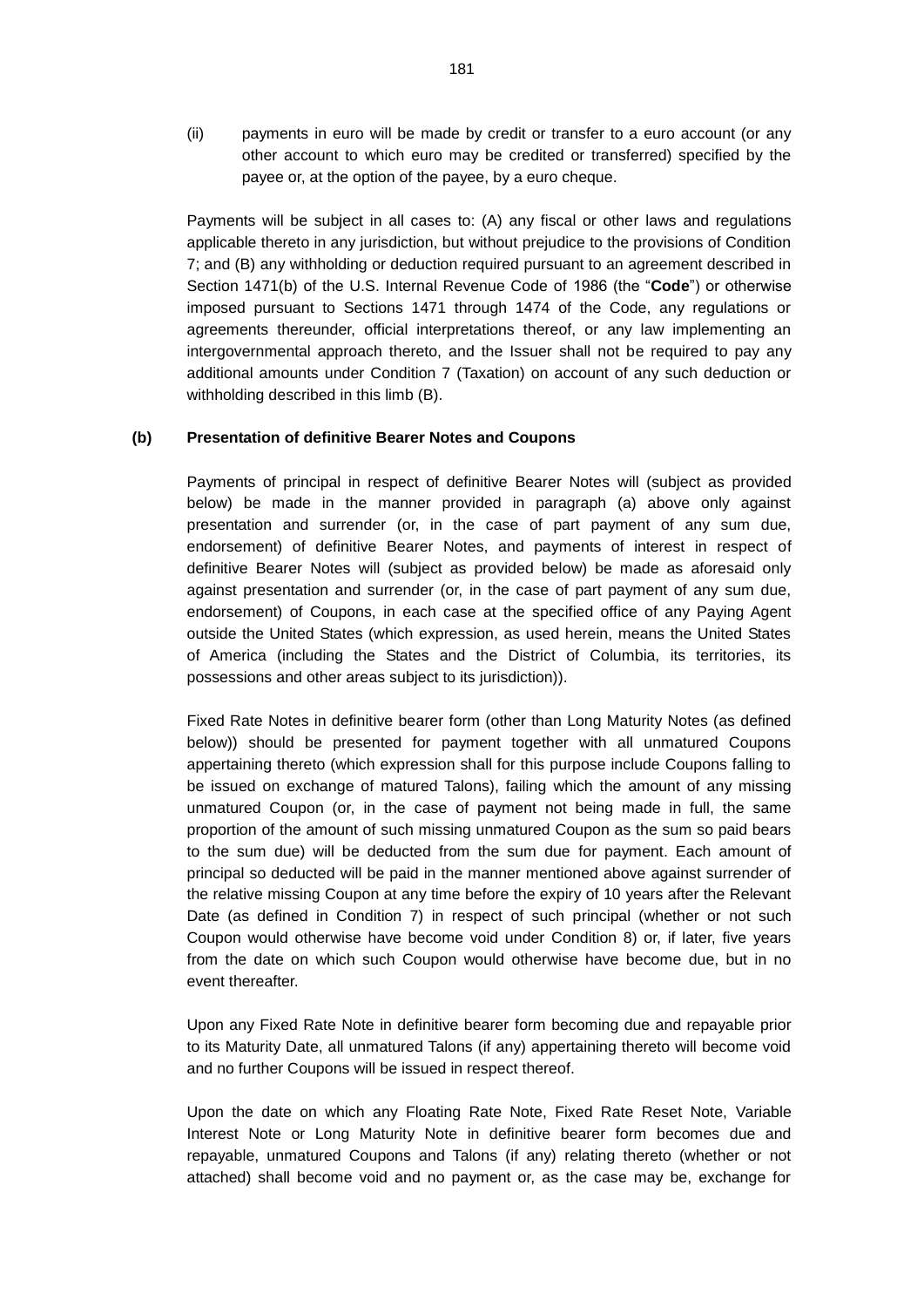further Coupons shall be made in respect thereof. A "**Long Maturity Note**" is a Fixed Rate Note (other than a Fixed Rate Note which on issue had a Talon attached) whose nominal amount on issue is less than the aggregate interest payable thereon provided that such Note shall cease to be a Long Maturity Note on the Interest Payment Date on which the aggregate amount of interest remaining to be paid after that date is less than the nominal amount of such Note.

If the due date for redemption of any definitive Bearer Note is not an Interest Payment Date, interest (if any) accrued in respect of such Note from (and including) the preceding Interest Payment Date or, as the case may be, the Interest Commencement Date shall be payable only against presentation and surrender of the relevant definitive Bearer Note.

## **(c) Payments in respect of Bearer Global Notes**

Payments of principal and interest (if any) in respect of Notes represented by any Bearer Global Note will (subject as provided below) be made in the manner specified above in relation to definitive Bearer Notes or otherwise in the manner specified in the relevant Bearer Global Note, where applicable, against presentation or surrender, as the case may be, of such Bearer Global Note at the specified office of any Paying Agent outside the United States. A record of each payment, distinguishing between any payment of principal and any payment of interest, will be made on such Bearer Global Note either by the Paying Agent to which it was presented, and such record shall be prima facie evidence that the payment in question has been made, or in the records of Euroclear and Clearstream, Luxembourg, as applicable.

No payments of principal, interest or other amounts due in respect of a Bearer Global Note will be made by mail to an address in the United States or by transfer to an account maintained in the United States.

## **(d) Payments in respect of Registered Notes**

Payments of principal in respect of each Registered Note (whether or not in global form) will be made against presentation and surrender (or, in the case of part payment of any sum due, endorsement) of the Registered Note at the specified office of the Registrar or any of the Paying Agents. Such payments will be made by transfer to the Designated Account (as defined below) of the holder (or the first named of joint holders) of the Registered Note appearing in the register of holders of the Registered Notes maintained by the Registrar (the "**Register**") (i) where in global form, at the close of the business day (being for this purpose a day on which Euroclear and Clearstream, Luxembourg or any other relevant clearing system are open for business) before the relevant due date, and (ii) where in definitive form, at the close of business on the fifteenth calendar day before the relevant due date (in each case, the "**Record Date**"). Notwithstanding the previous sentence, if (i) a holder does not have a Designated Account or (ii) the nominal amount of the Notes held by a holder is less than U.S.\$100,000 (or its equivalent), payment will instead be made by a cheque in the Specified Currency drawn on a Designated Bank (as defined below). For these purposes, "**Designated Account**" means the account maintained by a holder with a Designated Bank and identified as such in the Register and "**Designated Bank**" means (in the case of payment in a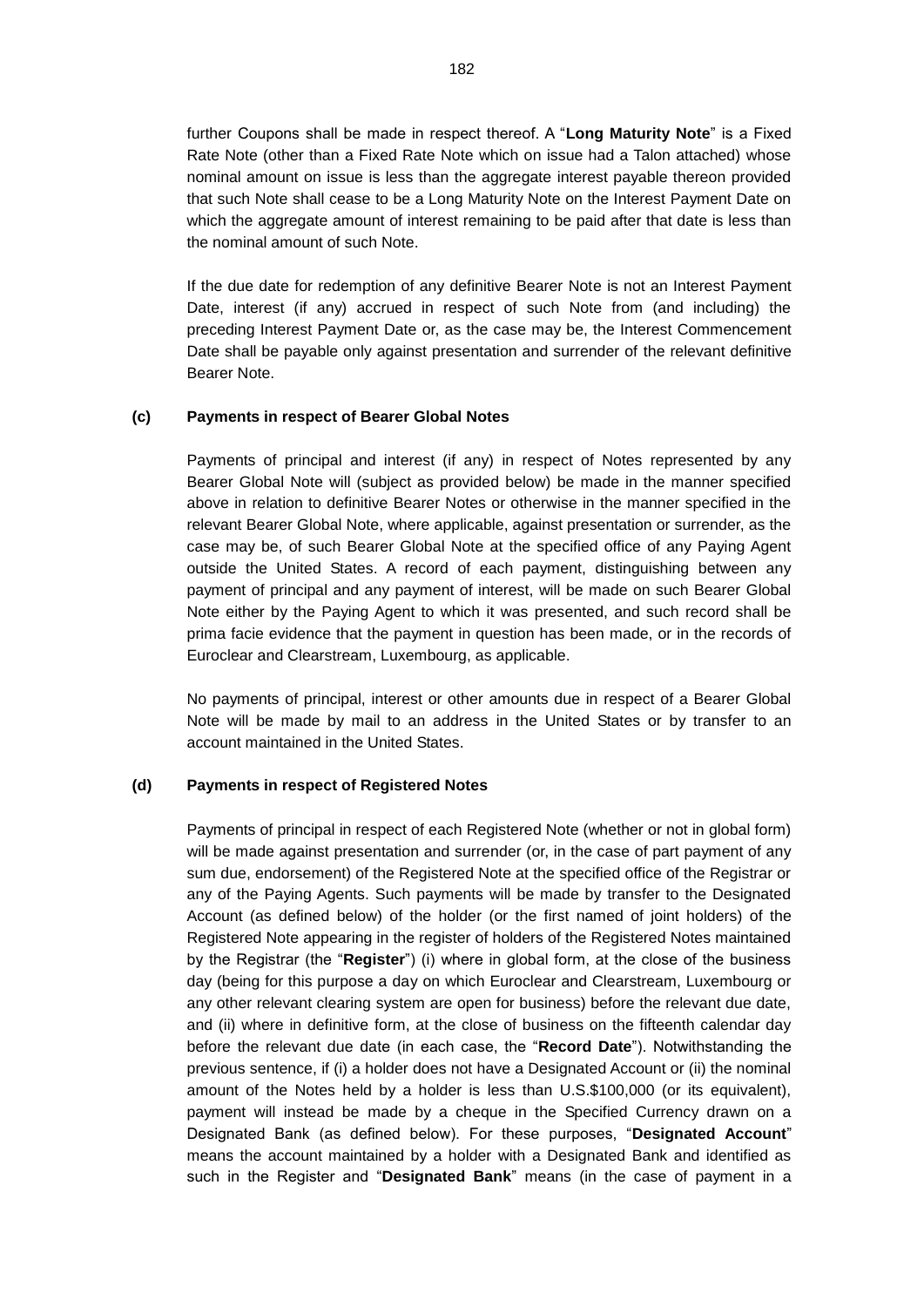Specified Currency other than euro) a bank in the principal financial centre of the country of such Specified Currency and (in the case of a payment in euro) any bank which processes payments in euro.

Payments of interest in respect of each Registered Note (whether or not in global form) will be made by a cheque in the Specified Currency drawn on a Designated Bank and mailed by uninsured mail on the business day in the city where the specified office of the Registrar is located immediately preceding the relevant due date to the holder (or the first named of joint holders) of the Registered Note appearing in the Register at the close of business on the Record Date at his address shown in the Register on the Record Date and at his risk. Upon application of the holder to the specified office of the Registrar not less than three business days in the city where the specified office of the Registrar is located before the due date for any payment of interest in respect of a Registered Note, the payment may be made by transfer on the due date in the manner provided in the preceding paragraph. Any such application for transfer shall be deemed to relate to all future payments of interest (other than interest due on redemption) in respect of the Registered Notes which become payable to the holder who has made the initial application until such time as the Registrar is notified in writing to the contrary by such holder. Payment of the interest due in respect of each Registered Note on redemption will be made in the same manner as payment of the principal amount of such Registered Note.

Holders of Registered Notes will not be entitled to any interest or other payment for any delay in receiving any amount due in respect of any Registered Note as a result of a cheque posted in accordance with this Condition arriving after the due date for payment or being lost in the post. No commissions or expenses shall be charged to such holders by the Registrar in respect of any payments of principal or interest in respect of the Registered Notes.

All amounts payable to DTC or its nominee as registered holder of a Rule 144A Global Note in respect of Notes denominated in a Specified Currency other than U.S. dollars shall be paid by transfer by the Registrar to an account in the relevant Specified Currency of the Exchange Agent on behalf of DTC or its nominee for payment in such Specified Currency for conversion into U.S. dollars in accordance with the provisions of the Agency Agreement.

None of the Issuer, the Trustee and the Agents will have any responsibility or liability for any aspect of the records relating to, or payments made on account of, beneficial ownership interests in the Registered Global Notes or for maintaining, supervising or reviewing any records relating to such beneficial ownership interests.

### **(e) General provisions applicable to payments**

For so long as the Notes of a Series are listed on the Official List and admitted to trading on the London Stock Exchange's market for listed securities and for so long as the rules of the UK Listing Authority so require, the Issuer shall procure that there is a Paying Agent approved in writing by the Trustee in the City of London for the payment of principal and interest, if any, on the Notes.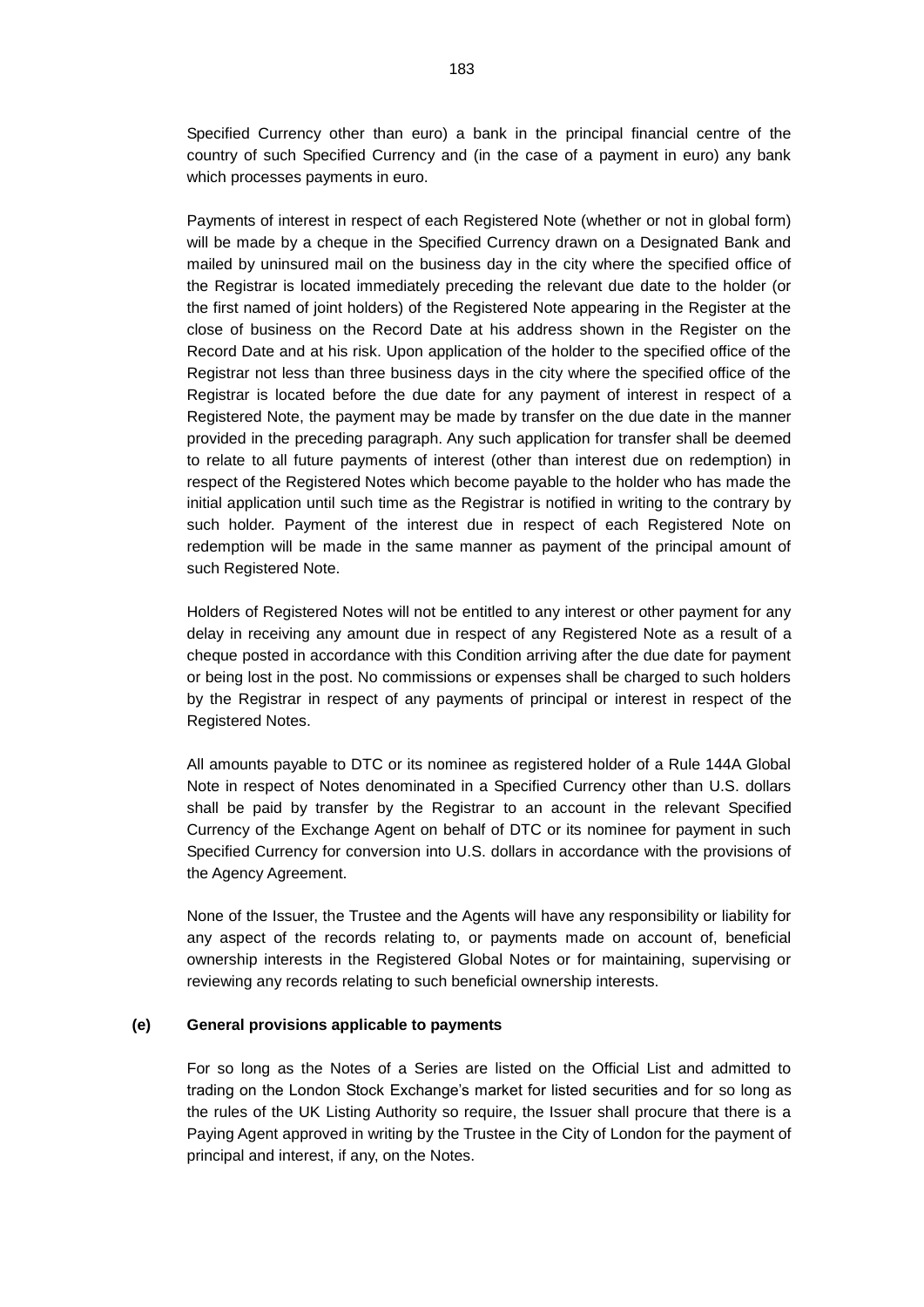The holder of a Global Note shall be the only person entitled to receive payments in respect of Notes represented by such Global Note and the Issuer will be discharged by payment to, or to the order of, the holder of such Global Note in respect of each amount so paid. Each of the persons shown in the records of DTC, Euroclear or Clearstream, Luxembourg as the beneficial holder of a particular nominal amount of Notes represented by such Global Note must look solely to DTC, Euroclear or Clearstream, Luxembourg, as the case may be, for his share of each payment so made by the Issuer to, or to the order of, the holder of such Global Note.

Notwithstanding the foregoing provisions of this Condition, if any amount of principal and/or interest in respect of Bearer Notes is payable in U.S. dollars, such U.S. dollar payments of principal and/or interest in respect of such Notes will be made at the specified office of a Paying Agent in the United States if:

- (i) the Issuer has appointed Paying Agents with specified offices outside the United States with the reasonable expectation that such Paying Agents would be able to make payment in U.S. dollars at such specified offices outside the United States of the full amount of principal and interest on the Bearer Notes in the manner provided above when due;
- (ii) payment of the full amount of such principal and interest at all such specified offices outside the United States is illegal or effectively precluded by exchange controls or other similar restrictions on the full payment or receipt of principal and interest in U.S. dollars; and
- (iii) such payment is then permitted under United States law without involving, in the opinion of the Issuer, adverse tax consequences to the Issuer.

## **(f) Payment Days**

If the date for payment of any amount in respect of any Note or Coupon is not a Payment Day, the holder thereof shall not be entitled to payment until the next following Payment Day and shall not be entitled to any further payment in respect of such delay. "**Payment Day**" means any day which (subject to Condition 8):

- (i) in respect of Notes in definitive form only, is a day on which commercial banks and foreign exchange markets settle payments and are open for general business (including dealing in foreign exchange and foreign currency deposits) in the relevant place of presentation; or
- (ii) in the case of any payment in respect of a Rule 144A Global Note denominated in a Specified Currency other than U.S. dollars and registered in the name of DTC or its nominee and in respect of which an accountholder of DTC (with an interest in such Rule 144A Global Note) has elected to receive any part of such payment in U.S. dollars, a day on which commercial banks are not authorised or required by law or regulation to be closed in New York City; and
- (iii) is a Business Day as defined in Condition 4(f).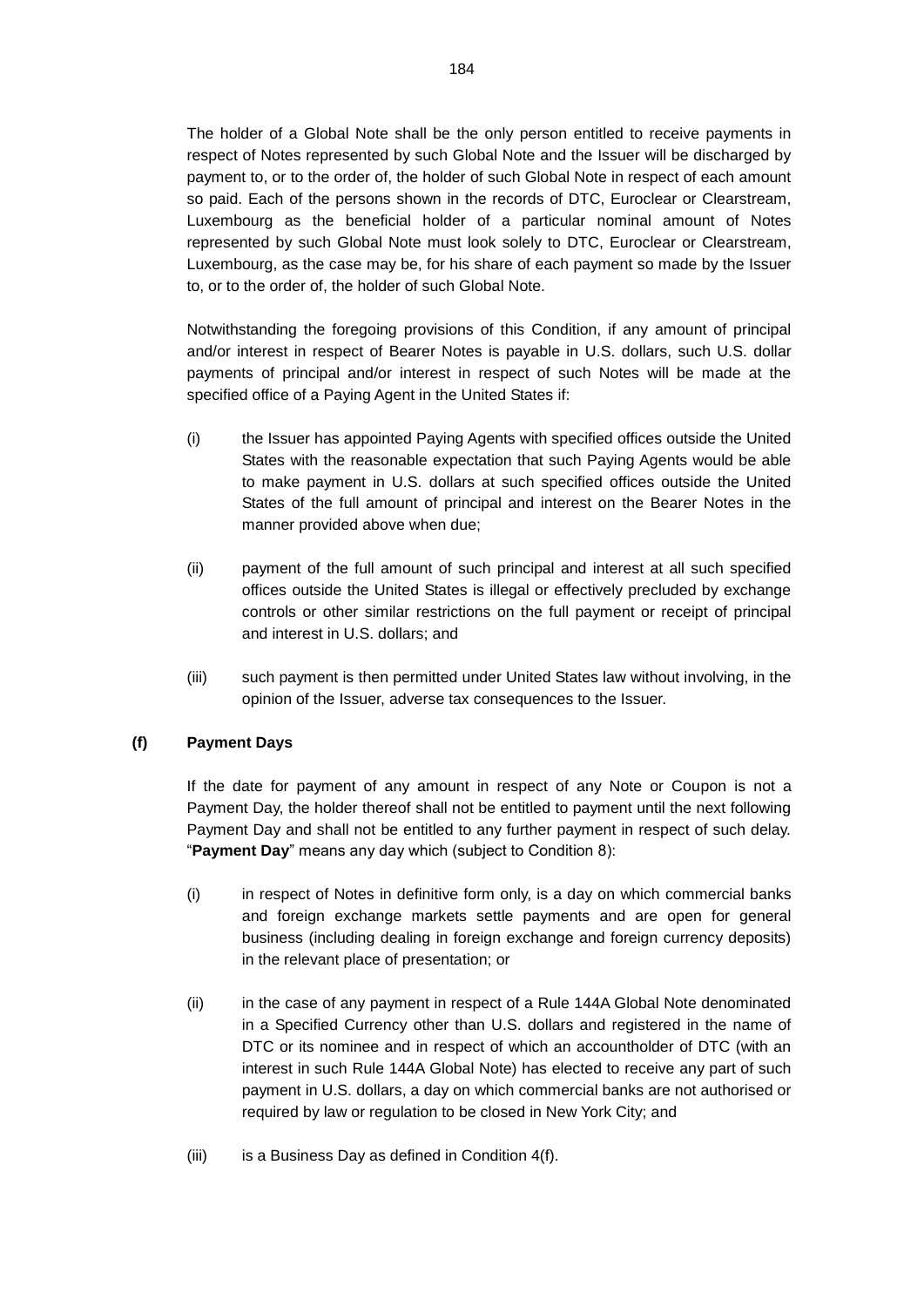# **(g) Interpretation of principal and interest**

Any reference in these Terms and Conditions to principal in respect of the Notes shall be deemed to include, as applicable:

- (i) any additional amounts which may be payable with respect to principal under Condition 7;
- (ii) the Final Redemption Amount of the Notes;
- (iii) the Early Redemption Amount of the Notes;
- (iv) the Optional Redemption Amount(s) (if any) of the Notes;
- (v) the Loss Absorption Disqualification Redemption Amount(s) (if any) of the Senior Notes issued by Santander UK Group Holdings;
- (vi) in relation to Zero Coupon/Discount Notes, the Amortised Face Amount (as defined in Condition 6(g)); and
- (vii) any premium and any other amounts which may be payable by the Issuer under or in respect of the Notes.

Any reference in these Terms and Conditions to interest in respect of the Notes shall be deemed to include, as applicable, any additional amounts which may be payable with respect to interest under Condition 7.

# **6. Redemption and Purchase**

## **(a) Redemption at maturity**

Unless previously redeemed or purchased and cancelled as specified below or in the applicable Final Terms, each Note will be redeemed by the Issuer at its Final Redemption Amount specified in the applicable Final Terms in the relevant Specified Currency on the Maturity Date.

## **(b) Redemption at the option of the Issuer for tax reasons**

- If:
- (i) for the purposes of any Notes (whether Senior Notes or Dated Subordinated Notes), as a result of a Tax Law Change:
	- (a) in making any payments on the Notes, the Issuer will or would be required to pay additional amounts on the Notes under Condition 7; or
	- (b) the Issuer will not or would not be entitled to claim a deduction in respect of any payments (other than the repayment of the principal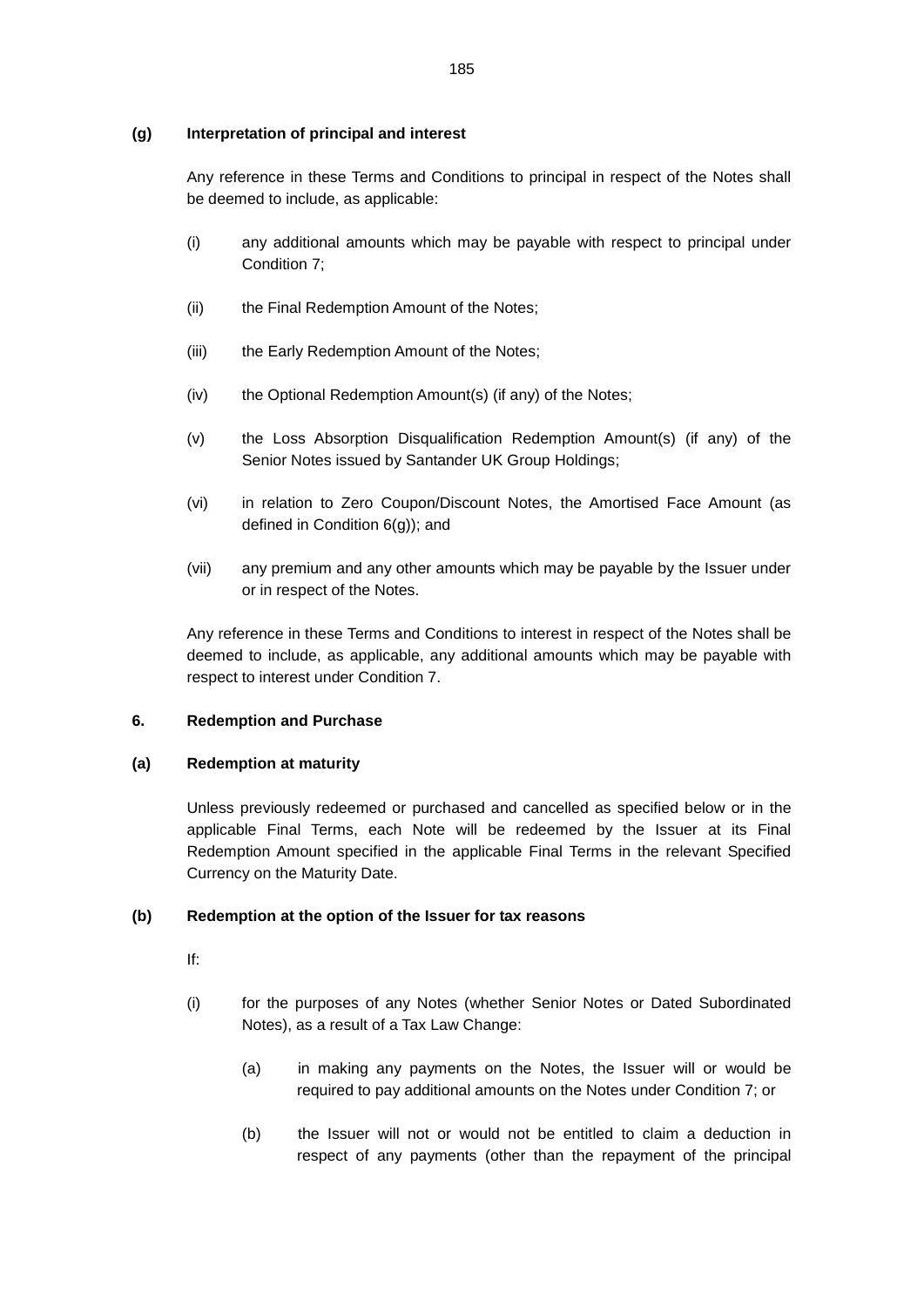amount of the Notes) in computing its taxation liabilities or the amount of the deduction would be materially reduced; or

- (ii) for the purposes of Dated Subordinated Notes only, as a result of a Tax Law Change:
	- (a) the Dated Subordinated Notes will or would no longer be treated as loan relationships for United Kingdom tax purposes;
	- (b) the Issuer will not or would not, as a result of the Dated Subordinated Notes being in issue, be able to have losses or deductions set against the profits or gains, or profits or gains offset by the losses or deductions, of companies with which the Issuer is or would otherwise be so grouped for applicable United Kingdom tax purposes (whether under the group relief system current as at the date of issue of the Dated Subordinated Notes or any similar system or systems having like effect as may from time to time exist);
	- (c) the Issuer will or would, in the future, have to bring into account a taxable credit, taxable profit or the receipt of taxable income if the principal amount of the Dated Subordinated Notes were written down, on a permanent or temporary basis, or the Dated Subordinated Notes were converted into ordinary shares in the capital of the Issuer, or
	- (d) the Dated Subordinated Notes or any part thereof will or would become treated as a derivative or an embedded derivative for United Kingdom tax purposes,

(each such event, a "**Tax Event**") then the Issuer may (subject, in the case of Dated Subordinated Notes and Senior Notes issued by Santander UK Group Holdings, to Condition 6(j)), provided that in the case of each Tax Event, the consequences of the Tax Event cannot be avoided by the Issuer taking reasonable measures available to it, having given not less than 30 nor more than 60 days' notice to the Trustee, the Principal Paying Agent and, in accordance with Condition 13, the Noteholders (which notice shall be irrevocable), redeem all, but not some only, of the Notes at any time (if this Note is neither a Floating Rate Note nor a Variable Interest Note) or on the next Interest Payment Date (in the case of Floating Rate Notes or Variable Interest Notes). Upon the expiry of such notice the Issuer shall be bound to redeem the Notes accordingly.

Prior to the publication of any notice of redemption pursuant to this Condition 6(b), the Issuer shall deliver to the Trustee a certificate signed by two authorised signatories of the Issuer stating that the relevant requirement or circumstance referred to in this Condition 6(b) applies and the consequences of the relevant Tax Event cannot be avoided by the Issuer taking reasonable measures available to it. Such certificate shall, in the absence of manifest error, be treated and accepted by the Issuer, the Trustee, the Noteholders and all other interested parties as correct, conclusive and sufficient evidence thereof and the Trustee is entitled to rely on such certificate without liability to any person.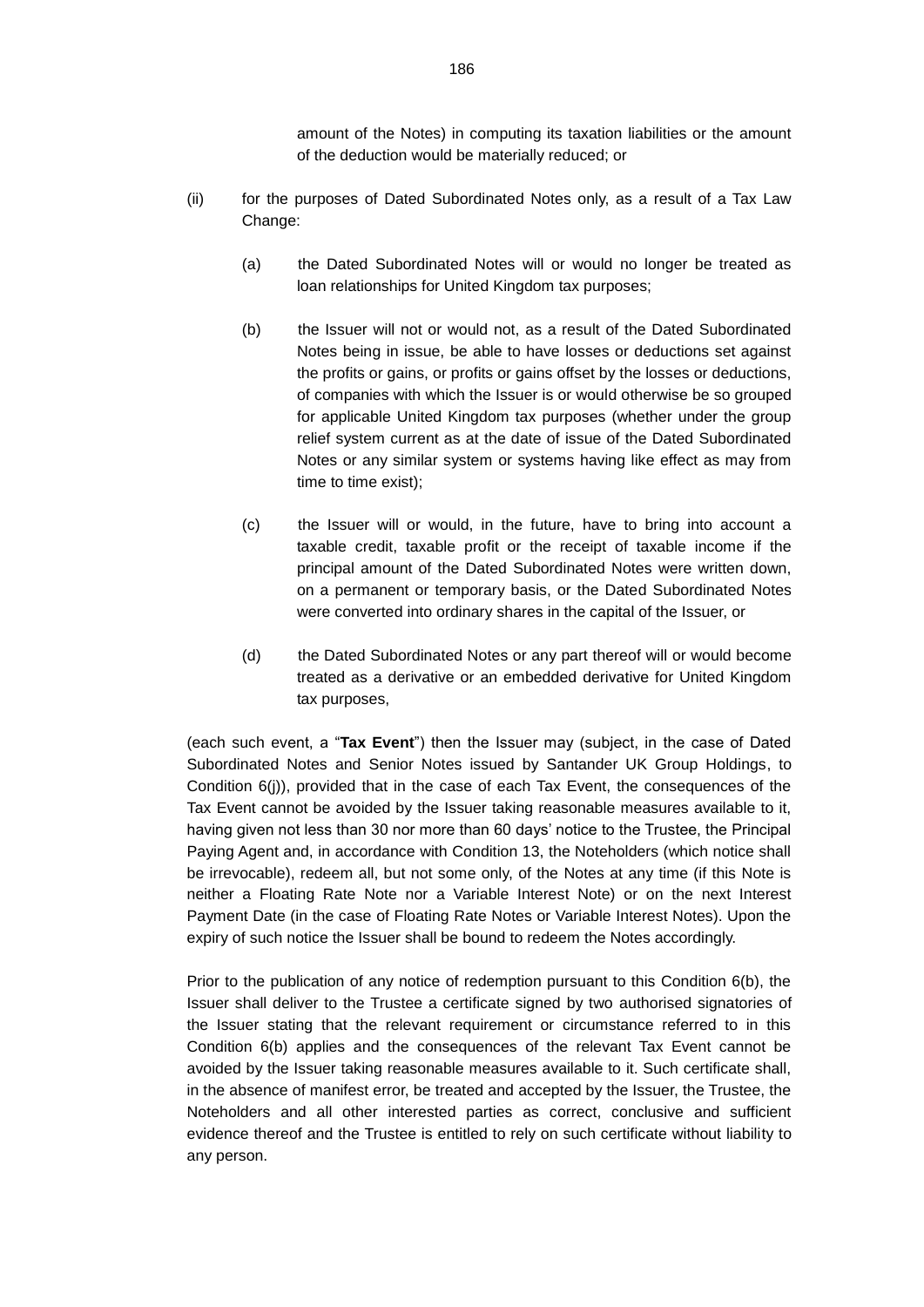In these Conditions:

"**Tax Law Change**" means a change in, or amendment to, the laws or regulations of the United Kingdom or the taxing jurisdiction of any territory in which the Issuer is incorporated or resident for tax purposes, or any political subdivision or authority therein or thereof having the power to tax, including any treaty to which the UK is a party, or any change in the application of such laws by a decision of any court or tribunal, that provides for a position with respect to such laws or regulations that differs from the previously generally accepted position in relation to similar transactions (in respect of securities similar to the relevant Notes and which, in the case of the Dated Subordinated Notes, are capable of constituting Tier 2 Capital) or which differs from any specific written confirmation given by a tax authority in respect of the relevant Notes, which change or amendment becomes effective or, in the case of a change in law, if such change is enacted by a UK Act of Parliament or by Statutory Instrument, on or after the Issue Date of the first Tranche of Notes of the relevant Series.

Notes redeemed pursuant to this Condition 6(b) will be redeemed at their Early Redemption Amount determined pursuant to Condition 6(g) below.

#### **(c) Redemption at the option of the Issuer (Issuer Call)**

If the Issuer Call is specified as being applicable in the applicable Final Terms, the Issuer may (subject, in the case of Dated Subordinated Notes and Senior Notes issued by Santander UK Group Holdings, to Condition 6(j)) having given not less than the minimum period nor more than the maximum period of notice specified in the applicable Final Terms to the Trustee, the Principal Paying Agent, the Noteholders, and in the case of a redemption of Registered Notes, the Registrar, (which notice shall be irrevocable and shall specify the date fixed for redemption) redeem all or (if so specified in the applicable Final Terms) some only of the Notes then outstanding on any Optional Redemption Date and at the Optional Redemption Amount(s) specified in, or determined in the manner specified in, the applicable Final Terms together, if appropriate, with interest accrued to (but excluding) the relevant Optional Redemption Date. Any such redemption must be of a nominal amount not less than the Minimum Redemption Amount and not more than the Maximum Redemption Amount (if any). In the case of a partial redemption of Notes, the Notes to be redeemed ("**Redeemed Notes**") will be selected individually by lot, in the case of Redeemed Notes represented by definitive Notes, and in accordance with the rules of DTC and/or Euroclear and/or Clearstream, Luxembourg, (to be reflected in the records of Euroclear and Clearstream, Luxembourg as either a pool factor or a reduction in nominal amount, at their discretion) in the case of Redeemed Notes represented by a Global Note, not more than 30 days prior to the date fixed for redemption (such date of selection being hereinafter called the "**Selection Date**"). In the case of Redeemed Notes represented by definitive Notes, a list of the serial numbers of such Redeemed Notes will be published in accordance with Condition 13 not less than the minimum period specified in the applicable Final Terms prior to the date fixed for redemption. No exchange of the relevant Global Note will be permitted during the period from (and including) the Selection Date to (and including) the date fixed for redemption pursuant to this paragraph (c) and notice to that effect shall be given by the Issuer to the Noteholders in accordance with Condition 13 at least five days prior to the Selection Date.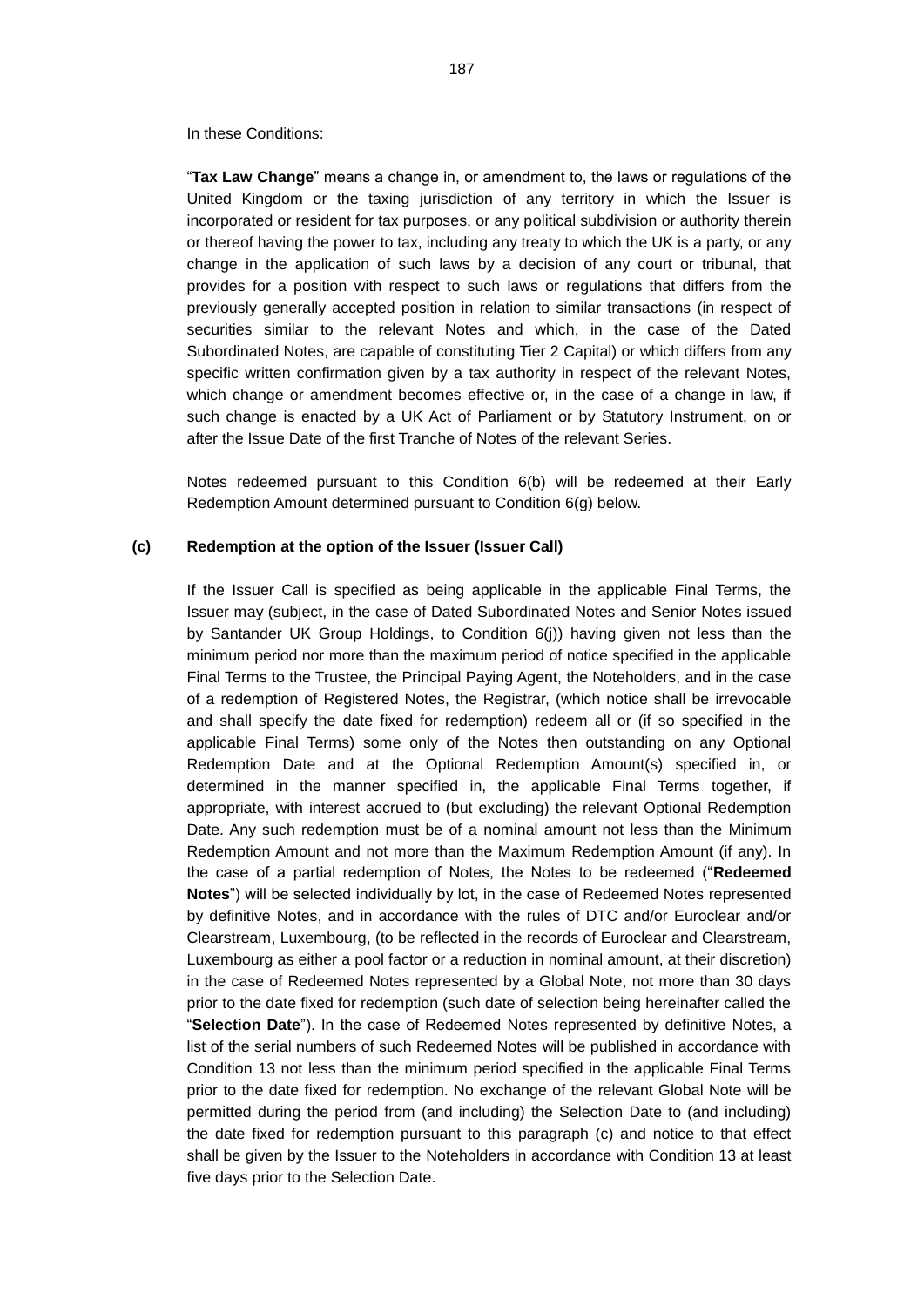# <span id="page-62-0"></span>**(d) Redemption of Dated Subordinated Notes at the option of the Issuer due to Regulatory Capital Event**

This Condition [6\(d\)](#page-62-0) is only applicable to Dated Subordinated Notes issued by Santander UK Group Holdings.

If the Regulatory Capital Event Call is specified as being applicable in the applicable Final Terms relating to Dated Subordinated Notes and a Regulatory Capital Event has occurred and is continuing, the Issuer may (subject to Condition 6(j)), having given not less than 30 nor more than 60 days' notice to the Trustee, the Principal Paying Agent and, in accordance with Condition 13, the Noteholders (which notice shall be irrevocable), redeem all, but not some only, of the Dated Subordinated Notes at any time (if this Dated Subordinated Note is neither a Floating Rate Note nor a Variable Interest Note) or on the next Interest Payment Date (in the case of Floating Rate Notes or Variable Interest Notes). Upon the expiry of such notice the Issuer shall be bound to redeem the Dated Subordinated Notes accordingly. Prior to the publication of any notice of redemption pursuant to this Condition 6(d), the Issuer shall deliver to the Trustee a certificate signed by two authorised signatories of the Issuer stating that the relevant requirement or circumstance referred to in this Condition 6(d) applies. Such certificate shall, in the absence of manifest error, be treated and accepted by the Issuer, the Trustee, the Noteholders and all other interested parties as correct, conclusive and sufficient evidence thereof and the Trustee is entitled to rely on such certificate without liability to any person.

Dated Subordinated Notes redeemed pursuant to this Condition 6(d) will be redeemed at their Early Redemption Amount determined pursuant to Condition 6(g) below.

In these Conditions, a "**Regulatory Capital Event**" will occur if at any time there is a change in the regulatory classification of the Dated Subordinated Notes occurring after the Issue Date of the first Tranche of Notes of the relevant Series that does, or will, result in the Dated Subordinated Notes being fully excluded from the Tier 2 Capital of the Group.

# <span id="page-62-1"></span>**(e) Redemption at the option of the Noteholders other than holders of Dated Subordinated Notes (Investor Put)**

This Condition [6\(e\)](#page-62-1) is only applicable to Senior Notes issued by Santander UK Group Holdings or Senior Notes issued by Santander UK.

If Investor Put is specified as being applicable in the applicable Final Terms in respect of any Senior Notes, upon the holder of any Senior Note giving to the Issuer in accordance with Condition 13 not less than the minimum period nor more than the maximum period of notice specified in the applicable Final Terms specified in the applicable Final Terms (which notice shall be irrevocable) the Issuer will, upon the expiry of such notice, redeem in whole (but not, in the case of a Bearer Note in definitive form, in part), such Note on the Optional Redemption Date and at the Optional Redemption Amount together, if appropriate, with interest accrued to (but excluding) the Optional Redemption Date. Registered Notes may be redeemed under this Condition 6(e) in any multiple of their lowest Specified Denomination.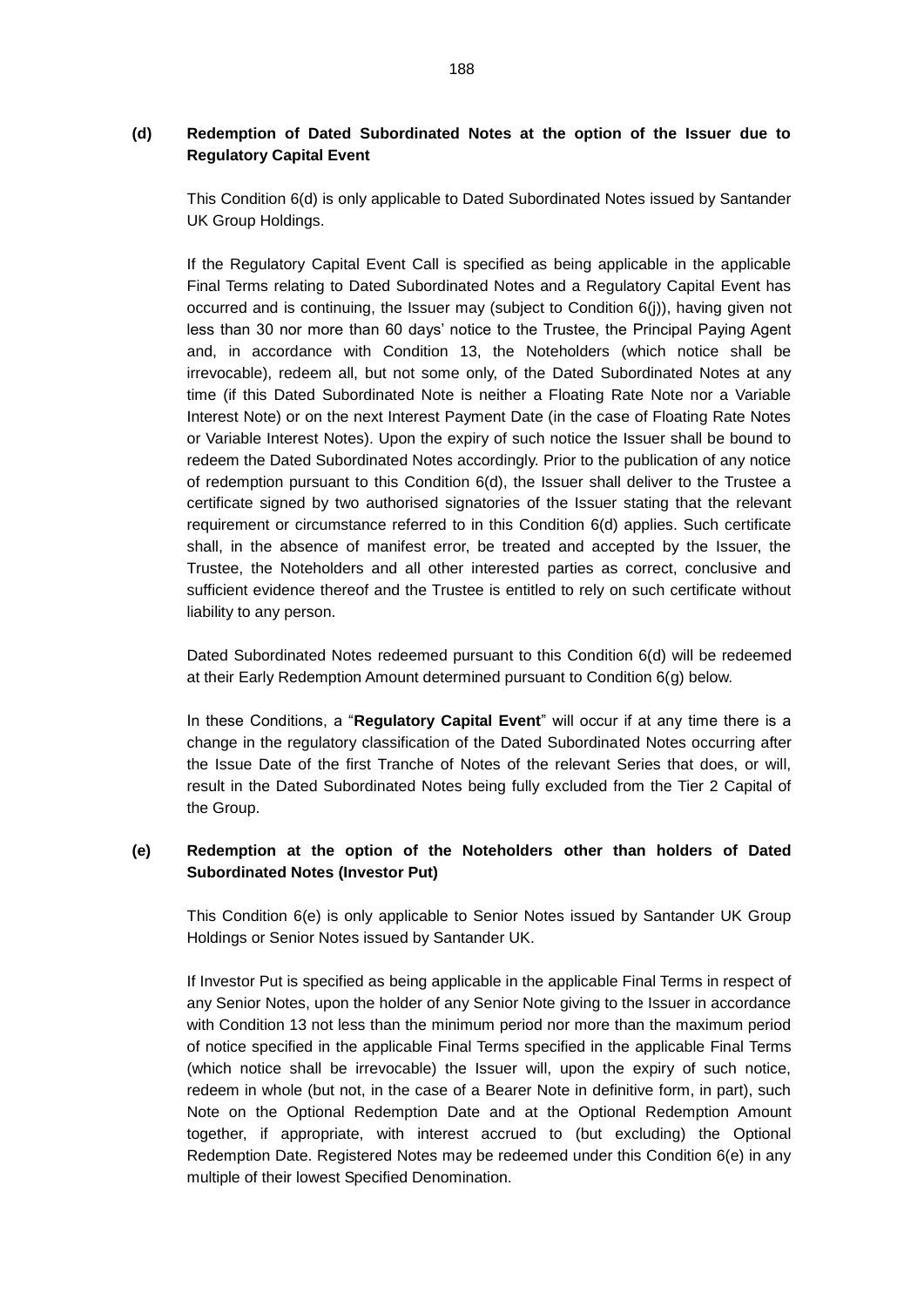If this Note is in definitive form, to exercise the right to require redemption of this Note, the holder of this Note must deliver such Note at the specified office of any Paying Agent (in the case of Bearer Notes) or the Registrar (in the case of Registered Notes) at any time during normal business hours of such Paying Agent or, as the case may be, the Registrar falling within the notice period, accompanied by a duly completed and signed notice of exercise in the form (for the time being current) obtainable from any specified office of any Paying Agent or, as the case may be, the Registrar (a "**Put Notice**") and in which the holder must specify a bank account (or, if payment is required to be made by cheque, an address) to which payment is to be made under this Condition and, in the case of Registered Notes, the nominal amount thereof to be redeemed and, if less than the full nominal amount of the Registered Notes so surrendered is to be redeemed, an address to which a new Registered Note in respect of the balance of such Registered Notes is to be sent subject to and in accordance with the provisions of Condition 2(b). Holders of Notes represented by a Global Note or in definitive form and held through DTC, Euroclear and/or Clearstream, Luxembourg must exercise the right to require redemption of their Notes by giving notice (including all information required in the applicable Put Notice) through DTC, Euroclear or Clearstream, Luxembourg, as the case may be (which notice may be in electronic form) in accordance with their standard procedures.

# <span id="page-63-0"></span>**(f) Redemption of Senior Notes issued by Santander UK Group Holdings at the option of the Issuer due to Loss Absorption Disqualification Event (Loss Absorption Disqualification Event Call)**

This Condition [6\(f\)](#page-63-0) is only applicable to Senior Notes issued by Santander UK Group Holdings.

If the Loss Absorption Disqualification Event Call is specified as being applicable in the applicable Final Terms relating to Senior Notes issued by Santander UK Group Holdings and a Loss Absorption Disqualification Event has occurred and is continuing, the Issuer may (subject to Condition [6\(j\)\)](#page-66-0), having given not less than the minimum period nor more than the maximum period of notice specified in the applicable Final Terms to the Trustee, the Principal Paying Agent, the Noteholders and, in the case of a redemption of Registered Notes, the Registrar, (which notice shall be irrevocable and shall specify the date fixed for redemption (the "**Loss Absorption Disqualification Redemption Date**")) redeem all, but not some only, of such Senior Notes at any time (if this Senior Note is neither a Floating Rate Note nor a Variable Interest Note) or on the next Interest Payment Date (in the case of Floating Rate Notes or Variable Interest Notes) and at the Loss Absorption Disqualification Redemption Amount(s) specified in, or determined in the manner specified in, the applicable Final Terms together, if appropriate, with interest accrued to (but excluding) the Loss Absorption Disqualification Redemption Date. Upon the expiry of such notice the Issuer shall be bound to redeem such Senior Notes accordingly. Prior to the publication of any notice of redemption pursuant to this Condition 6(f), the Issuer shall deliver to the Trustee a certificate signed by two duly authorised signatories of the Issuer stating that the relevant requirement or circumstance referred to in this Condition 6(f) applies and any preconditions to the exercise of the Loss Absorption Disqualification Event Call specified in any Loss Absorption Regulation are satisfied. Such certificate shall, in the absence of manifest error, be treated and accepted by the Issuer, the Trustee, the Noteholders and all other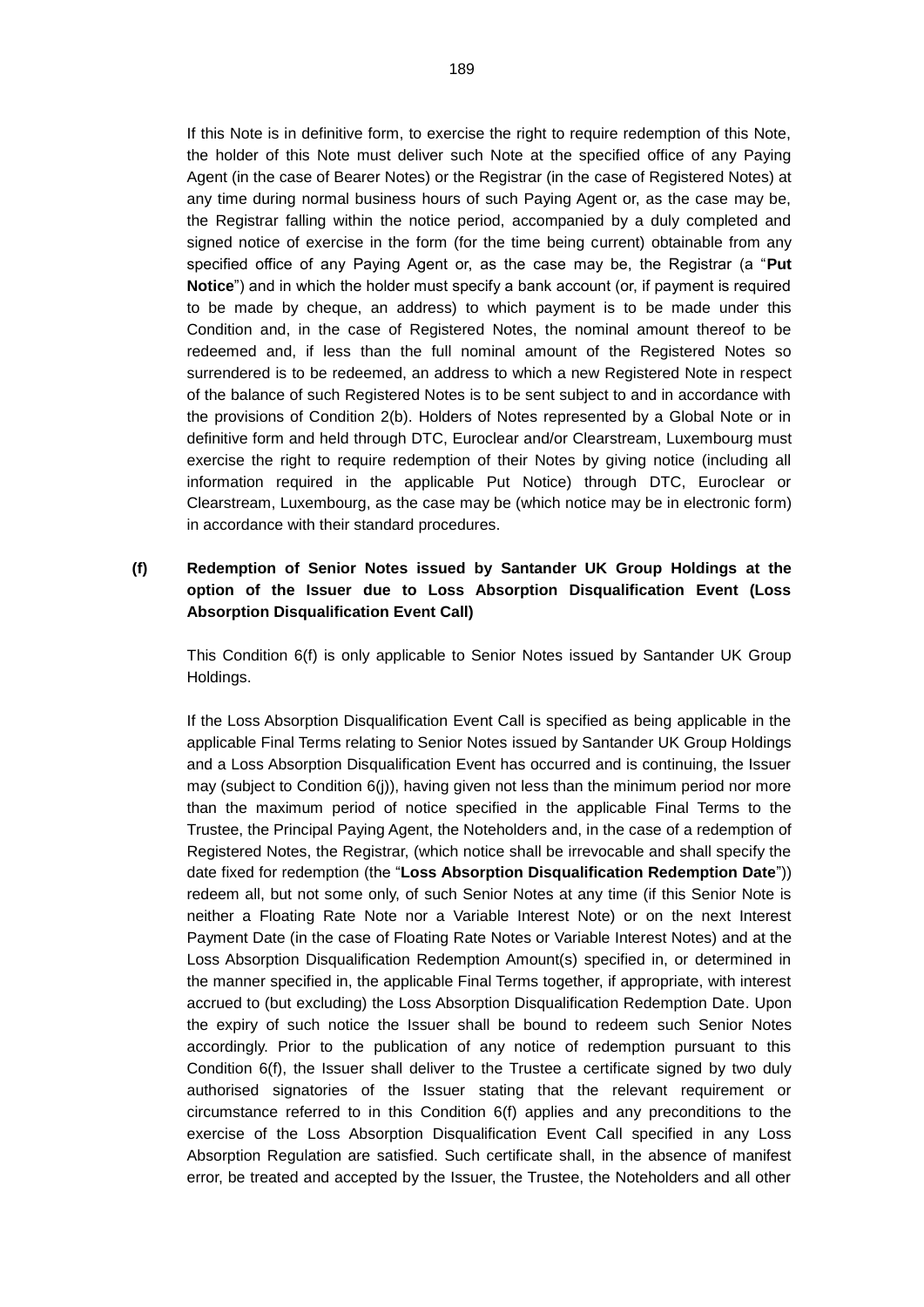interested parties as correct, conclusive and sufficient evidence thereof and the Trustee is entitled to rely on such certificate without liability to any person.

In these Conditions, a "**Loss Absorption Disqualification Event**" will occur if:

- (i) at the time that any Loss Absorption Regulation becomes effective after the Issue Date of the Senior Notes issued by Santander UK Group Holdings, and as a result of such Loss Absorption Regulation becoming so effective, in each case with respect to the Issuer and/or the Group, such Senior Notes are not or will not be eligible to qualify in full towards the Issuer's and/or the Group's minimum requirements for (A) own funds and eligible liabilities and/or (B) loss absorbing capacity instruments; or
- (ii) as a result of any amendment to, or change in, any Loss Absorption Regulation, or any change in the application or official interpretation of any Loss Absorption Regulation, in any such case becoming effective on or after the Issue Date of the Senior Notes issued by Santander UK Group Holdings, such Senior Notes are or will be either (x) fully excluded or (y) fully or partially excluded (as specified in the applicable Final Terms relating to such Senior Notes) from the Issuer's and/or the Group's minimum requirements for (A) own funds and eligible liabilities and/or (B) loss absorbing capacity instruments,

in each case as such minimum requirements are applicable to the Issuer of such Senior Notes and/or the Group and determined in accordance with, and pursuant to, the relevant Loss Absorption Regulations; provided that in the case of (i) and (ii) above, a Loss Absorption Disqualification Event shall not occur where the exclusion of such Senior Notes from the relevant minimum requirement(s) is due to the remaining maturity of such Senior Notes being less than any period prescribed by any applicable eligibility criteria for such minimum requirements under the relevant Loss Absorption Regulations effective with respect to the Issuer and/or the Group on the Issue Date of such Senior Notes.

In these Conditions, "**Loss Absorption Regulations**" means, at any time, the laws, regulations, requirements, guidelines, rules, standards and policies relating to minimum requirements for own funds and eligible liabilities and/or loss absorbing capacity instruments of the United Kingdom, the PRA, the United Kingdom resolution authority, the Financial Stability Board and/or of the European Parliament or of the Council of the European Union then in effect in the United Kingdom including, without limitation to the generality of the foregoing, any delegated or implementing acts (such as regulatory technical standards) adopted by the European Commission which are applicable to the United Kingdom and any regulations, requirements, guidelines, rules, standards and policies relating to minimum requirements for own funds and eligible liabilities and/or loss absorbing capacity instruments adopted by the PRA and/or the United Kingdom resolution authority from time to time (whether or not such regulations, requirements, guidelines, rules, standards or policies are applied generally or specifically to the Issuer or to the Group).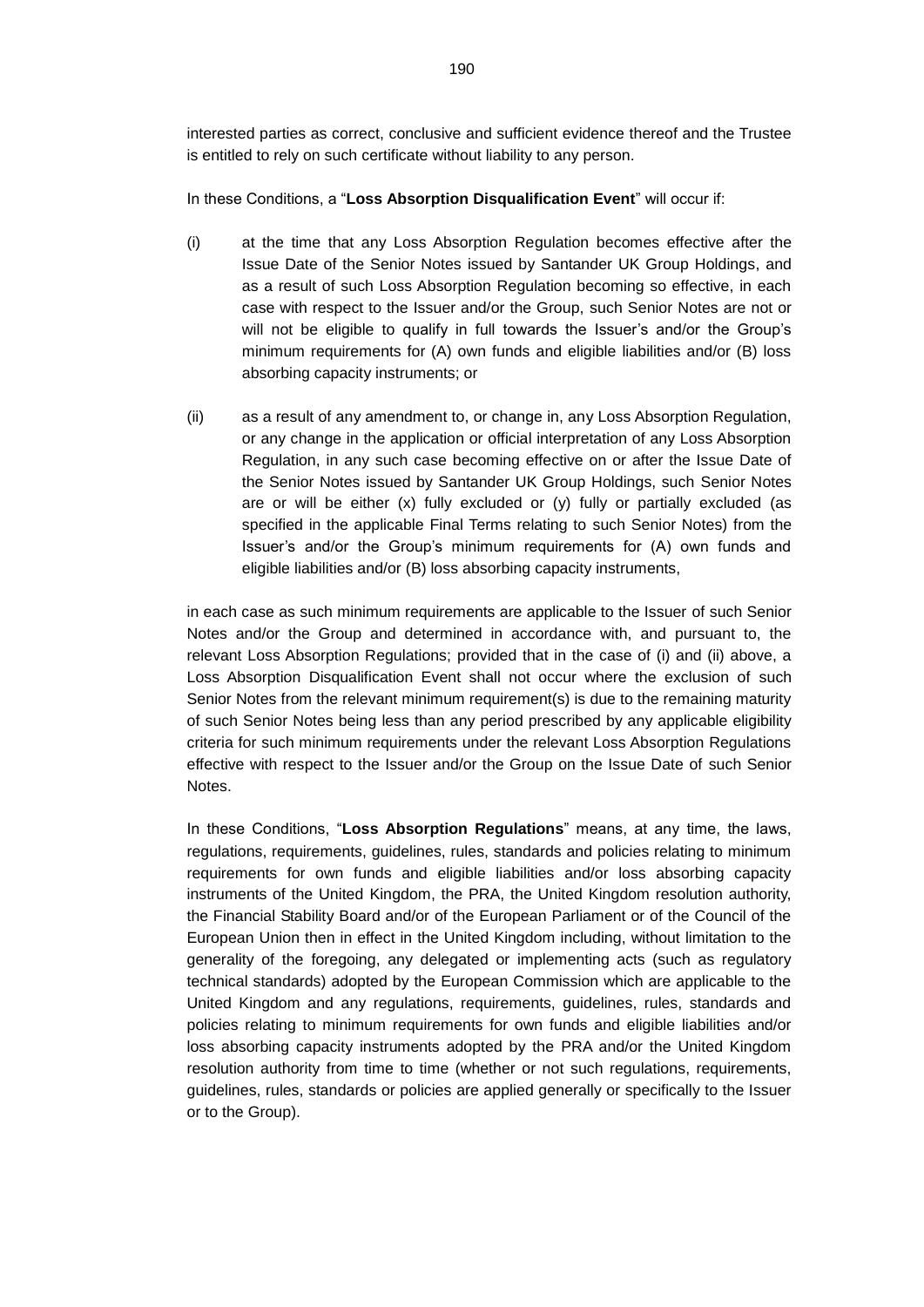## **(g) Early Redemption Amounts**

For the purpose of Conditions 6(b) and 6(d) above and Condition 9, each Note will be redeemed at its Early Redemption Amount calculated as follows:

- (i) in the case of a Note other than a Zero Coupon/Discount Note and a Variable Interest Note at the outstanding nominal amount together with interest accrued to (but excluding) the date fixed for redemption; or
- (ii) in the case of a Zero Coupon/Discount Note, at an amount (the "**Amortised Face Amount**") equal to the nominal amount of the Note multiplied by the sum of:
	- (A) the Issue Price; and
	- (B) the product of the Issue Price and the Stated Yield compounded annually from (and including) the Issue Date of the first Tranche of the Notes to (but excluding) the date fixed for redemption or (as the case may be) the date upon which such Note becomes due and payable on the basis of the Day Count Fraction specified in the applicable Final Terms;
- (iii) in the case of a Variable Interest Note, at an amount determined by the Calculation Agent or the Determination Agent (as applicable) that would on the due date for redemption have the effect of preserving for the holder of the Note the economic equivalent of the obligation of the Issuer to make the payment of :
	- (A) the Final Redemption Amount on the Maturity Date; and
	- (B) an amount or amounts representing the interest that is due as at the date of redemption.

### **(h) Purchases**

The Issuer or any Subsidiary of the Issuer may (subject, in the case of Dated Subordinated Notes and Senior Notes issued by Santander UK Group Holdings, to Condition 6(j)) at any time purchase Notes (provided that, in the case of definitive Bearer Notes, all unmatured Coupons and Talons appertaining thereto are purchased therewith) at any price in the open market or otherwise. Such Notes may be held, reissued, resold or, at the option of the Issuer or the relevant Subsidiary (as applicable), surrendered to any Paying Agent and/or the Registrar.

For the purposes of this Condition 6(h), a company is a "**Subsidiary**" of another company if that other company:

- (a) holds a majority of the voting rights in it;
- (b) is a member of it and has the right to appoint or remove a majority of its board of directors; or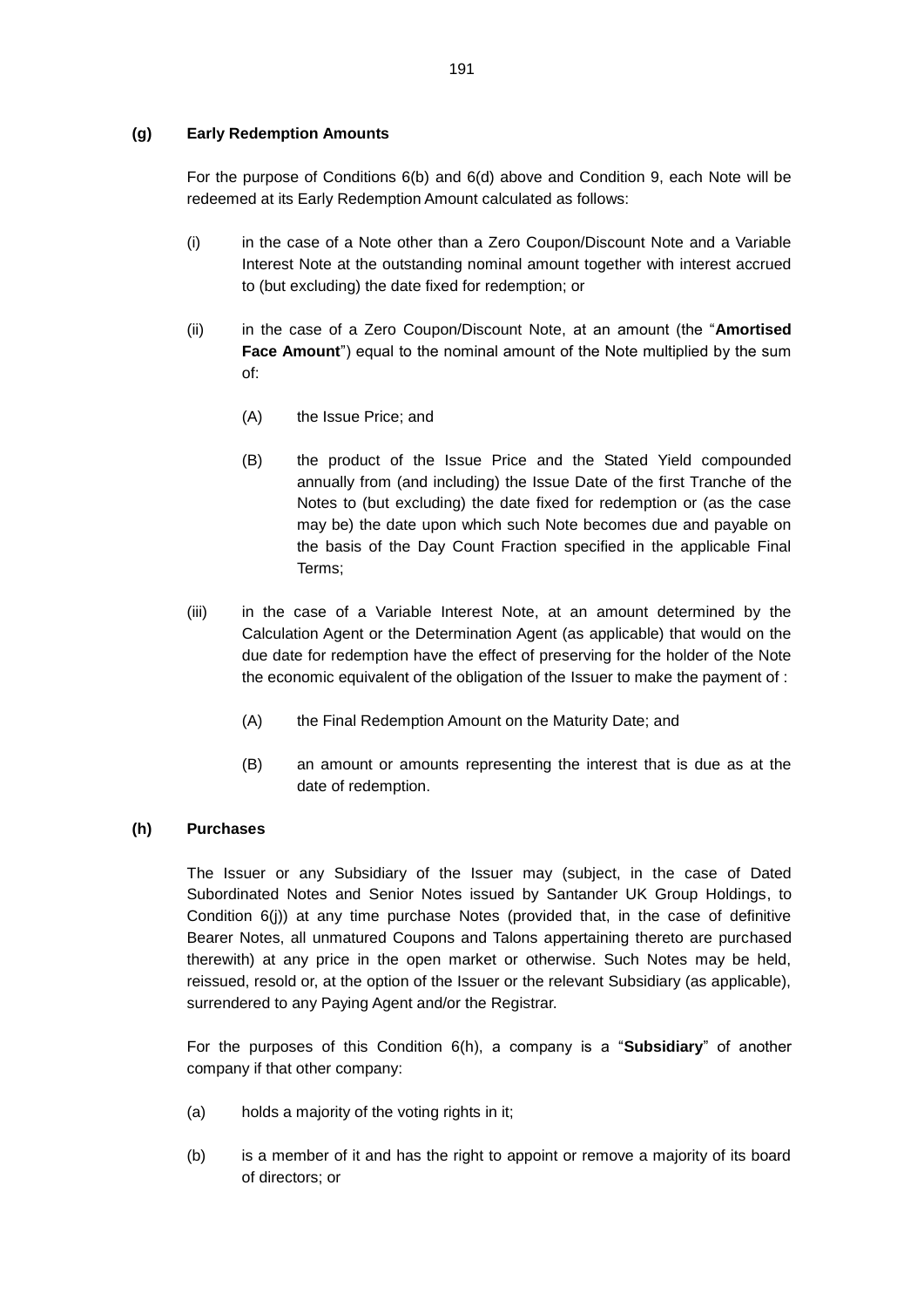(c) is a member of it and controls alone, pursuant to an agreement with other members, a majority of the voting rights in it,

or if it is a Subsidiary of a company that is itself a Subsidiary of that other company.

## **(i) Cancellation**

All Notes which are redeemed will forthwith be cancelled (together with all unmatured Coupons and Talons attached thereto or surrendered therewith at the time of redemption). All Notes so cancelled and Notes purchased and cancelled pursuant to paragraph (f) above (together with all unmatured Coupons and Talons cancelled therewith) shall be forwarded to the Principal Paying Agent and cannot be reissued or resold.

# <span id="page-66-0"></span>**(j) Conditions to redemption and purchase of Dated Subordinated Notes and/or Senior Notes issued by Santander UK Group Holdings**

Any redemption or purchase of Dated Subordinated Notes (and/or Senior Notes issued by Santander UK Group Holdings, if applicable pursuant to any Loss Absorption Regulations) pursuant to Conditions  $6(b)$ ,  $6(c)$ ,  $6(d)$ ,  $6(f)$  or  $6(h)$  is subject to:

- (i) the Issuer having obtained Regulatory Approval; and
- (ii) the Issuer being in compliance with the Regulatory Preconditions.

For the purposes of this Condition 6:

"**Regulatory Approval**" means, at any time, such approval, consent or prior permission by, or notification required within prescribed periods to, the Regulator, or such waiver of the then prevailing Capital Rules in the case of Dated Subordinated Notes, or the then prevailing Loss Absorption Regulations in the case of Senior Notes issued by Santander UK Group Holdings, from the Regulator, as is required under the then prevailing Capital Rules in the case of Dated Subordinated Notes, or the then prevailing Loss Absorption Regulations in the case of Senior Notes issued by Santander UK Group Holdings, at such time; and

## "**Regulatory Preconditions**" means:

- (a) if, at the time of such redemption or purchase, the prevailing Capital Rules in the case of Dated Subordinated Notes, or the prevailing Loss Absorption Regulations in the case of Senior Notes issued by Santander UK Group Holdings, permit the redemption or purchase after compliance with any preconditions, the Issuer having complied with such pre-conditions; and
- (b) in the case of a redemption pursuant to Conditions 6(b) or 6(d) occurring prior to the fifth anniversary of the Issue Date of the first Tranche of the relevant Series of the Dated Subordinated Notes only,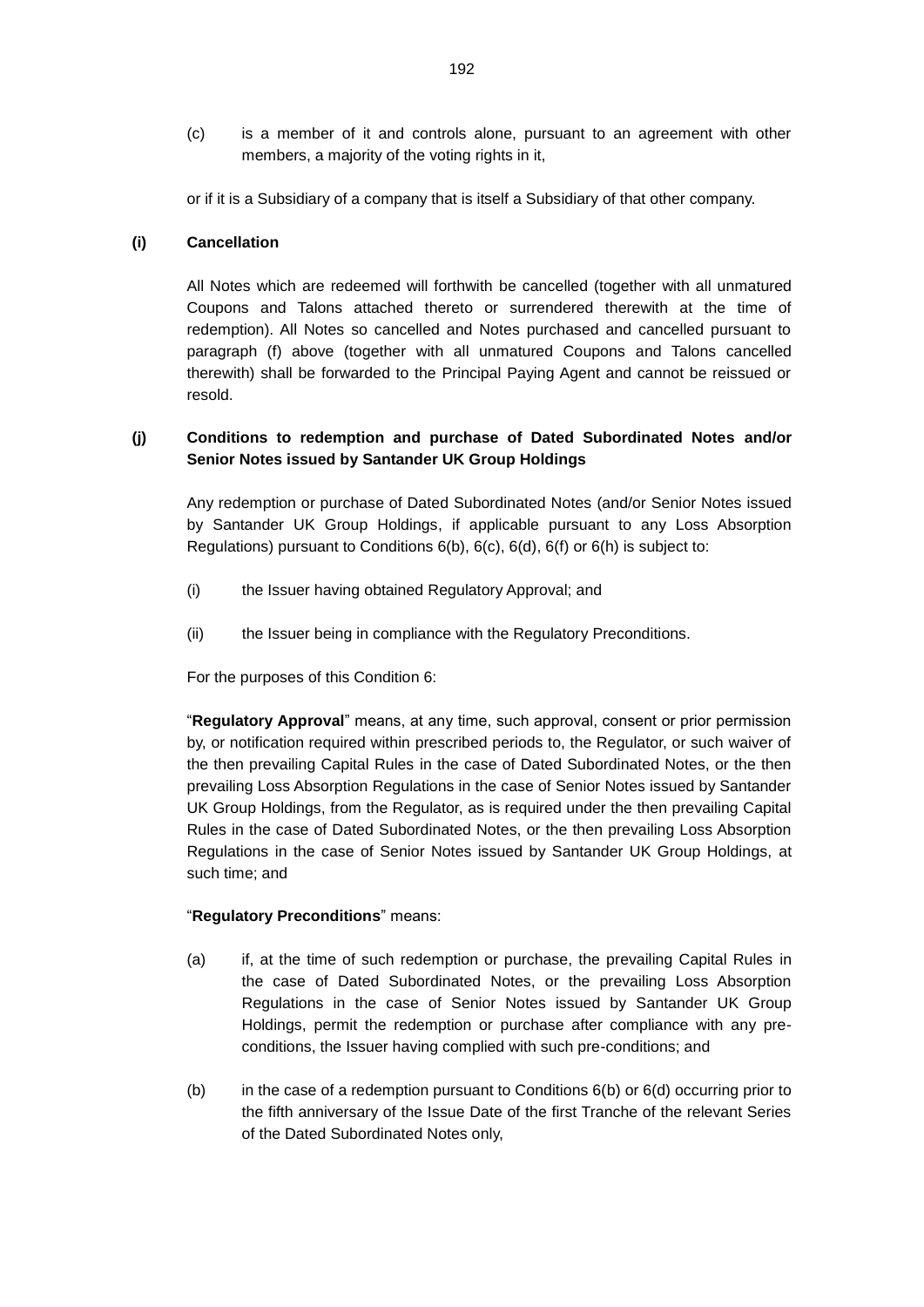- (i) the Regulator being satisfied (such satisfaction to be evidenced by the granting of Regulatory Approval) that the Issuer has demonstrated to the satisfaction of the Regulator that the circumstance that entitles the Issuer to exercise its right of redemption was not reasonably foreseeable, judged at the Issue Date of the first Tranche of the relevant Series of the Dated Subordinated Notes and is (in the case of a redemption pursuant to Condition 6(d)) sufficiently certain or (in the case of a redemption pursuant to Condition 6(b)) material; or
- (ii) if, at the time of such redemption, the prevailing Capital Rules permit the redemption after compliance with an alternative pre-condition, the Issuer having complied with such other pre-condition.

# **(k) Late payment**

If any amount payable in respect of any Note is improperly withheld or refused upon its becoming due and repayable or is paid after its due date or on or after accelerated maturity following an Event of Default (as defined in Condition 9), the principal amount due and repayable in respect of such Note (the "**Late Payment**") shall itself accrue (in the case of Zero Coupon Notes only) or continue to accrue (in the case of any other Notes) interest (both before and after any judgment or other order of a court of competent jurisdiction) from (and including) the date on which such payment was improperly withheld or refused or, as the case may be, became due, to (but excluding) the Late Payment Date in accordance with the following provisions:

- (i) in the case of a Note other than a Zero Coupon/Discount Note or a Variable Interest Note, at the rate determined in accordance with Condition 4(a), 4(b) or 4(c), as the case may be;
- (ii) in the case of a Zero Coupon/Discount Note, at a rate equal to the Stated Yield; and
- (iii) in the case of a Variable Interest Note, at a rate calculated by the Calculation Agent so as to reasonably compensate the holder of the Note for the cost of funding the delay in receiving the Late Payment,

in each case on the basis of the Day Count Fraction specified in the applicable Final Terms or, if none is specified, on a 30/360 basis.

For the purpose of this paragraph (h) the "**Late Payment Date**" shall mean the earlier of:

- (A) the date which the Trustee determines to be the date on which, upon further presentation of the relevant Note, payment of the full amount (including interest as aforesaid) in the relevant currency in respect of such Note is to be made; and
- (B) the seventh day after notice is given to the relevant Noteholder(s) (whether individually or in accordance with Condition 13) that the full amount (including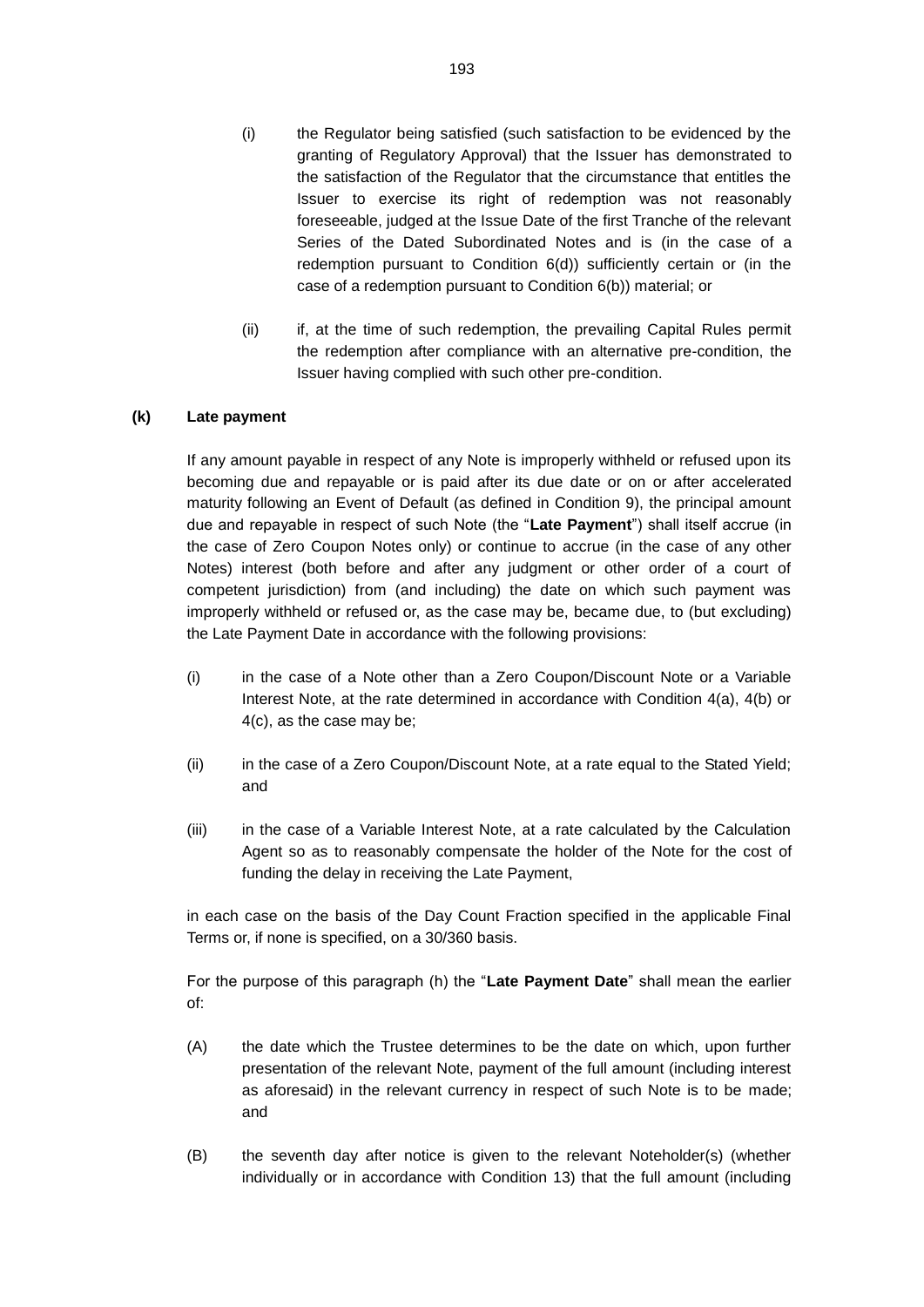interest as aforesaid) in the relevant currency in respect of such Note is available for payment,

provided that in the case of both (A) and (B), upon further presentation thereof being duly made, such payment is made.

# **7. Taxation**

All payments of principal and interest in respect of the Notes and Coupons by or on behalf of the Issuer will be made without withholding of or deduction for, or on account of, any present or future taxes, duties, assessments or governmental charges of whatsoever nature imposed or levied by or on behalf of the United Kingdom or the taxing jurisdiction of any territory in which the Issuer is incorporated or resident for taxation purposes, or any political subdivision of either of the same or by any authority therein or thereof having power to tax, unless the withholding or deduction of such taxes, duties, assessments or governmental charges is required by law. In that event (but not in respect of any payment of principal in respect of Dated Subordinated Notes) the Issuer will pay such additional amounts as may be necessary in order that the net amounts receivable by the holders after such withholding or deduction shall equal the respective amounts of principal, and interest, if applicable, which would have been receivable in respect of the Notes or Coupons, as the case may be, in the absence of any requirement to make such withholding or deduction, except that no such additional amounts shall be payable in relation to any payment with respect to any Note or Coupon:

- (i) presented for payment by, or by a third party on behalf of, a holder who (a) would be able to avoid such withholding or deduction by satisfying any statutory requirements or by making a declaration of non-residence or other similar claim for exemption to the relevant tax authority but fails to do so, or (b) is liable to such taxes, duties, assessments or governmental charges in respect of such Note or Coupon by reason of his having some connection with the abovementioned taxing jurisdiction of the Issuer other than the mere holding of such Note or Coupon; or
- (ii) where such Note or Coupon is presented for payment in the jurisdiction in which the Issuer is incorporated or resident for tax purposes or in the United Kingdom; or
- (iii) presented for payment more than 30 days after the Relevant Date except to the extent that the holder thereof would have been entitled to such additional amounts on presenting the same for payment on the last day of such period of 30 days, assuming that day had been a Payment Day if that day was not in fact a Payment Day.

The "**Relevant Date**" means the date on which the payment in respect of the Note or Coupon first becomes due and payable but, if the full amount of the moneys payable on such date has not been received by the Principal Paying Agent or the Trustee on or prior to such date, the "**Relevant Date**" means the date on which such moneys shall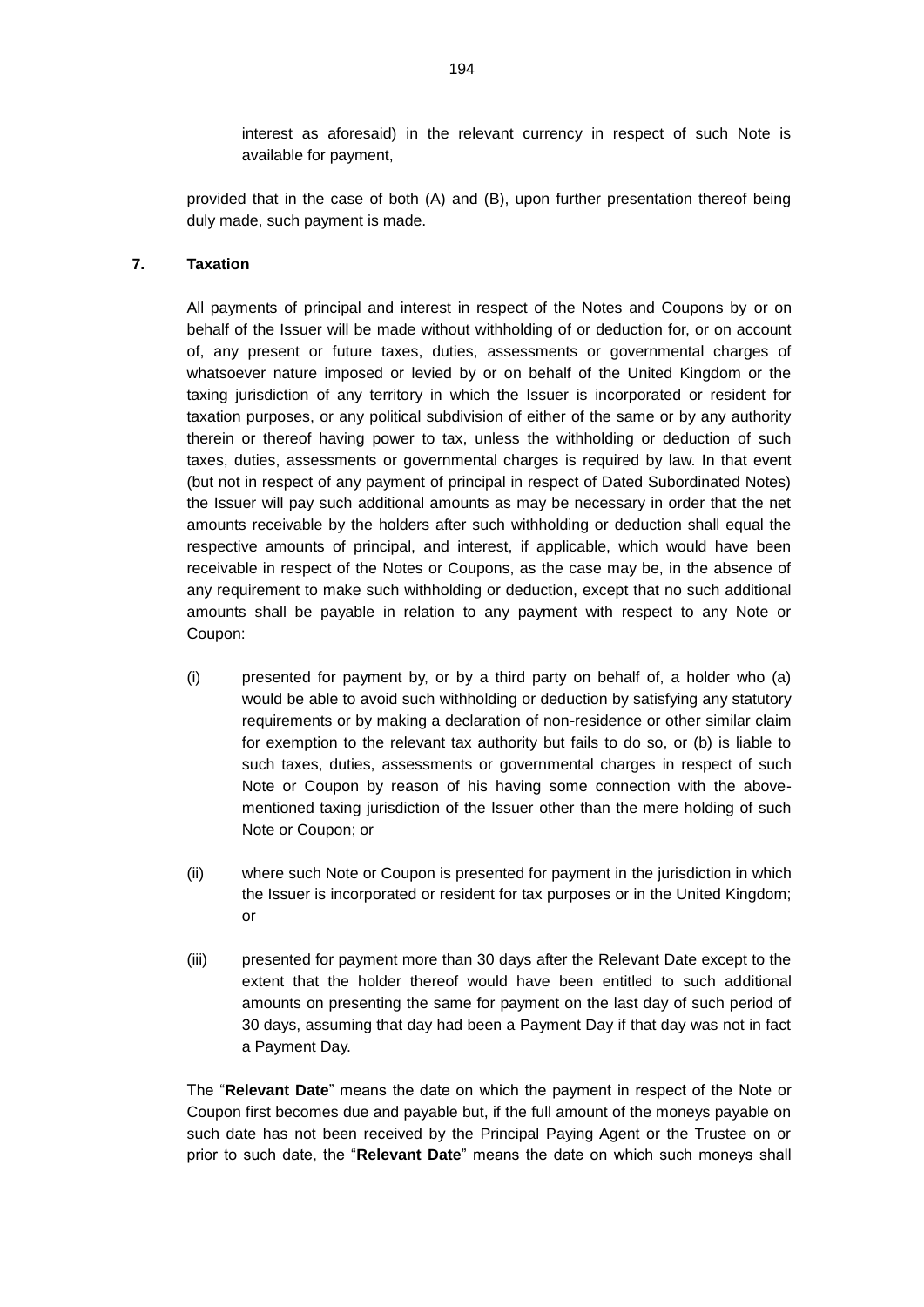have been so received and notice to that effect shall have been given to the Noteholders in accordance with Condition 13.

All payments in respect of the Notes will be made subject to any withholding or deduction required pursuant to an agreement described in Section 1471(b) of the Code or otherwise imposed pursuant to Sections 1471 through 1474 of the Code, any regulations or agreements thereunder, official interpretations thereof, or any law implementing an intergovernmental approach thereto, and the Issuer shall not be required to pay any additional amounts under this Condition on account of any such deduction or withholding described in this paragraph.

#### **8. Prescription**

The Notes and, if applicable, the Coupons (which for this purpose shall not include Talons) will become void unless claims in respect of principal and/or interest are made within a period of 10 years in the case of principal and five years in the case of interest from the Relevant Date (as defined in Condition 7) relating hereto. The Issuer shall be discharged from its obligation to pay principal on a Registered Note to the extent that the relevant Registered Note certificate has not been surrendered to the Registrar by, or a cheque which has been duly despatched in the Specified Currency remains uncashed at, the end of the period of 10 years from the Relevant Date in respect of such payment. The Issuer shall be discharged from its obligation to pay interest on a Registered Note to the extent that a cheque which has been duly despatched in the Specified Currency remains uncashed at the end of the period of five years from the Relevant Date in respect of such payment. There shall not be included in any Coupon sheet issued on exchange of a Talon any Coupon the claim for payment in respect of which would be void pursuant to this Condition or Condition 5(b) or any Talon which would be void pursuant to Condition 5(b).

#### **9. Events of Default and Enforcement**

#### **(a) Non-Restrictive Events of Default and enforcement in respect of Senior Notes**

Subject to Condition [9\(b\)](#page-70-0) and Condition 9(c) in the case of any Series of Senior Notes issued by Santander UK Group Holdings, the Trustee at its discretion may, and if so requested in writing by the holders of at least one-quarter in nominal amount of the Senior Notes then outstanding or if so directed by an Extraordinary Resolution of the Noteholders shall (subject in each case to being indemnified and/or secured and/or prefunded to its satisfaction), give notice to the Issuer that the Senior Notes are, and they shall accordingly thereby become, immediately due and repayable each at their Early Redemption Amount (determined pursuant to Condition 6(g)) together with accrued interest as provided in the Trust Deed, in any of the following events ("**Events of Default**"):

(i) if default is made for a period of 14 days or more in the payment of any principal or interest due in respect of the Notes or any of them and such sum has not been duly paid within a further 14 days following written notice from the Trustee to the Issuer requiring the non-payment to be made good, provided that it shall not be such a default if, during the 14 days after the Trustee's notice it satisfies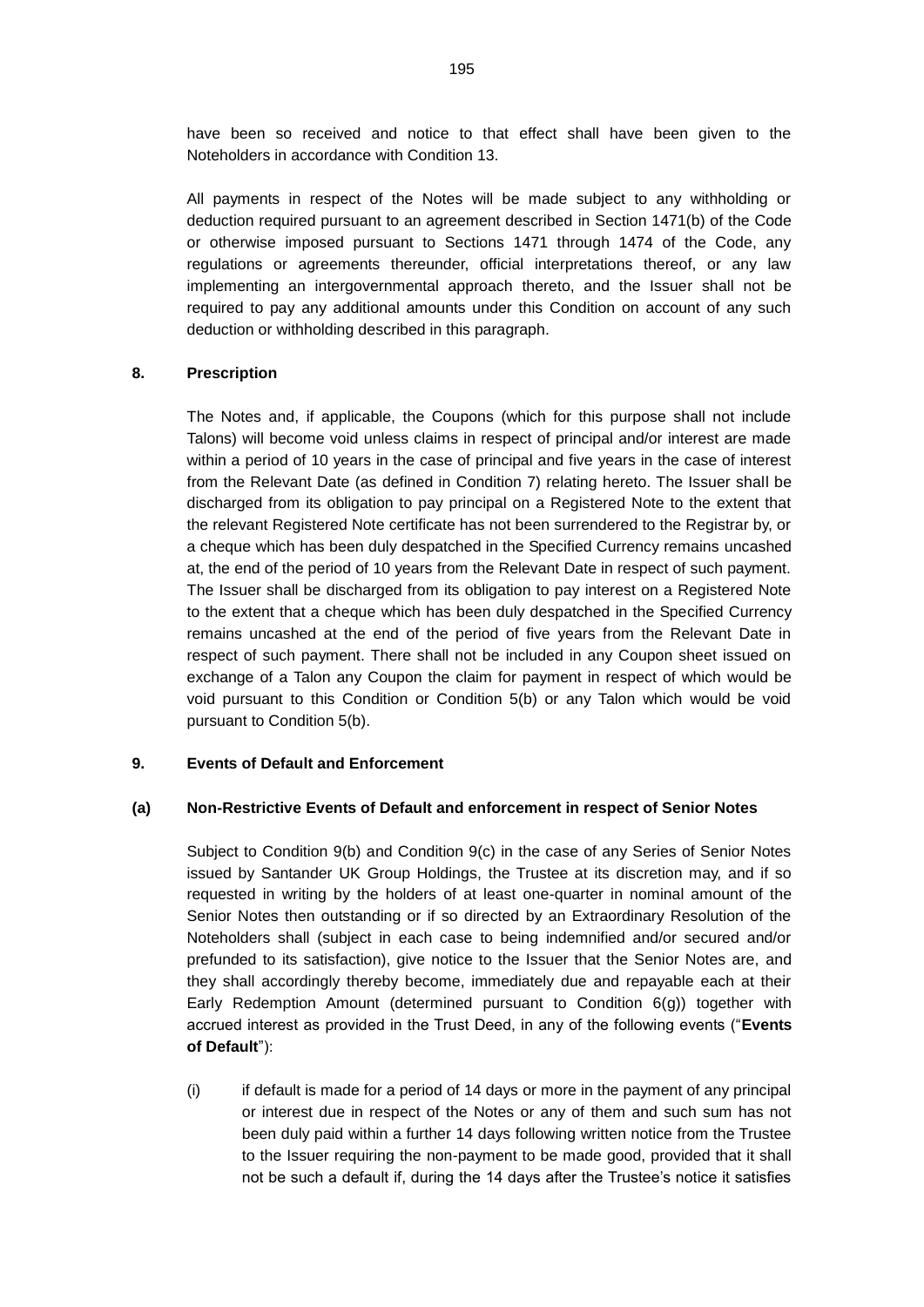the Trustee that such payment was refused or withheld in order to comply with any fiscal or other law or regulation or with the order of any court of competent jurisdiction. Where there is doubt as to the validity or applicability of any such law, regulation or order, it shall not be such a default to refuse or withhold any such payment in accordance with advice given at any time during the said period of 14 days by independent legal advisers acceptable to the Trustee; or

- (ii) if the Issuer fails to perform or observe any of its other obligations under the Senior Notes or the Trust Deed and (except where the Trustee considers such failure to be incapable of remedy when no such continuation or notice as is hereinafter referred to will be required) such failure continues for the period of 30 days (or such longer period as the Trustee may permit) next following the service by the Trustee on the Issuer of notice requiring the same to be remedied; or
- (iii) if an effective resolution is passed or an order is made for the winding up or dissolution of the Issuer (except for the purposes of a reconstruction or amalgamation the terms of which have previously been approved in writing by the Trustee or by an Extraordinary Resolution of the Noteholders),

provided that, in the case of an Event of Default described in paragraph (ii) above, the Trustee shall have certified to the Issuer that such Event of Default is, in its opinion, materially prejudicial to the interests of the Noteholders.

At any time after the Senior Notes or any of them shall have become immediately due and repayable and have not been repaid, the Trustee may, at its discretion and without further notice, institute such steps, actions or proceedings against the Issuer as it may think fit to enforce repayment thereof together with accrued interest, if any, and to enforce the provisions of the Trust Deed, but it shall not be bound to institute any such steps, actions or proceedings unless (a) it shall have been so directed by an Extraordinary Resolution of the Noteholders or so requested in writing by the holders of at least one-quarter of the nominal amount of the Notes then outstanding and (b) it shall have been indemnified and/or secured and/or prefunded to its satisfaction. No Noteholder or Couponholder shall be entitled to proceed against the Issuer unless the Trustee, having become bound so to proceed, fails to do so within a reasonable time and such failure is continuing.

# <span id="page-70-0"></span>**(b) Events of Default and enforcement in respect of Dated Subordinated Notes and Restrictive Events of Default in respect of Senior Notes issued by Santander UK Group Holdings**

This Condition [9\(b\)](#page-70-0) is only applicable to Notes issued by Santander UK Group Holdings.

In the case of (i) Dated Subordinated Notes (ii) any Series of Senior Notes issued by Santander UK Group Holdings for which Restrictive Events of Default is specified as being applicable in the applicable Final Terms or (iii) any Series of Senior Notes issued by Santander UK Group Holdings to which this Condition 9(b) applies pursuant to Condition 9(c):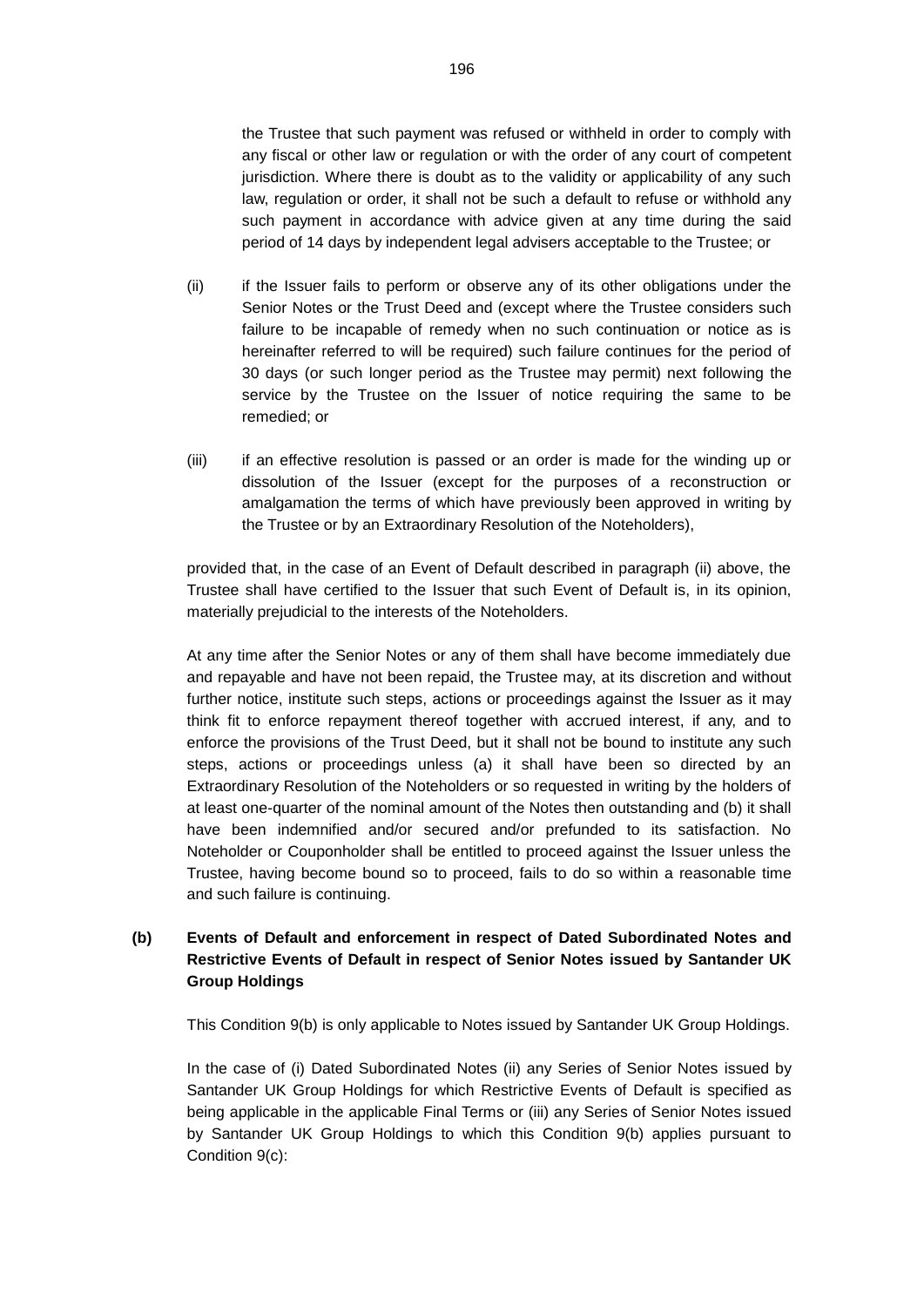- (i) if default is made for a period of 14 days or more in the payment of any principal or interest due in respect of the Dated Subordinated Notes or, if applicable, the Senior Notes issued by Santander UK Group Holdings, or any of them and such sum has not been duly paid within a further 14 days following written notice from the Trustee to the Issuer requiring the non-payment to be made good, the Trustee in its discretion may, and if so requested by Noteholders of at least onequarter in principal amount of the Dated Subordinated Notes or, if applicable, the Senior Notes issued by Santander UK Group Holdings, then outstanding or if so directed by an Extraordinary Resolution, shall (subject in each case to Condition 9(b)(iv)) institute steps, actions or proceedings for the winding-up of the Issuer, but may take no further or other action to enforce, prove or claim for any such payment, provided that it shall not be such a default to refuse or withhold any such payment in order to comply with any fiscal or other law or regulation or with the order of any court of competent jurisdiction. Where there is doubt as to the validity or applicability of any such law, regulation or order, it shall not be such a default to refuse or withhold any such payment in accordance with advice as to such validity or applicability given at any time during the said period of 14 days after the Trustee's notice by independent legal advisers acceptable to the Trustee;
- (ii) if an order is made by the competent court or resolution passed for the windingup of the Issuer (other than an Approved Winding-up), the Trustee at its discretion may, and if so requested by Noteholders of at least one quarter in principal amount of the Dated Subordinated Notes or, if applicable, the Senior Notes issued by Santander UK Group Holdings, then outstanding or if so directed by an Extraordinary Resolution shall (subject in each case to Condition  $9(b)(iv)$ , give notice to the Issuer (or, as applicable, the liquidator) that the Dated Subordinated Notes or, if applicable, the Senior Notes issued by Santander UK Group Holdings, are, and they shall accordingly forthwith become, immediately due and repayable at the amount equal to their Early Redemption Amount and any accrued and unpaid interest, and, in the case of Dated Subordinated Notes, the claim in respect thereof will be subject to the subordination provided for in Condition 3(b);
- (iii) without prejudice to Conditions  $9(b)(i)$  and  $9(b)(ii)$  above, the Trustee may at its discretion and without further notice institute such steps, actions or proceedings against the Issuer as it may think fit to enforce any obligation, condition or provision binding on the Issuer under the Trust Deed, these Conditions and the Dated Subordinated Notes or, if applicable, the Senior Notes issued by Santander UK Group Holdings, and the relative Coupons (if any) (other than any payment obligation of the Issuer under or arising from the Dated Subordinated Notes or, if applicable, the Senior Notes issued by Santander UK Group Holdings, and the relative Coupons (if any) or the Trust Deed including, without limitation, payment of any principal or interest in respect of the Dated Subordinated Notes or, if applicable, the Senior Notes issued by Santander UK Group Holdings, and the relative Coupons (if any) and any damages awarded for breach of any obligations) provided that in no event shall the Issuer, by virtue of the institution of any such proceedings, be obliged to pay any sum or sums (in cash or otherwise) sooner than the same would otherwise have been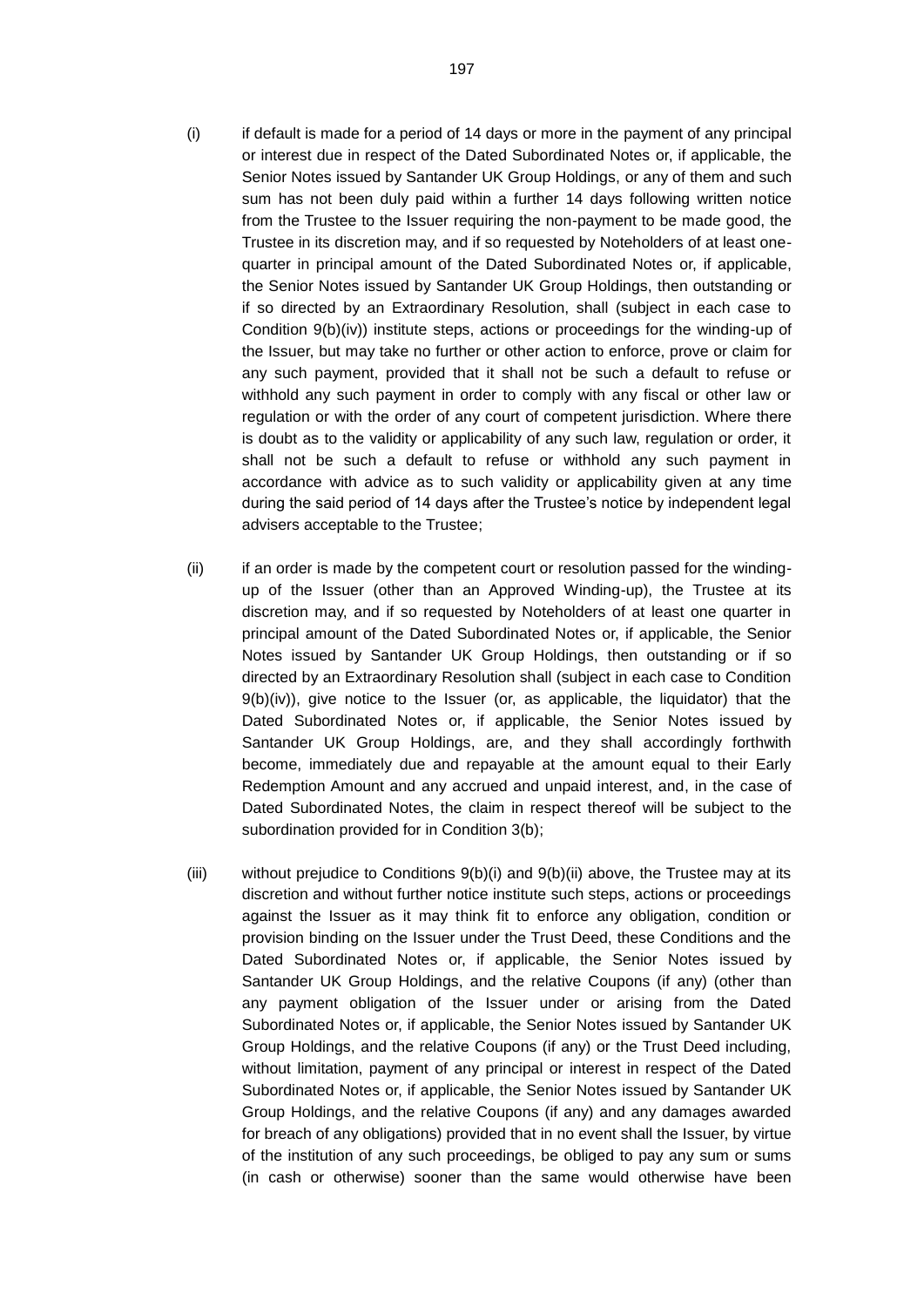payable by it. Nothing in this Condition 9(b)(iii) shall, subject to Condition 9(b)(i), prevent the Trustee instituting steps, actions or proceedings for the winding-up of the Issuer, proving in any winding-up of the Issuer and/or claiming in any liquidation of the Issuer in respect of any payment obligations of the Issuer arising from the Dated Subordinated Notes or, if applicable, the Senior Notes issued by Santander UK Group Holdings, and the relative Coupons (if any) or the Trust Deed (including without limitation, payment of any principal or interest in respect of the Dated Subordinated Notes or, if applicable, the Senior Notes issued by Santander UK Group Holdings, and the relative Coupons (if any) and any damages awarded for any breach of any obligations);

- (iv) the Trustee shall not be bound to take any of the actions referred to in Condition 9(b)(i), 9(b)(ii) or 9(b)(iii) above to enforce the obligations of the Issuer under the Trust Deed or the Dated Subordinated Notes or, if applicable, the Senior Notes issued by Santander UK Group Holdings, unless (i) it shall have been so directed by an Extraordinary Resolution of the Noteholders or so requested in writing by the holders of at least one-quarter in principal amount of the Dated Subordinated Notes or, if applicable, the Senior Notes issued by Santander UK Group Holdings, then outstanding and (ii) provided in each case it has been indemnified and/or secured and/or prefunded to its satisfaction against all costs, charges, liabilities and expenses which may be incurred by it in connection with such action, including the costs of its management's time and/or other internal resources, calculated in accordance with its normal hourly rates in force from time to time;
- (v) no Noteholder or Couponholder shall be entitled to proceed directly against the Issuer or to institute steps, actions or proceedings for the winding-up or claim in the liquidation of the Issuer or to prove in such winding-up unless the Trustee, having become so bound to proceed or being able to prove in such winding-up or claim in such winding-up, fails to do so within a reasonable period and such failure is then continuing, in which case the relevant Noteholder or Couponholder shall have only such rights against the Issuer as those which the Trustee is entitled to exercise as set out in this Condition 9(b); and
- (vi) no remedy against the Issuer, other than as referred to in this Condition 9(b), shall be available to the Trustee, the Noteholders or the Couponholders, whether for the recovery of amounts owing in respect of the Dated Subordinated Notes or, if applicable, the Senior Notes issued by Santander UK Group Holdings, or under the Trust Deed or in respect of any breach by the Issuer of any of its other obligations under or in respect of the Dated Subordinated Notes or, if applicable, the Senior Notes issued by Santander UK Group Holdings, or under the Trust Deed.

#### <span id="page-72-0"></span>**(c) Loss Absorption Disqualification Event**

This Condition [9\(c\)](#page-72-0) is only applicable to Senior Notes issued by Santander UK Group Holdings.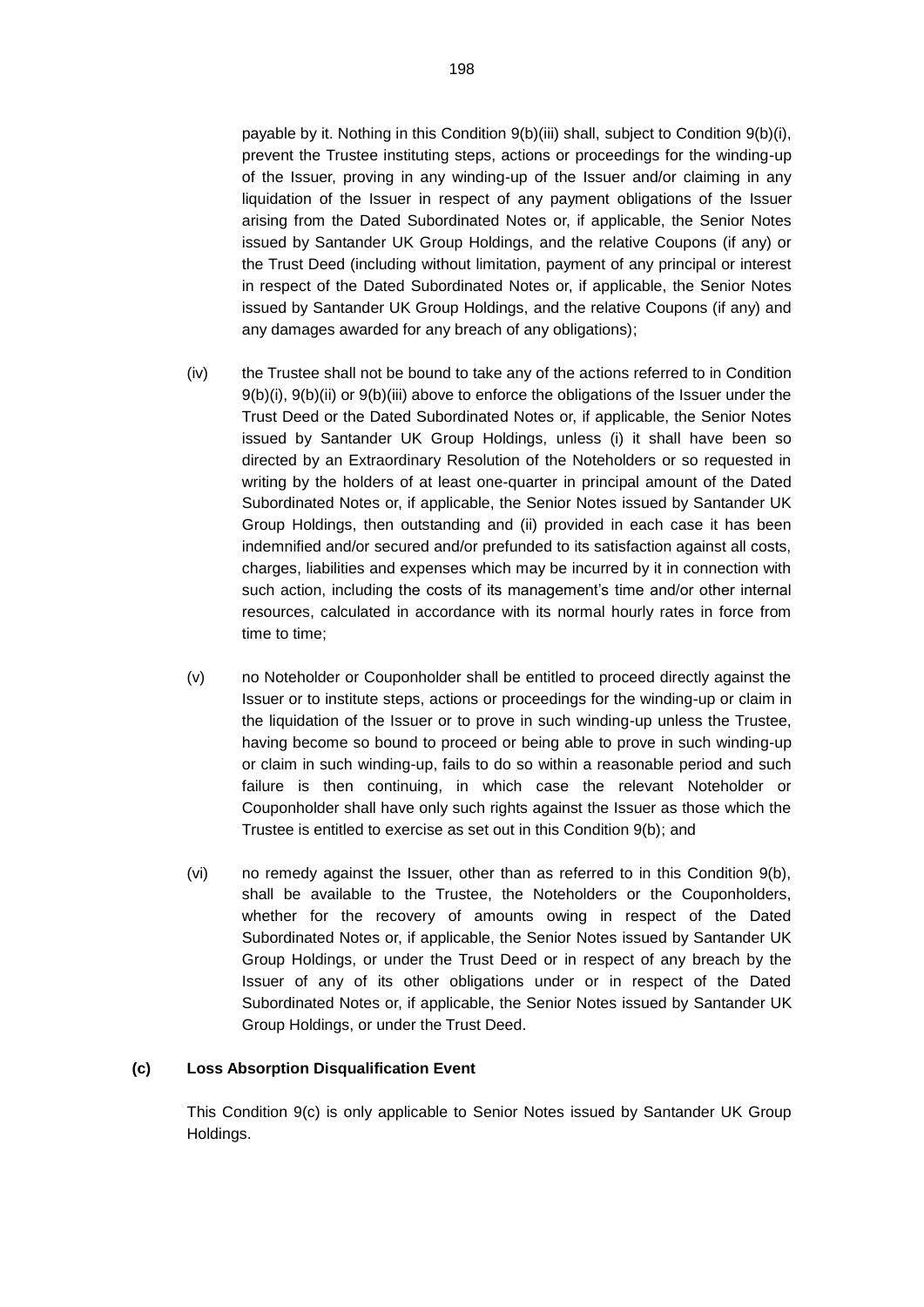- (i) If a Loss Absorption Disqualification Event has occurred in respect of any Series of Senior Notes issued by Santander UK Group Holdings as a result of the right of the Trustee under Condition 9(a) to declare such Senior Notes due and repayable, then Condition 9(b) shall, without the need for any further consent from or (without prejudice to (ii) below) notice to Noteholders or Couponholders, apply to such Series of Senior Notes at all times thereafter instead of Condition 9(a). The Trustee shall accept a certificate signed by two authorised signatories of the Issuer as sufficient evidence of the occurrence of such a Loss Absorption Disqualification Event and such certificate shall be conclusive and binding on the Trustee, Noteholders and Couponholders and the Trustee is entitled to rely on such certificate without liability to any person.
- (ii) The application of Condition 9(b), pursuant to this Condition 9(c), to any Series of Senior Notes issued by Santander UK Group Holdings shall be notified by the Issuer to the holders of such Senior Notes as soon as practicable in accordance with Condition 13.

## **10. Replacement of Notes, Coupons and Talons**

Should any Note or, if applicable, Coupon or Talon be lost, stolen, mutilated, defaced or destroyed it may be replaced, in the case of Bearer Notes or Coupons, at the specified office of the Principal Paying Agent or, in the case of Registered Notes, at the specified office of the Registrar (or in any case such other place of which notice shall have been given to the Noteholders in accordance with Condition 13) upon payment in any such case by the claimant of the expenses incurred in connection therewith and on such terms as to evidence and indemnity as the Issuer may reasonably require. Mutilated or defaced Notes or, if applicable, Coupons or Talons must be surrendered before replacements will be issued.

#### **11. Agents**

The names of the initial Agents and their initial specified offices are set out below. If any additional Paying Agent(s) are appointed in connection with any Series, the names of such Paying Agent(s) will be specified in Part B of the applicable Final Terms.

The Issuer is entitled, subject to the prior written approval of the Trustee, to vary or terminate the appointment of any Agent and/or approve any change in the specified office through which any Agent acts and/or, subject to prior consultation with the Trustee, appoint additional or other Agents, provided that:

- (a) there will at all times be a Principal Paying Agent and a Registrar;
- (b) so long as the Notes are listed on any stock exchange or admitted to listing by any other relevant authority, there will at all times be a Paying Agent (in the case of Bearer Notes) and a Transfer Agent (in the case of Registered Note) with a specified office in such place as may be required by the rules and regulations of the relevant stock exchange or other relevant authority;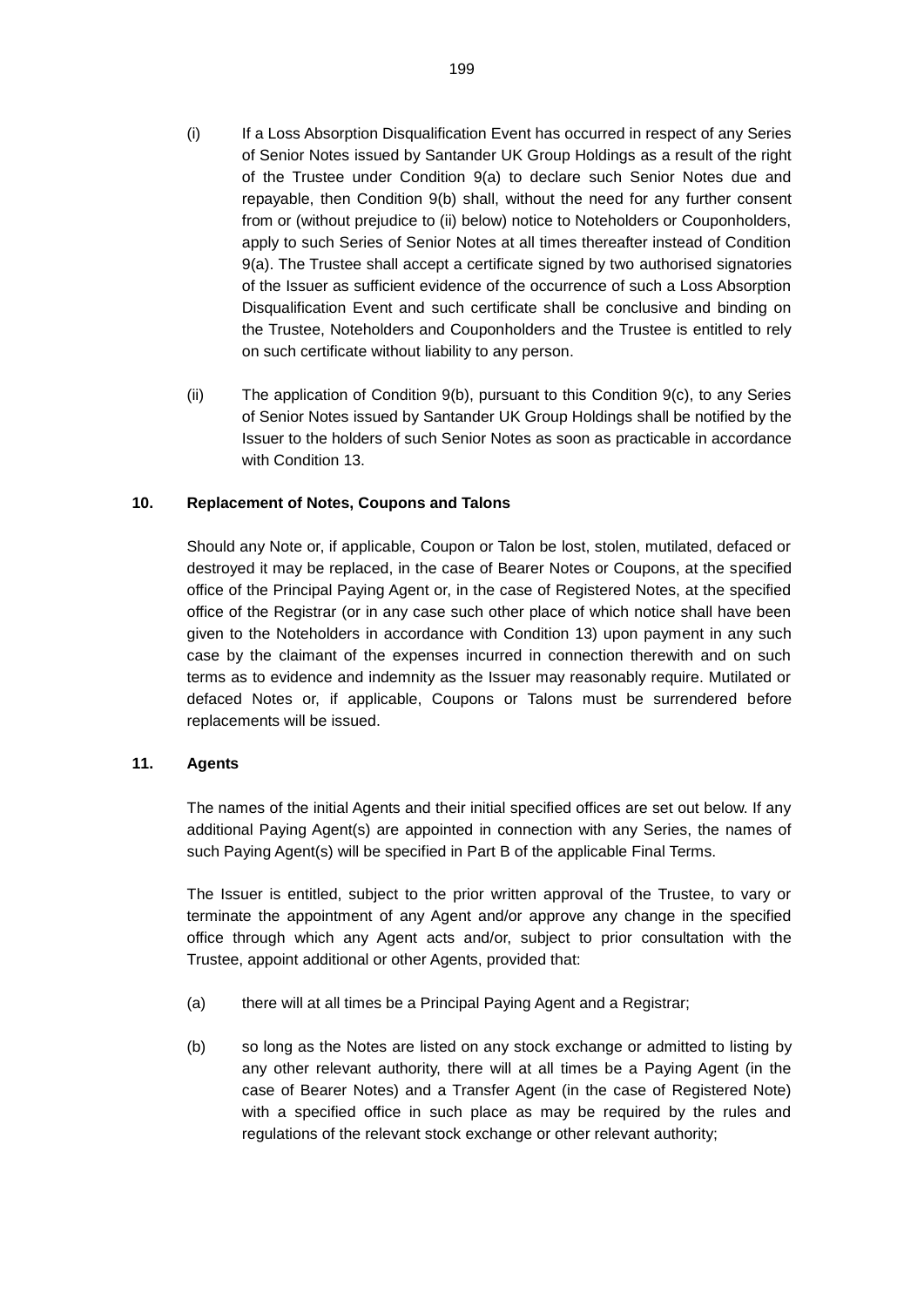- (c) there will at all times be a Paying Agent with a specified office in a city approved in writing by the Trustee in continental Europe other than any such jurisdiction in which the Issuer is incorporated or resident for tax purposes; and
- (d) so long as any of the Rule 144A Global Notes payable in a Specified Currency other than U.S. dollars are held through DTC or its nominee, there will at all times be an Exchange Agent with a specified office in London.

In addition, the Issuer shall forthwith appoint a Paying Agent having a specified office in New York City in the circumstances described in Condition 5(e). Notice of any variation, termination, appointment or change in respect of the Agents relating to the Notes will be given to the Noteholders promptly by the Issuer in accordance with Condition 13.

In acting under the Agency Agreement, the Agents act solely as agents or, as the case may be, registrars of the Issuer and, in certain circumstances, of the Trustee and do not assume any obligation to, or relationship of agency or trust with, any Noteholders or Couponholders. The Agency Agreement contains provisions permitting any entity into which any Agent is merged or converted or with which it is consolidated or to which it transfers all or substantially all of its assets to become the successor agent.

### **12. Exchange of Talons**

On and after the Interest Payment Date on which the final Coupon comprised in any Coupon sheet matures, the Talon (if any) forming part of such Coupon sheet may be surrendered at the specified office of the Principal Paying Agent or any other Paying Agent in exchange for a further Coupon sheet including (if such further Coupon sheet does not include Coupons to (and including) the final date for the payment of interest due in respect of the Note to which it appertains) a further Talon, subject to the provisions of Condition 8.

#### **13. Notices**

All notices regarding the Bearer Notes will be deemed to be validly given if published in one leading English language daily newspaper of general circulation in London. It is expected that such publication will be made in the Financial Times in London. The Issuer shall also ensure that notices are duly published in a manner which complies with the rules and regulations of any stock exchange or any other relevant authority on which the Bearer Notes are for the time being listed or by which they have been admitted to listing. Any such notice will be deemed to have been given on the date of the first publication. If publication as provided above is not practicable, notice will be given in such other manner, and will be deemed to have been given on such date, as the Trustee shall approve.

All notices regarding the Registered Notes will be deemed to be validly given if sent by first class mail or (if posted to an address overseas) by airmail to the holders (or the first named of joint holders) at their respective addresses recorded in the Register and will be deemed to have been given on the fourth day after mailing and, in addition, for so long as any Registered Notes are listed on a stock exchange or admitted to listing by any other relevant authority and the rules of that stock exchange or other relevant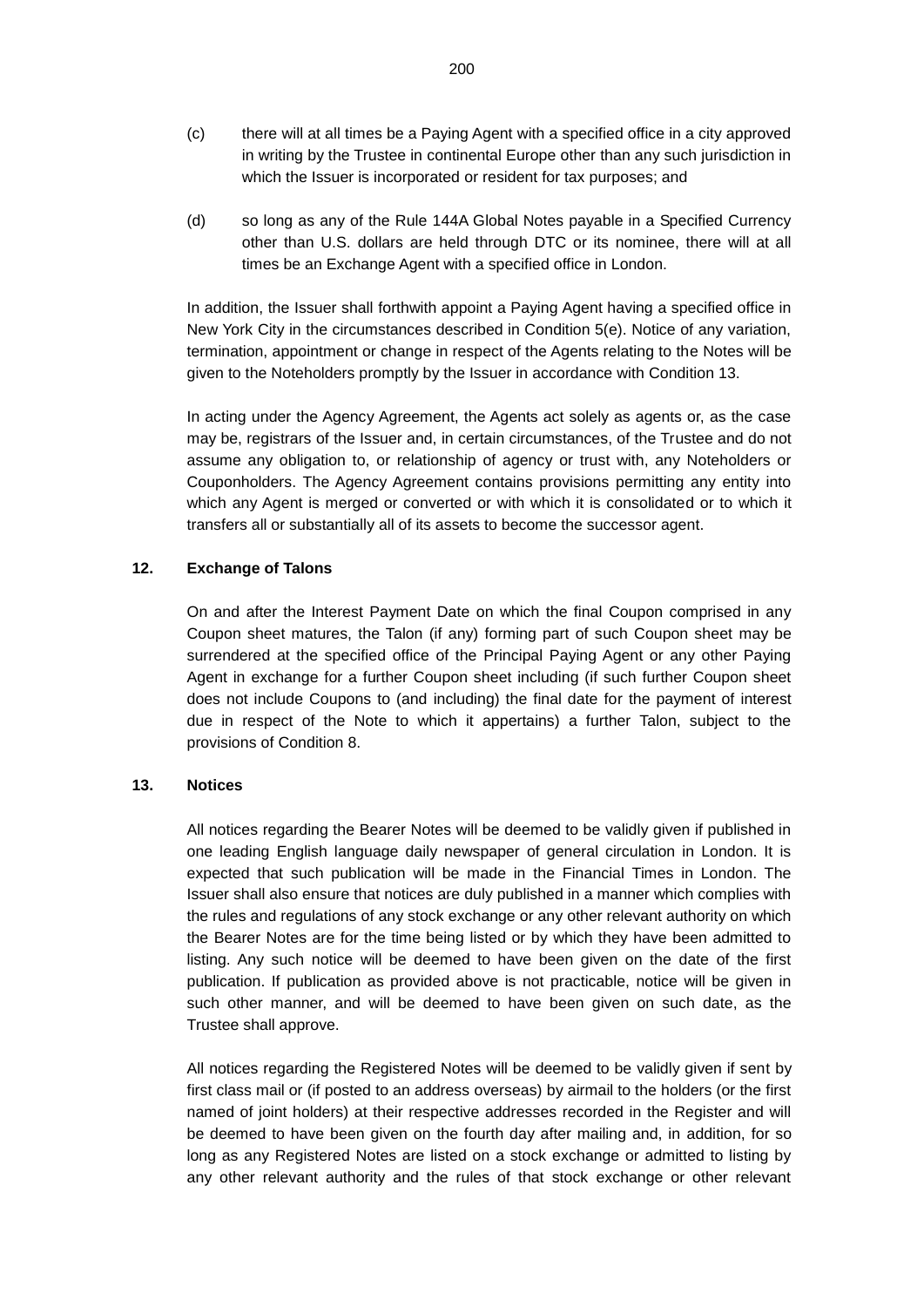authority so require, the relevant notice will be published in a daily newspaper of general circulation in the place or places required by the rules of that stock exchange or other relevant authority. Any such notice will be deemed to have been given on the date of such publication. If the giving of notice as provided above is not practicable, notice will be given in such other manner, and will be deemed to have been given on such date, as the Trustee shall approve.

Until such time as any definitive Notes are issued, notice may be given (so long as any Global Notes representing the Notes are held in their entirety on behalf of DTC, Euroclear and/or Clearstream, Luxembourg (and so long as the rules of any stock exchange on which the Notes are listed, or the rules of any other relevant authority by which the Notes have been admitted to listing, permit)) by delivery of the relevant notice to DTC, Euroclear and/or Clearstream, Luxembourg (instead of by way of publication or mailing) for communication by them to the holders of the Notes provided that, in addition, for so long as any Notes are listed on a stock exchange or admitted to listing by any other relevant authority and the rules of that stock exchange or other relevant authority so require, such notice will be published in a daily newspaper of general circulation in a place or places required by the rules of that stock exchange or other relevant authority. Any such notice shall be deemed to have been given to the holders of the Notes the day after the day on which the said notice was given to DTC, Euroclear and/or Clearstream, Luxembourg, as the case may be.

Notices to be given by any Noteholder shall be in writing and given by lodging the same, together (in the case of any Note in definitive form) with the relative Note or Notes, with the Principal Paying Agent (in the case of Bearer Notes) or the Registrar (in the case of Registered Notes). Whilst any of the Notes are represented by a Global Note, such notice may be given by any holder of a Note to the Principal Paying Agent or the Registrar through DTC, Euroclear and/or Clearstream, Luxembourg, as the case may be, in such manner as the Principal Paying Agent, the Registrar and DTC, Euroclear and/or Clearstream, Luxembourg, as the case may be, may approve for this purpose.

# **14. Meetings of Noteholders, Modification, Waiver, Determination and Substitution**

The Trust Deed contains provisions for convening meetings of the Noteholders to consider any matter affecting their interests, including the sanctioning by Extraordinary Resolution of a modification of any of the provisions of these Terms and Conditions, the Notes, the Coupons or any of the provisions of the Trust Deed. Such a meeting may be convened by the Issuer or the Trustee and shall be convened by the Issuer at the request of Noteholders holding not less than ten per cent. in nominal amount of the Notes for the time being outstanding. The quorum at any such meeting for passing an Extraordinary Resolution is one or more persons holding or representing a clear majority in nominal amount of the Notes for the time being outstanding, or at any adjourned such meeting one or more persons being or representing Noteholders whatever the nominal amount of the Notes so held or represented, except that at any meeting the business of which includes the modification of certain provisions of these Terms and Conditions, the Notes, the Coupons or the Trust Deed as detailed in the Trust Deed, the quorum shall be one or more persons holding or representing not less than two-thirds, or at any adjourned such meeting one or more persons holding or representing not less than one-third, in nominal amount of the Notes for the time being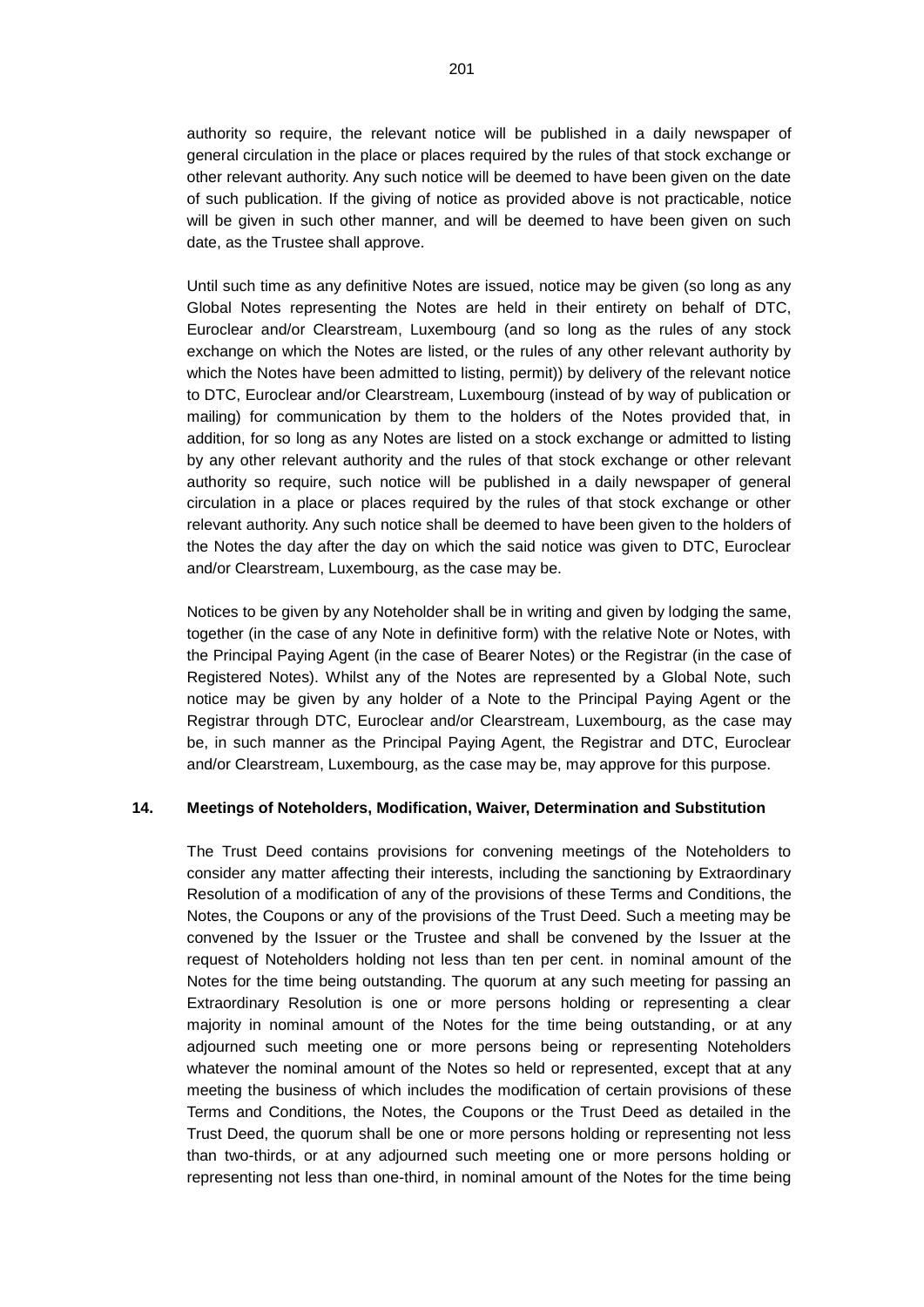outstanding. An Extraordinary Resolution passed at any meeting of the Noteholders shall be binding on all the Noteholders, whether or not they are present at the meeting, and on all Couponholders.

The Trustee may agree, without the consent of the Noteholders or Couponholders, to:

- (a) (other than as detailed in the Trust Deed) any modification of, or any waiver or authorisation of any breach or proposed breach of, any of the provisions of these Terms and Conditions, the Notes, the Coupons or the Trust Deed or, in the case of modification, the Agency Agreement which, in the opinion of the Trustee, is not materially prejudicial to the interests of the Noteholders; or
- (b) any modification of any of the provisions of these Terms and Conditions, the Notes, the Coupons or the Trust Deed which is of a formal, minor or technical nature or is made to correct a manifest error or to comply with mandatory provisions of applicable law.

The Issuer and the Principal Paying Agent may agree, without the consent of the Trustee, the Noteholders or Couponholders, to any modification of any of the provisions of any applicable Final Terms which is of a formal, minor or technical nature or is made to correct a manifest error.

The Trustee may also determine, without the consent of the Noteholders or the Couponholders, that any Event of Default or Potential Event of Default (as defined in the Trust Deed) shall not be treated as such if the Trustee is satisfied that so to do will not be materially prejudicial to the interests of the Noteholders.

Subject as provided in the Trust Deed, the Trustee, if it is satisfied that so to do would not be materially prejudicial to the interests of the Noteholders, may agree, without the consent of the Noteholders or Couponholders, to the substitution of any other person or persons incorporated in any country in the world in place of the Issuer as principal debtor under the Trust Deed, the Notes and, if applicable, the Coupons. The Trustee may also agree without the consent of the Noteholders or Couponholders to the addition of another company as an issuer of Notes under the Programme and the Trust Deed. Any such addition shall be subject to the relevant provisions of the Trust Deed and to such amendment thereof and such other conditions as the Trustee may require.

In connection with the exercise by it of any of its trusts, powers, authorities or discretions (including, but without limitation, any modification, waiver, authorisation, determination or substitution), the Trustee shall have regard to the general interests of the Noteholders as a class but shall not have regard to any interests arising from circumstances particular to individual Noteholders or Couponholders (whatever their number) and, in particular, but without limitation, shall not have regard to the consequences (including any tax consequences) of such exercise for individual Noteholders or Couponholders (whatever their number) resulting from their being for any purpose domiciled or resident in, or otherwise connected with, or subject to the jurisdiction of, any particular territory and the Trustee shall not be entitled to require, nor shall any Noteholder or Couponholder be entitled to claim, from the Issuer or any other person any indemnification or payment in respect of any tax consequence of any such